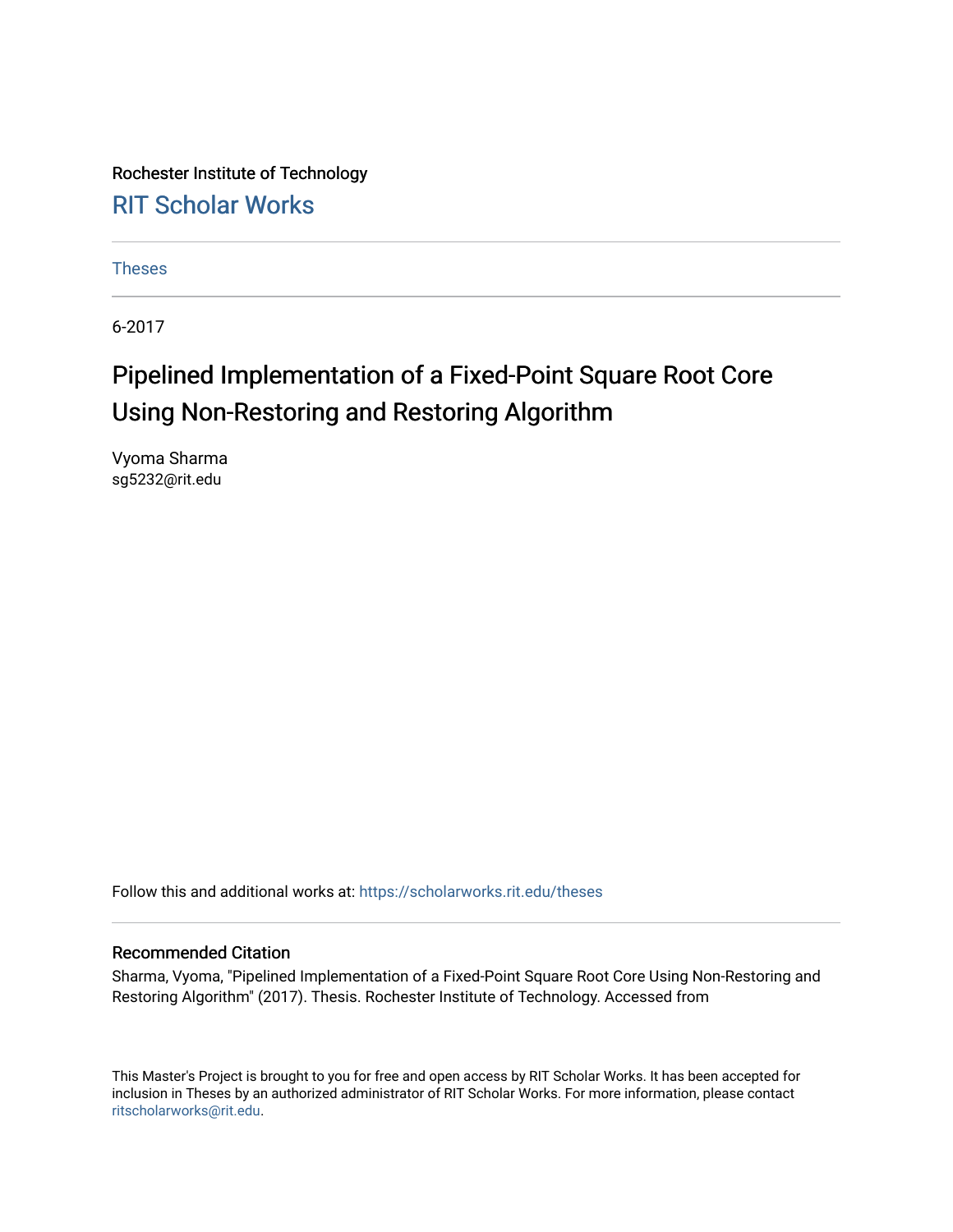### PIPELINED IMPLEMENTATION OF A FIXED-POINT SQUARE ROOT CORE USING NON-RESTORING AND RESTORING ALGORITHM

by

Vyoma Sharma

#### GRADUATE PAPER

Submitted in partial fulfillment of the requirements for the degree of MASTER OF SCIENCE in Electrical Engineering

Approved by:

Mr. Mark A. Indovina, Lecturer *Graduate Research Advisor, Department of Electrical and Microelectronic Engineering*

Dr. Sohail A. Dianat, Professor *Department Head, Department of Electrical and Microelectronic Engineering*

DEPARTMENT OF ELECTRICAL AND MICROELECTRONIC ENGINEERING KATE GLEASON COLLEGE OF ENGINEERING ROCHESTER INSTITUTE OF TECHNOLOGY ROCHESTER, NEW YORK JUNE 2017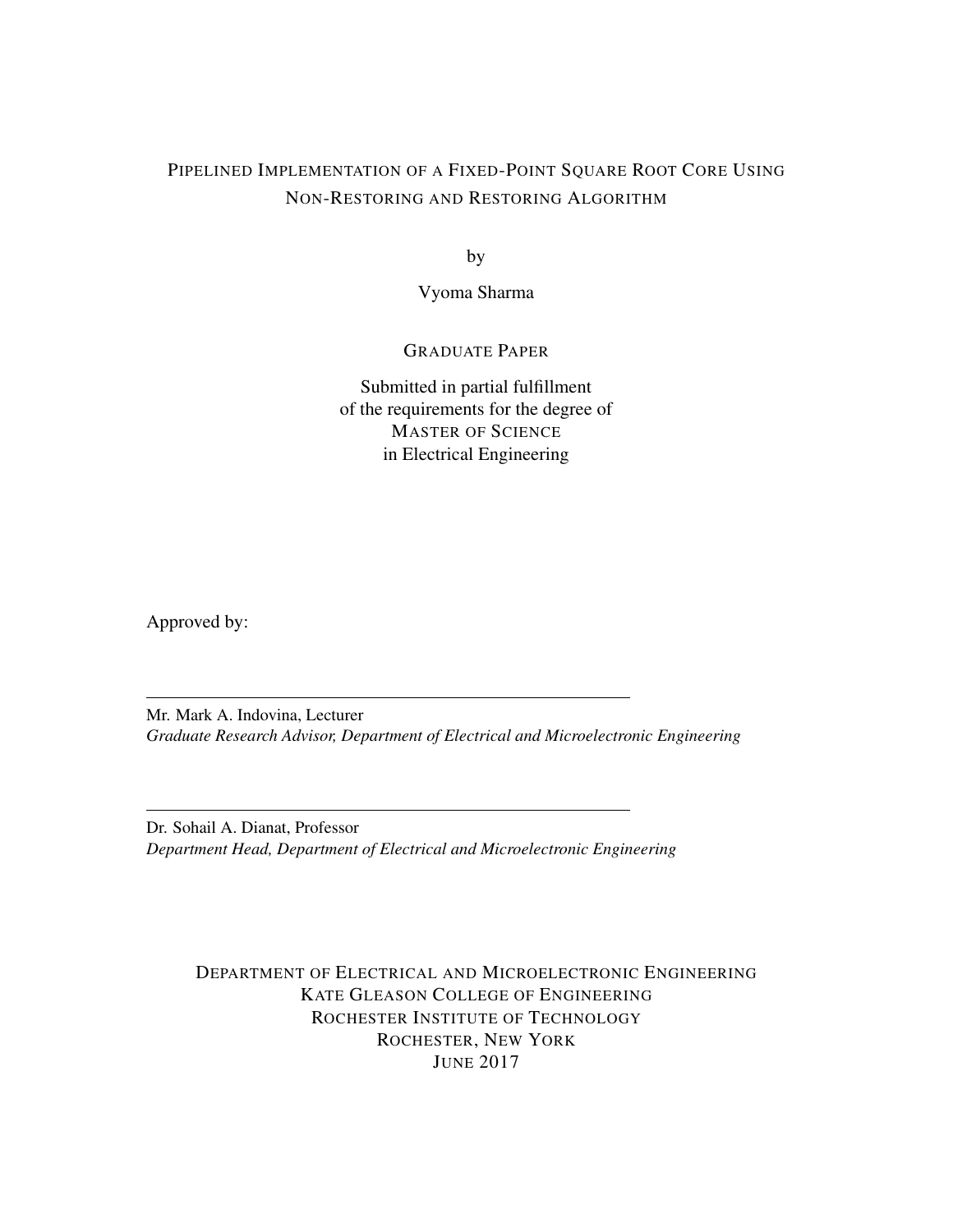I dedicate this work to my family and friends for their love, support and inspiration during my

thesis.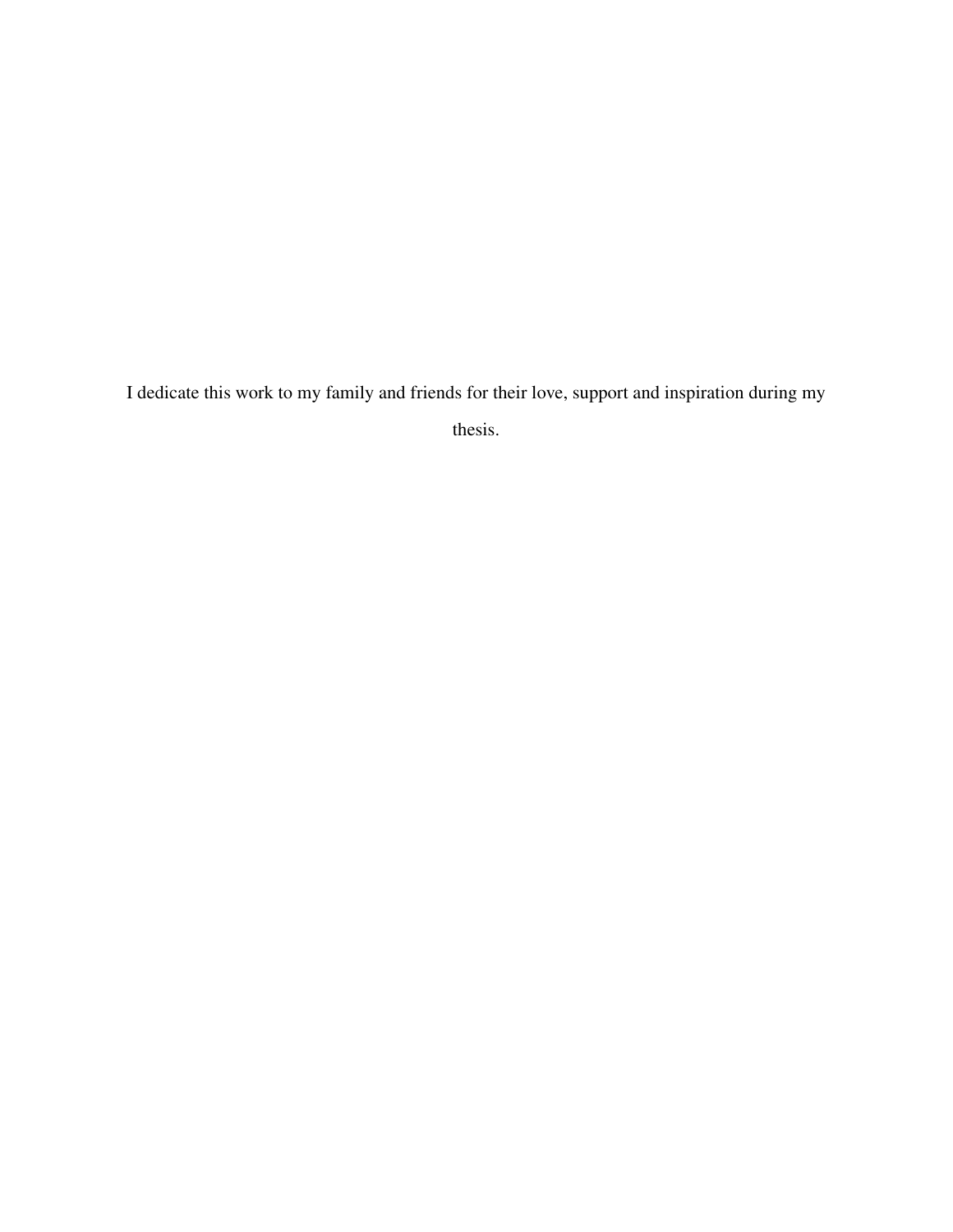### Declaration

I hereby declare that except where specific reference is made to the work of others, that all content of this Graduate Paper are original and have not been submitted in whole or in part for consideration for any other degree or qualification in this, or any other University. This Graduate Project is the result of my own work and includes nothing which is the outcome of work done in collaboration, except where specifically indicated in the text.

> Vyoma Sharma June, 2017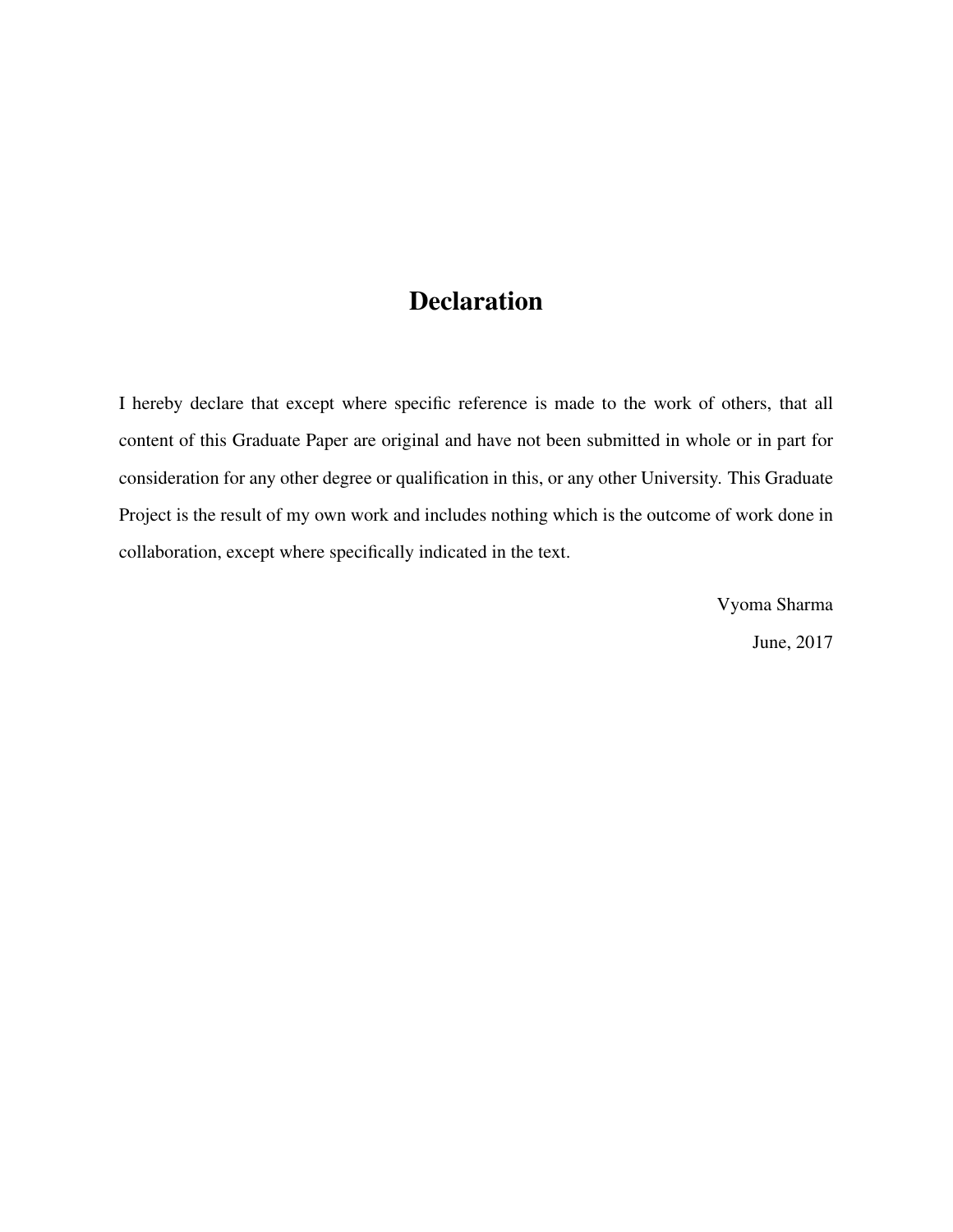### Acknowledgements

I want to thank my advisor Mark A. Indovina for his support, guidance, feedback and encouragement which helped in the successful completion of my graduate research.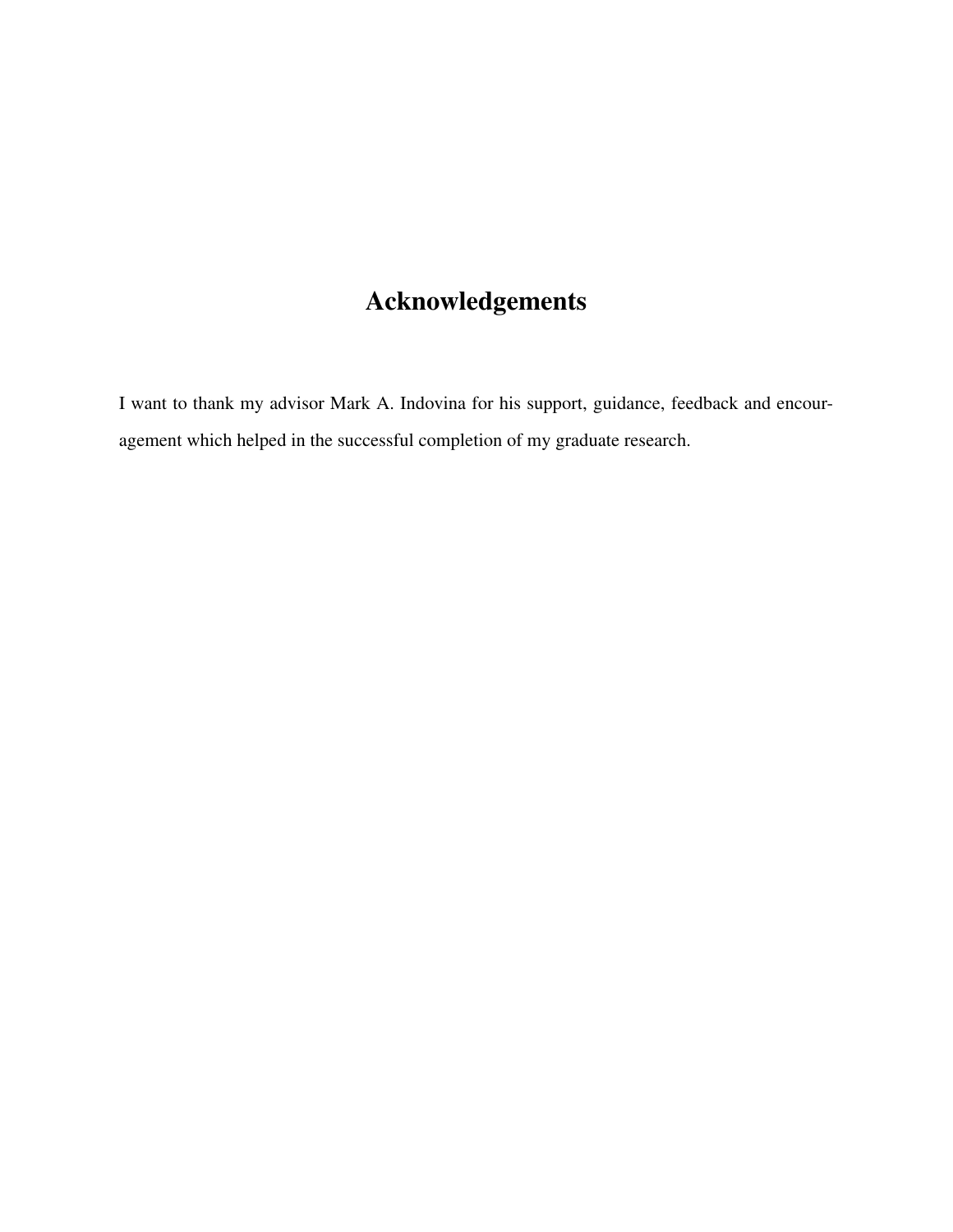### Abstract

Arithmetic Square Root is one of the most complex but nevertheless widely used operations in modern computing. A primary reason for the complexity is the irrational nature of the square root for non-perfect numbers and the iterative behavior required for square root computation. A typical RISC implementation of Square Root Computation can take anywhere from 200 - 300 cycles. If significant usage is encountered, this could result in an impact in run-time cost which would justify a direct hardware implementation that achieves the same result in as little as 20 clock cycles. Additionally, the implementation is pipelined to achieve even greater throughput compared to an instruction based implementation. The paper thus presents an efficient, pipelined implementation of a square root calculation core which implements a non-restoring algorithm of determining the square-root. The iteration count of the algorithm depends on the maximum size of the input and the desired resolution. A specific case of a 16-bit integer square root calculator with output resolution 0.001 is considered which requires a total of 18 iterations of the algorithm. In the implementation, each iteration is pipelined as a stage thereby resulting in an 18-stage pipelined square root computation core. The proposed algorithm utilizes standard arithmetic operations like addition, subtraction, shift and basic control statements to determine the output of each stage. The core is verified using SystemVerilog test-bench. The test-bench generates unconstrained random inputs stimulus and determines the expected value from the core device under test (DUT) by evaluating a Simulink generated model for the same stimulus. Functional coverage, implemented in the test-bench, determines reliability of the system and consequently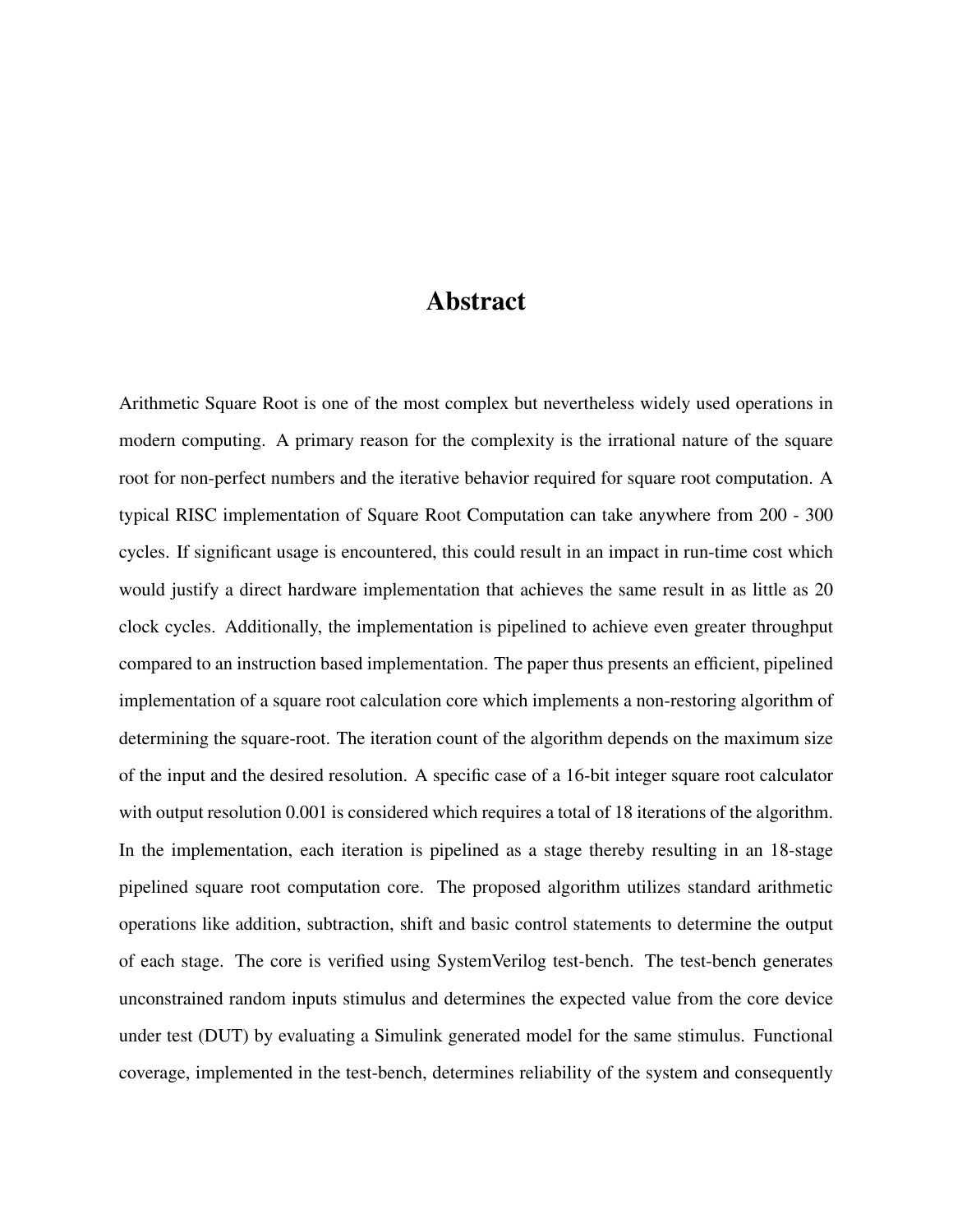the duration of the test execution.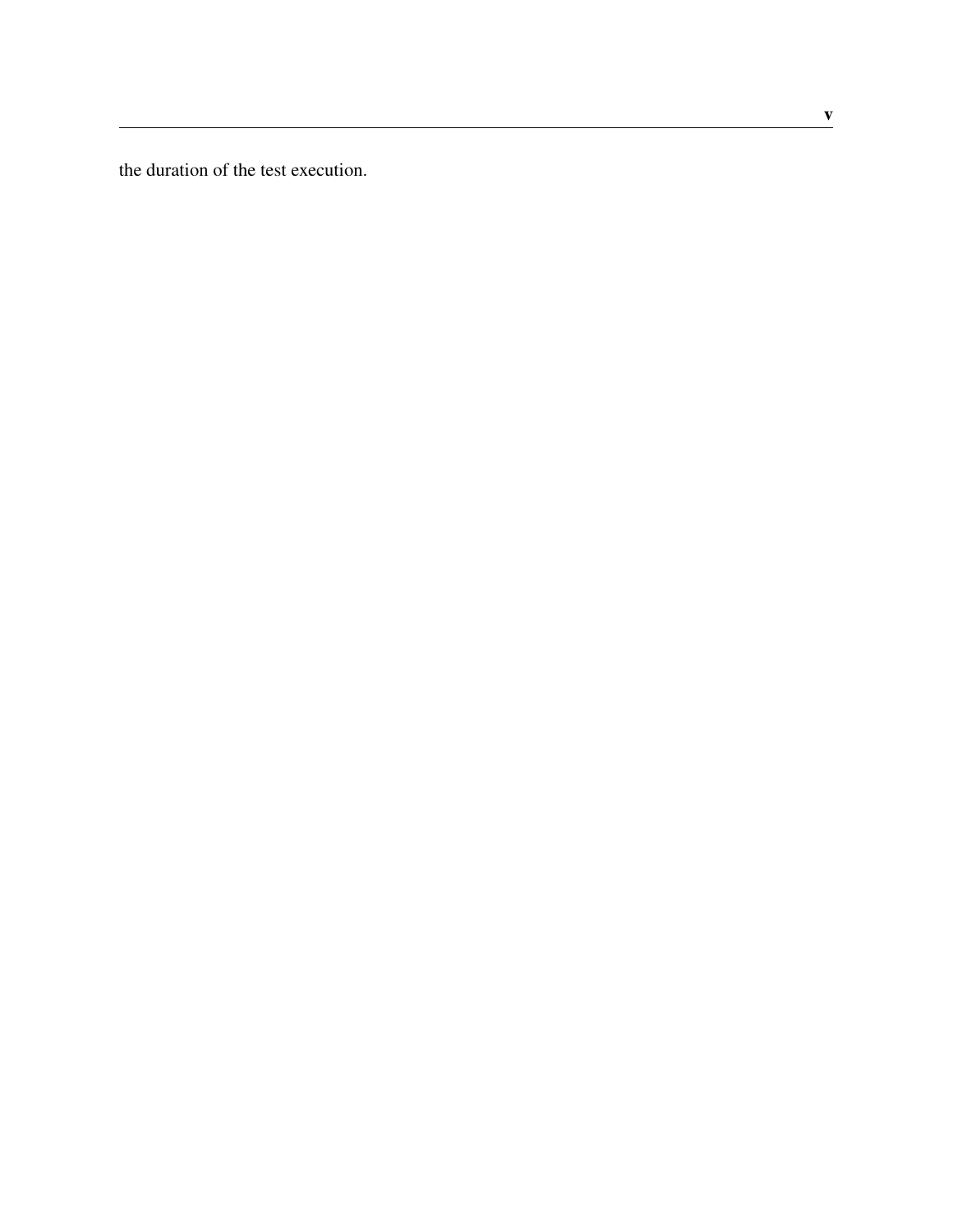## <span id="page-7-0"></span>**Contents**

|                         | <b>Contents</b><br>vi        |                                     |                |  |  |  |  |  |
|-------------------------|------------------------------|-------------------------------------|----------------|--|--|--|--|--|
|                         | <b>List of Figures</b><br>ix |                                     |                |  |  |  |  |  |
| $\mathbf{1}$            |                              | <b>Introduction</b><br>$\mathbf{1}$ |                |  |  |  |  |  |
|                         | 1.1                          |                                     | $\overline{2}$ |  |  |  |  |  |
|                         |                              | 1.1.1                               | 3              |  |  |  |  |  |
|                         |                              | 1.1.2                               | 3              |  |  |  |  |  |
|                         |                              | 1.1.3                               | $\overline{4}$ |  |  |  |  |  |
|                         | 1.2                          |                                     | $\overline{5}$ |  |  |  |  |  |
|                         | 1.3                          |                                     | $\overline{5}$ |  |  |  |  |  |
| 2                       |                              | <b>Bibliographical Research</b>     | 6              |  |  |  |  |  |
| 3                       |                              | <b>System Architecture</b>          | 13             |  |  |  |  |  |
| $\overline{\mathbf{4}}$ | 15<br><b>Detail Design</b>   |                                     |                |  |  |  |  |  |
|                         | 4.1                          |                                     |                |  |  |  |  |  |
|                         |                              | 4.1.1                               | <b>16</b>      |  |  |  |  |  |
|                         | 4.2                          |                                     |                |  |  |  |  |  |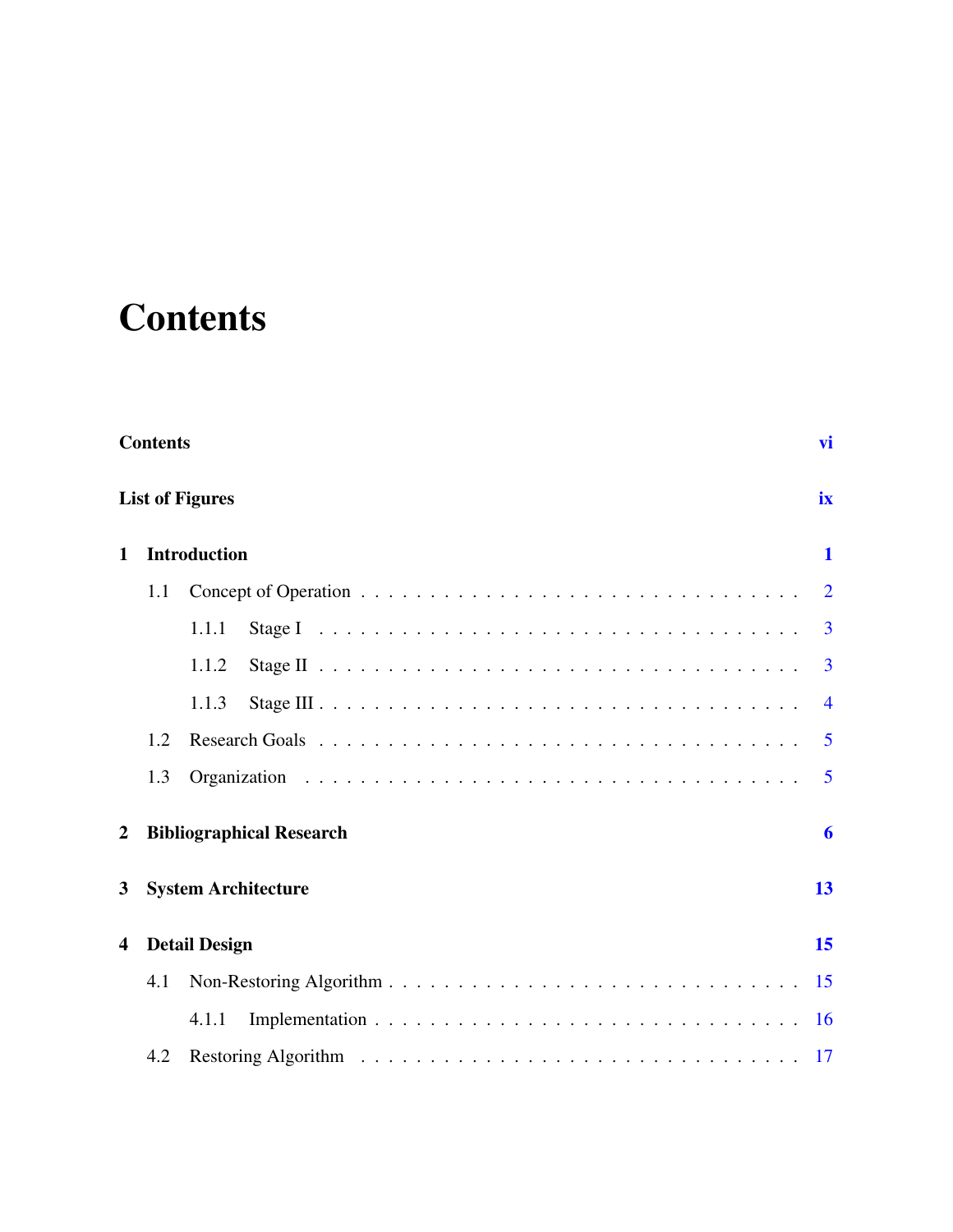|   |                   | 4.2.1              |                                                    |    |
|---|-------------------|--------------------|----------------------------------------------------|----|
| 5 |                   |                    | <b>Verification Methodology and Results</b>        | 20 |
|   | 5.1               |                    |                                                    |    |
|   | 5.2               |                    |                                                    |    |
|   |                   | 5.2.1              |                                                    |    |
|   |                   |                    | 5.2.1.1                                            |    |
|   |                   |                    | 5.2.1.2                                            |    |
|   |                   |                    | 5.2.1.3                                            |    |
|   |                   |                    | 5.2.1.4                                            | 25 |
|   |                   |                    | 5.2.1.5                                            | 25 |
|   |                   |                    | 5.2.1.6                                            |    |
|   |                   |                    | 5.2.1.7                                            |    |
| 6 | <b>Results</b>    |                    |                                                    | 27 |
|   | 6.1               |                    |                                                    | 28 |
|   | 6.2               |                    |                                                    |    |
| 7 |                   | <b>Conclusion</b>  |                                                    | 32 |
|   | <b>References</b> |                    |                                                    | 34 |
| I |                   | <b>Source Code</b> |                                                    | 38 |
|   | I.1               |                    |                                                    | 38 |
|   |                   | I.1.1              |                                                    | 38 |
|   |                   | I.1.2              | Non-Restoring Algorithm with Pipeline architecture | 39 |
|   |                   | I.1.3              |                                                    | 56 |
|   |                   |                    |                                                    |    |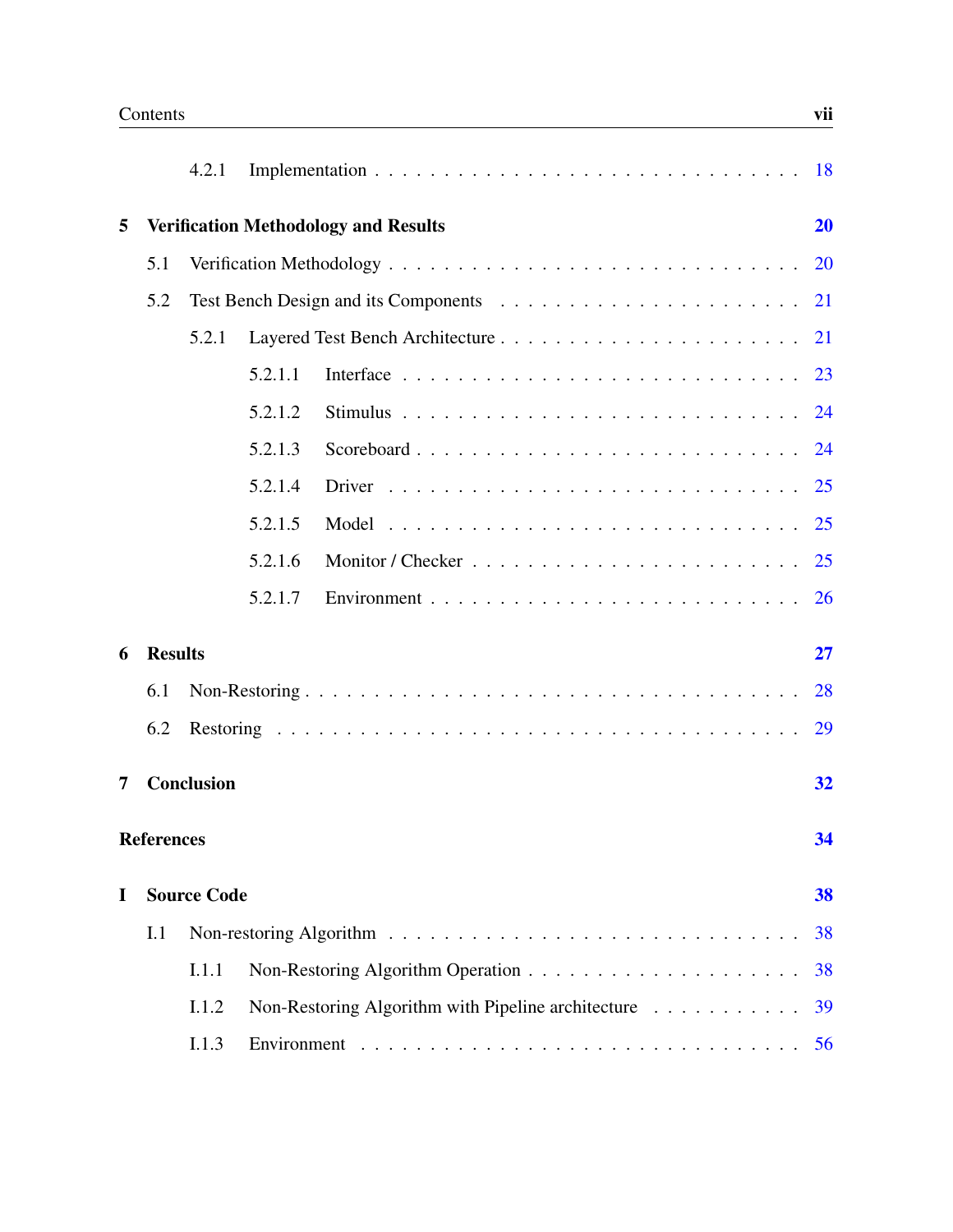|     | 114   |                                                                                 |
|-----|-------|---------------------------------------------------------------------------------|
|     | 1.1.5 |                                                                                 |
|     | 1.1.6 |                                                                                 |
|     | 1.1.7 |                                                                                 |
| 1.2 |       |                                                                                 |
|     | 1.2.1 |                                                                                 |
|     | 1.2.2 | Non-Restoring Algorithm with Pipeline architecture $\dots \dots \dots \dots$ 68 |
|     | 1.2.3 |                                                                                 |
|     | 1.2.4 |                                                                                 |
|     | 1.2.5 |                                                                                 |
|     | 1.2.6 |                                                                                 |
|     | 12.7  |                                                                                 |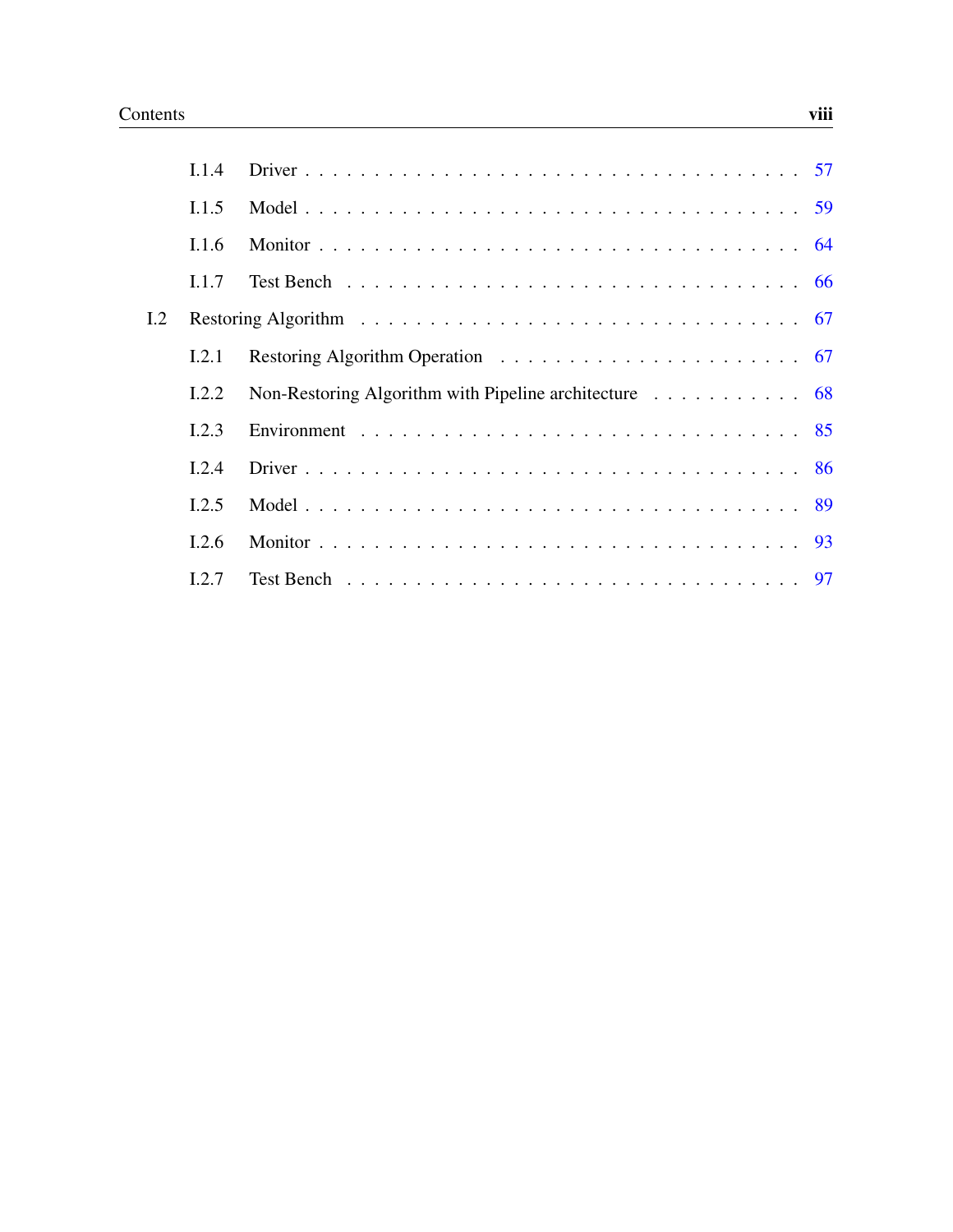# <span id="page-10-0"></span>List of Figures

|     | 4.1 Non-Restoring Square Root Calculation for a single stage 16 |  |
|-----|-----------------------------------------------------------------|--|
| 4.2 |                                                                 |  |
| 4.3 |                                                                 |  |
| 5.1 |                                                                 |  |
| 5.2 |                                                                 |  |
| 5.3 |                                                                 |  |
| 6.1 | Coverage Report for Restoring/Non-Restoring Algorithm 27        |  |
| 6.2 |                                                                 |  |
| 6.3 |                                                                 |  |
| 6.4 |                                                                 |  |
|     |                                                                 |  |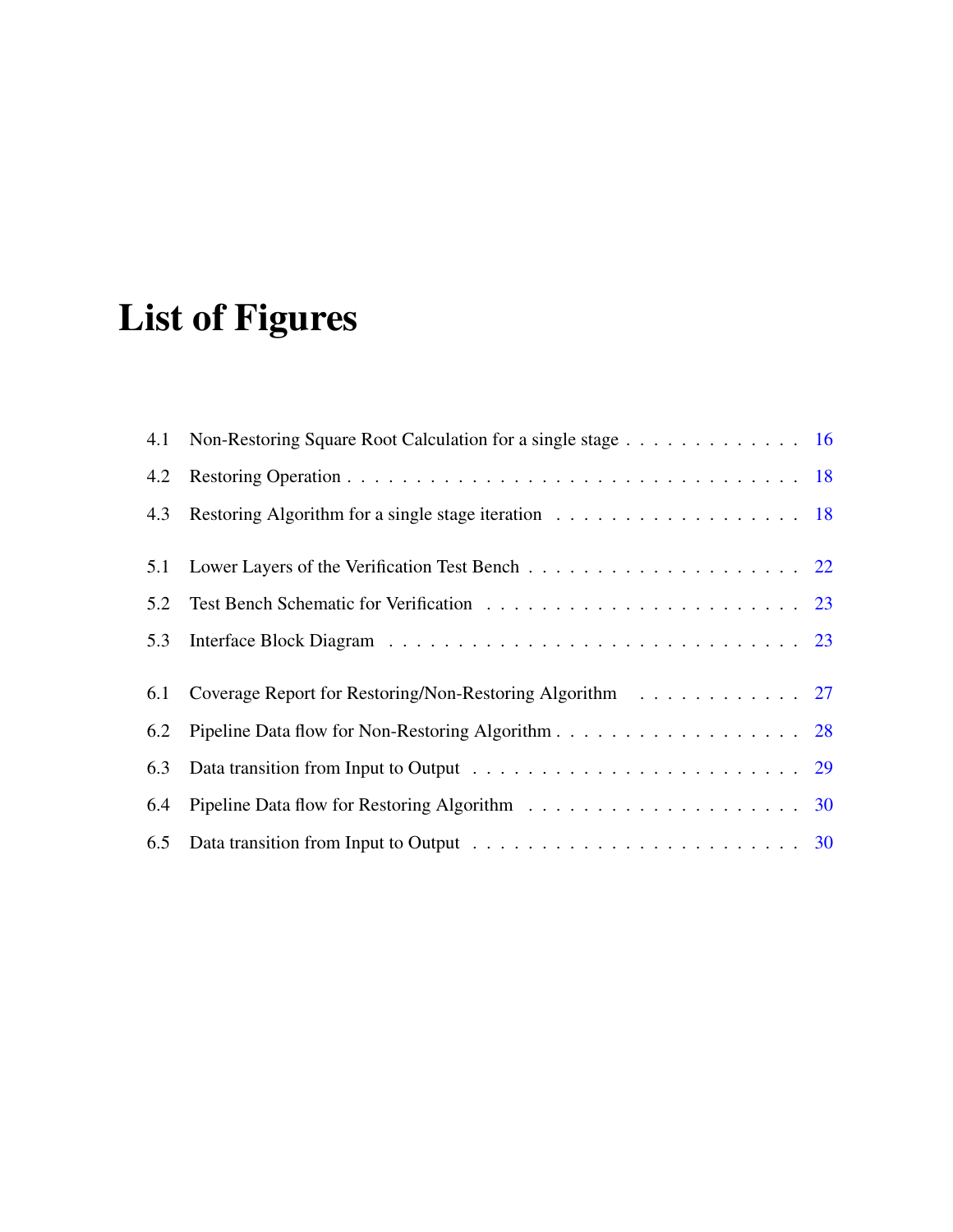## <span id="page-11-0"></span>Chapter 1

## Introduction

Square root is one of the fundamental arithmetic operations used by various signal and image processing algorithms apart from addition, subtraction, multiplication and division. Typical square root algorithms compute bits successively starting with the most significant bit and predicting the lower significant bit. The correctness of the predicted value is determined by comparing the square of the predicted number and the remainder determined for the particular stage. In this research paper, two similar algorithms to compute the square root of an integer number have been taken into consideration and extended to determine the fixed point fractional square root of the number. The paper characterizes the implementation of the two square root algorithm namely restoring algorithm and non-restoring algorithm. Non-restoring algorithm is the simpler and more efficient technique as it uses for square root implementation as it uses adders/subtractors and shift operations to determine the square root of the number. The characteristic difference between the algorithms, is their approach towards the selection of the square root digit and the partial remainder determination. The implemented system would utilize fixed-point nomenclature to represent the numbers as they require fewer pre-processing compared to floating-point numbers. Floating-point arithmetic is typically more complex, requiring more area, power and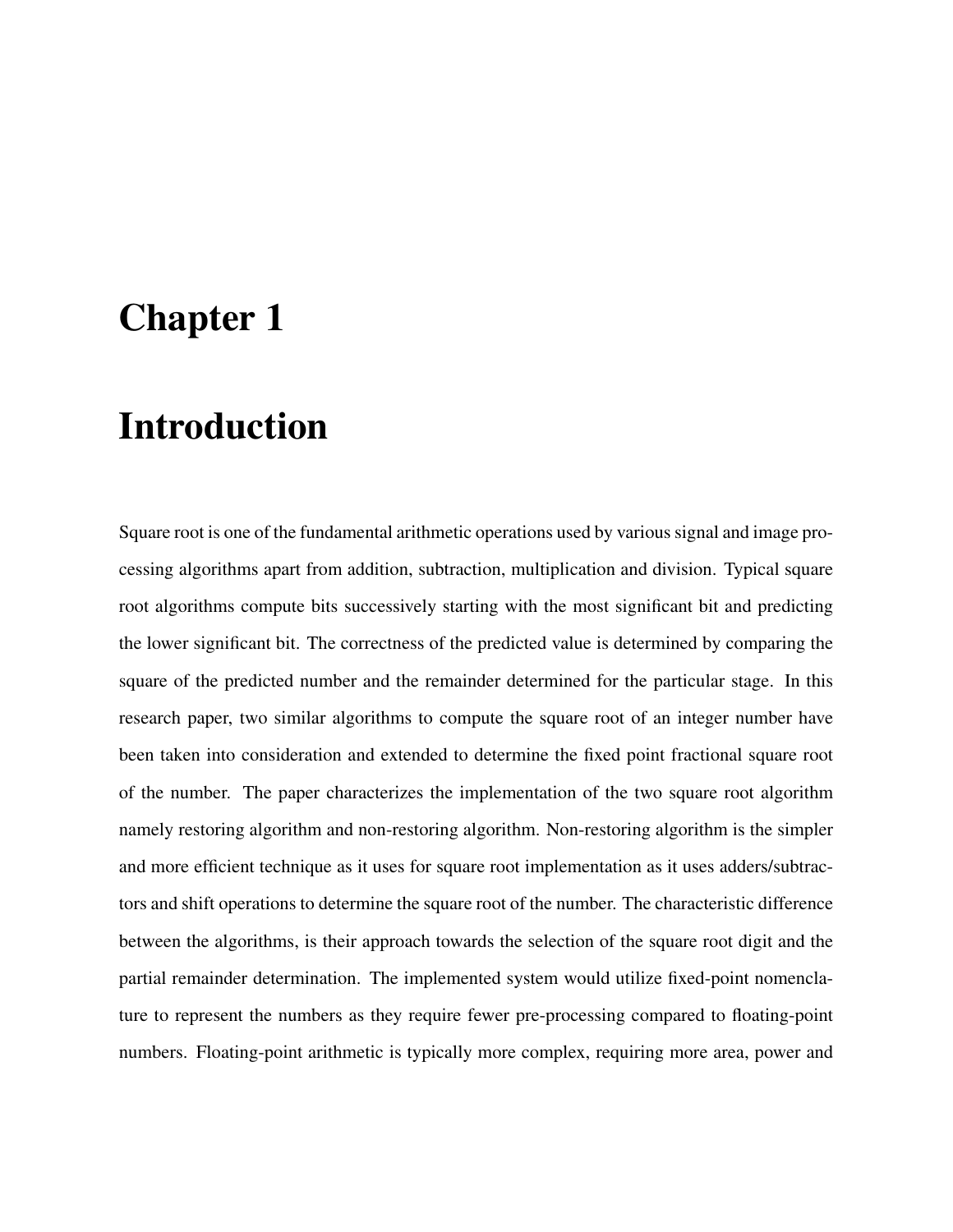consuming larger number of cycles for computation compared to their equivalent fixed-point arithmetic cores. However fixed-point arithmetic truncates bits lower than the significant range of the number. This becomes especially significant in case of smaller numbers whose relative value is drastically impacted by the truncated bits.

SystemVerilog is an extension of the traditional Verilog Hardware Description Language (HDL) which supports object oriented programming. The implemented test bench is constructed hierarchically with multiple modular components. A SystemVerilog test bench which performs unconstrained random verification of the functional core is utilized to verify the operation of the implemented system. The expected value of the system is determined by a model which in real-time determines the expected output of the ideal system for the same input stimulus vectors. The model was developed using Matlab and is exported using the standard Simulink HDL code library.

### <span id="page-12-0"></span>1.1 Concept of Operation

Considering the square root computation of a 16-bit integer number I[15:0], the result would be an 8-bit integer number B[7:0] and infinite fractional bits B[-1:−∞]. The *bi*refers to the ithe bit of the number *B*. The *B*<sub>*n*</sub>refers to the sub-set of the *B*,  $B[n:-\infty]$ .

 $I = B^2$ 

$$
I = (b_7.2^7 + B_6)^2
$$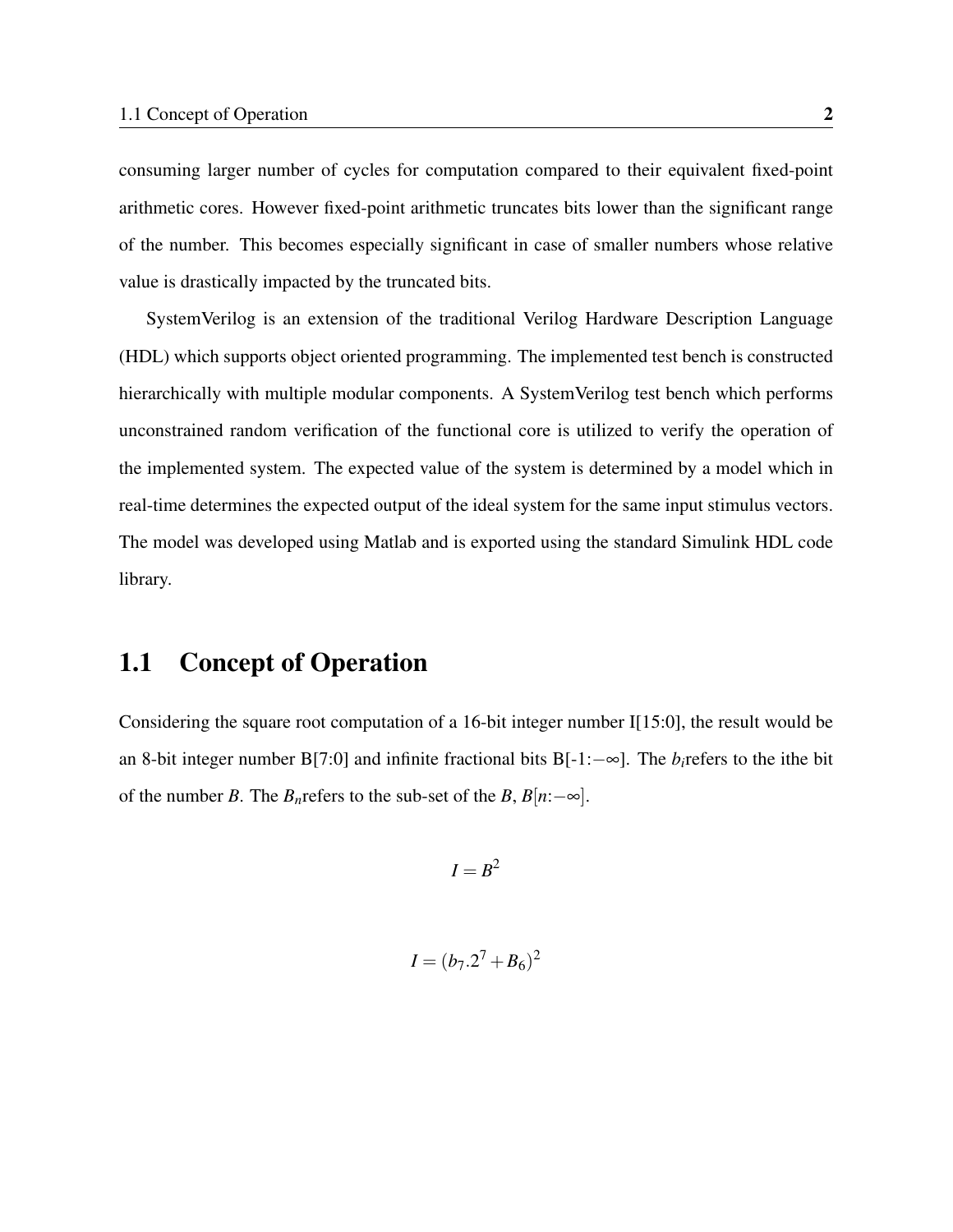### <span id="page-13-0"></span>1.1.1 Stage I

$$
I = (b_7^2 \cdot 2^{14} + 2 \cdot b_7 \cdot 2^7 \cdot B_6 \cdot + B_6^2)
$$

$$
I = (b_7^2 \cdot 2^{14} + 4 \cdot b_7 \cdot 2^6 \cdot B_6 + B_6^2)
$$

$$
I - \left[ b_7^2 \cdot 2^{14} \right] = (2 \cdot b_7 \cdot 2^7 \cdot B_6) + B_6^2
$$

The Left hand side term is the remainder of the operation of stage I,  $RO1 = I - \left[ b_7^2 \cdot 2^{14} \right]$  and the coefficient of 2.2<sup>7</sup> $B_6$ , is the partial quotient estimated at Stage 1,  $QO1 = b_7$ .

### <span id="page-13-1"></span>1.1.2 Stage II

$$
RI2 = RO1 = (I - [[b_7^2 \cdot 2^{14}]]) = (4 \cdot b_7 \cdot 2^6 \cdot (b_6 \cdot 2^6 + B_5)) \cdot + (b_6 \cdot 2^6 + B_5)^2)
$$

$$
RI2 = (4.b_7.b_6.2^{12}) + (4.b_7.B_5.2^6) + b_6^2.2^{12} + 2b_6B_5.2^6 + B_5^2
$$

$$
RI2 = \left[ \left( (4.b_7 + b_6) . b_6 \right) . 2^{12} \right] + 2. |b_7b_6| . 2^6 . B_5 + B_5^2
$$

$$
RI2 - \left[ \left( (4.QO1 + b_6) \cdot b_6 \right) \cdot 2^{12} \right] = 2 \cdot |b_7b_6| \cdot 2^6 \cdot B_5 + B_5^2
$$

The Left hand side term is the remainder of the operation of stage II,  $RO2 = R12 \left[ ((4.001 + b_6).b_6).2^{12} \right]$  and the coefficient of 2.2<sup>6</sup>*B*<sub>5</sub>, is the partial quotient estimated at Stage II,  $QO2 = |b_7b_6|$ .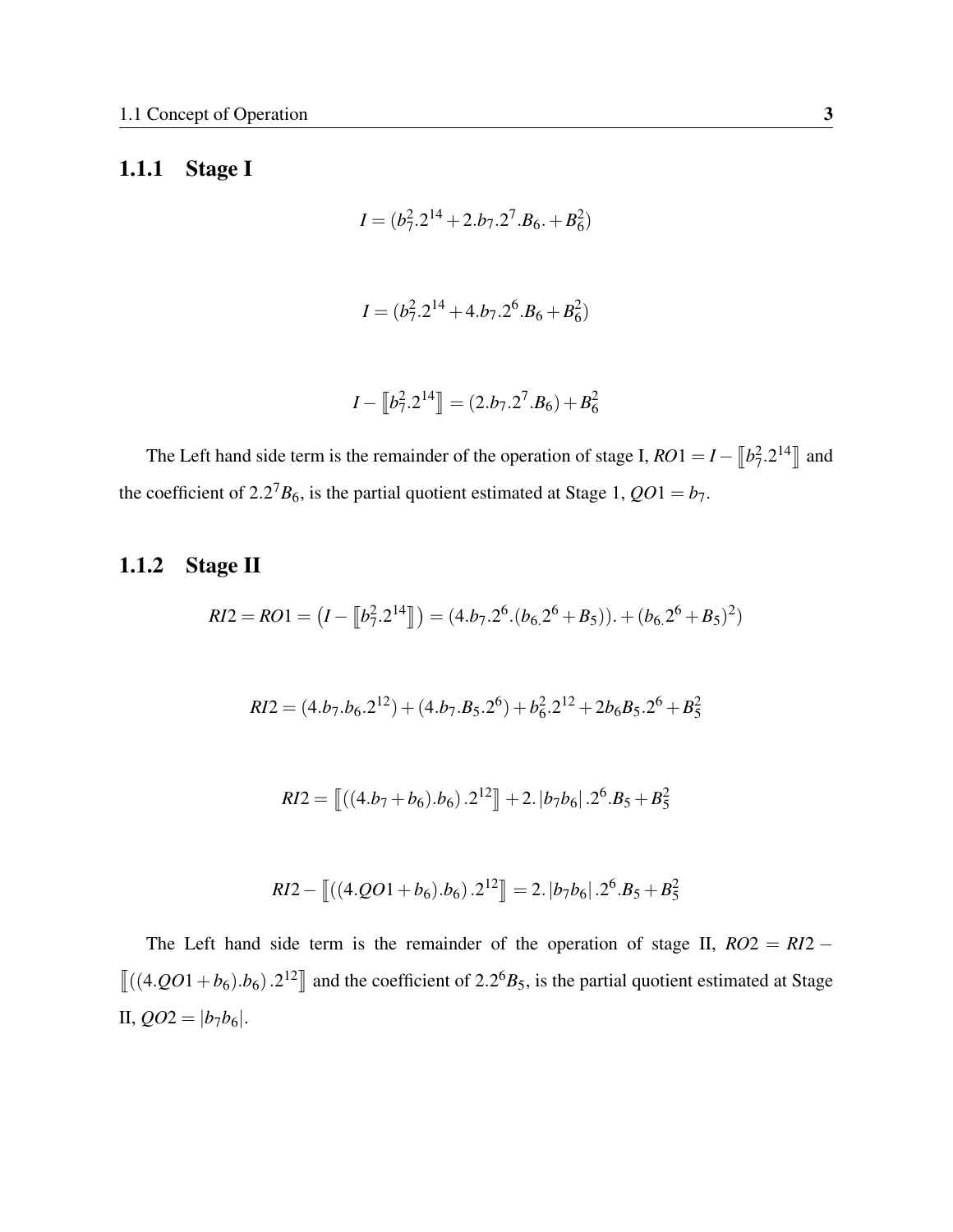### <span id="page-14-0"></span>1.1.3 Stage III

$$
RI3 = RO2 = RI2 - \left[ \left( (4.b_7 + b_6).b_6 \right) .2^{12} \right] = 2. \left[ b_7 b_6 \right] .2^6 \cdot \left( b_5 .2^5 + B_4 \right) + \left( b_5 .2^5 + B_4 \right)^2
$$
  
\n
$$
RI3 = 2. \left[ b_7 b_6 \right] .b_5 .2^{11} + 2. \left[ b_7 b_6 \right] .2^6 .B_4 + b_5^2 .2^{10} + 2^6 .b_5 .B_4 + B_4^2
$$
  
\n
$$
RI3 = \left[ 4. \left[ b_7 b_6 \right] .b_5 .2^{10} + b_5^2 .2^{10} \right] + (2. \left[ b_7 b_6 \right] + b_5 ) .2^6 .B_4 + B_4^2
$$
  
\n
$$
RI3 = \left[ 4. \left[ b_7 b_6 \right] .b_5 .2^{10} + b_5^2 .2^{10} \right] + \left[ b_7 b_6 b_5 \right] .2^6 .B_4 + B_4^2
$$

$$
RI3 - \left[ (4.QO2 + b_5) \cdot b_5 \cdot 2^{10} \right] = |b_7b_6b_5| \cdot 2 \cdot 2^5 \cdot B_4 + B_4^2
$$

The Left hand side term is the remainder of the operation of stage III,  $RO3 = RI3 \left[\left(4.QO2 + b_5\right).b_5.2^{10}\right]$  and the coefficient of 2.2<sup>5</sup>*B*<sub>4</sub>, is the partial quotient estimated at Stage II,  $QO3 = |b_7b_6b_5|$ .

Thus, for each stage operation an additional bit of the quotient is determined, thereby, improving the resolution of the calculated square root result. Hence, the number of stage iterations required depends on the input size and is relate-able to the required output square root resolution.

Consolidating the stage operations and assuming RI1= Input Data we get,

$$
RO_n = (RI_n > (QI_n \ll 2+1) ? (RI_n - (QI_n \ll 2+1) : RI_n
$$

$$
QO_n = (QI_n \ll 1) + [(RI_n > (QI_n \ll 2 + 1) ? 1 : 0]
$$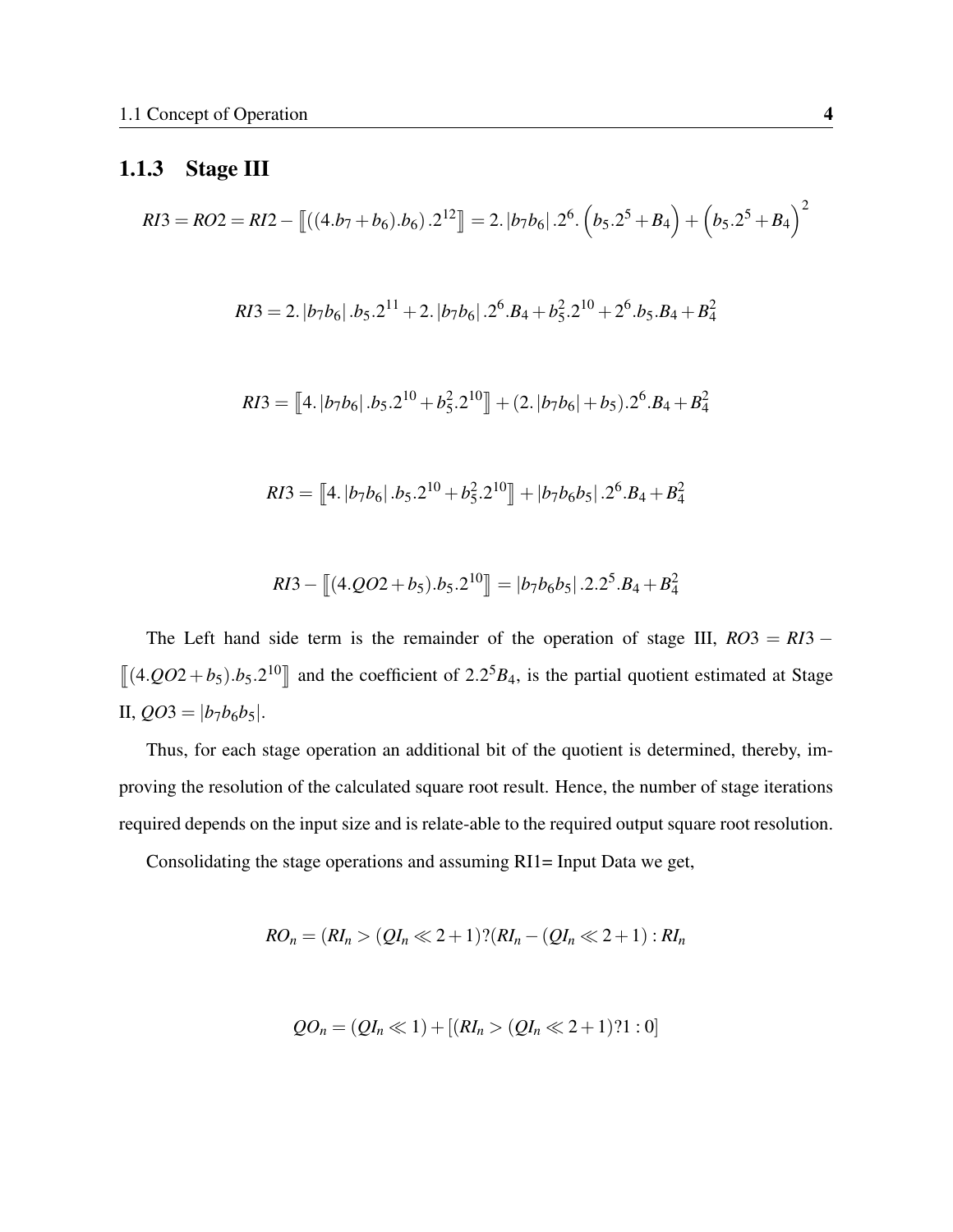The quotient at the output of the last stage is the resultant square root of the configured resolution.

### <span id="page-15-0"></span>1.2 Research Goals

The objective of this paper is to identify and implement a simple and efficient algorithm to evaluate the square root operation on large data sets. Two algorithms have been chosen for this implementation, one is a non-restoring algorithm and the other is restoring algorithm. The paper compares the two algorithm in terms computational complexity, basic number of arithmetic operations required, number of resources needed and hardware cost.

### <span id="page-15-1"></span>1.3 Organization

The structure of the research paper is as follows:

• CHAPTER 2 Bibliographical Research: The chapter summarizes the existing research and algorithms on efficient computation methods for evaluating the square root of a number.

• CHAPTER 3 System Architecture: The chapter describes the requirements and design of the square root computational system.

• CHAPTER 4 Implementation: The chapter describes pipeline design implementation of the Non-Restoring and Restoring algorithms.

• CHAPTER 5 Verification Methodology and Results: The approach taken for verification of the design is discussed in this chapter.

• CHAPTER 6 Results: The results of the restoring and non-restoring algorithms are discussed in this chapter.

• CHAPTER 7 Conclusion: The conclusions is briefly discussed in this chapter.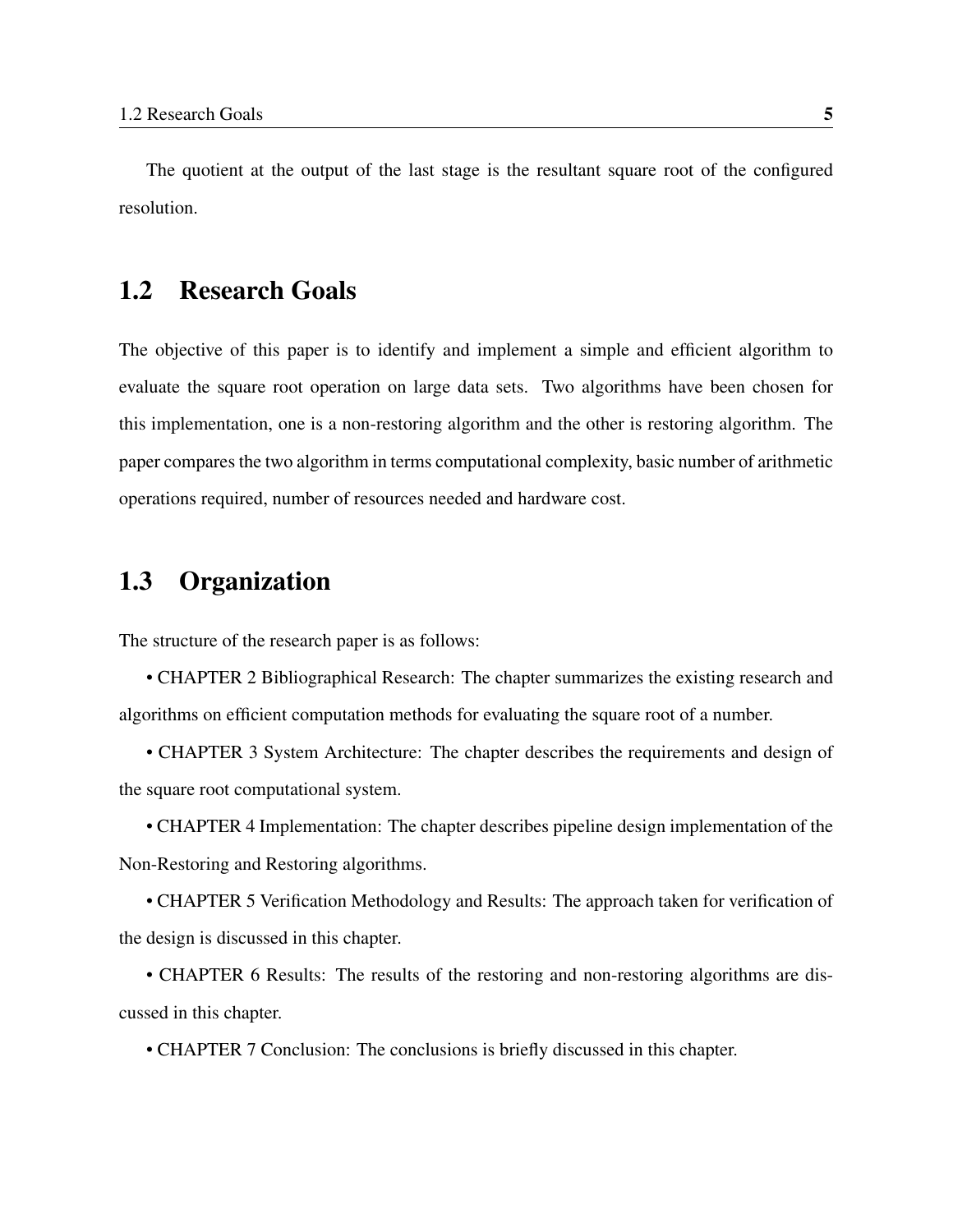## <span id="page-16-0"></span>Chapter 2

## Bibliographical Research

The most important step in implementing a square root core is to identify a simple, efficient, iterative method of evaluating the square root of a given number. There are different methods of evaluating the square root like recursive approximation method and other methods. Substantial research is required to identify the method which would allow the implemented system to be power and area efficient while still providing the required boost throughput which would justify an implementation. Some of the research and methods of determining the square root of a fixedpoint number are documented in the chapter.

Select research papers consulted for the work are briefly discussed in this chapter.

Wang et al. in [\[1\]](#page-44-1) presents a new algorithm based on the conventional Non-restoring algorithm is implemented using Verilog HDL. This algorithm algorithm can be used on general purpose FPGA chips and can be used to calculate square root for a 2n bit integer. The algorithm developed is compared with the general algorithms for square root calculation based on the number of clock cycles required for the desired output, number of resources required to implement the algorithm and the number of pipeline stages required to calculate the square root of 16-bit and 32-bit Integer number. The advantage of this proposed new algorithm is that it can be im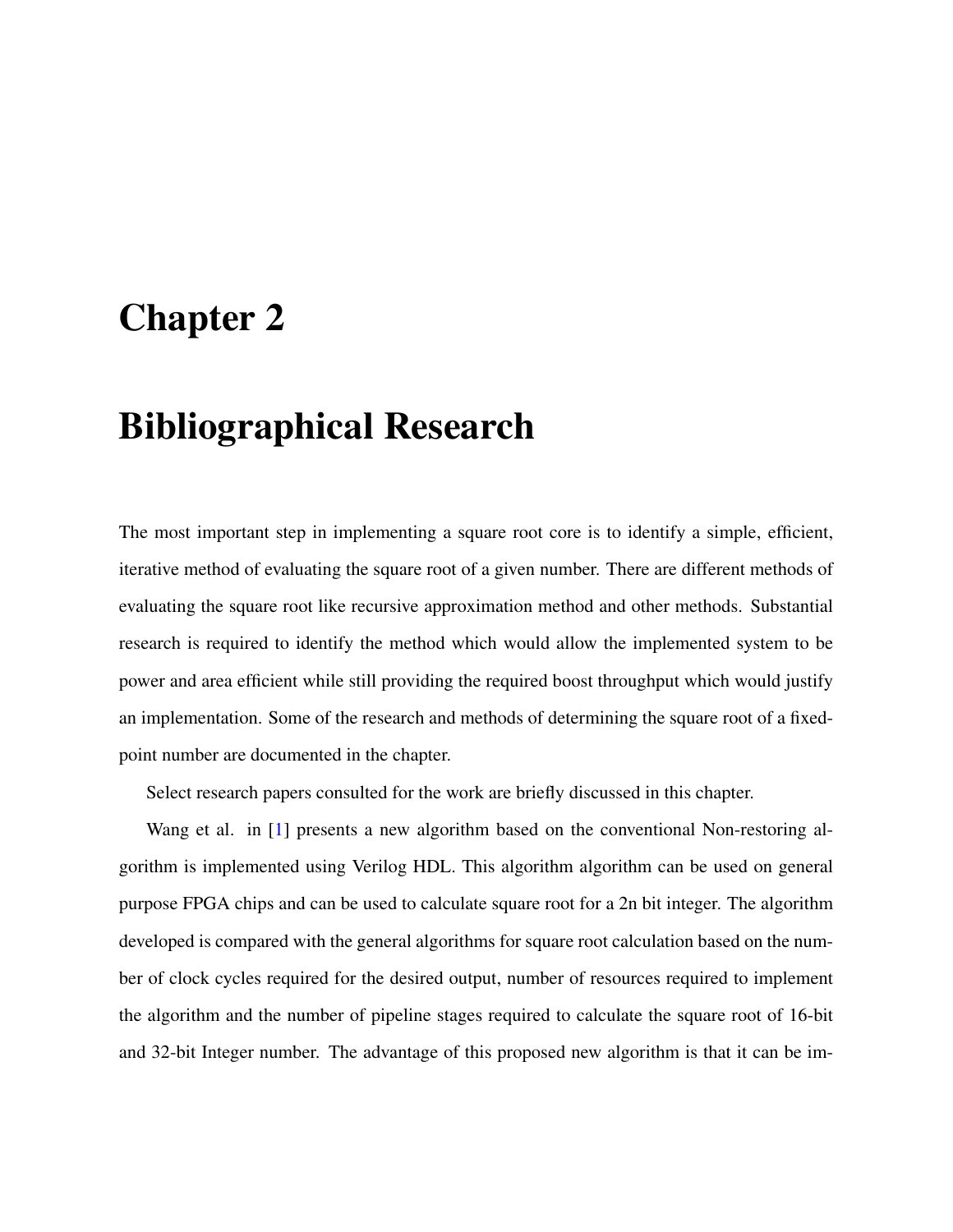plemented on a general-use FPGA since it does not need a special hardware structure. Another advantage is that n number of clock cycles are needed for a 2n bit integer and the speed for processing the 2n bit integer is more as compared to other algorithm i.e. pipeline stages needed to compute the output are less.

Yamin et al. in [\[2\]](#page-44-2) illustrates two new implementations of non-restoring algorithm which unlike the traditional algorithm does not focus on each bit of the square root rather depends upon the partial remainder. Algorithm reduces the need for additional resources, like multiplexors, multipliers, or seed generators and improves the resolution of the result for the last bit position. The iterations are simpler as either addition/subtraction is carried out based on the last iteration resultant bit.

The two algorithms differ in the implementation approach, one of the algorithms is a highperformance pipeline implementation and second other compromises on speed but is a low-cost implementation that uses less hardware. The algorithms implemented by Rachmad are proved to be time and area efficient than most of the existing algorithms. Paper clearly shows the contrast between the two implementations based on the number of cycles required for 16, 32 and 64-bit data and the number of gates required for 16, 32 and 64-bit data.

Rachmad et al. [\[3\]](#page-44-3)in writes about a new approach to calculate square root of a given integer value. The author discusses first about the past researches on the square root calculation approach and explains the implementation of the algorithms which used the binary input decomposition approach. The algorithms discussed under previous works are Restoring algorithm and Non-restoring algorithm which compute square root on the same concept of binary input decomposition.

The author discusses the digital hardware implementation of the proposed algorithm and the advantages of the new algorithm over the past researched approaches. The hardware design uses a logical gate in place of a multiplication module and uses a comparator and addition/subtraction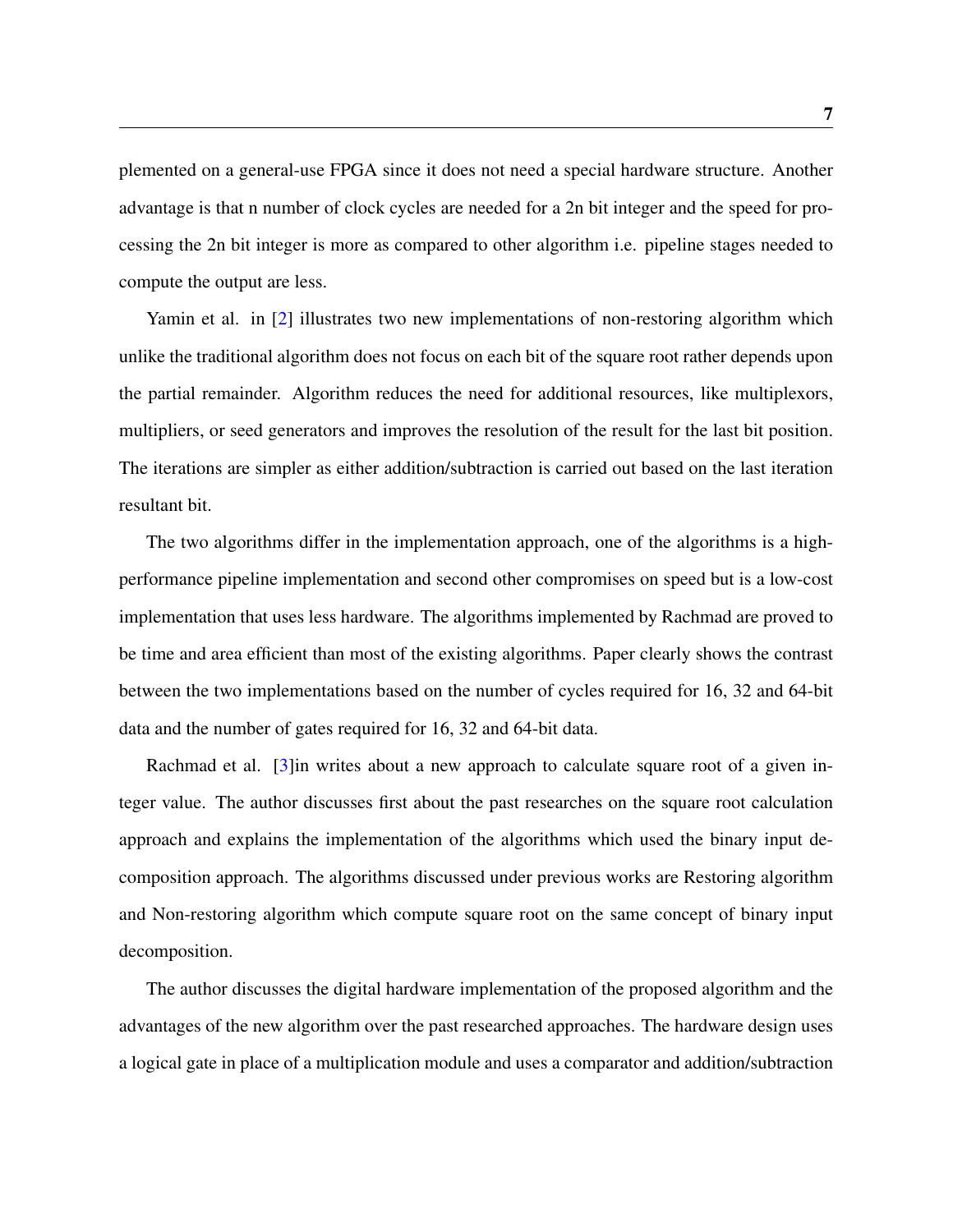module. The architecture is iterative in nature. It is a simple architecture that greatly reduces the need for additional resources in the design. Thus, the number of clock cycles needed to obtain an output depends upon the n-bit input. Therefore,  $(n/2) + 1$  clock cycles are needed by the design to complete the square root calculation. The author summarizes the simulation and synthesis results for 32-bit and 64-bit data, considers number of clock cycles, clock speed, logic elements, logic registers and combinational functions needed for the design.

Richard et al. [\[4\]](#page-44-4).in presents implementation of two high-speed square root calculation techniques which utilizes minimum number of computations. The author concentrates more on the square root approximation algorithms which can be efficiently implemented in fixed-point arithmetic. The constraints set on the algorithms by the author are: the division operation is not being considered for calculation, the number of iteration should be less and a lookup table could be used if required.

The two iterative methods discussed in the paper to determine the square root of a single integer value are Newton-Raphson Inverse (NRI) method and Non-Linear IIR Filter (NIIRF) method. The Newton-Raphson method is not recommended for fixed-point format rather it is most suitable for floating-point systems. In this method chances of error increases if bits are used to represent internal results. Second algorithm, Non-Linear IIR Filter (NIIRF) is another iterative technique for a fixed-point implementation. Thus, the algorithms are compared for accuracy versus computational cost/workload and the author concludes it by choosing NRIIF for fixed-point math implementations.

The other high-speed square root methods discussed are Binary-Shift Magnitude estimation and equiripple error magnitude estimation for complex number magnitude estimation.

Anuja et al. presents in [\[5\]](#page-44-5) an algorithm that calculates square root of an 8-bit fixed and floating-point number in a Field programmable Gate Array (FPGA) using the previously implemented non-restoring algorithms. The paper compares the two algorithms Restoring and Non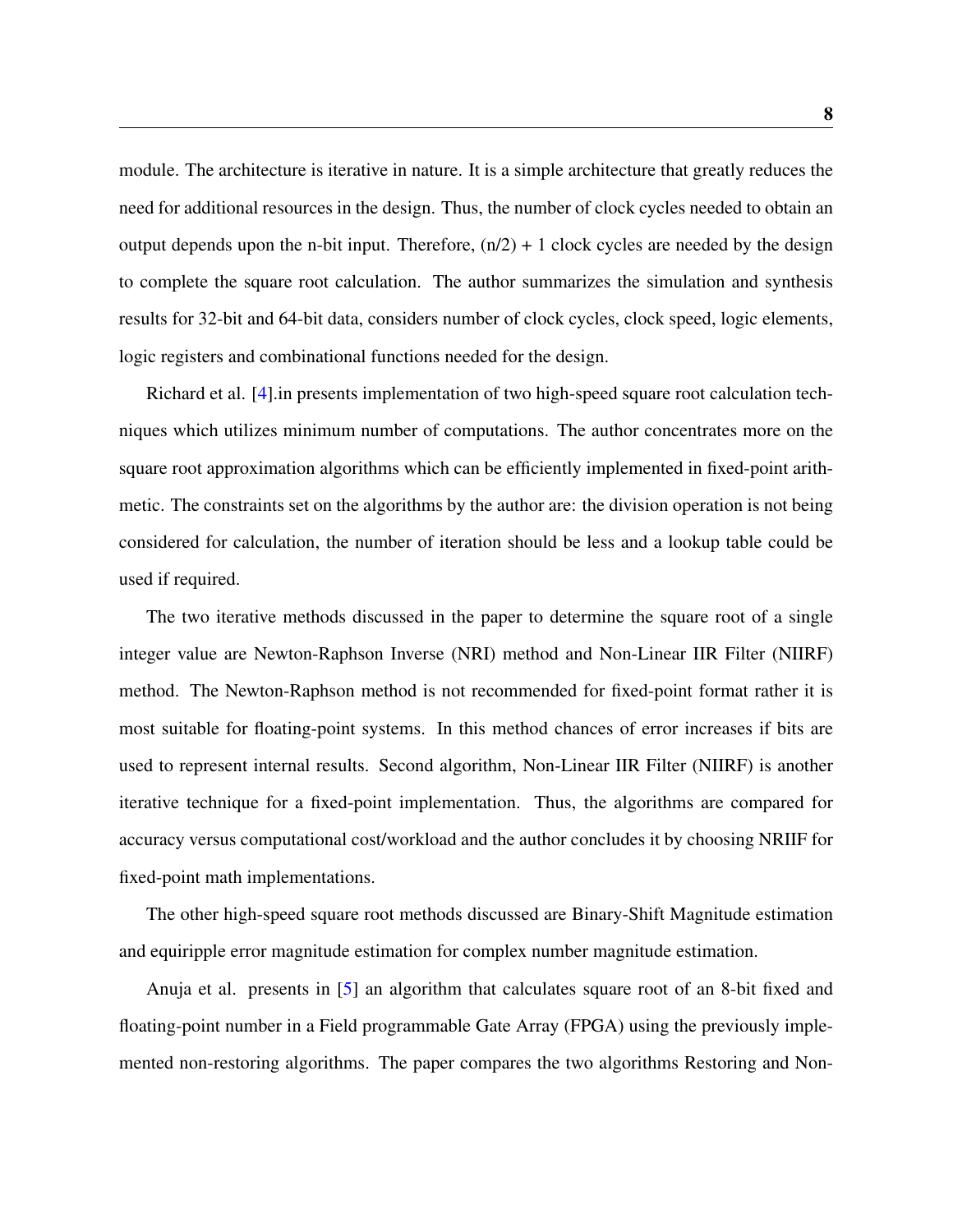Restoring algorithms and implementation of a new module Controlled subtract multiplex in the modified non-restoring algorithm.

This new algorithm proposed eliminates the components without affecting the resolution, remainder and precision of the output. The author shows that the proposed algorithm is resource efficient than the existing non-restoring algorithms. The difference highlighted between the two algorithms is that the proposed algorithm does only subtraction operation and appends 01. It also introduces a new module, controlled subtract multiplex for algorithm to compute square root for any number of input bits. The comparison is tabulated for implementation with and without optimization (CSM). Concludes by proving that the non-restoring algorithm consumes less area on the chip and using a pipeline architecture improves the speed of the system.

Yamin et al. describes in [\[6\]](#page-44-6) two single precision floating point square root design implementations based on the existing non-restoring algorithm. The two algorithms are implemented on a general-use FPGA. The first algorithm is iterative implemented that uses a subtractor/adder component and the design implementation is low on cost. The second algorithm is implemented in a pipeline fashion and on every clock cycle it accepts a square root instruction.

The paper briefly discusses other algorithms like New-Raphson algorithm and Sweeney-Robertson-Tocher (SRT) algorithms for square root extraction. The author describes the architecture and the implementation methodology for Non-Restoring square root algorithm, Parallelarray implementation and single precision floating point square root algorithm. The algorithms are compared on the latency, errors encountered and cost of design implementation. The two iterative square root algorithms require less area on chip and the pipelined system has better performance.

Atul et al. proposes in [\[7\]](#page-45-0) a new algorithm to calculate the square root of an N-bit unsigned number. Two architecture design implementation have been discussed. First design has a pipeline architecture and the second design has asynchronous pipeline architecture for calculating the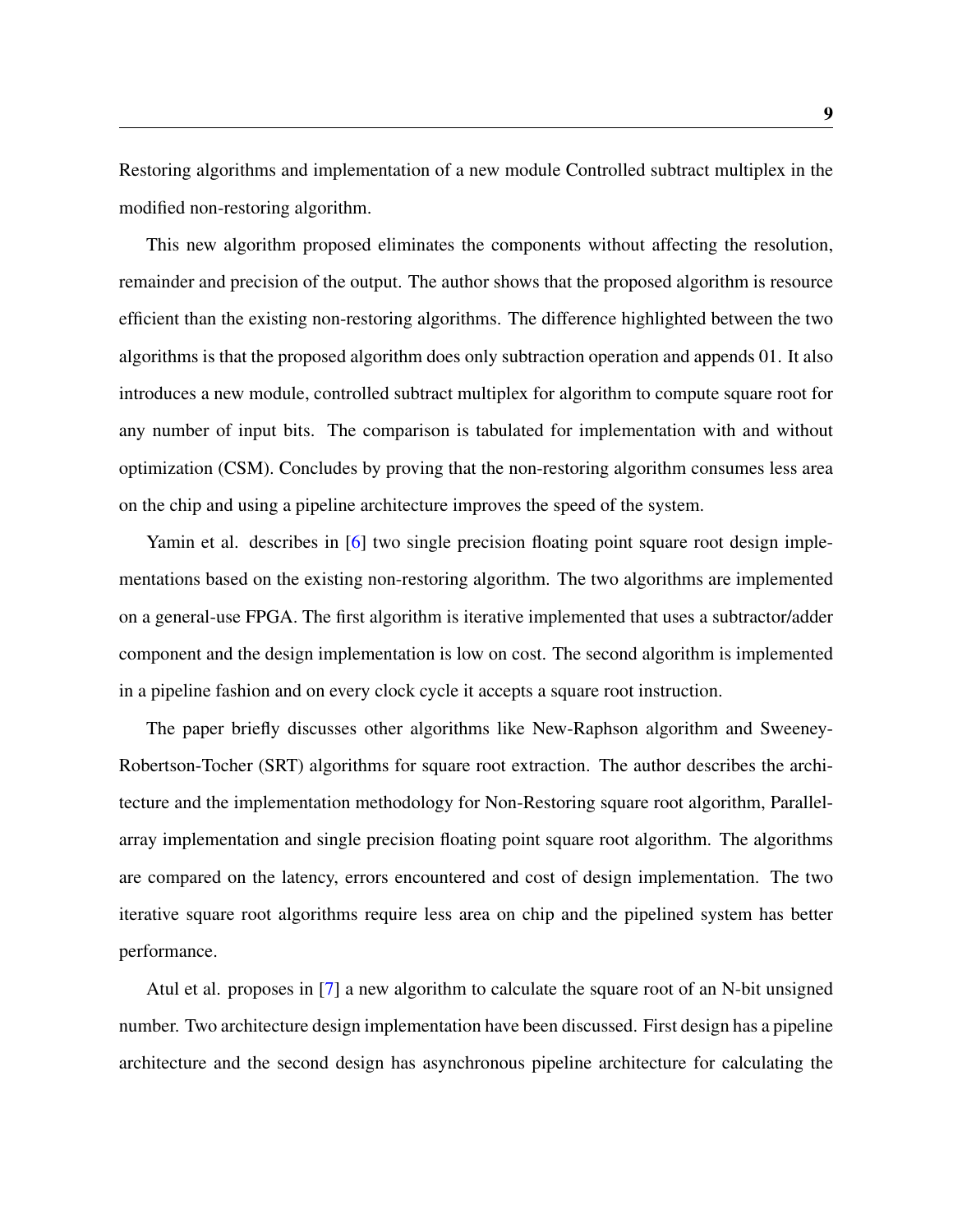square root of a N-bit fixed point number. The results of the existing and new algorithms have been compared and the author shows that the new square root algorithm is far more efficient, requires less clock cycles and less hardware.

First algorithm proposed has a pipeline architecture which constitutes of a subtractor and compartor module. The second algorithm proposed with asynchronous architecture proves to use less number of resources and has increased maximum operating frequency. Paper briefly discusses the existing non-restoring square root algorithm, new technique to design pipeline architecture for the non-restoring algorithm and asynchronous design for square root calculation of a 32-bit number using modified non-restoring algorithm. The total time needed for square root calculation significantly decreases in cases of a pipeline architecture.

Puneet et al. in [\[8\]](#page-45-1) writes about a square root algorithm based on vedic mathematics formula called Dwandwa Yoga. The inputs to the algorithm are 24-bit floating point number and 16-bit floating point output. The author describes the existing algorithms for square root calculation and compares the existing algorithms with the new implementation. The new algorithm is implemented on SPARTAN-3E FPGA, this algorithm greatly reduces the complexity of the design. Simulation and synthesis results tabulated in the paper clearly proves that the new implementation consumes less area, power and is operable at high frequencies.

Sajid et al. in [\[9\]](#page-45-2) presents a new algorithm for square root calculation which reduces the hazards of pipelining. The new proposed algorithm is based on the non-restoring algorithm and architecture is designed such that it can be modified to adapt as per the requirements of an application.

Read before write (RBW) hazard is avoided by the improved architecture of the algorithm by replacing an if-condition with a NOT gate. Synthesis produced a multiplexer when an ifcondition was encountered, a multiplexer is a costly piece of hardware. Thus, the author improves the performance of the design by introducing a NOT gate. The system is tested for varying input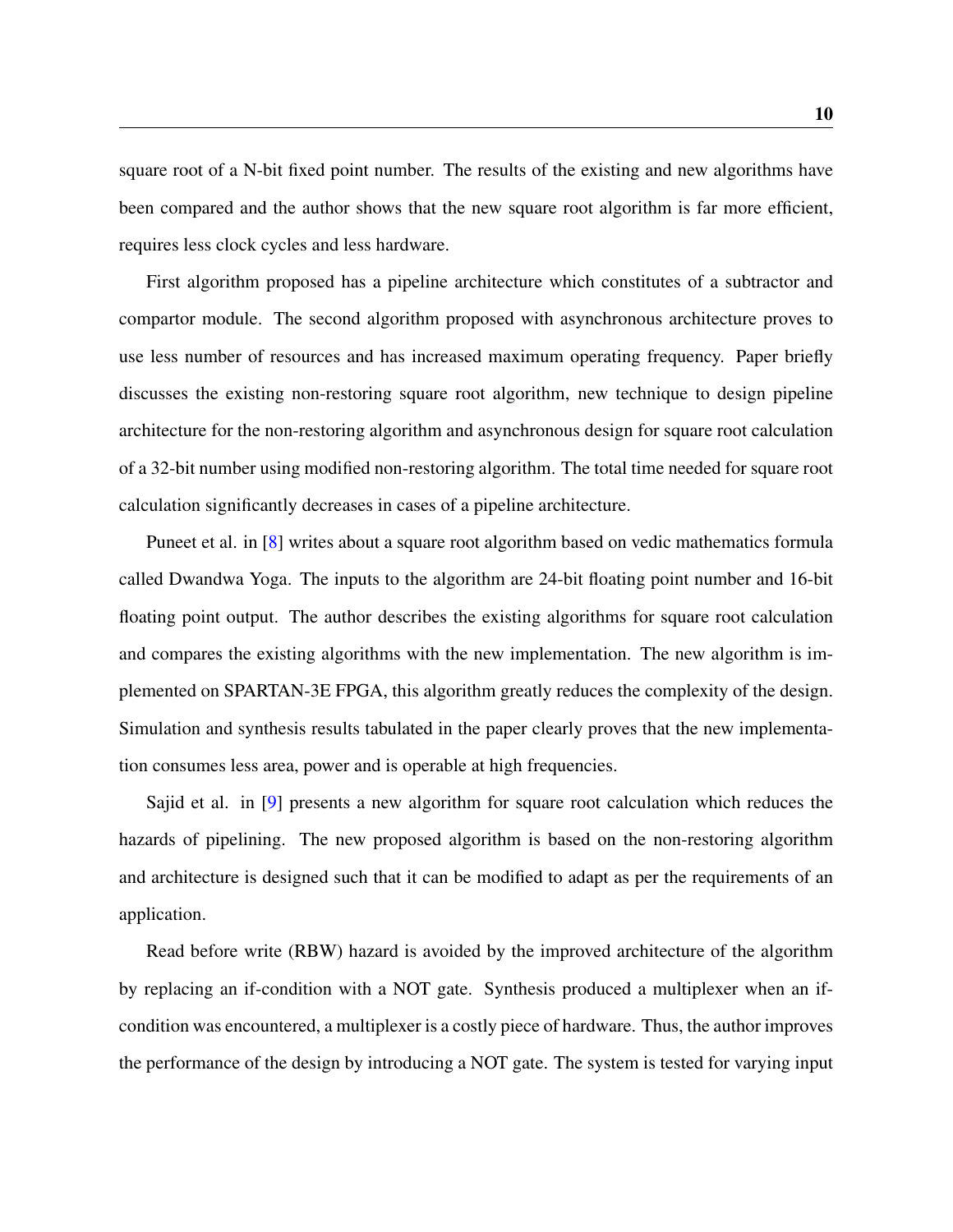bits, accuracy of the result and for perfect combination of time, area and power.

Majerski et al. in [\[10\]](#page-45-3) describes two algorithms for square root computation of addition of two numbers. The algorithm presented in the paper is designed for high-speed digital circuits. The algorithms are based on the non-restoring technique. Algorithm implemented differs with the previously researched algorithms in a way that the addition and subtraction by taking the carry as the third bit and considering the third bit while performing addition of three summands. Two summands then form a partial remainder. The most significant bits determine the conventional notation bits.

Montuschi et al. in  $[11]$  performs a survey of the square rooting algorithm. The algorithms are discussed in detail by taking into consideration their properties. Author gives his final comments on the effective and ideal implementation. The algorithms discussed are of two types: iterative technique and approximation by real functions. The algorithms reviewed under iterative technique is based on three classes: direct method, Newton-Raphson formula based algorithms and normalization method. Pure hardware implementations can be done using direct methods and the other iterative method applications can be done in hardware and software. Some of the commonly used iterative method are Newton-Raphson algorithm, CODIC, DeLugish's and Chen's algorithm. Among all these iterative algorithms, Newton -Raphson results are accurate. Another approach for square root calculation is approximation by real functions. Taylor and McLaurin series and Chebyshev polynomials are some of the real function approximation techniques. The paper discusses in detail about the advantages and disadvantages and the application of all the algorithms. The author focuses more on the algorithms that can be implemented on hardware.

Bannur et al. in [\[12\]](#page-45-5) discusses implementation of two non-restoring square root algorithms, one using Barrel shifter implementation and second without the usage of Barrel shifter and instead storing and manipulating the operands. The algorithms are compared on the area required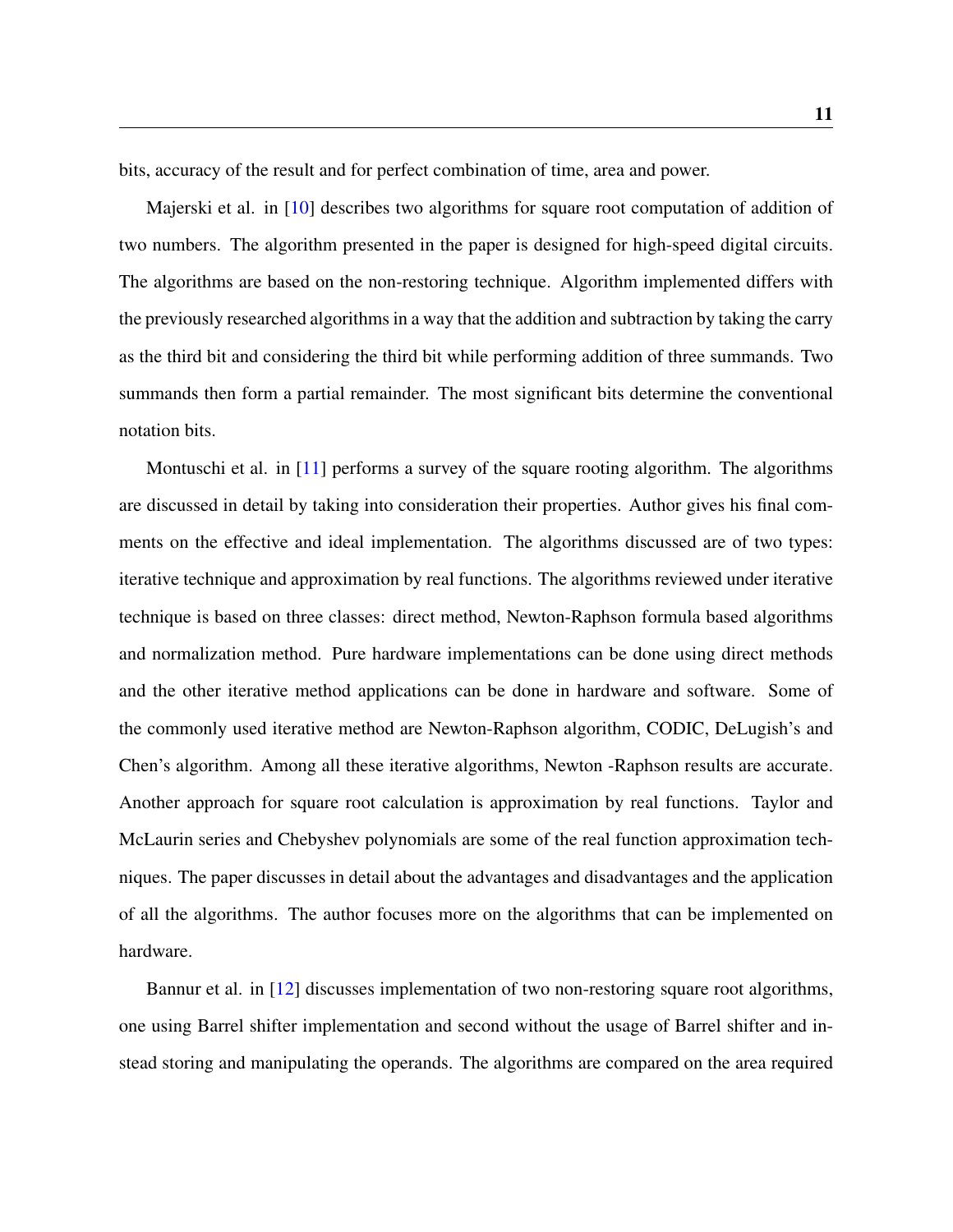on chip, number of cycles needed for square root calculation and resources needed for implementation. The algorithms presented are simple and easy to implement and achieves better precision compared to existing algorithms.

Using additional logic at the input of the Barrel shifter reduces the number of gates needed by half. Three bits are modified in one iteration and the value depends upon the sign in the previous iteration. Second algorithm implementation avoids the usage of Barrel shifter, instead the same operation is achieved by adding registers of size 2n-bits and shifting it every cycle. Second implementation proves to be better in terms of area needed on chip and time needed to compute the result. Both implementations also discusses the floating-point implementation and rounding of the last bits.

Various supporting papers [\[13–](#page-45-6)[20\]](#page-46-0) were also studied during this research.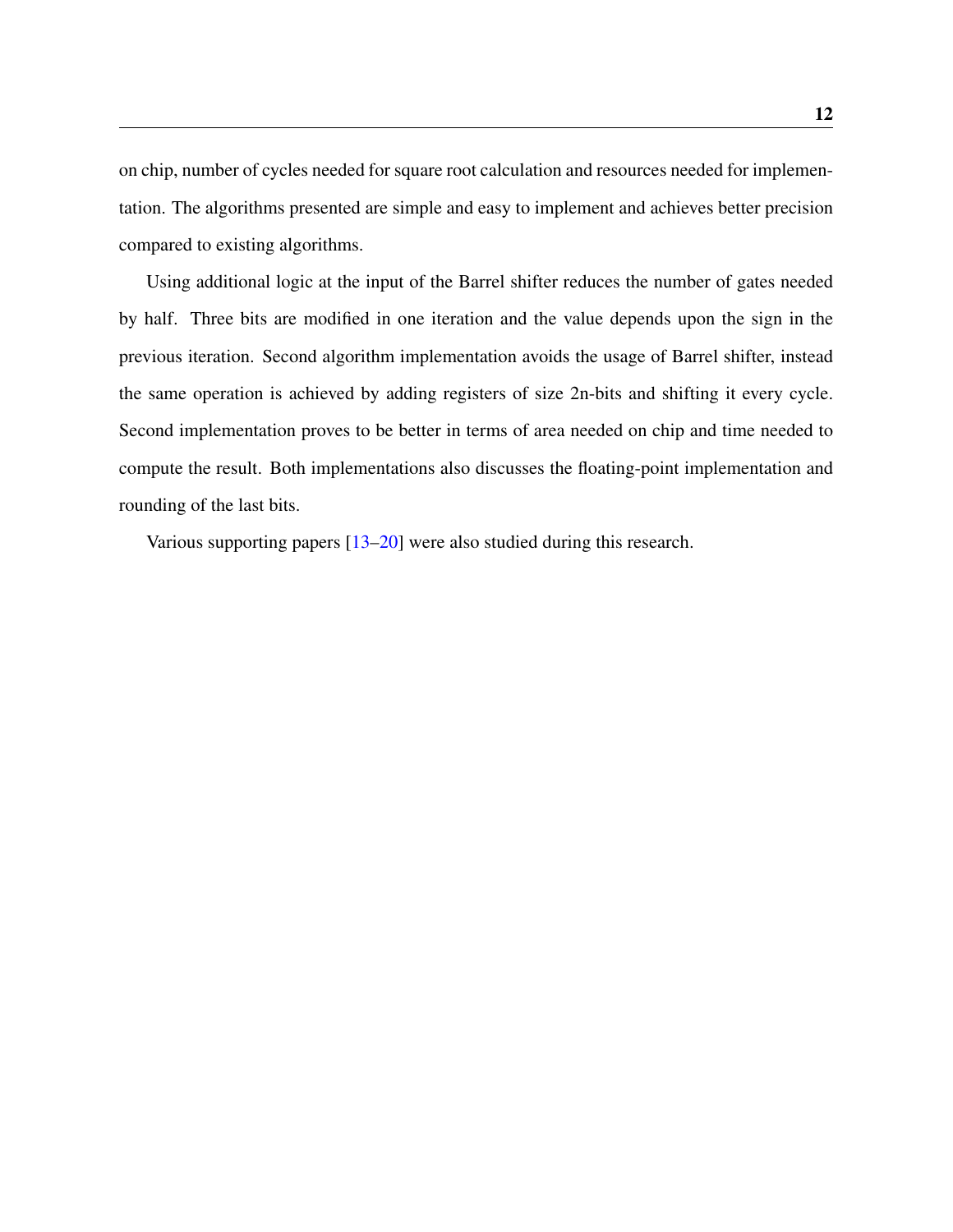## <span id="page-23-0"></span>Chapter 3

## System Architecture

The goals of the system requirement is to implement a core that calculates the square root of a given integer operand. A 16-bit unsigned integer input is considered, whose square root has to be calculated within a resolution of  $\pm 1 \times 10^{-3}$ . The value of the output depends upon the number of bits at the input, input resolution and the number of fractional bits generated at the output. Since, the input is 16-bit unsigned integer, thus having unity resolution, the calculated square root has 8 bits as the integer square root of the number. The rest of the bits would constitute the fractional part of the solution. Square root calculator is implemented as a recursive operation, where number of times the stage algorithm is performed determines the number of bits at the output. The resolution of the output depends on the input size, resolution of the input and number of stages. A generic formula for determining the number of stages is:

 $resolution \geq 2^{ceilling(K/2)-n}$ 

Where, K is the most significant bit position of the input, n is the number of stages.

Width of the solution depends upon the number of stages. The significance of the solution bits is derived from the significant length of the input  $floor((log_2(Input_{max} + 1) + 1)/2)$ .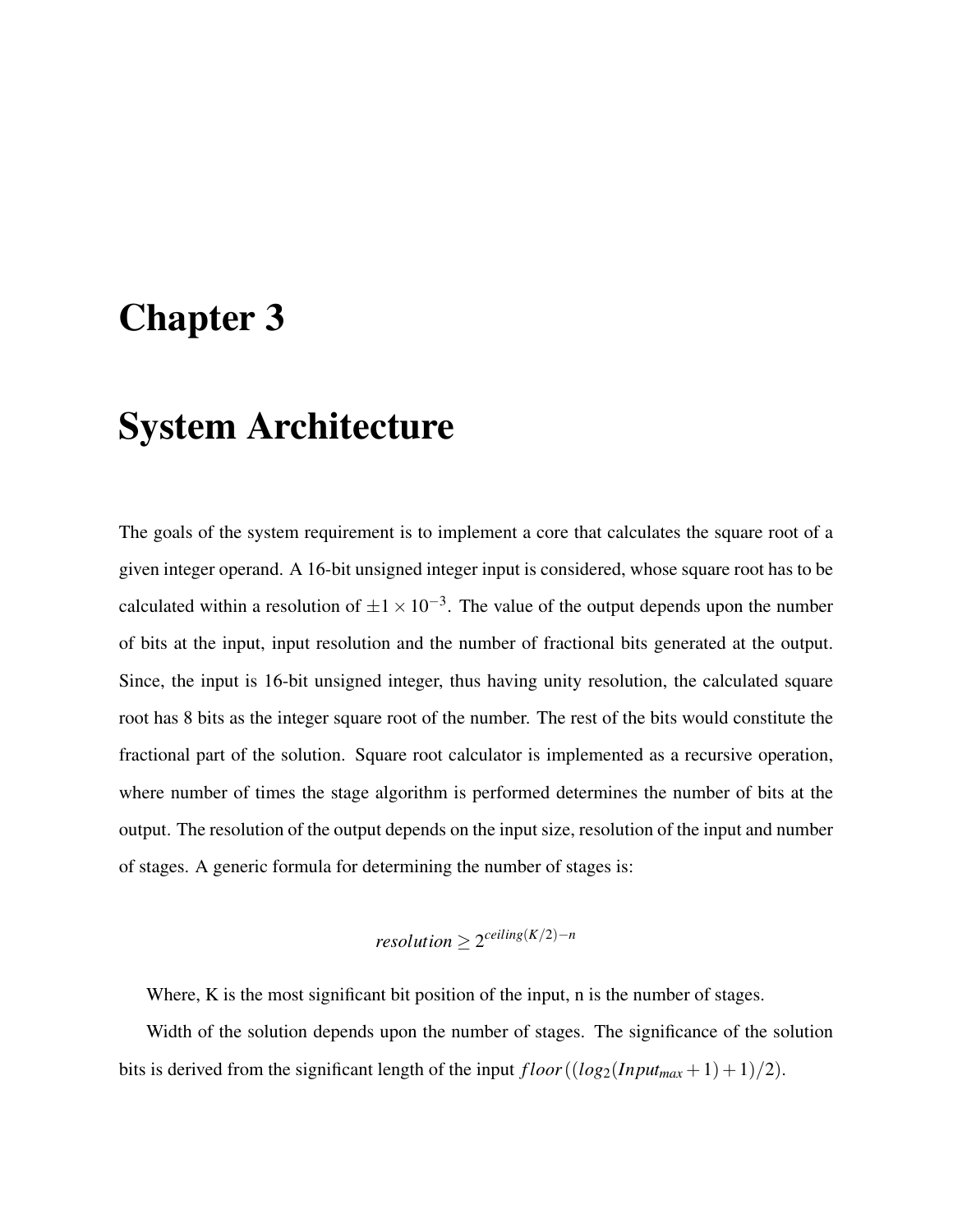Therefore for the give system requirements, the value of K is 15 (16 bit number with unity resolution), thus the significant position of the MSB of the solution would be  $floor((log_2(65535+1)+1)/2) = 8$ . The required length of the fractional bits depends on the required resolution. Each additional bit, after the integer increases the resolution by a factor of 1/2. Therefore the resolution of the output is given by  $2^{-n}$ , where n is the number of fractional bits. Since the system specifies the resolution to be  $\pm 0.001$ , the number of stages can be derived as:

$$
0.001\geq 2^{-n}
$$

This gives the possible values for n, which should be greater than 9 in order to achieve the necessary resolution. In order to minimize hardware costs, while still attaining the requirements, the minimum possible stage number of 10 is chosen to generate the fractional part.

Therefore the total number of stages, and consequently bits in the solution is  $8 + 10 = 18$ stages, with the MSB of the output having a significance of  $2<sup>8</sup>$ . The actual resolution of the output is  $2^{-10}$ = 0.00098, which is less than the resolution requirement of the system.

Since the stage operations depend only on the previous stage output data the system can be pipelined at the stage boundaries by registering the current output and allowing the stage to process new inputs in the next clock cycle. As a result the 18 stage implementation can thus be split into 18 stage pipeline resulting in higher throughput while reducing the operational speed and size of the system.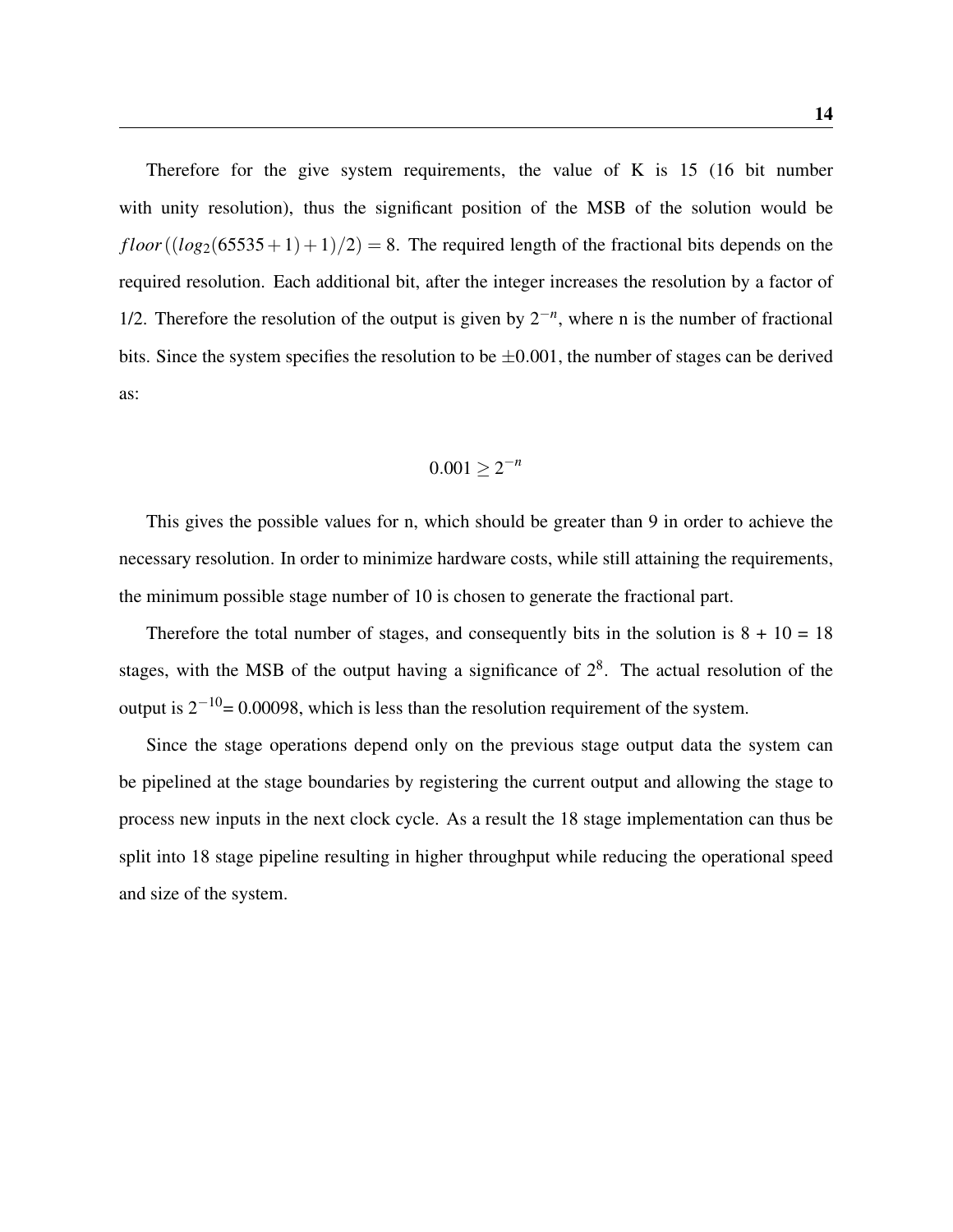## <span id="page-25-0"></span>Chapter 4

## Detail Design

The non-restoring and restoring algorithm of the iterative stage of the square root operation are discussed below.

### <span id="page-25-1"></span>4.1 Non-Restoring Algorithm

Non-restoring algorithm is an iterative square root determination which generates one bit of a result in each iteration using two most significant bits of the input data. The partial dividend used for each iteration is determined by considering the remainder of the previous iteration and appending the two most significant bit to the least significant position of the remainder. The stage quotient is is computed as the previous iteration quotient shifted by one (to denote the position significance) and appended with predicted new bit value ( $Qn = Qn - 1 \ll 1 + 1$ ), the subtrahend is determined as the previous iteration quotient shifted by two and appended with the new predicted quotient bit value. If the value the new dividend is greater the subtrahend then, then predicted value is accepted and the difference is forwarded as the remainder for the next iteration; else the new quotient bit is assumed to be zero and the constructed dividend is directly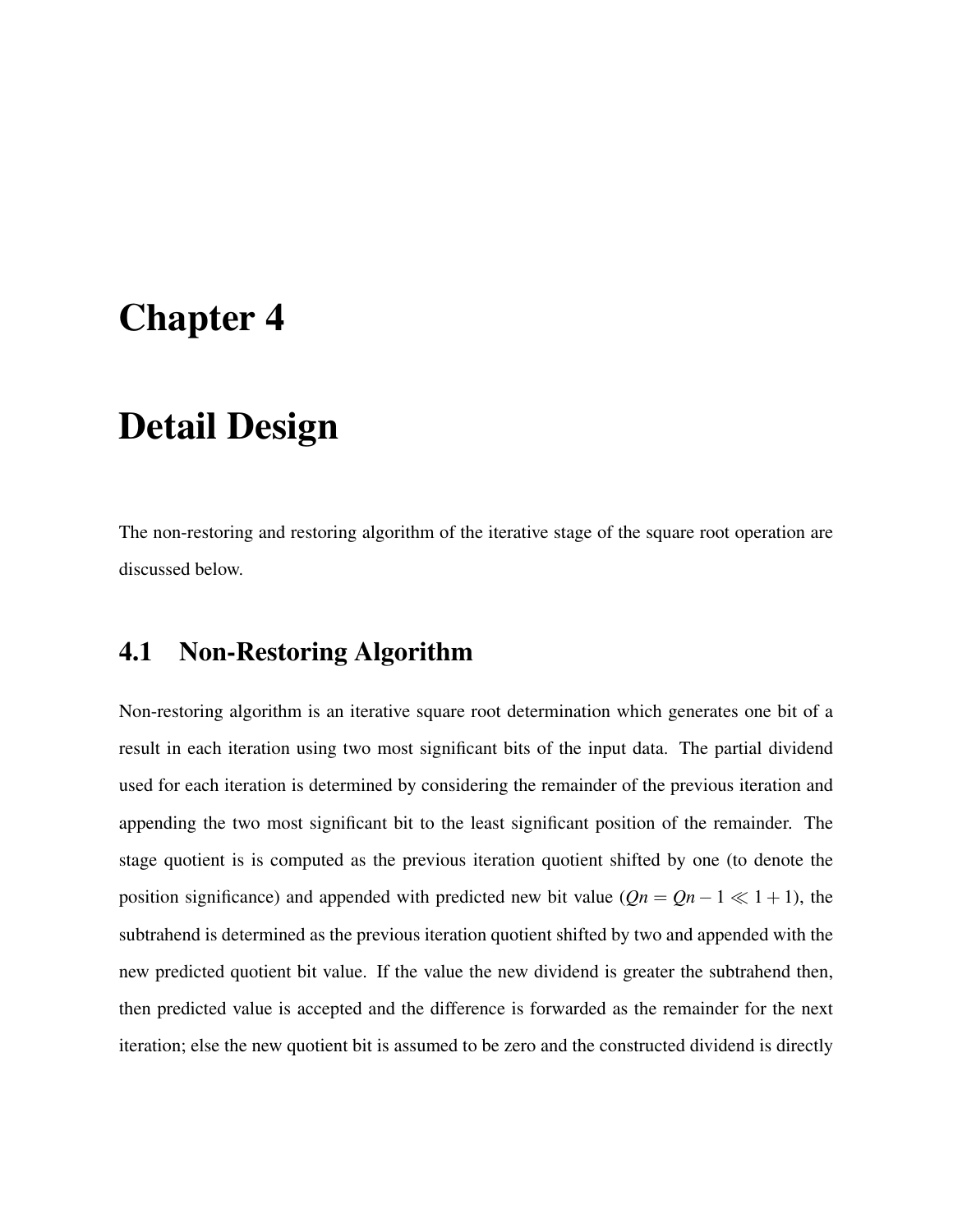

Figure 4.1: Non-Restoring Square Root Calculation for a single stage

<span id="page-26-1"></span>forwarded as the remainder of the current iteration.

### <span id="page-26-0"></span>4.1.1 Implementation

A single iteration of the algorithm generates one bit of the square root output. The implementation is constructing by cascading multiple stages of the iteration with data storage elements isolating the stage for pipelined implementation. The Data Input to the stage is provided by the Data Output of the previous stage, which in turn is the shifted version of the original input data. The Remainder In for the current stage is provided by the Remainder Out of the previous stage. The Remainder In and the two most significant bits of the Data Input are used to construct the minuend for the stage operation. The subtrahend is determined from the Quotient In, which is provided by the Quotient Out of the previous stage and a assumed new bit value (1'b1). If the subtrahend is greater than or equal to the minuend (condition  $= 1$ ), then the predicted quotient is accepted and the remainder out is updated with the non-negative difference; else the predicted quotient is discarded ( changed to 0 ) and the minuend is forwarded as the remainder out for the current iteration.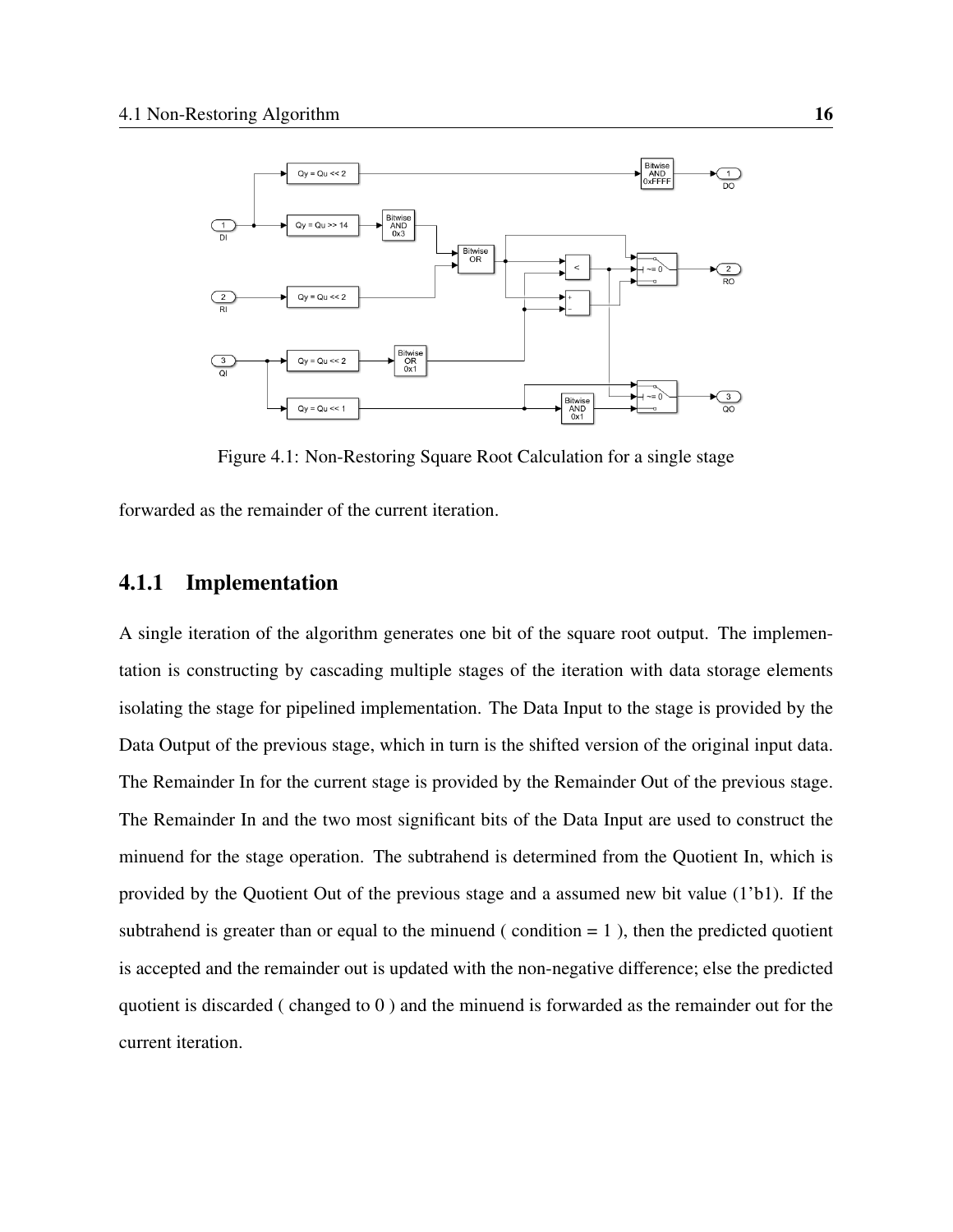The inputs for all stages is cascaded from the previous stage. The Quotient Input and Remainder Input of the first stage is assumed to be 0 and the input integer data is fed to the Data Input for the first stage.

| input DI, QI, RI;                                           |
|-------------------------------------------------------------|
| output DO, QO, RO;                                          |
| wire rtemp, condition;                                      |
| assign rtemp = $\{ RI, DI[15:14] \};$                       |
| assign condition = (rtemp >= {QI, 2'b01});                  |
| assign DO = $\{DI[13:0], 2'b00\};$                          |
| assign RO = condition ? rtemp - $\{QI, 2'b01\}$ : rtemp;    |
| assign $QO =$ condition ? $\{QI, 1'b1\}$ : $\{QI, 1'b0\}$ ; |

### <span id="page-27-0"></span>4.2 Restoring Algorithm

The restoring algorithm is an alternate method of computing the square root of a number, which differs from the Non-Restoring algorithm, primarily in dealing with the decision making step to determine the new quotient bit. The algorithm assumes a new quotient bit to be 1, and proceeds to evaluate the subtraction operation by deducting the newly determined subtrahend  $((Q_{n-1} << 2) + 2'b01)$  from the minuend to determine the Remainder Out. An incorrect guess results in a negative remainder, which is identified by checking the sign bit (MSB) of the remainder. In the next iteration, if a negative remainder is detected, the system restores the previous non-negative remainder, by adding the previous predicted subtrahend to the remainder. The restored remainder is then used to calculate the output of the current stage.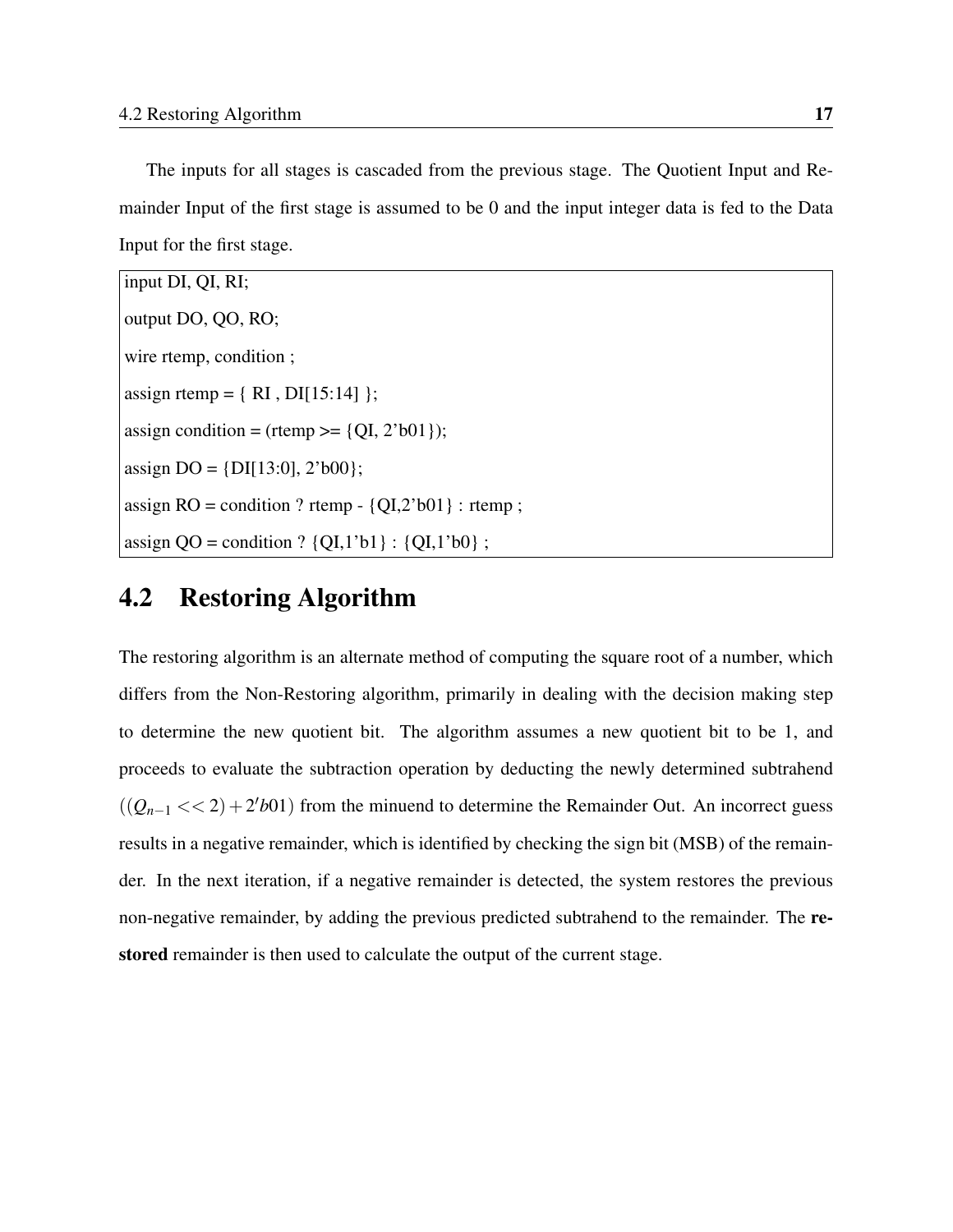

Figure 4.2: Restoring Operation

<span id="page-28-1"></span>

Figure 4.3: Restoring Algorithm for a single stage iteration

### <span id="page-28-2"></span><span id="page-28-0"></span>4.2.1 Implementation

A single iteration of the algorithm generates one bit of the square root output. The implementation is constructed by cascading multiple stages of the iteration with data storage elements isolating the stage for pipelined implementation. The Data Input to the stage is provided by the Data Output of the previous stage, which in turn is the shifted version of the original input data. The Remainder In for the current stage is provided by the Remainder Out of the previous stage. The Remainder In and the two most significant bits of the Data Input are used to construct the minuend for the stage operation. The subtrahend is determined from the Quotient In, which is provided by the Quotient Out of the previous stage and a assumed new bit value (1'b1) and the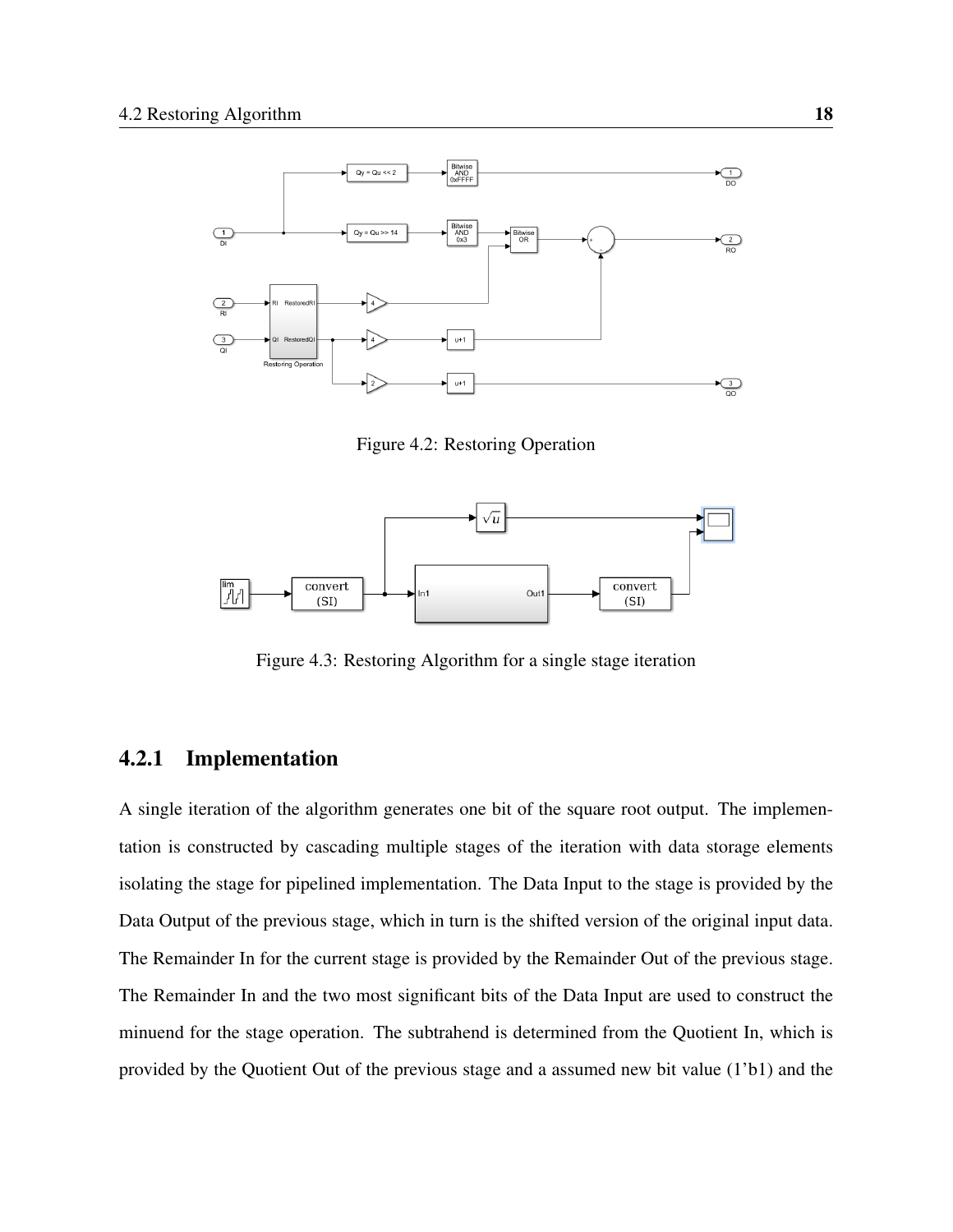assumed data is provided as the stage output. The minuend, based on the new predicted quotient bit 1 is subtracted from the subtrahend and the resultant remainder  $(+/-)$  is provided as the Remainder Out of the current stage. At the start of the iteration, if the partial remainder input to the block is negative the last assumed quotient bit is cleared and the subtraction performed in the previous stage is reverted and the remainder is restored to the previous value.

The inputs for all stages is cascaded from the previous stage. The Quotient Input and Remainder Input of the first stage is assumed to be 0 and the input integer data is fed to the Data Input for the first stage.

```
input DI, QI, RI;
output DO, QO, RO;
wire condition, rRestd, qRestd ;
assign condition = RI \gg (2*StageNum-2); // Extraction of the sign-bit
assign qRestd = condition ? \{QI[StageNum:1], 1'b0\} : QI; // Fixes the incorrect guess of the
quotient
assign rRestd = condition ? RI + {qRestd,1'b1} : RI ; // Fixes the incorrect guess of the
remainder
//Rest of algorithm for unconditional subtract for qn = 1'b1assign DO = \{DI[13:0], 2'b00\}; // Left shifting the DataIn by 2
assign RO = { rRestd , DI[15:14] } - { qRestd , 2'b01 } ; // Subtra
assign QO = \{ qRestd, 1'b1 \};
```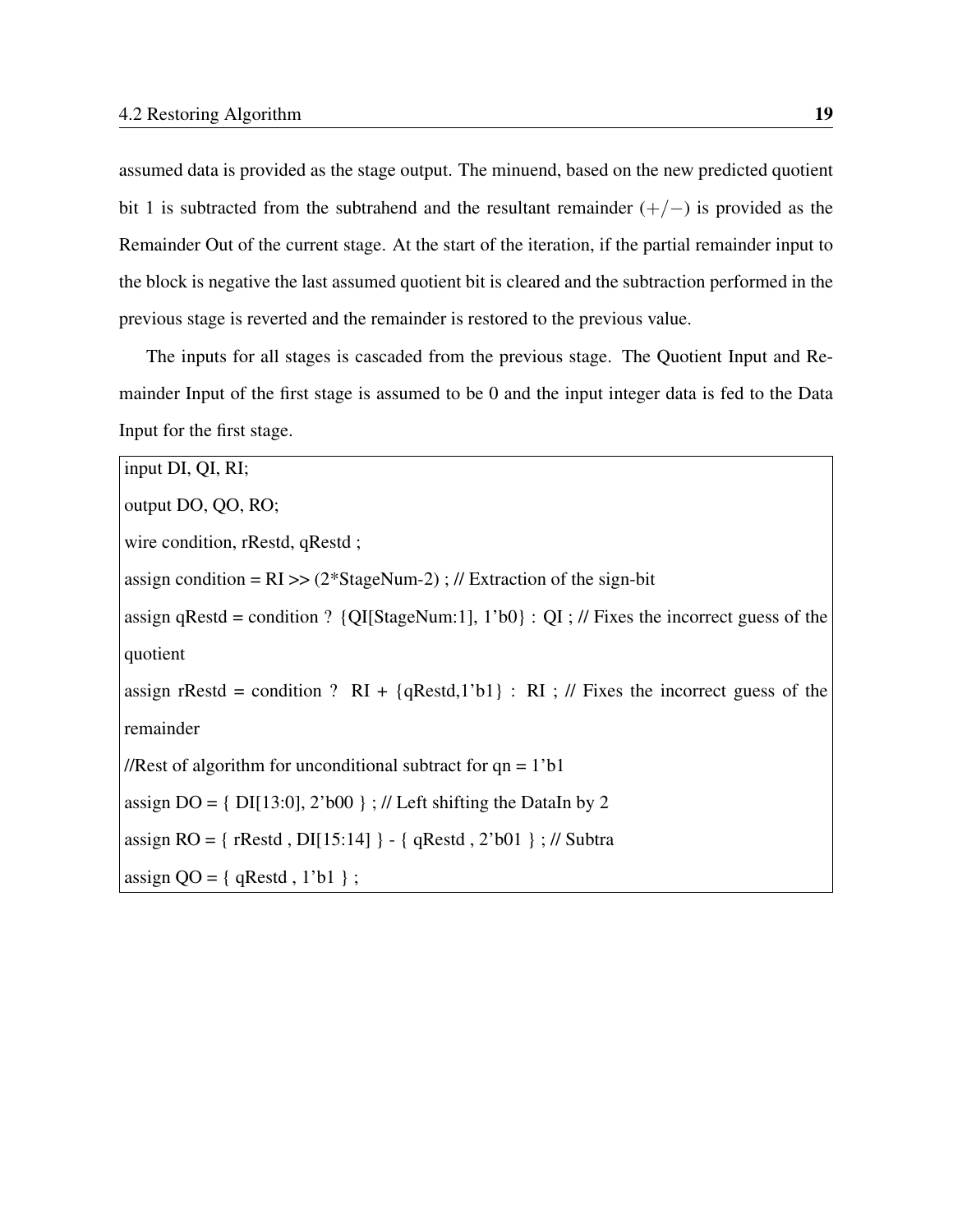## <span id="page-30-0"></span>Chapter 5

## Verification Methodology and Results

### <span id="page-30-1"></span>5.1 Verification Methodology

A test bench is implemented using SystemVerilog [\[21–](#page-46-1)[26\]](#page-47-0) to verify the operation of the restoring and non-restoring algorithm for square root computation. A stream of unconstrained 16-bit random integers is used as a input to verify system operation. The test bench contains an accurate model of the square root computation with delays to simulate pipeline operation. Therefore, when the same input is fed into the device under test (DUT) and the model provides the expected response which is compared with the DUT output to verify the accuracy of the calculation.

The steps to verify the system are generation of inputs, initial reset of DUT and reference model, capture the output of DUT and model, verification of correctness of the output and the errors or issues are reported for a solution. Since random vectors are used for verification functional coverage of the input vectors is utilized as the control parameter to decide the duration the test. The test is considered complete when all the possible inputs have been exercised.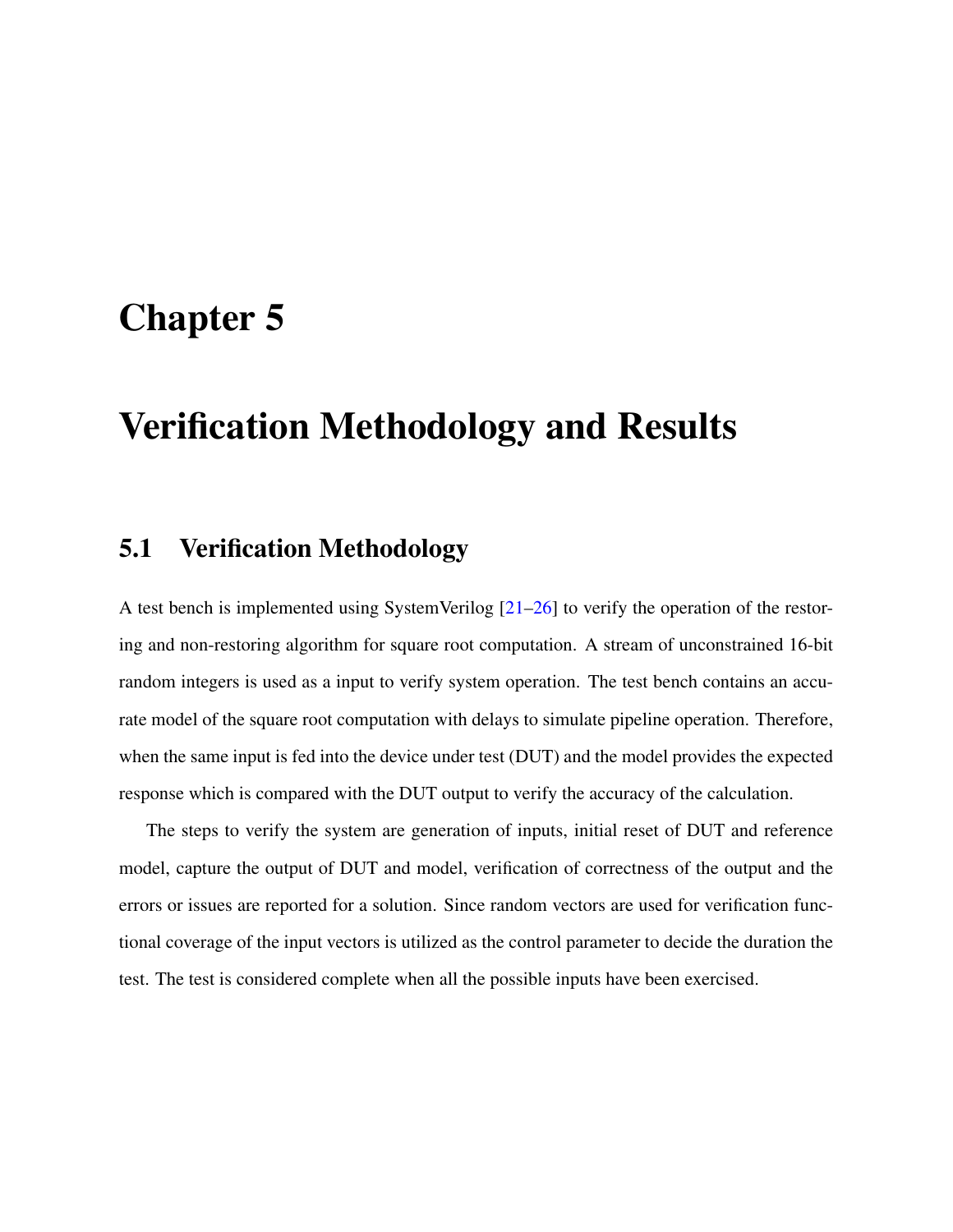### <span id="page-31-0"></span>5.2 Test Bench Design and its Components

The test bench should generate input vectors, provides the input to the DUT, determines the expected output, monitors the output of the DUT, compare the expected and actual output of the system, collect data and coverage statistics pertaining to the executed test cases, regulate test duration and monitor the overall performance of the system. A modular test bench architecture is adapted which consists of a network of objects, that perform the various operations required to test the system. A modular or layered architecture is preferred to test complex systems as it supports reuse of the developed components and the encapsulation of data and member functions; allows different blocks to be easily modified for changes in the system like change in input size, or data transmission protocols.

#### <span id="page-31-1"></span>5.2.1 Layered Test Bench Architecture

A layered architecture is preferred as a common verification environment as it results in blocks that are reusable and extendable to be taken advantage of during test automation. There are three layers in a test bench known as Signal layer, Command layer and Scenario layer. The signal layer being the lowest layer the architecture, it connects the test bench with the RTL design. This layer comprises of DUT and has interface, modports and clocking modules. The command layer gives transaction-level interface to the next layer and drives the pins through signal layer. The command consists of a driver. The third layer is the functional layer, that consists of drivermonitor components and has a self-checking construction. This layer determines of the test cases fail or pass. This type of layered test bench is typically used for a constrained-random stimulus generation and allows the manual directed tests.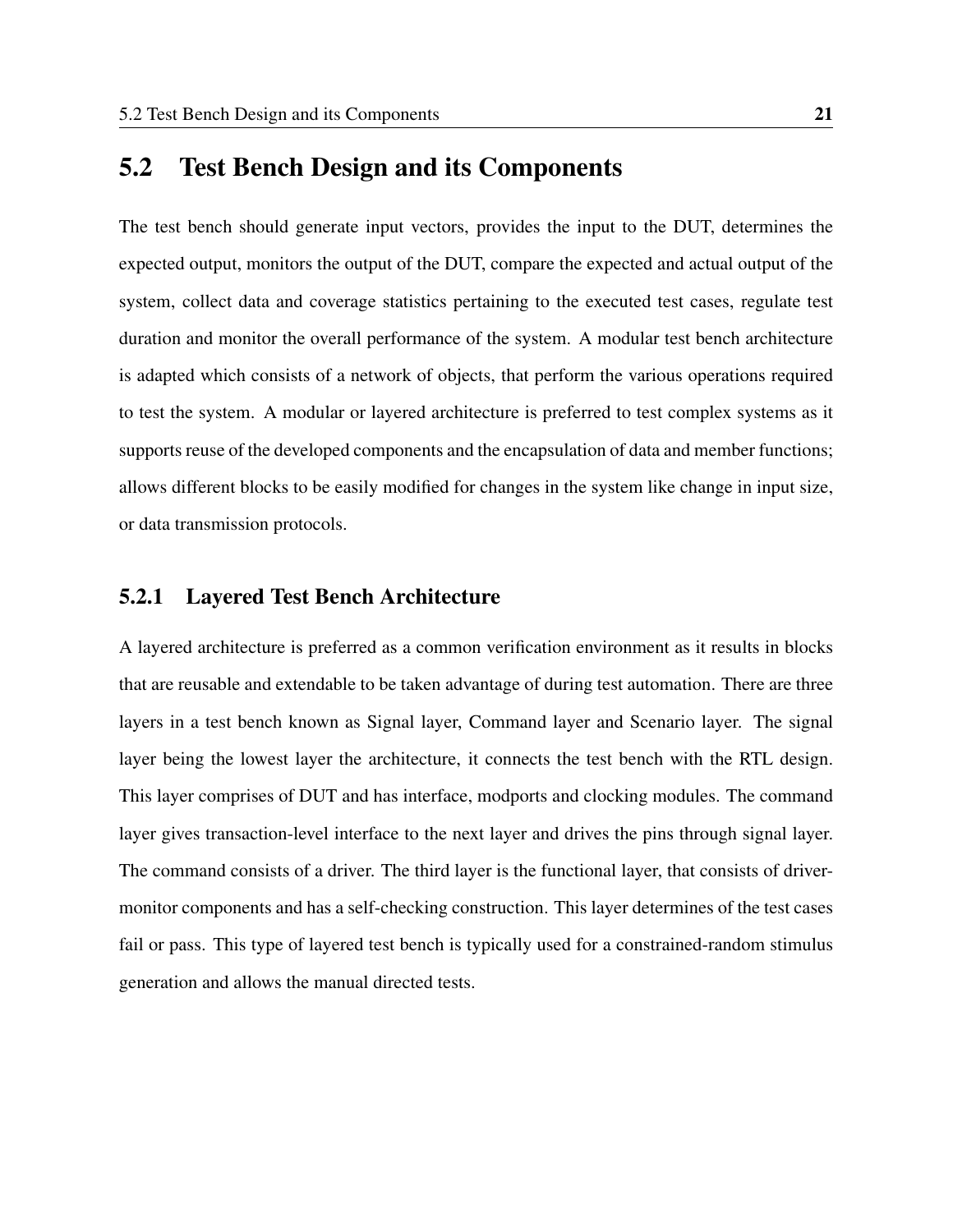

Figure 5.1: Lower Layers of the Verification Test Bench

<span id="page-32-0"></span>The components of the test bench are instantiated hierarchically and called in phases to initialize, execute and complete every test [\[27\]](#page-47-1). The test bench components are shown in the block diagram in the figure below.

A verification methodology which has random test cases have been adapted to check the square root operation of the DUT. The inputs to the DUT are unconstrained random vectors to which the output is monitored and compared to the simulated the response of the system.The test bench is methodically is split into components to allow versatility and flexibility of use in the system.

A typical test bench consists of the following components: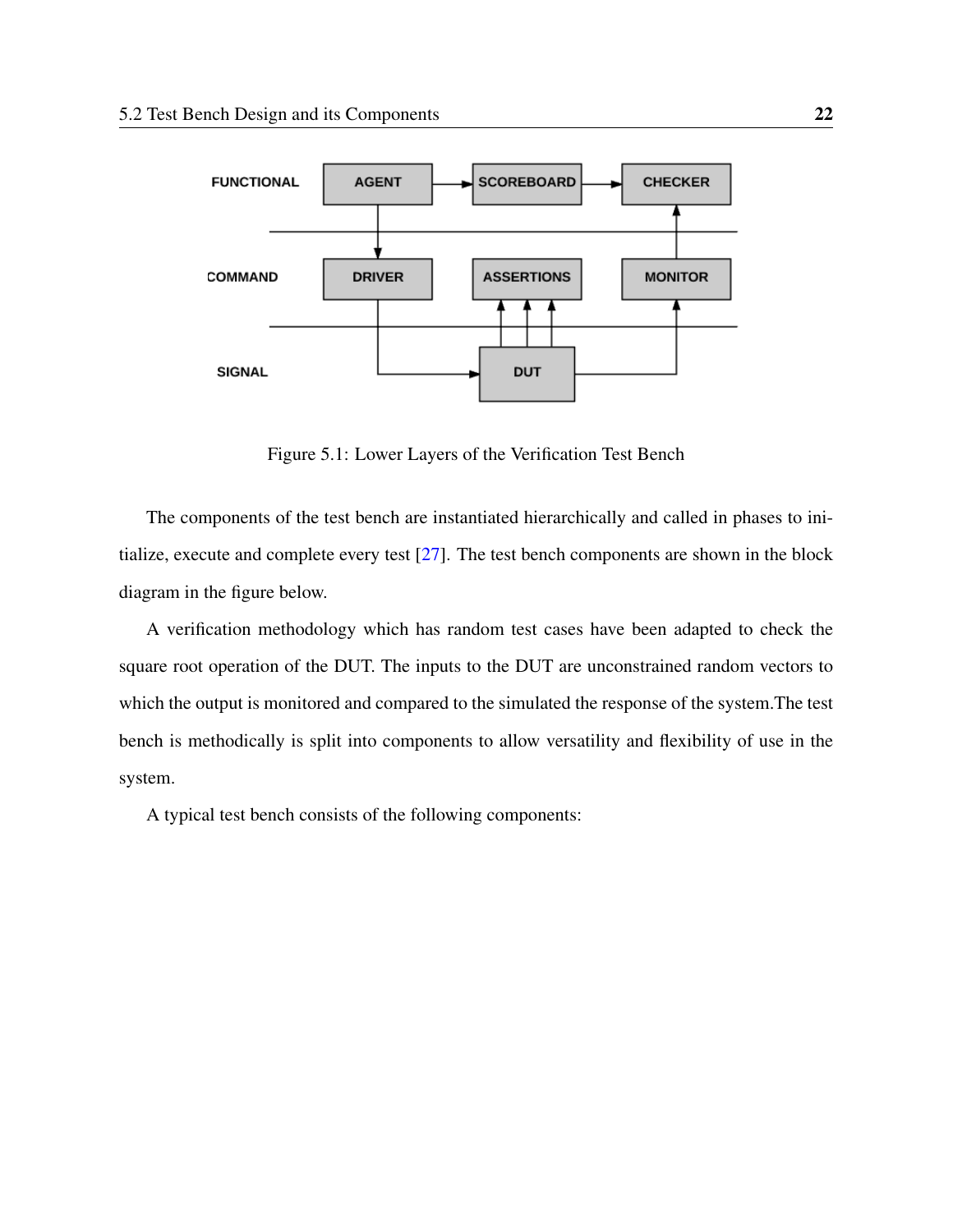

Figure 5.2: Test Bench Schematic for Verification

#### <span id="page-33-1"></span><span id="page-33-0"></span>5.2.1.1 Interface

An interface encapsulates the required connections between a hardware block and the external system. It can also serve as a connection between the DUT, a hardware block and the test bench, which is a software component . It captures the communication between the blocks including the connectivity, directional information, clocking blocks. It ensures there is no duplication of connections, the port list for connections are compact and it easy to change to integrate to higher levels.



Figure 5.3: Interface Block Diagram

<span id="page-33-2"></span>An external clock is is provided to the interface, which forwards it to the test bench for synchronization and device under test for synchronous operation . An virtual instance is created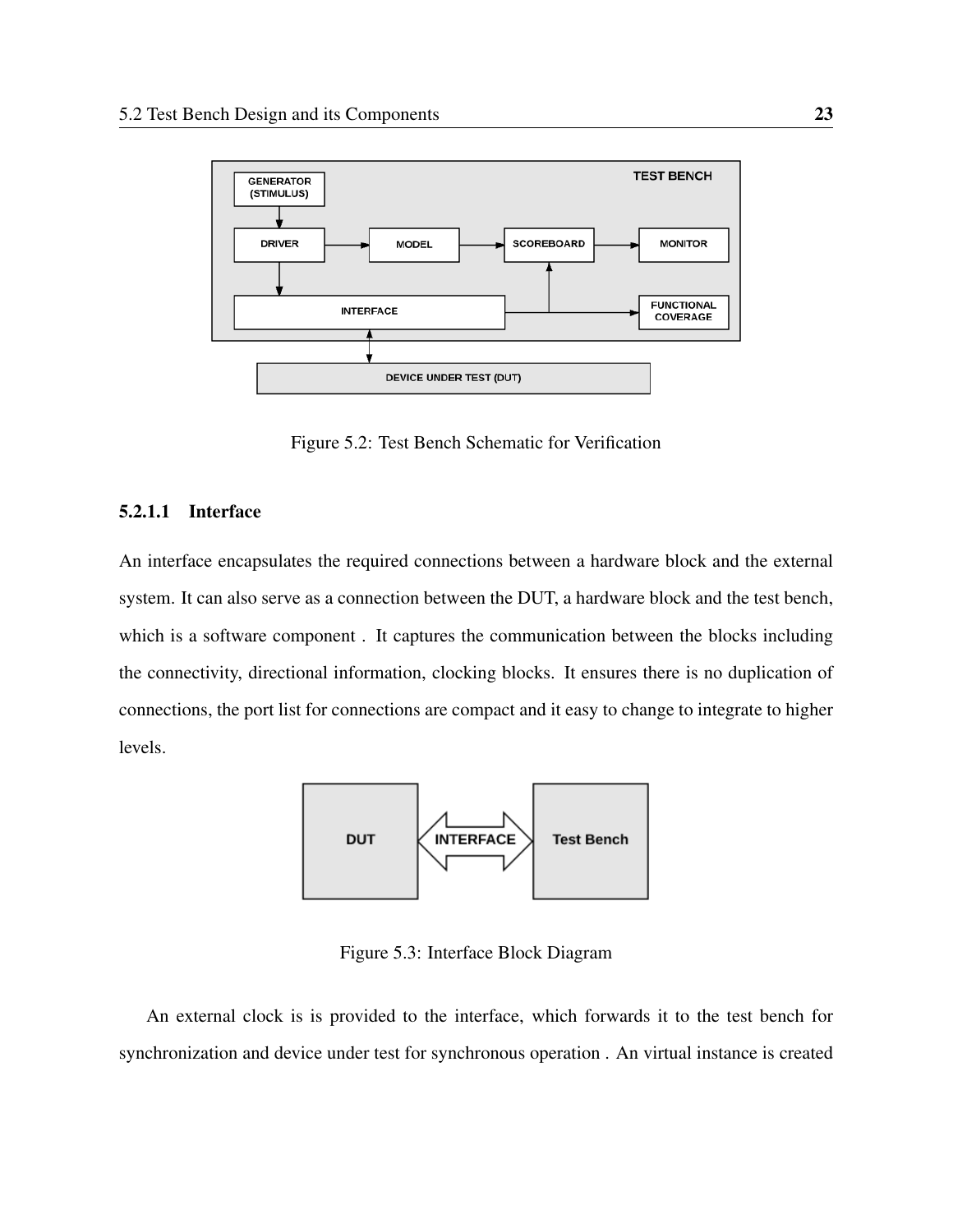for the interface class and is mapped to the outermost interface inside the different components of the test bench..

#### <span id="page-34-0"></span>5.2.1.2 Stimulus

The stimulus module consists of a randomizable 16-bit vector which is used for the generation of inputs for the device under test and the model. In this test bench since the system should respond uniformly for all possible inputs, unconstrained random number generator is used to generate the inputs for verification.

/\* \*

```
* Author: Vyoma Sharma
```
\* Rochester, NY, USA

\* Description: Stimulus generates the random numbers.

\* \*/

class stimulus;

rand bit [15:0] data;

endclass

In SystemVerilog, a class, containing a rand variable, is inherently defined with a randomize() function which generates a new random number based on the previously defined seed value. Therefore calling the randomize() function generates the new input which is then fed into the test bench.

#### <span id="page-34-1"></span>5.2.1.3 Scoreboard

The scoreboard is the generic whiteboard for the test bench, it can store data which can be horizontally shared among the various components of the test bench, Typically the scoreboard may contain the actual output of the DUT, expected output provided by the model and the coverage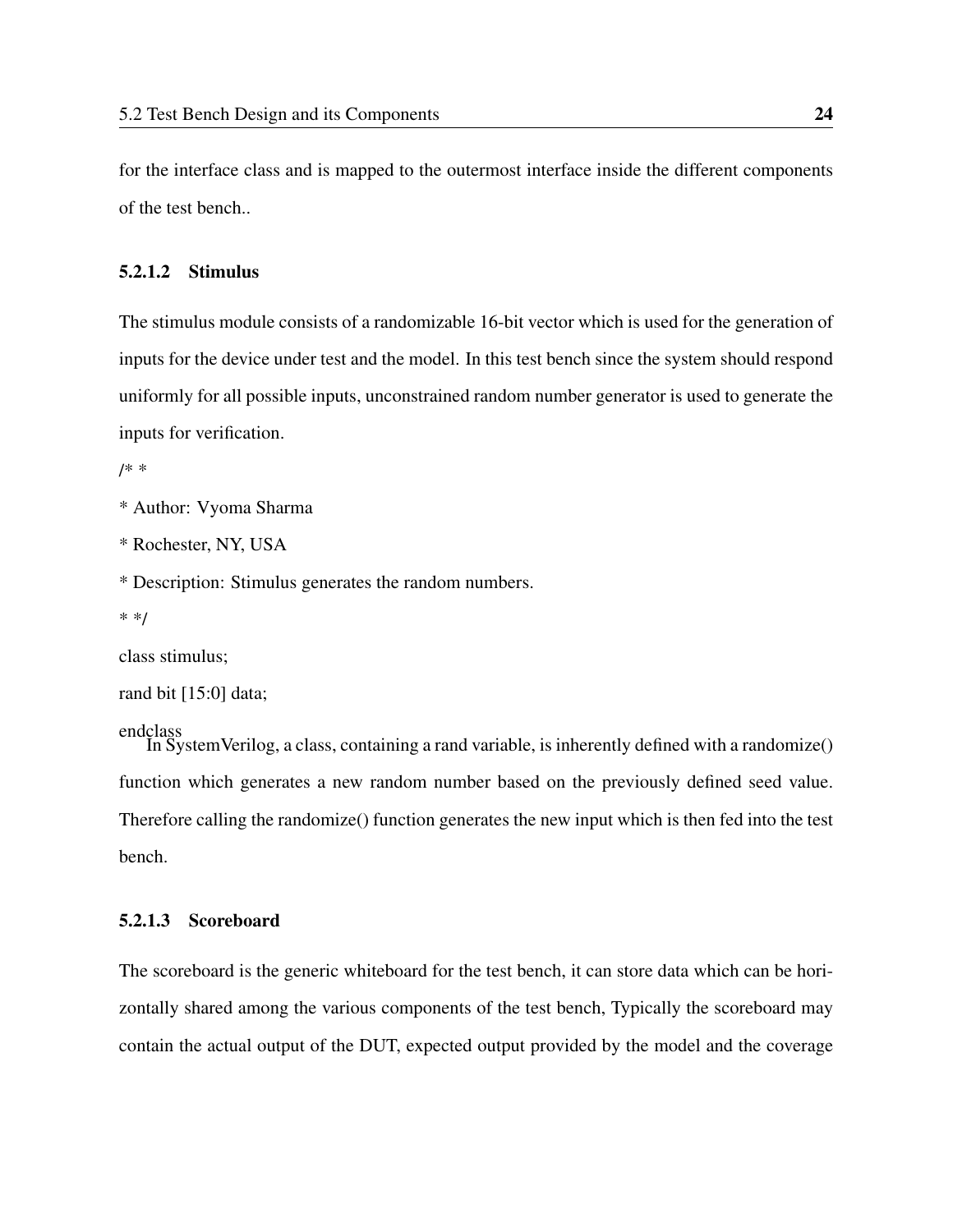statistics like number of tests and other test related information. The use of scoreboard is optional when utilized with a well defined checker and functional coverage components.

#### <span id="page-35-0"></span>5.2.1.4 Driver

The Driver operates as the conduit between the transaction layer and signal layer of the testbench. The inputs generated are at high level of abstraction and thus, these inputs are converted to actual design inputs. It accepts input data sets from the Stimulus, synchronizes and provides the input dataset to the actual input ports of the DUT. It also operates the necessary write protocols and signals required for the DUT to recognize the valid data provided by the driver.

#### <span id="page-35-1"></span>5.2.1.5 Model

The model is high level embodiment of the requirements of the device under test. It is typically implemented with a high level of abstraction, where the requirements can be easily met, but is not suitable for synthesis and implementation. The validity of the device relies of the accuracy of the model. In the current test bench, the model required to capture the intent of the algorithm is generated from Simulink. The code is generated for the square root operation which has a 16-bit unsigned integer input and a 18-bit (8,10) fixed point output. A cascaded delay block is used to simulate the operation of the pipeline in the system.

#### <span id="page-35-2"></span>5.2.1.6 Monitor / Checker

The monitor block monitors the output interface ports and receives and assembles the actual data from the device under test. It checks for any communication protocol violation and determines the value of the complete transactions [\[28\]](#page-47-2). Monitor also consists of coverage and assertions features to ensure the system behavior is met and tested. The output of the monitor is transaction level data, which in current application is the square root of the input integer.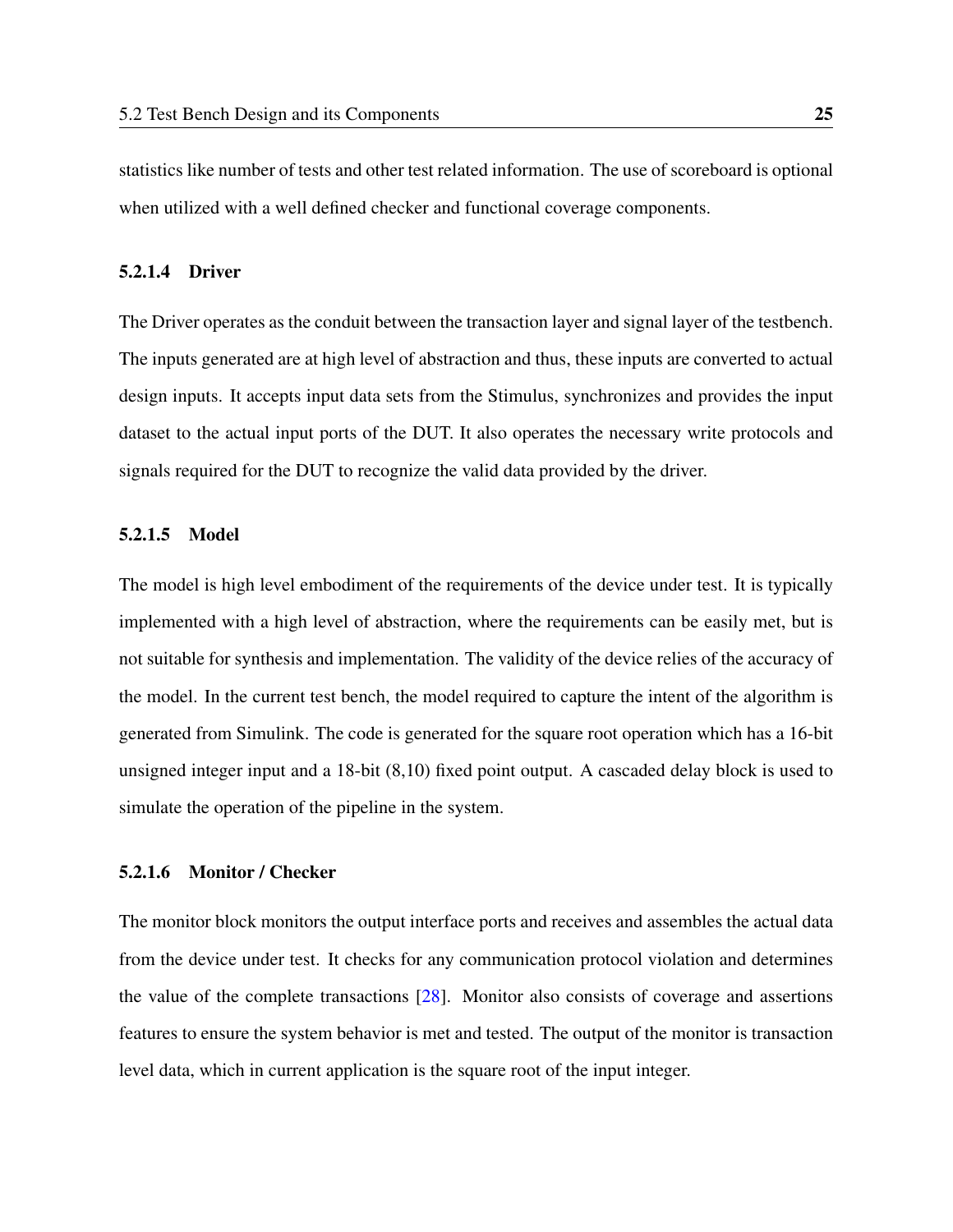The checker operates on the transaction data received from the monitor and the reference data from the model. The checker compares the monitor output and the model output to ensure functional correctness of the device operation. In this system, since the output of the device under test is parallel 18-bit output data, the role of the monitor is greatly reduced and therefore the monitor and checker are combined to a single test bench component [\[28\]](#page-47-0).

#### 5.2.1.7 Environment

The environment serves as the container in which the components of the test bench are instantiated. The various components classes are instantiated and connected to each other thereby constituting the complete test bench. The environment can also contain a program that executes the various initializes and executes the various components used, while implementing the sequence of operation and the worst-case test execution test timeout condition.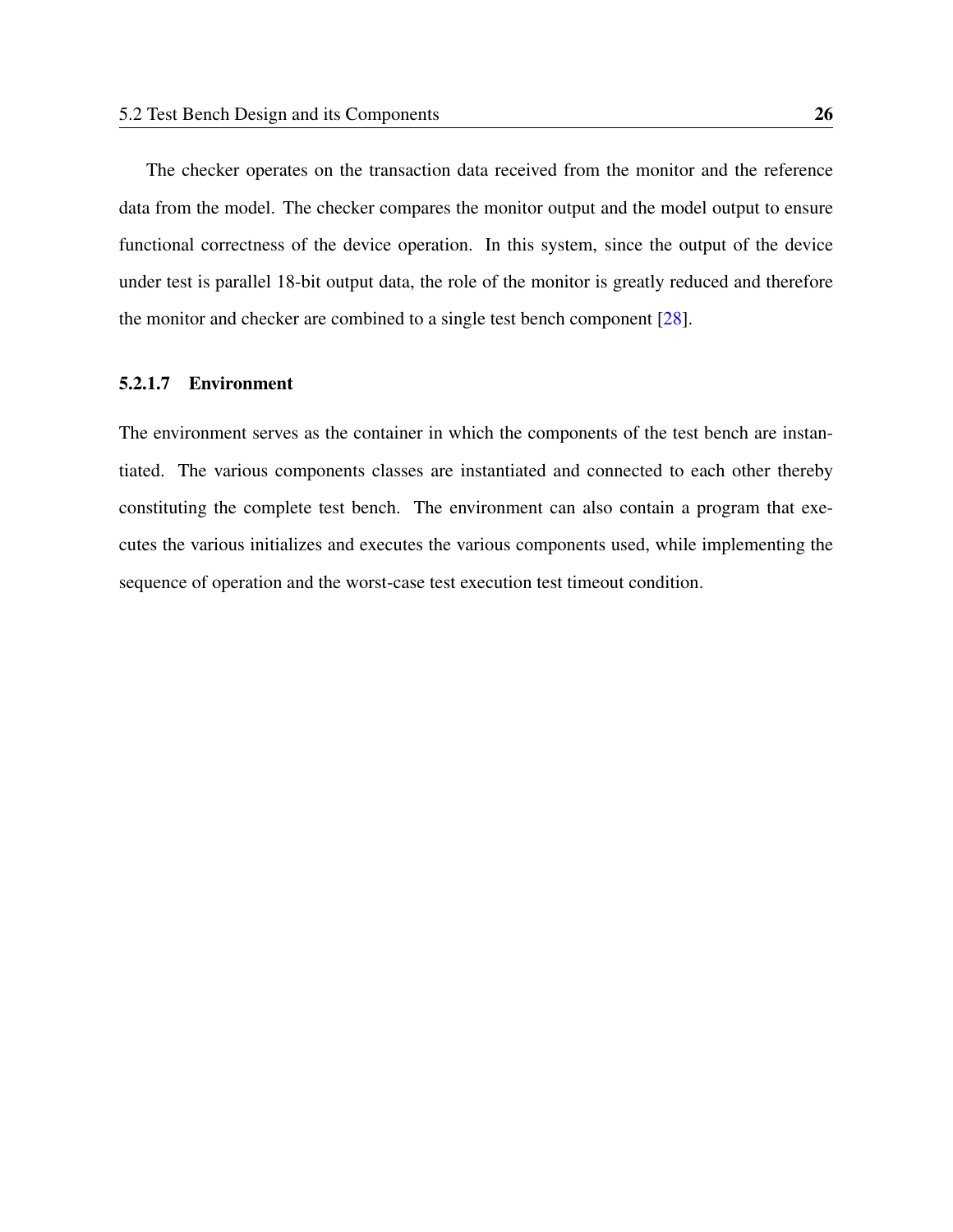## Chapter 6

# Results

The implementation of the restoring and non-restoring algorithm for square root computation was successfully verified. Since the input was 16-bits the output bit with required in order to achieve 0.001 resolution was confirmed to be 18-bits with 10-bits representing the fractional portion of the calculated square root value. This gives the solution an effective resolution of  $2^{-10}$ approximately 0.000977, which meets the system specification of at least 0.001 resolution. The resolution of the result can be improved by adding additional computation stages to the system.

Functional coverage was used to ensure that the system has been tested for all possible input values. The implemented functional coverage checks if all the bins corresponding to each possible input is set at least once before the test is terminated. This results in some of the inputs being tested more often than others but all the inputs are tested at least once and system operation is verified for all the inputs. Below are the coverage report for non-restoring and restoring algorithm.

> COVERAGE REPORT DUT input coverage: 00.000000<br>Detected Error Count: 0.000000

Figure 6.1: Coverage Report for Restoring/Non-Restoring Algorithm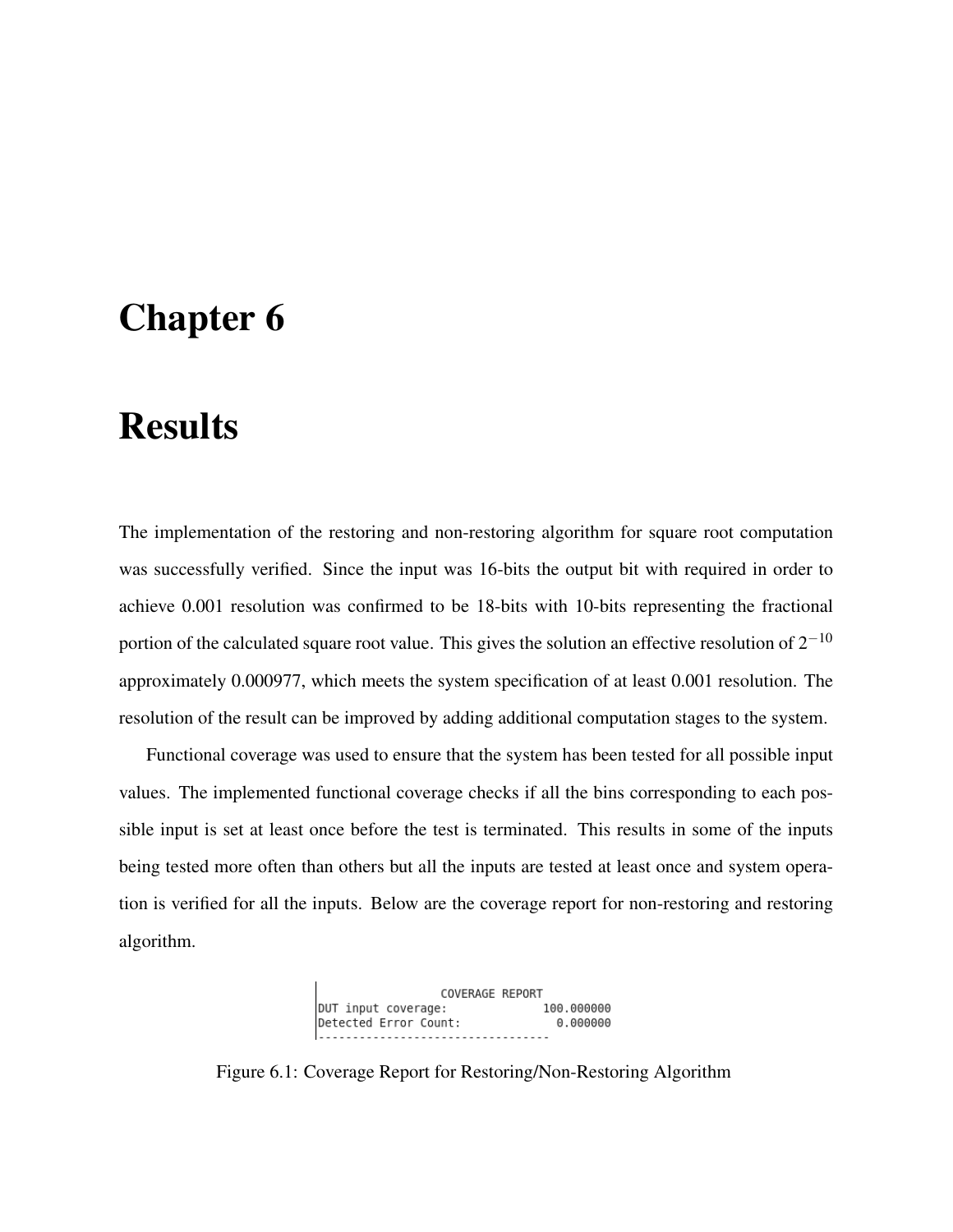Issues were faced while implementing the test bench for non-restoring algorithm and restoring algorithm. In the test bench, a malfunction was detected in it's operation which substantially increased run-time and processing power required for the test bench evaluation. The root cause of the problem was identified as incorrect interfacing between the hardware signals and the software test bench. The looping statement introduced in the monitor to check at every edge of the clock if the DUT output is identical to the model output was implemented without considering synchronization with the clock. This resulted in the system evaluating an infinite loop between clock edge events causing the system to stall indefinitely at the loop. This was resolved by including an instruction to execute each iteration of the loop for each rising edge of the clock.

### 6.1 Non-Restoring

Cursor at TimeA and TimeB indicates that the clock period is 20 ns. The time taken to complete the entire square root computation for a single input is 360 ns (TimeC - TimeA), thus the system evaluates the 18 bit square root result in 18 clock cycles.



Figure 6.2: Pipeline Data flow for Non-Restoring Algorithm

The square root of the first input is provided after 18 clock cycles. It is observable that the next input to the square root computational block is evaluated before the completion of the previous input evaluation by the system, thus indicating the operation of the 18 stage pipelined system design. Compared to the non-pipelined implementation, which would consume 18 clock cycles per input evaluation , it is can be observed that, once the pipeline is filled, the system is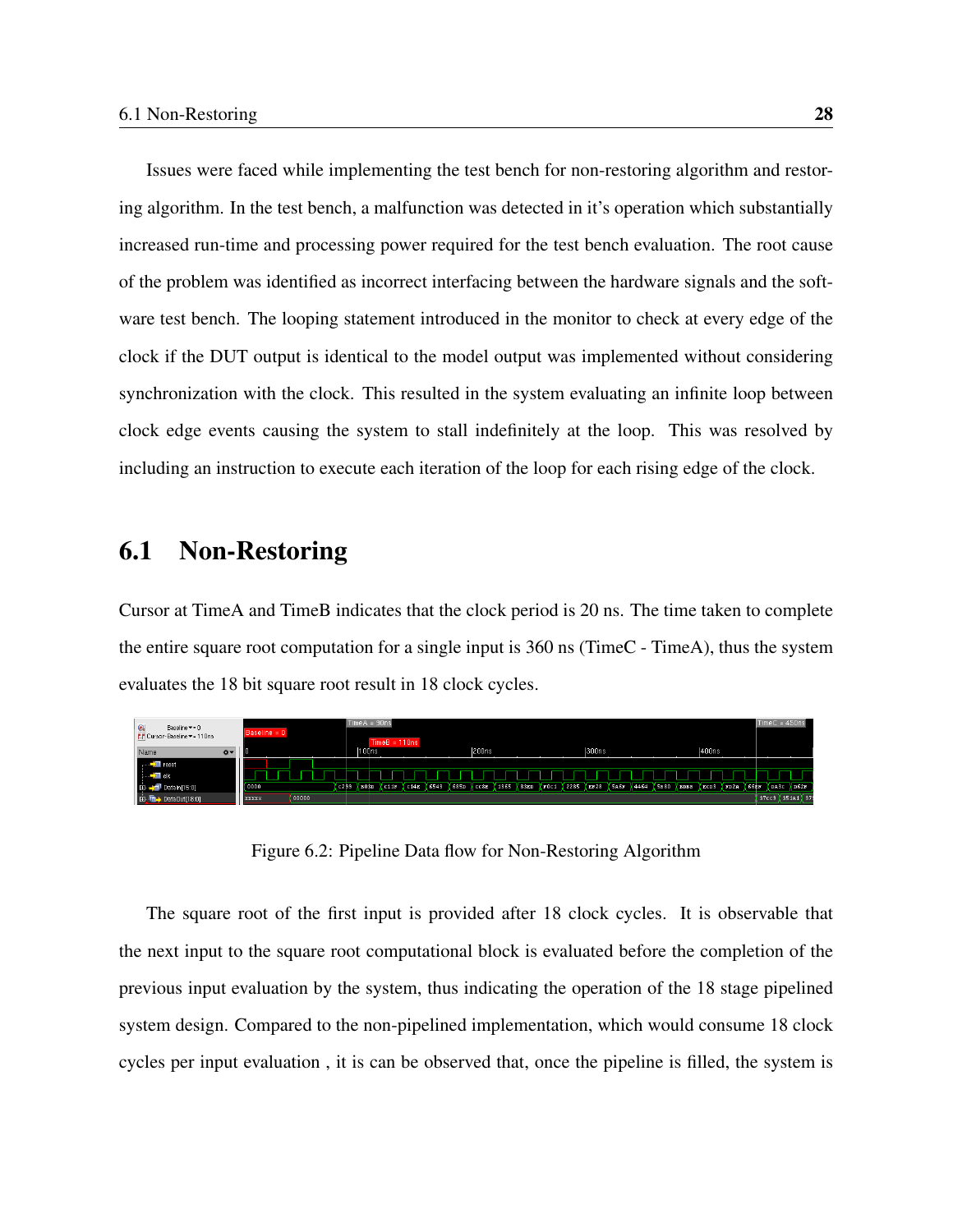| <b>Parameter</b>           | <b>Pre-Scan</b> | Post-Scan   |
|----------------------------|-----------------|-------------|
| <b>Total Cell Area</b>     | 91293.04875     | 101455.2031 |
| Number of Cells            | 3017            | 2905        |
| <b>Worst Case Timing</b>   | $19.75$ ns      | 19.75 ns    |
| <b>Total Dynamic Power</b> | 3.1607 mW       | 3.4971 mW   |
| <b>DFT</b> Test Coverage   |                 | 100%        |

<span id="page-39-0"></span>Table 6.1: Logic Synthesis Results for Non\_Restoring Algorithm

able to process a new data every clock cycle ., the system consumes on an average 1 clock cycle per input. The pipelining thus increases the throughput by over 17 times of the non-pipelined implementation

| Q<br>Baseline == 0<br>FT Cursor-Baseline ▼ = 0 |               |                    |        |         |       |         |         |         |                |         |                 |                 |                 |         |                |       |                 |                  |                  |             |             |              |              |             |                  |                  |               |
|------------------------------------------------|---------------|--------------------|--------|---------|-------|---------|---------|---------|----------------|---------|-----------------|-----------------|-----------------|---------|----------------|-------|-----------------|------------------|------------------|-------------|-------------|--------------|--------------|-------------|------------------|------------------|---------------|
| Name<br>$\ddot{\alpha}$                        |               |                    |        |         | 100ns |         |         |         |                | 200ns   |                 |                 |                 |         |                | 300ns |                 |                  |                  |             |             | 400ns        |              |             |                  |                  |               |
| <sub>r</sub> and and and and reset             |               |                    |        |         |       |         |         |         |                |         |                 |                 |                 |         |                |       |                 |                  |                  |             |             |              |              |             |                  |                  |               |
| <b>中国</b> ck                                   |               |                    |        |         |       |         |         |         |                |         |                 |                 |                 |         |                |       |                 |                  |                  |             |             |              |              |             |                  |                  |               |
| Datain(15:0)                                   | 0000          |                    |        | c299    | 103D  | 11F     | $-14E$  | 6543    | 685D           | CCSE    | 1365            |                 | $($ sep         | P0C1    | 2285           | EF28  |                 | <b>SASP</b>      | 4464             | 5880        | <b>BDBB</b> | ( none       | FD2A         | <b>GGEF</b> | DA <sub>30</sub> | $\sqrt{0.028}$   |               |
| 自 临 40111:01                                   |               |                    |        | Υī      |       |         |         |         |                |         |                 | π               | h               |         | $\overline{0}$ |       | π               |                  |                  |             |             |              |              |             |                  |                  |               |
| 图 · 电 Q02[2.0]                                 | x(0)          |                    |        |         | Yз    |         |         |         | $\overline{2}$ |         |                 | Fз.             | п               | r.      | Гэ             |       | п               | Б                | <b>a</b>         |             |             | Υз.          |              |             |                  | Y 2 .            | χ∍.           |
| <b>B</b> The 0.03(3.0)                         | ×             | ζO.                |        |         |       | Ķε      |         |         |                | ( s.    |                 |                 | 9               | 2       | ľБ.            |       | (7.             | $\overline{2}$   | 9                | 14          |             |              |              | 6.          | 7                |                  | YГ            |
| 白嘴 004[4:0]                                    | xх            | (DO                |        |         |       |         | 0D      |         |                |         |                 | <b>Da</b>       |                 | 0E      | 04             |       | 0B              | 0F               | 05               | <b>OF</b>   | 09          | <b>D</b> s   |              | 09          | 0D               | <b>OF</b>        |               |
| B-Ta 0055.0]                                   | xx            | $\sqrt{20}$        |        |         |       |         |         | Пв      | <b>IR</b>      |         | 18              |                 | 14              |         | de.            |       | Os:             | 16               | 1F               | 0B          | <b>TR</b>   | Ūз           |              | 10          | 18               | <b>IB</b>        | <b>TE</b>     |
| 由 - 『 Q06[6.0]                                 | XX            | (oo                |        |         |       |         |         |         | 37             |         | 85              | $\sqrt{37}$     |                 | 28      |                |       | 39              | 11               | 2D               | 3E          | 17          | Гn           |              | 26          | 21               | 26               | $\sqrt{37}$   |
| 日本 0077:0                                      | xx            | $\sqrt{10}$        |        |         |       |         |         |         |                |         | $6\,\mathrm{F}$ | 6A              | 6F              |         | $\sqrt{50}$    |       | $\overline{51}$ | 72               | 23               | <b>B</b>    | 7c          | $\sqrt{28}$  |              | 7B          | 4c               | 42               | स्≖           |
| 自- <sup>(</sup> mg QOS B.0)                    | XXX:          | $\sqrt{100}$       |        |         |       |         |         |         |                |         |                 | 0 <sub>DF</sub> | 0D4             | 0DE     |                |       | 0 <sub>R1</sub> | 0 <sub>R</sub> 3 | 0E4              | 046         | 0B7         | $\sqrt{ }$   |              | 05E         | 0F               | 098              | $\sqrt{ }$ 84 |
| 白 - 『 0099.0]                                  | <b>RXX</b>    | $\sqrt{200}$       |        |         |       |         |         |         |                |         |                 |                 | 1 <sub>DE</sub> | 1A8     | Line:          |       |                 | 142              | 146              | 109         | 08c         | $\sqrt{16r}$ |              | 1F0         | OBC              | <b>IEE</b>       | $\sqrt{130}$  |
| B-Ta 0010(10:0)                                | XXX           | $\sqrt{ }$         |        |         |       |         |         |         |                |         |                 |                 |                 | 37c     | 351            |       | 379             |                  | 284              | 28D         | 393         | $\sqrt{113}$ |              | 2DF         | 321              | <b>178</b>       | 300           |
| 图 -- <sup>(</sup> 图 Q011[11:0]                 | XXX           | 000                |        |         |       |         |         |         |                |         |                 |                 |                 |         | 6P9            |       | <b>6A3</b>      | 672              | 6F3              | 508         | 51B         | $T_{26}$     |              | 233         | <b>SBE</b>       | 7c2              | 2P0           |
| 由 4 0012[12:0]                                 | <b>DEDECK</b> | (0000)             |        |         |       |         |         |         |                |         |                 |                 |                 |         |                |       | ODF8            | 0p46             | ODES             | ODE?        | 0A10        |              | <b>DA87</b>  | 0E4D        | 0467             | 0в7с             | 0r            |
| 图 -- The Q013[13:0]                            | <b>XXXX</b>   | 10000              |        |         |       |         |         |         |                |         |                 |                 |                 |         |                |       |                 | 1BE6             | 1A8D             | 1BCB        | 1BCE        |              | 1420         | 146E        | 1C3R             | 08 <sub>CE</sub> | $\sqrt{151}$  |
| 日、临 0014[14:0]                                 | xxxx          | 0000               |        |         |       |         |         |         |                |         |                 |                 |                 |         |                |       |                 |                  | 37 <sub>cc</sub> | 351A        | 3796        |              | $\sqrt{290}$ | 2840        | 28DD             | 3935             | $\sqrt{115}$  |
| 图 临 0015[15:0]                                 | xxxx          | 0000               |        |         |       |         |         |         |                |         |                 |                 |                 |         |                |       |                 |                  |                  | <b>6F99</b> | 6A34        |              | 6F2C         | 6F3R        | 5080             | 51BR             | $\sqrt{226}$  |
| 由 42 0016[16:0]                                |               | EXXXX 00000        |        |         |       |         |         |         |                |         |                 |                 |                 |         |                |       |                 |                  |                  |             | ODF 32      |              | 0D468        | 0DE59       | 0DE74            | 0A101            | OAS           |
| 由 偏 0017[17:0]                                 |               | <b>XXXXX 00000</b> |        |         |       |         |         |         |                |         |                 |                 |                 |         |                |       |                 |                  |                  |             |             |              | <b>IBE64</b> | 1A8D0       | 1BCB2            | IBCE8            | 142           |
| <b>B-Fa</b> Q018[18:0]                         |               | xxxxx 00000        |        |         |       |         |         |         |                |         |                 |                 |                 |         |                |       |                 |                  |                  |             |             |              |              | 37009       | 351A1            | 87965            | 379           |
| <b>由 ■ DataOut[18:0]</b>                       |               | <b>EXXXX</b> 00000 |        |         |       |         |         |         |                |         |                 |                 |                 |         |                |       |                 |                  |                  |             |             |              |              |             | 37cc9            | 351A1            | $\sqrt{379}$  |
|                                                |               |                    | 10,000 | (20,000 |       | (30,000 | (40,000 | (50,000 |                | (60,000 | 70,000          |                 | (80,000         | (90,000 |                |       | 100,000         | 110,000          |                  | 120,000     | 130,000     |              | 140,000      | 150,000     |                  | 169,880ns        |               |

Figure 6.3: Data transition from Input to Output

The Non-Restoring algorithm implementation was synthesized using a 180 nm process design kit (PDK), results are shown in table [6.1.](#page-39-0)

## 6.2 Restoring

Cursor at TimeA and TimeB indicates that the clock period is 20 ns. The time taken to complete the entire square root computation for a single input is 360ns (TimeC - TimeA), thus the system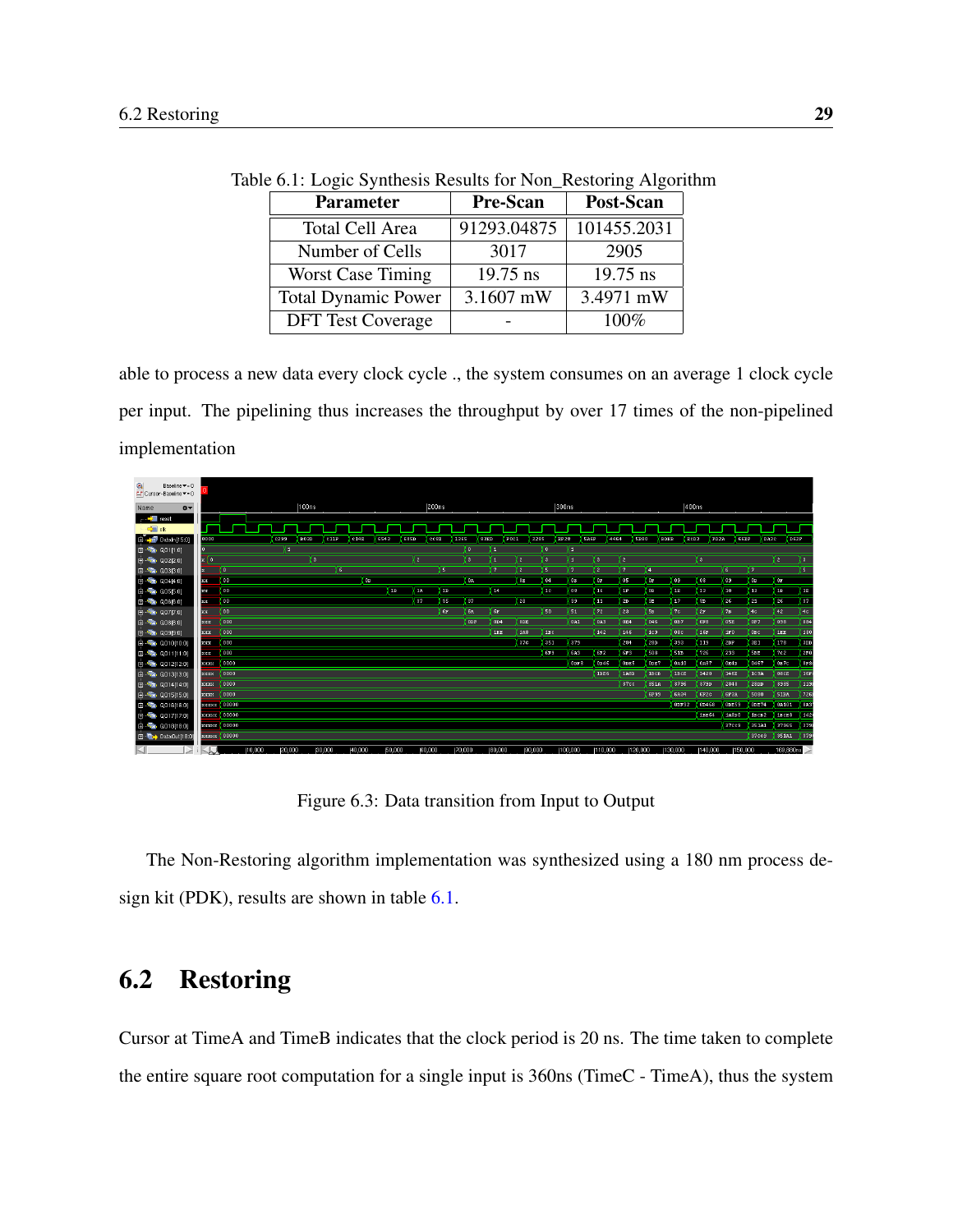evaluates the 18 bit square root result in 18 clock cycles.



Figure 6.4: Pipeline Data flow for Restoring Algorithm

The square root of the first input is provided after 18 clock cycles. It is observable that the next input to the square root computational block is evaluated before the completion of the previous input evaluation by the system, thus indicating the operation of the 18 stage pipelined system design. Compared to the non-pipelined implementation, which would consume 18 clock cycles per input evaluation , it is can be observed that, once the pipeline is filled, the system is able to process a new data every clock cycle ., the system consumes on an average 1 clock cycle per input. The pipelining thus increases the throughput by over 17 times of the non-pipelined implementation. The termination stage of the algorithm detects the polarity of the last partial remainder and if required flip the last asserted quotient bit to 0.

| $\alpha$<br>Baseline v = 0<br>FL" Cursor-Baseline ▼ = 137,270ns | $Baseline = 0$ |                  |             |                     |                |           |                  |             |                 |       |            |                  |              |                 |             |          |                 |                     |              |                |                |                |                  |              |
|-----------------------------------------------------------------|----------------|------------------|-------------|---------------------|----------------|-----------|------------------|-------------|-----------------|-------|------------|------------------|--------------|-----------------|-------------|----------|-----------------|---------------------|--------------|----------------|----------------|----------------|------------------|--------------|
| Name<br>春天                                                      |                |                  |             | 100ns               |                |           |                  | 200ns       |                 |       |            |                  |              | 300ns           |             |          |                 |                     | 400ns        |                |                |                |                  |              |
| <b>中国</b> reset                                                 |                |                  |             |                     |                |           |                  |             |                 |       |            |                  |              |                 |             |          |                 |                     |              |                |                |                |                  |              |
| ⊶ – ∑≣ cik                                                      |                |                  |             |                     |                |           |                  |             |                 |       |            |                  |              |                 |             |          |                 |                     |              |                |                |                |                  |              |
| 图 - 2 Datain[15:0]                                              | 0000           |                  | <b>BE37</b> | <b>FA17</b><br>D652 | <b>7183</b>    | 22DB      | 414 <sub>D</sub> | <b>S4F8</b> |                 | EBB2B | 5F8D       | D <sub>8D0</sub> | <b>B</b> 84B | <b>EFBB</b>     | <b>04FA</b> | $T = 13$ |                 | <b>SASE</b><br>6BPO | DEB1         | CFT            | 783A           | <b>B45B</b>    | <b>VP156</b>     |              |
| 自 - 『 001[1:0]                                                  | $x \mid 1$     |                  |             |                     |                |           |                  |             |                 |       |            |                  |              |                 |             |          |                 |                     |              |                |                |                |                  |              |
| 日、临 00212:01                                                    | п              |                  |             | Yз                  |                |           |                  |             |                 |       |            |                  |              |                 |             |          |                 |                     |              |                |                |                |                  |              |
| 回幅 003[3:0]                                                     |                | п                |             |                     | $\overline{2}$ |           | Ys.              |             |                 |       |            | I7               |              | σ               | 12.         |          |                 |                     |              | τ              |                | 7              | Γ5.              |              |
| 白、 临 004[4.0]                                                   | lxx.           | $\overline{101}$ |             |                     |                | <b>OD</b> | 0F               |             | OB.             |       | Гоз.       |                  |              | <b>OD</b>       | 09          | ÛF       | 0D              | <b>OF</b>           |              |                | <b>OD</b>      |                | 0F               | <b>OB</b>    |
| 白嘴 0055:01                                                      | lxx            | Lo 1             |             |                     |                |           | 1B               | 18          | 10 <sub>2</sub> | 15    | -17        |                  | л            | 'nз.            | 1B          | 13       | 1D              | 1B                  | 18           | n <sub>0</sub> |                | 17             | <b>TB</b>        | $\sqrt{10}$  |
| <b>B</b> Ta Q0616:01                                            | <b>Ixx</b>     | 01               |             |                     |                |           |                  | 37          | 3F              | 3B    | 2B         |                  | 2F           | 21              | 25          | 37       | 27              | 3B                  | 37           | 3D             | <b>Eas</b>     | 3B             | <b>DE</b>        | Tas          |
| 日本 12077:01                                                     | lxx.           | 01               |             |                     |                |           |                  |             | 6F              | 78    | 75         |                  | 55           | 5D              | $-41$       | 49       | 6D              | 4F                  | 75           | 6D             | 78             | 71             | $\sqrt{77}$      | (Sr          |
| 白 梅 0088:0]                                                     | <b>xxx</b>     | 001              |             |                     |                |           |                  |             |                 | opp.  | OFD        |                  | OEB          | <b>DAB</b>      | <b>UBB</b>  | 081      | 093             | ODB.                | 03D          | OEB            | 009            | 0 <sub>F</sub> | 0E1              | OEE          |
| 自 偏 Q0919:01                                                    | <b>Best X</b>  | 001              |             |                     |                |           |                  |             |                 |       | <b>1B9</b> |                  | <b>IFB</b>   | 1 <sub>DS</sub> | 155         | 175      | 103             | 127                 | <b>IB5</b>   | 139            | T <sub>D</sub> | 1B3            | <b>TEP</b>       | $\sqrt{1}$   |
| <b>B-Ta Q010[10:0]</b>                                          | <b>BOOK</b>    | 001              |             |                     |                |           |                  |             |                 |       |            |                  | 373          | 3F5             | 3A9         | 2AB      | 223             | 205                 | 24D          | 36B            | 271            | SAF.           | 365              | sor          |
| 图 -- The Q011[11:0]                                             | <b>XXX</b>     | 001              |             |                     |                |           |                  |             |                 |       |            |                  |              | <b>KE5</b>      | <b>7E9</b>  | 751      | 555             | SD <sub>3</sub>     | 40B          | 498            | <b>607</b>     | 4E3            | 75p              | Bc:          |
| 由一幅 0012[12:0]                                                  | <b>BOOK</b>    | 0001             |             |                     |                |           |                  |             |                 |       |            |                  |              |                 | ODCB        | OFD1     | 0E <sub>R</sub> | <b>OAA9</b>         | OBA?         | 0815           | 0937           | <b>ODAF</b>    | 0907             | OBE          |
| 由 46. 0013[13:0]                                                | <b>BEXXX</b>   | 0001             |             |                     |                |           |                  |             |                 |       |            |                  |              |                 |             | 1895     | <b>1FA1</b>     | 1D47                | 1551         | 174F           | 1029           | 126F           | 1185D            | $\sqrt{13}$  |
| 日本 0014[14:0]                                                   | <b>XXXX</b>    | 0001             |             |                     |                |           |                  |             |                 |       |            |                  |              |                 |             |          | 372B            | 3F41                | 3A8F         | 2AB3           | 2E9F           | 2053           | 24 <sub>DF</sub> | $\sqrt{361}$ |
| 回幅 0015[15:0]                                                   | xxxx           | 0001             |             |                     |                |           |                  |             |                 |       |            |                  |              |                 |             |          |                 | 6E55                | <b>7E83</b>  | <b>751F</b>    | 5547           | SD3F           | $-0.085$         | $Y$ 49E      |
| <b>ER-400</b> 0016116:01                                        | xxxxx          | 00001            |             |                     |                |           |                  |             |                 |       |            |                  |              |                 |             |          |                 |                     | <b>ODCAB</b> | 0FD07          | (00,030)       | OAASF          | (ова7в X 08;     |              |
| 白嘴 0017[17:0]                                                   | XXXXX          | 00001            |             |                     |                |           |                  |             |                 |       |            |                  |              |                 |             |          |                 |                     |              | 18957          | <b>IFAOF</b>   | 10479          | I 1551F X 174    |              |
| 自 偏 0018[18:0]                                                  | <b>RECEIVE</b> | 00001            |             |                     |                |           |                  |             |                 |       |            |                  |              |                 |             |          |                 |                     |              |                | 372AD          | 3F41D          | 3A8F1 2A         |              |
| <b>田 電→ DataOut[18:0]</b>                                       | XXXXX          | 00000            |             |                     |                |           |                  |             |                 |       |            |                  |              |                 |             |          |                 |                     |              |                |                |                | 372AD 3F410 3A8  |              |
| F.                                                              |                | 10,000           | 20,000      | 30,000              |                | µ0,000    | (50,000          |             | (60,000         |       |            | [70,000          |              | (80,000         |             | 190,000  |                 | 100,000             | 110,000      |                | 120,000        |                | 137,270ns        |              |

Figure 6.5: Data transition from Input to Output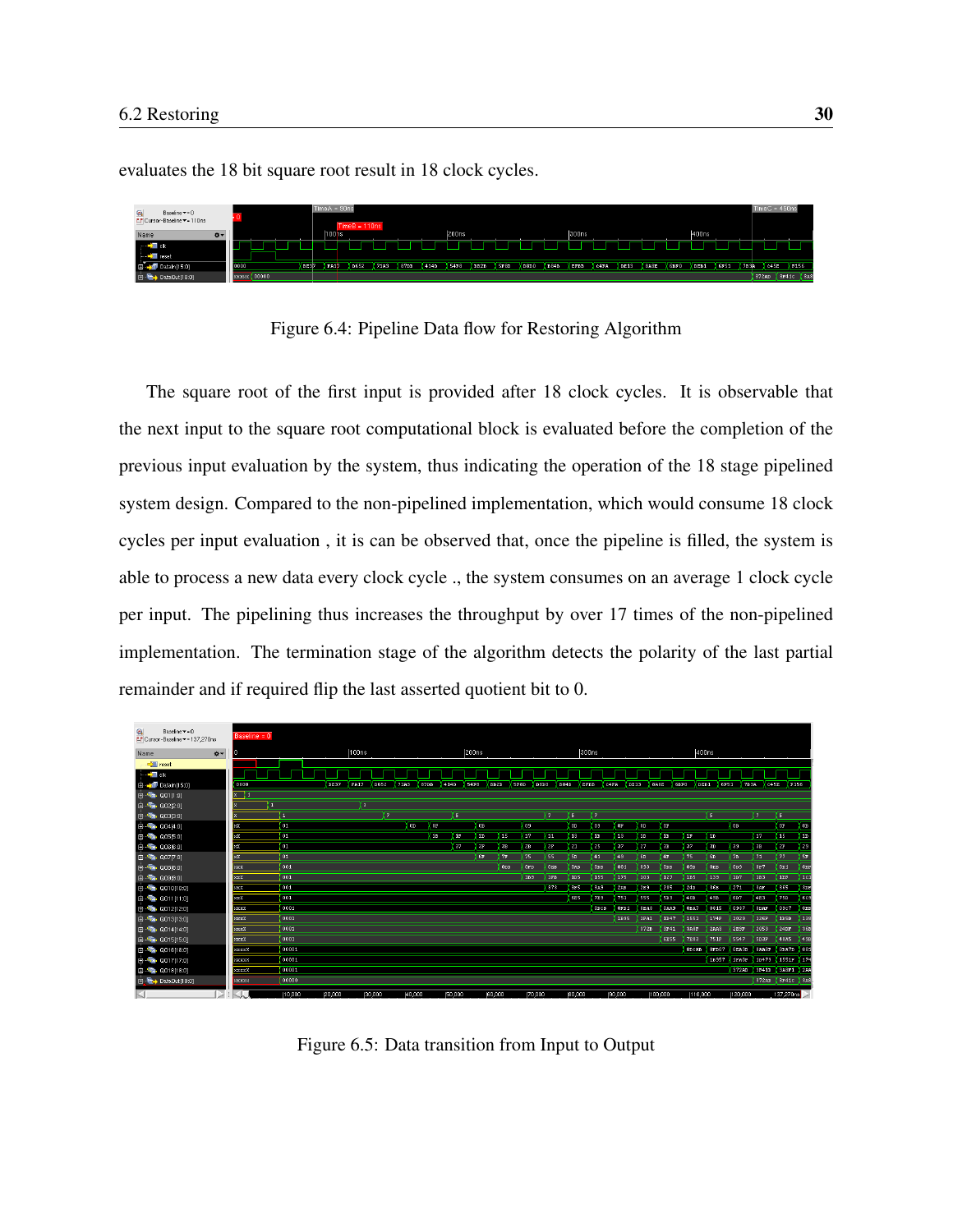| <b>Parameter</b>           | <b>Pre-Scan</b> | Post-Scan  |
|----------------------------|-----------------|------------|
| <b>Total Cell Area</b>     | 93584.9385      | 103757.072 |
| Number of Cells            | 2340            | 2284       |
| <b>Worst Case Timing</b>   | 19.75 ns        | 19.75 ns   |
| <b>Total Dynamic Power</b> | 3.2308 mW       | 3.8427 mW  |
| <b>DFT</b> Test Coverage   |                 | 100%       |

<span id="page-41-0"></span>Table 6.2: Logic Synthesis Results for Restoring Algorithm

The Restoring algorithm implementation was synthesized using a 180 nm process design kit (PDK), results are shown in table [6.2.](#page-41-0)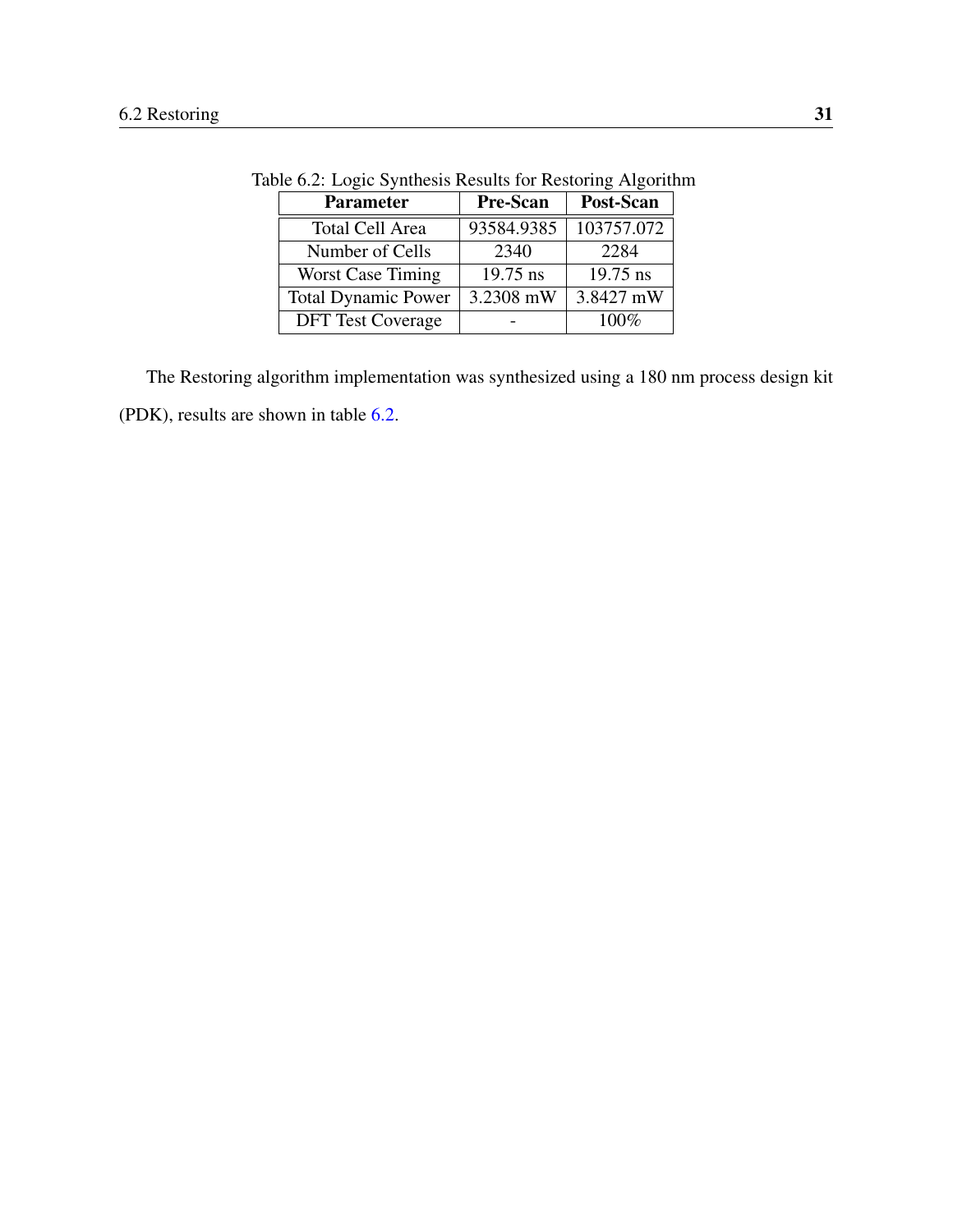# Chapter 7

# Conclusion

The objective of the paper was to design a high-throughput implementation of a square root computational core. A restoring and non-restoring approaches were considered for the design of the core. The square root computation was implemented as a 18-stage pipeline which increases the throughput of the system by 17 times compared to the non-pipelined implementation. It was observed that the non-restoring approach required fewer hardware components compared to the restoring algorithm but required more control and branching functions compared to the later. Hence, the choice between restoring and non-restoring is a trade-off between hardware cost and system complexity. The restoring algorithm can be further simplified by combining the remainder restoration operation with the new remainder computation. This would significantly reduce the power consumption of the system by eliminating unnecessary signal transitions associated with decision making based on data evaluated in the current execution cycle. The non-restoring algorithm provides an accurate bit of the computed square root value per iterative stage. Thus, the number of bits required would always correspond to the number of stages in the system. The restoring algorithm returns a bit of the quotient which is checked only in the next stage of the iteration. Hence, to determine n accurate bits we require n+1 stages with the last stage being a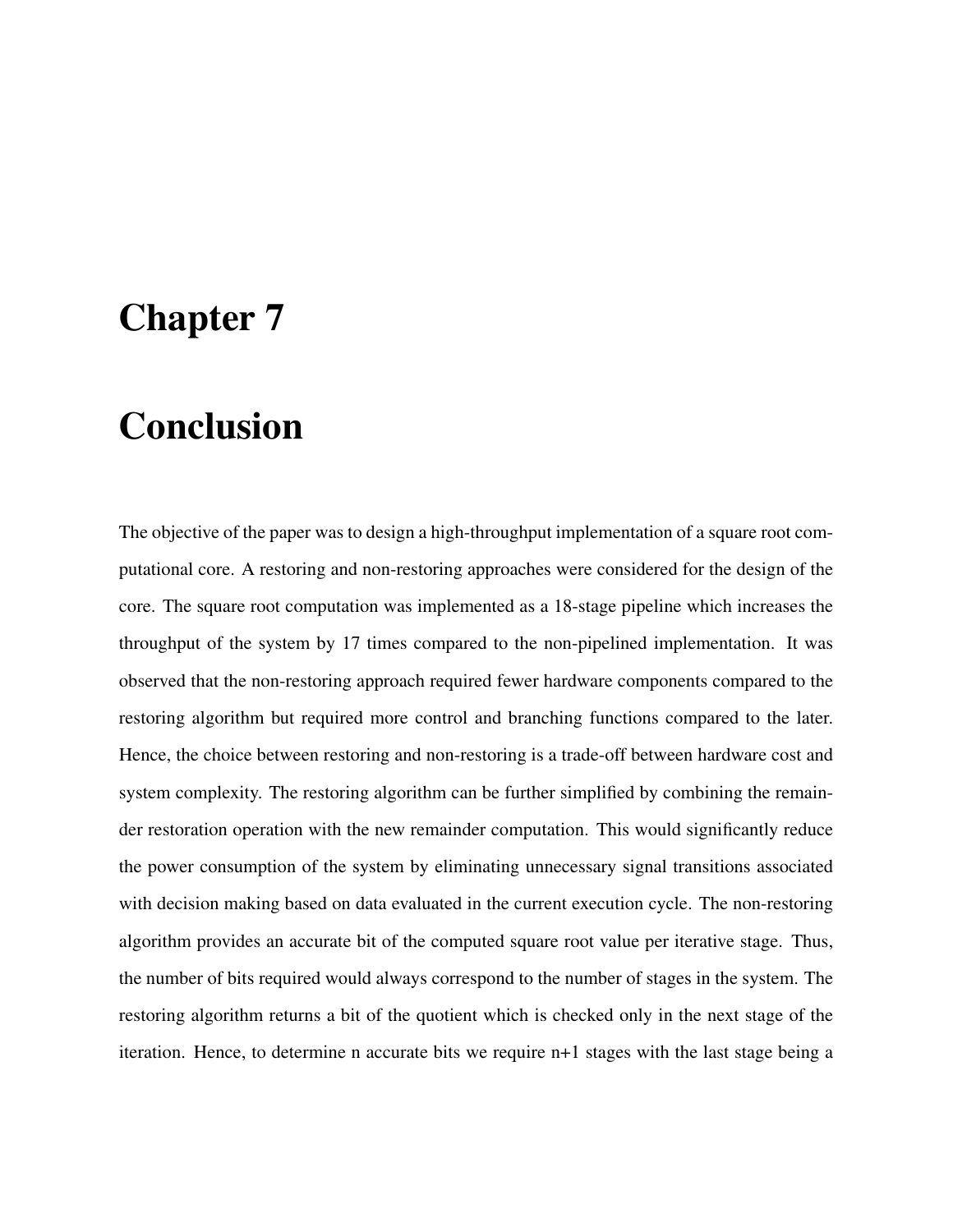termination stage whose function is to identify if the determined quotient bit is correct and is in compliance with the partial remainder obtained from the previous stage. Thus, an n-bit square root computation using the restoring algorithm would require n+1 clock cycles for evaluation.

The described implementations have been verified using a SystemVerilog test bench which generates random unconstrained vectors to test the operation of the restoring and non-restoring algorithm. The square root reference model in the test bench which is used to determine the expected output value of the device under test and is generated from the standard Simulink library. Using a reference model source reduced the possibility of wrong error detection and increased the reliability of validation of the DUT. The implemented functional coverage ensured that all possible inputs to the square root core have been evaluated before test is completed, ensuring that the system operation is tested for all possible values in the input range. The implementation have been synthesized in 180nm technology standard and a comparison of the two implementations have been performed.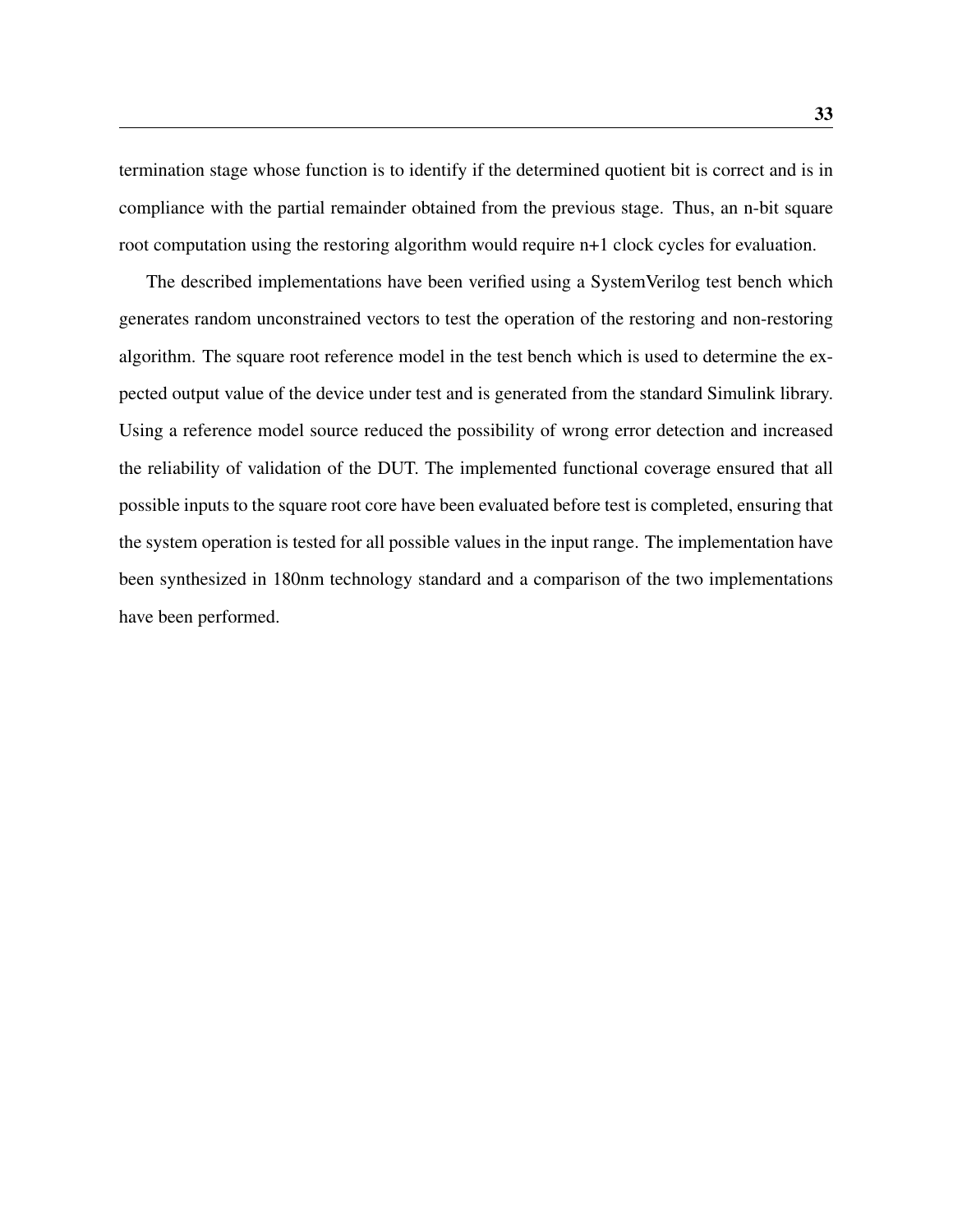# References

- [1] Y. Z. X. Wang, Q. Ye, and S. Yang, "A new algorithm for designing square root calculators based on fpga with pipeline technology," in *2009 Ninth International Conference on Hybrid Intelligent Systems*, vol. 1, Aug 2009, pp. 99–102.
- [2] Y. Li and W. Chu, "A new non-restoring square root algorithm and its vlsi implementations," in *Proceedings International Conference on Computer Design. VLSI in Computers and Processors*, Oct 1996, pp. 538–544.
- [3] R. V. W. Putra, "A novel fixed-point square root algorithm and its digital hardware design," in *International Conference on ICT for Smart Society*, June 2013, pp. 1–4.
- [4] R. G. Lyons, *High-Speed Square Root Algorithms*. Wiley-IEEE Press, 2012, pp. 243–250. [Online]. Available: [http://ieeexplore.ieee.org.ezproxy.rit.edu/xpl/articleDetails.](http://ieeexplore.ieee.org.ezproxy.rit.edu/xpl/articleDetails.jsp?arnumber=6241243) [jsp?arnumber=6241243](http://ieeexplore.ieee.org.ezproxy.rit.edu/xpl/articleDetails.jsp?arnumber=6241243)
- [5] A. Nanhe, G. Gawali, S. Ahire, and K. Sivasankaran, "Implementation of fixed and floating point square root using nonrestoring algorithm on fpga," in *International Journal of Computer and Electrical Engineering, Vol. 5, No. 5, October 2013*, vol. 3, Feb 2013, pp. 226–230.
- [6] Y. Li and W. Chu, "Implementation of single precision floating point square root on fp-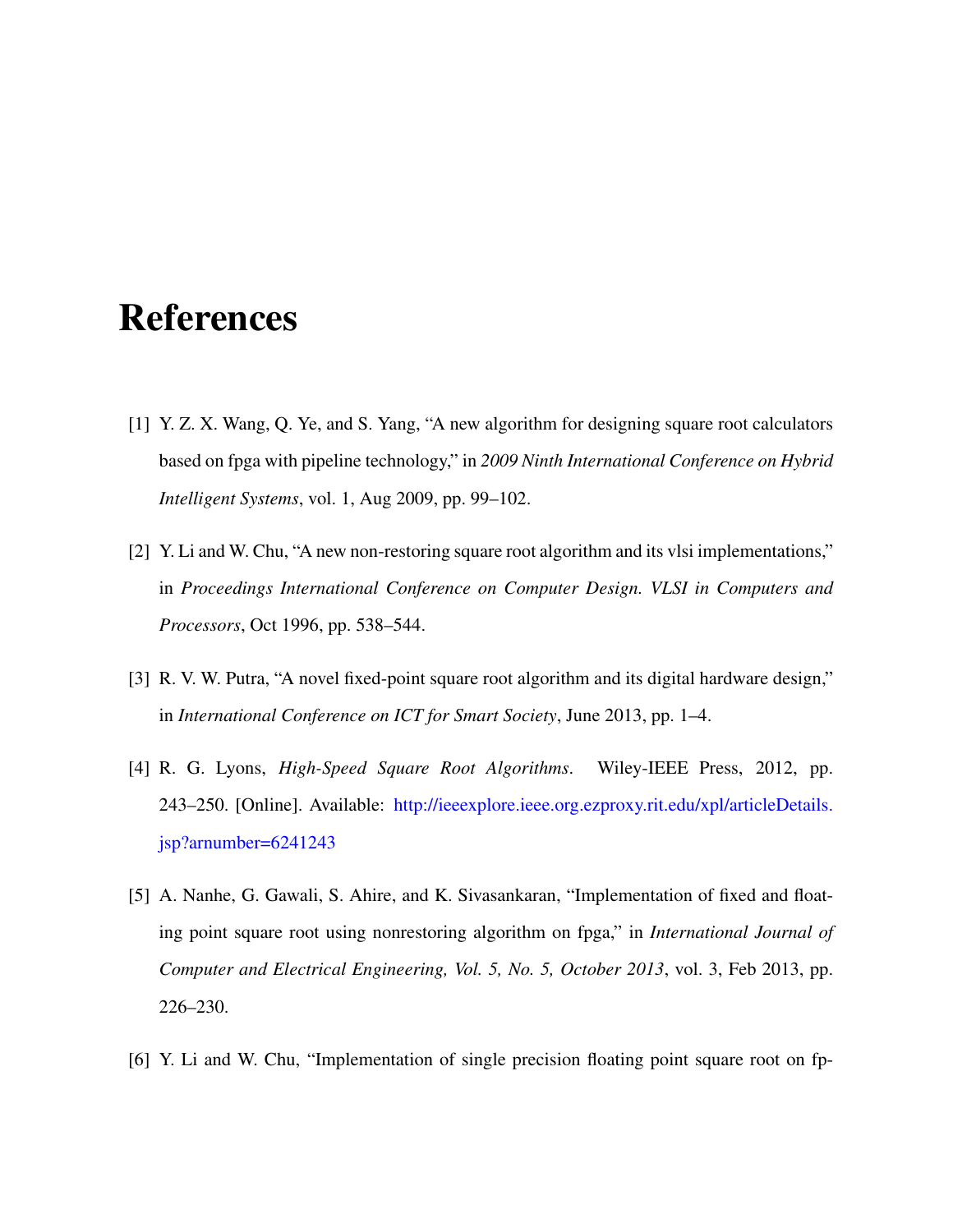gas," in *Proceedings. The 5th Annual IEEE Symposium on Field-Programmable Custom Computing Machines Cat. No.97TB100186)*, Apr 1997, pp. 226–232.

- [7] A. Rahman and Abdullah-Al-Kafi, "New efficient hardware design methodology for modified non-restoring square root algorithm," in *2014 International Conference on Informatics, Electronics Vision (ICIEV)*, May 2014, pp. 1–6.
- [8] P. Kachhwal and B. C. Rout, "Novel square root algorithm and its fpga implementation," in *2014 International Conference on Signal Propagation and Computer Technology (ICSPCT 2014)*, July 2014, pp. 158–162.
- [9] I. Sajid, M. M. Ahmed, and S. G. Ziavras, "Pipelined implementation of fixed point square root in fpga using modified non-restoring algorithm," in *2010 The 2nd International Conference on Computer and Automation Engineering (ICCAE)*, vol. 3, Feb 2010, pp. 226–230.
- [10] S. Majerski, "Square-root algorithms for high-speed digital circuits," in *1983 IEEE 6th Symposium on Computer Arithmetic (ARITH)*, June 1983, pp. 99–102.
- [11] P. Montuschi and P. M. Mezzalama, "Survey of square rooting algorithms," *IEE Proceedings E - Computers and Digital Techniques*, vol. 137, no. 1, pp. 31–40, Jan 1990.
- [12] J. Bannur and A. Varma, "The vlsi implementation of a square root algorithm," in *1985 IEEE 7th Symposium on Computer Arithmetic (ARITH)*, June 1985, pp. 159–165.
- [13] M. D. Ercegovac, "On digit-by-digit methods for computing certain functions," in *2007 Conference Record of the Forty-First Asilomar Conference on Signals, Systems and Computers*, Nov 2007, pp. 338–342.
- [14] C. K. Piromsopa and P. Chongsatitvatana, "An fpga implementation of a fixed-point square root operation," *Chulalongkorn University*, 09 2002.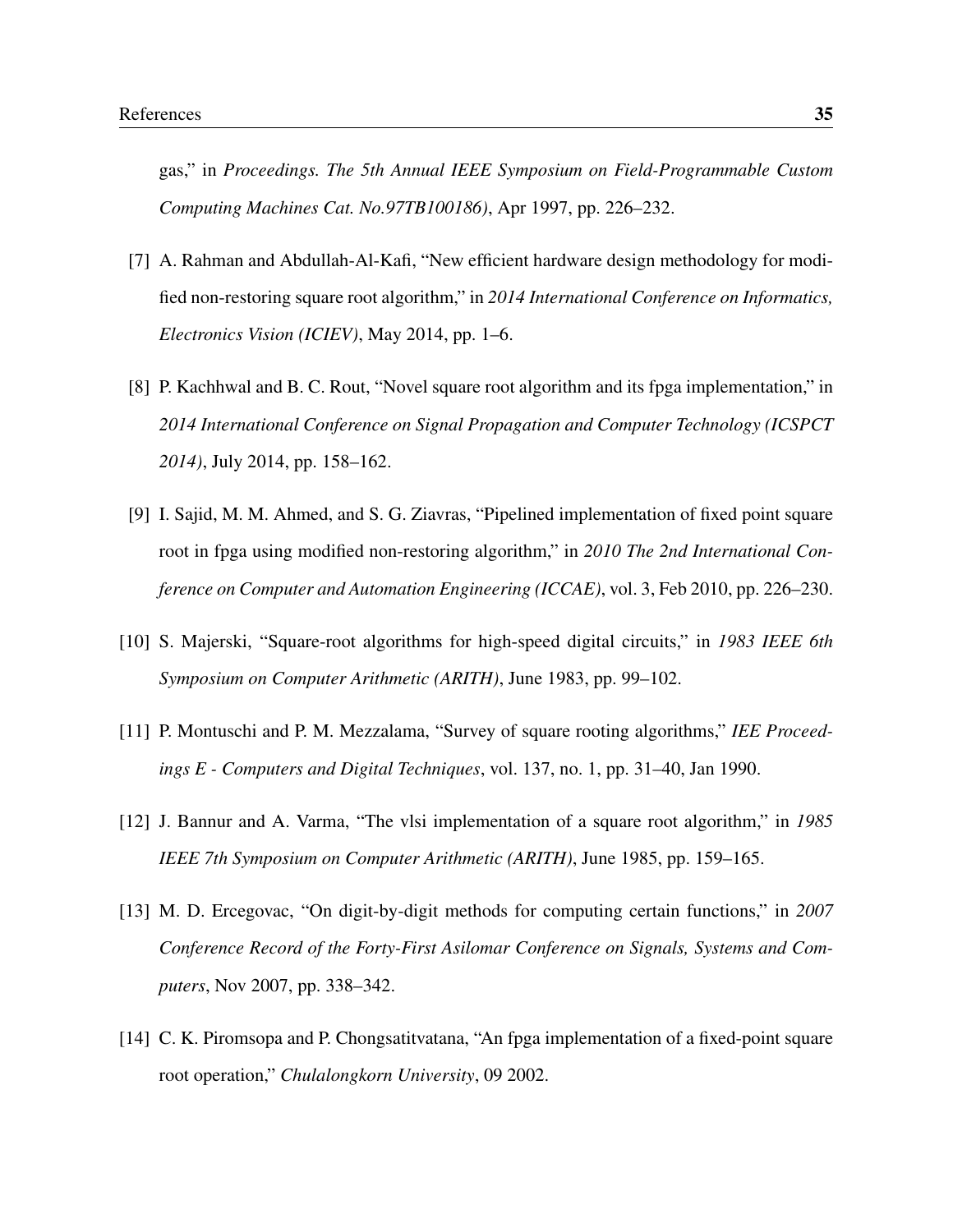- [15] Y. Li and W. Chu, "Parallel-array implementations of a non-restoring square root algorithm," in *Proceedings International Conference on Computer Design VLSI in Computers and Processors*, Oct 1997, pp. 690–695.
- [16] D. R. Llamocca-Obregon, "A core design to obtain square root based on a non-restoring algorithm," in *Proceedings XI Workshop IBERCHIP*, 03 2005.
- [17] E. L. Oberstar, *Fixed-Point Representation & Fractional Math*. Oberstar Consulting, 2007.
- [18] K. N. Vijeyakumar, V. Sumathy, P. Vasakipriya, and A. D. Babu, "Fpga implementation of low power high speed square root circuits," in *2012 IEEE International Conference on Computational Intelligence and Computing Research*, Dec 2012, pp. 1–5.
- [19] B. Yang, D. Wang, and L. Liu, "Complex division and square-root using cordic," in *2012 2nd International Conference on Consumer Electronics, Communications and Networks (CECNet)*, April 2012, pp. 2464–2468.
- [20] W. Chu and Y. Li, "Cost/performance tradeoff of n-select square root implementations," in *Proceedings 5th Australasian Computer Architecture Conference. ACAC 2000 (Cat. No.PR00512)*, 2000, pp. 9–16.
- [21] IEEE, *IEEEStd 1364 2005 IEEE Standard for Verilog Hardware Description Language*, IEEE Std. "IEEEStd 1364 - 2005", 04 2006.
- [22] C. Spear and G. Tumbush, *SystemVerilog for Verification, Third Edition: A Guide to Learning the Testbench Language Features*. Springer Publishing Company, Incorporated, 2012.
- [23] J. Bergeron, I. Books24x7, and Books24x7.com, *Writing testbenches using SystemVerilog*, 1st ed. New York: Springer Science & Business Media, 2006;2007;.
- [24] C. E. Cummings and T. Fitzpatrick, "Ovm & uvm techniques for terminating tests," 2011.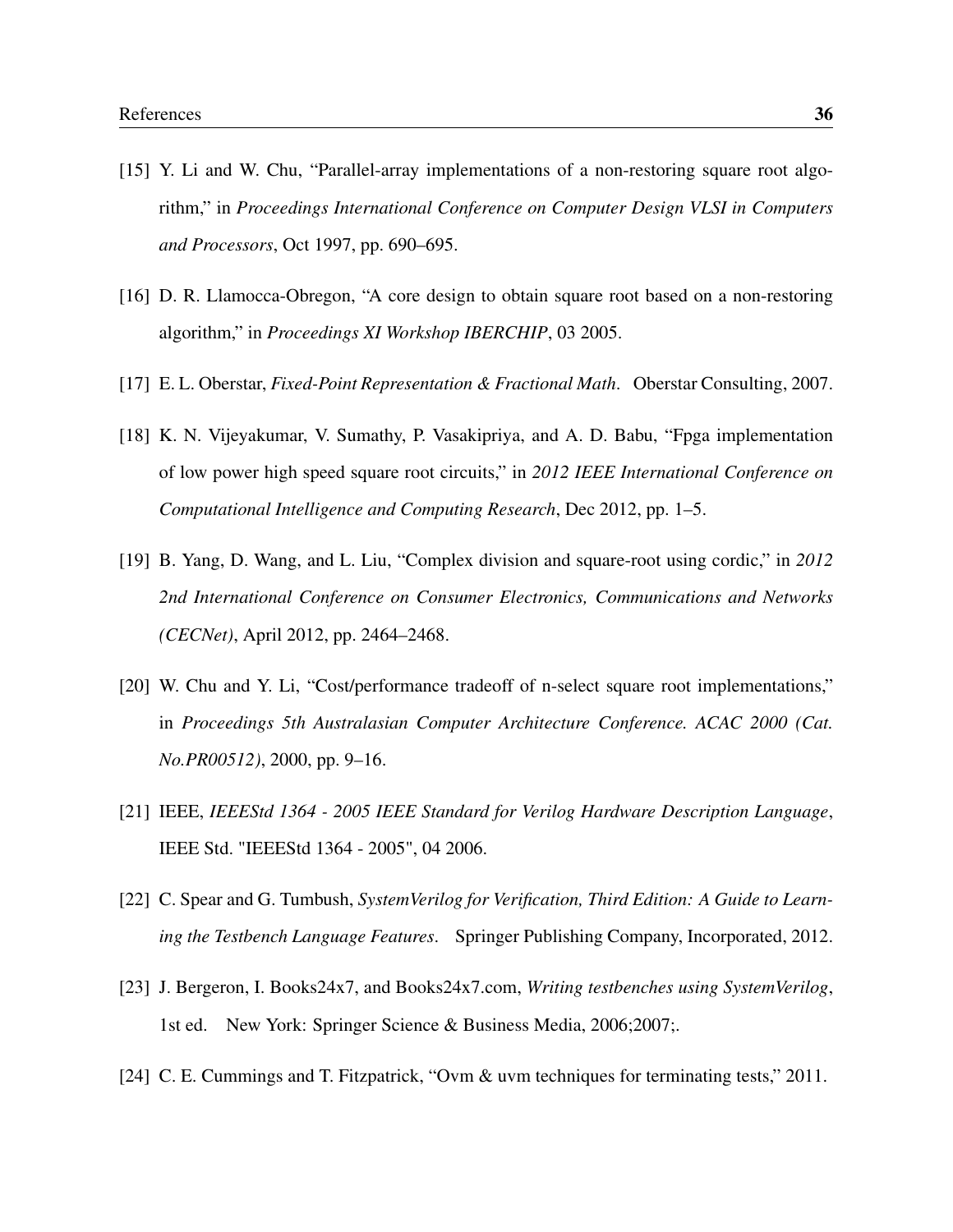- [25] S. Sutherland, S. Davidmann, and P. Flake, *SystemVerilog for Design*. Springer US, 2006.
- [26] S. A. Wadekar, "A rt level verification method for soc designs," in *IEEE International [Systems-on-Chip] SOC Conference, 2003. Proceedings.*, Sept 2003, pp. 29–32.
- [27] S. Das, R. Mohanty, P. Dasgupta, and P. P. Chakrabarti, "Synthesis of system verilog assertions," in *Proceedings of the Design Automation Test in Europe Conference*, vol. 2, March 2006, pp. 1–6.
- <span id="page-47-0"></span>[28] A. Shetty and D. H. Mahmoodi, *System Verilog Testbench Tutorial Using Synopsys EDA Tools*. Nano-Electronics & Computing Research Center School of Engineering San Francisco State University San Francisco, CA, 2011.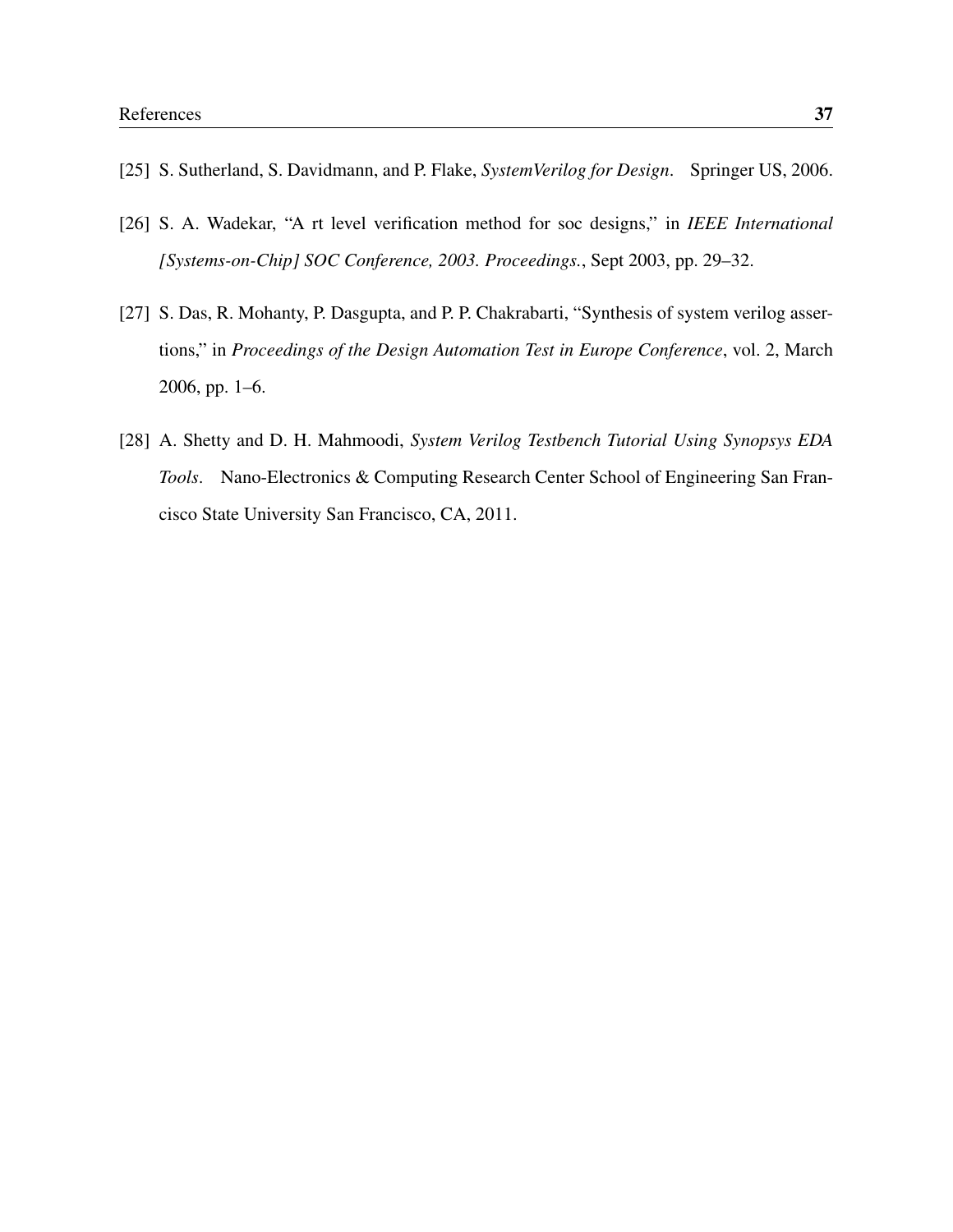# Appendix I

# Source Code

## I.1 Non-restoring Algorithm

### I.1.1 Non-Restoring Algorithm Operation

```
1 / *
2 *
3 *Description: Non−Restoring Algorithm implementation for
4 * Square−r o o t c o m p u t a t i o n f o r a s i n g l e s t a g e
5 *
6 * Author : Vyoma Sharma
7 *
8 * /
9 module SqrtStage (DI, QI, RI, DO, QO, RO);
10 parameter StageNum = 20;
11 input wire [15:0] DI;
```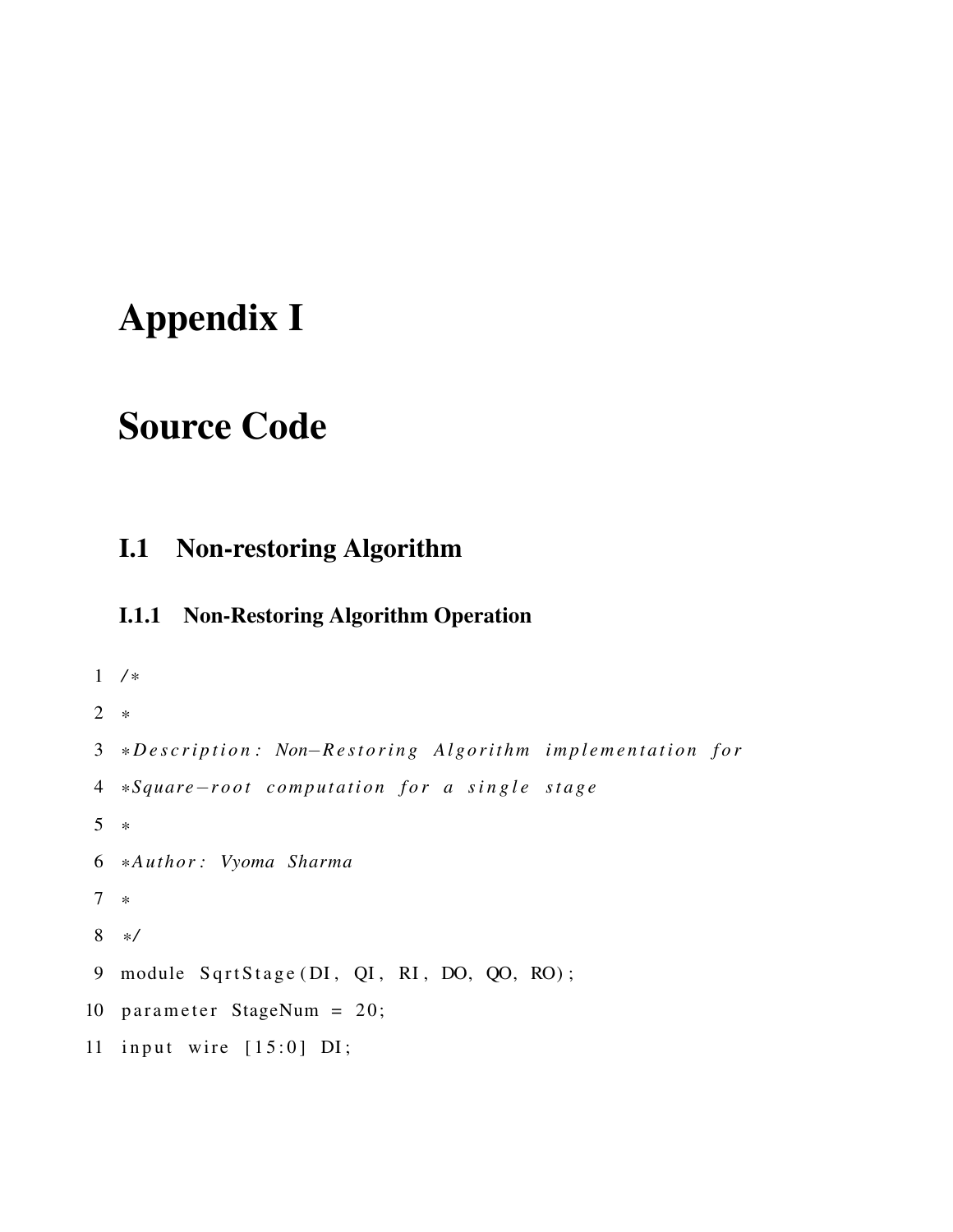- 12 input wire [StageNum:0] QI;
- 13 input wire  $[2*StageNum:0] RI;$
- 14 output wire  $[15:0]$  DO;
- 15 output wire [StageNum:0] QO;
- 16 output wire  $[2*StageNum:0]$  RO;
- 17 wire  $[2*StageNum:0]$  rtemp;
- 18 wire condition;
- 19 assign rtemp =  $\{RI, DI[15:14]\};$
- 20 assign condition = (rtemp >=  ${QI, 2 'b01 }$ );
- 21 assign  $DO = \{DI[13:0], 2'b00\};$
- 22 assign  $RO = condition ?$  rtemp  ${QI, 2'b01}$  : rtemp;
- 23 assign  $QO =$  condition ?  $\{QI, 1 \text{ 'b1}\}$  :  $\{QI, 1 \text{ 'b0}\}$ ;
- 24 endmodule // SQRTNRST

### I.1.2 Non-Restoring Algorithm with Pipeline architecture

```
1 / *2 *
3 *Description: Non−Restoring Algorithm implementation
4 * f o r Square−r o o t c o m p u t a t i o n w i t h p i p e l i n e a r c h i t e c t u r e
5 *
6 * Author : Vyoma Sharma
7 *
8 * /
9
10 'define tscale 'timescale 1ns/1ns
```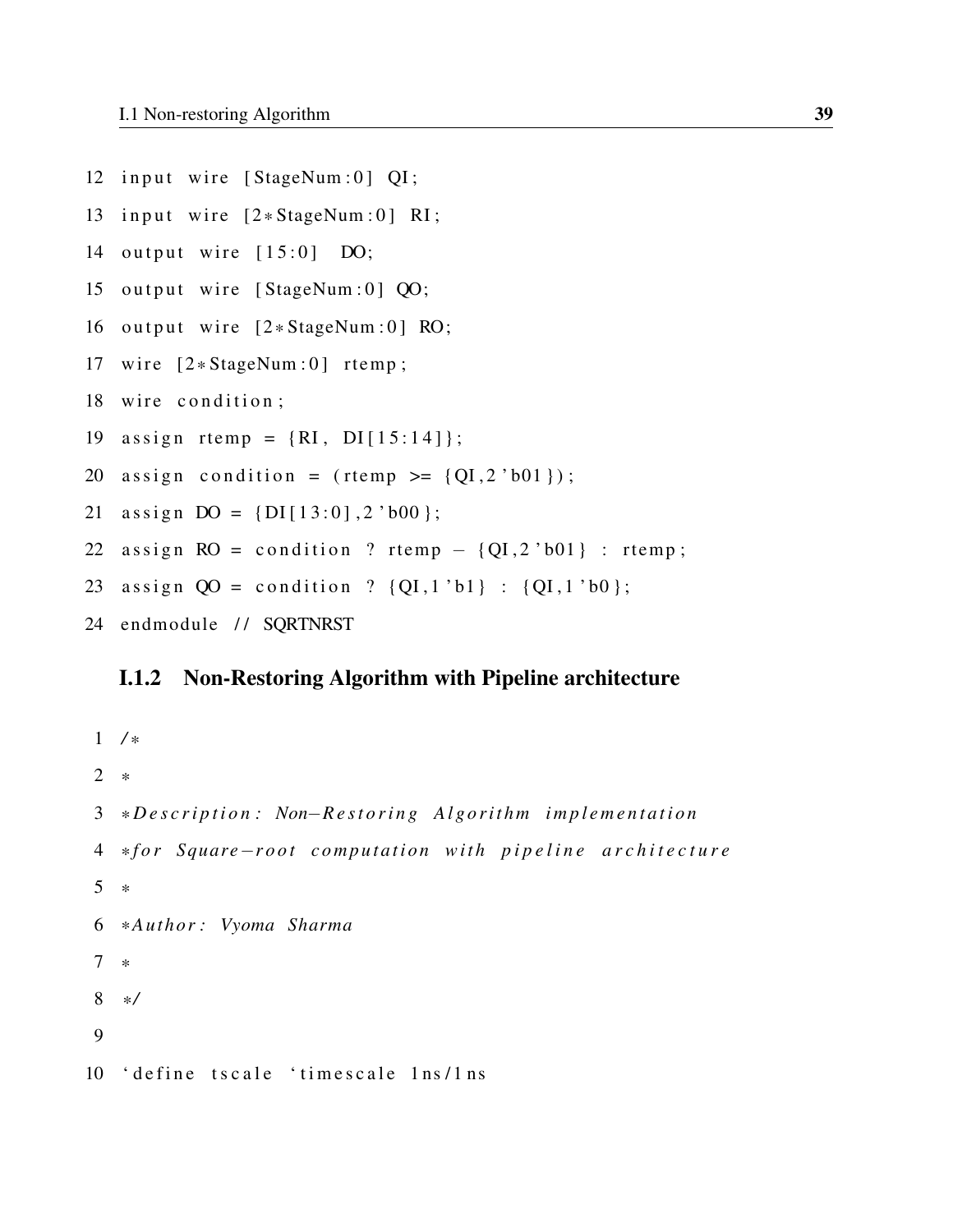11 module SQRTNRST (  $12$  clk, 13 reset, 14 DataIn , 15 DataOut, 16 test\_mode , 17 scan\_in0, 18 scan en, 19 scan\_out0  $20$  ); 21 input 22 reset,  $\frac{1}{s}$  reset, 23 clk; *// system clock* 24 input 25 scan\_in0,  $\frac{1}{25}$  // test scan mode data input 26 scan\_en,  $\frac{1}{26}$  // test scan mode enable 27 test\_mode; // test mode select 28 output 29 scan\_out0; // test scan mode data output 30 input  $31$  wire  $[15:0]$  DataIn; 32 output 33 reg [18:0] DataOut; 34 // Local Interconnect Definitions for Stage 1 35 reg [1:0] QI1 ;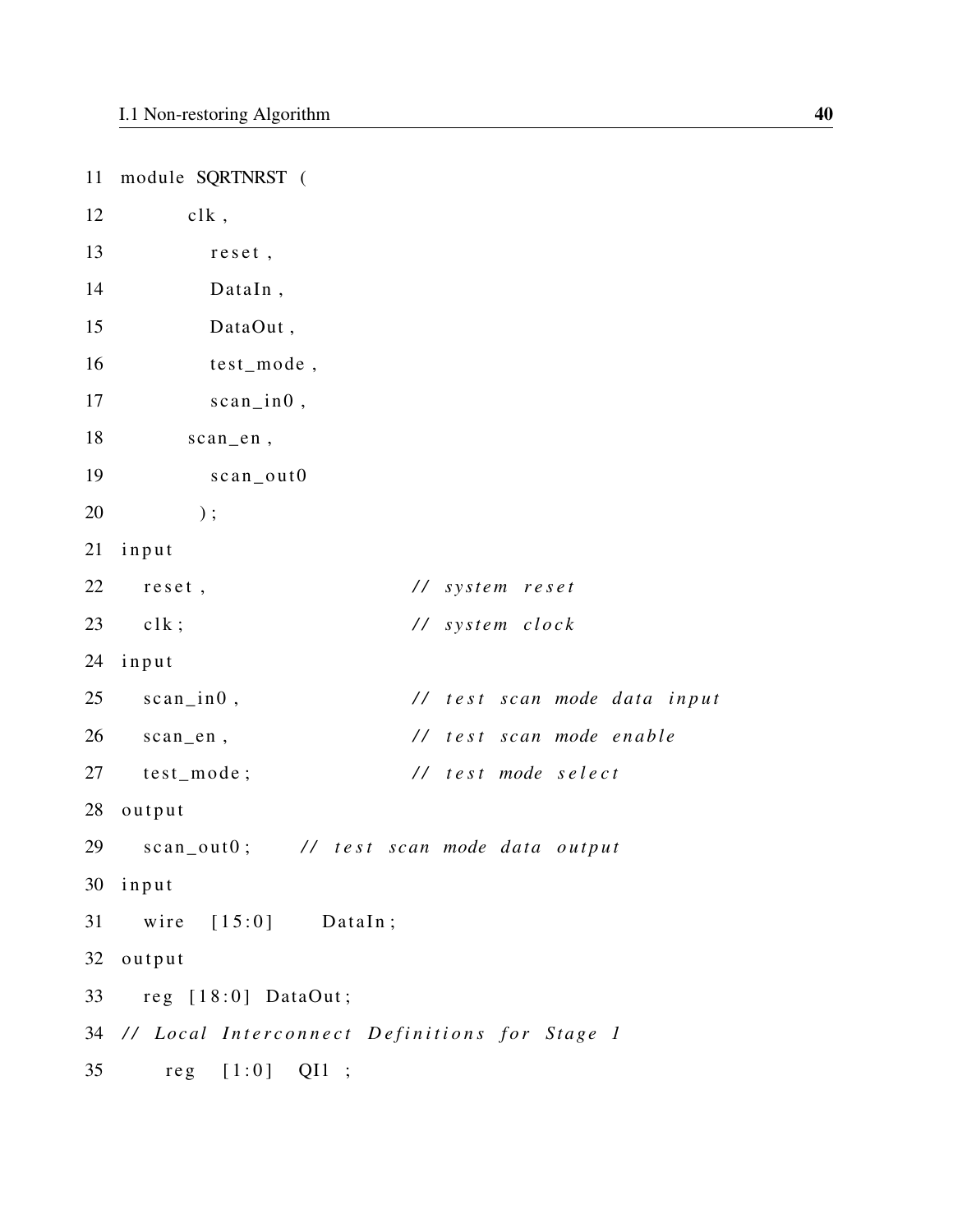| 36 |      | reg [2:0] RI1 ;         |                                                  |
|----|------|-------------------------|--------------------------------------------------|
| 37 |      | reg [15:0] DI1 ;        |                                                  |
| 38 |      | wire [15:0] DO1 ;       |                                                  |
| 39 | wire | $[1:0]$ QO1;            |                                                  |
| 40 | wire | $[2:0]$ RO1;            |                                                  |
| 41 |      |                         | // Local Interconnect Definitions for Stage 2    |
| 42 |      | $reg$ $[2:0]$ $QI2$ ;   |                                                  |
| 43 |      | $reg$ [4:0] RI2 ;       |                                                  |
| 44 |      | reg [15:0] DI2 ;        |                                                  |
| 45 |      | wire [15:0] DO2 ;       |                                                  |
| 46 |      | wire [2:0] QO2 ;        |                                                  |
| 47 |      | wire [4:0] RO2 ;        |                                                  |
|    |      |                         | 48 // Local Interconnect Definitions for Stage 3 |
| 49 |      | reg [3:0] QI3 ;         |                                                  |
| 50 |      | reg [6:0] RI3 ;         |                                                  |
| 51 |      | reg [15:0] DI3 ;        |                                                  |
| 52 |      | wire [15:0] DO3 ;       |                                                  |
| 53 |      | wire [3:0] QO3 ;        |                                                  |
| 54 |      | wire [6:0] RO3 ;        |                                                  |
| 55 |      |                         | // Local Interconnect Definitions for Stage 4    |
| 56 |      | $reg$ [4:0] QI4 ;       |                                                  |
| 57 |      | reg [8:0] RI4 ;         |                                                  |
| 58 |      | reg $[15:0]$<br>$DI4$ ; |                                                  |
| 59 |      | wire [15:0] DO4 ;       |                                                  |
| 60 |      | wire $[4:0]$ QO4 ;      |                                                  |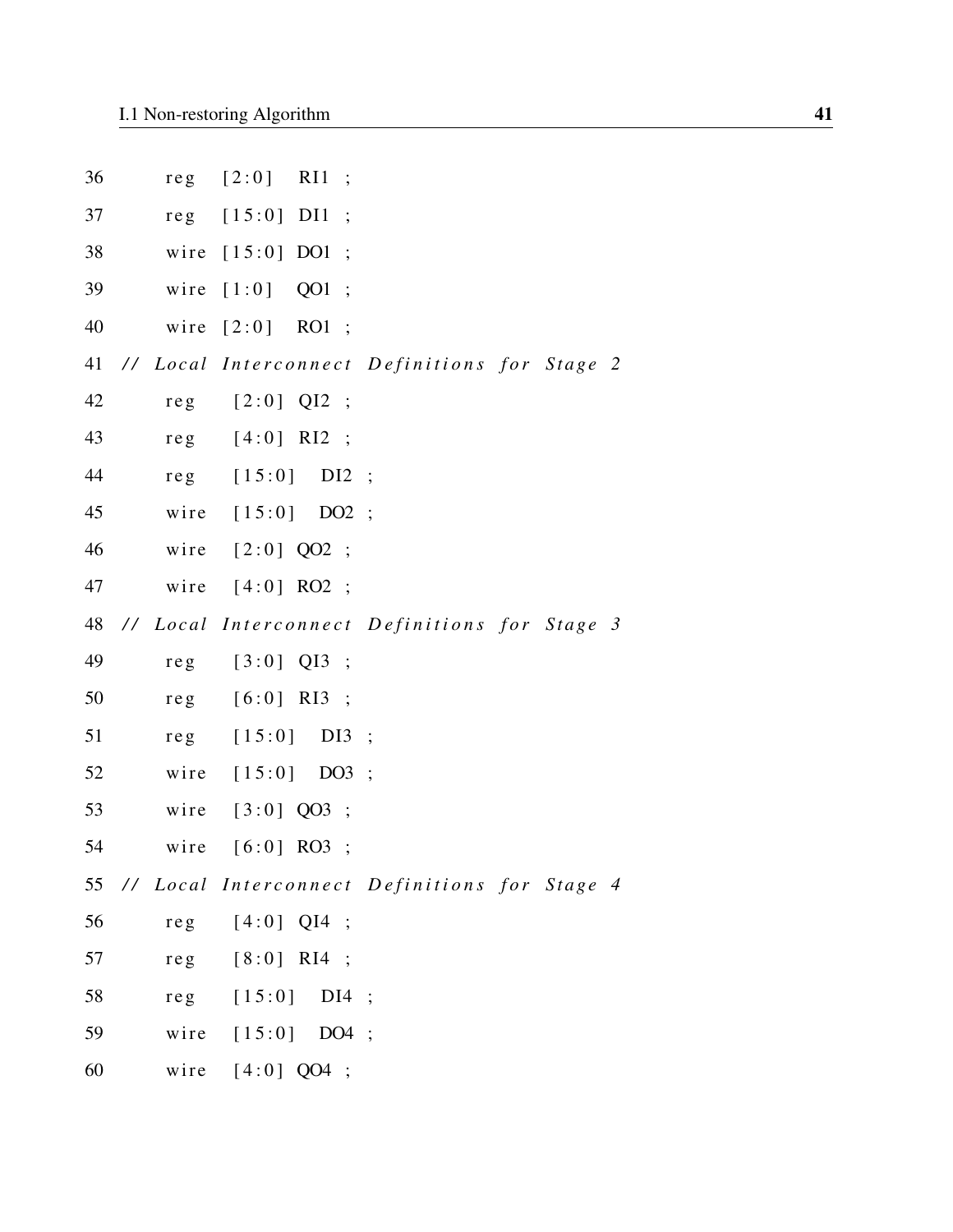|  | $[8:0]$ RO4 ; |
|--|---------------|

|  | 62 // Local Interconnect Definitions for Stage 5 |  |
|--|--------------------------------------------------|--|
|--|--------------------------------------------------|--|

63 reg [5:0] QI5 ;

- 64 reg [10:0] RI5 ;
- 65 reg [15:0] DI5;
- 66 wire [15:0] DO5;
- 67 wire [5:0] QO5 ;
- 68 wire [10:0] RO5 ;
- 69 // Local Interconnect Definitions for Stage 6
- 70 reg [6:0] QI6 ;
- 71 reg [12:0] RI6 ;
- 72 reg [15:0] DI6 ;
- 73 wire [15:0] DO6 ;
- 74 wire [6:0] QO6 ;
- 75 wire [12:0] RO6 ;
- 76 // Local Interconnect Definitions for Stage 7
- 77 reg [7:0] QI7 ;
- 78 reg [14:0] RI7 ;
- 79 reg [15:0] DI7 ;
- 80 wire [15:0] DO7 ;
- 81 wire [7:0] QO7 ;
- 82 wire [14:0] RO7 ;
- 83 // Local Interconnect Definitions for Stage 8
- 84 reg [8:0] QI8 ;
- 85 reg [16:0] RI8 ;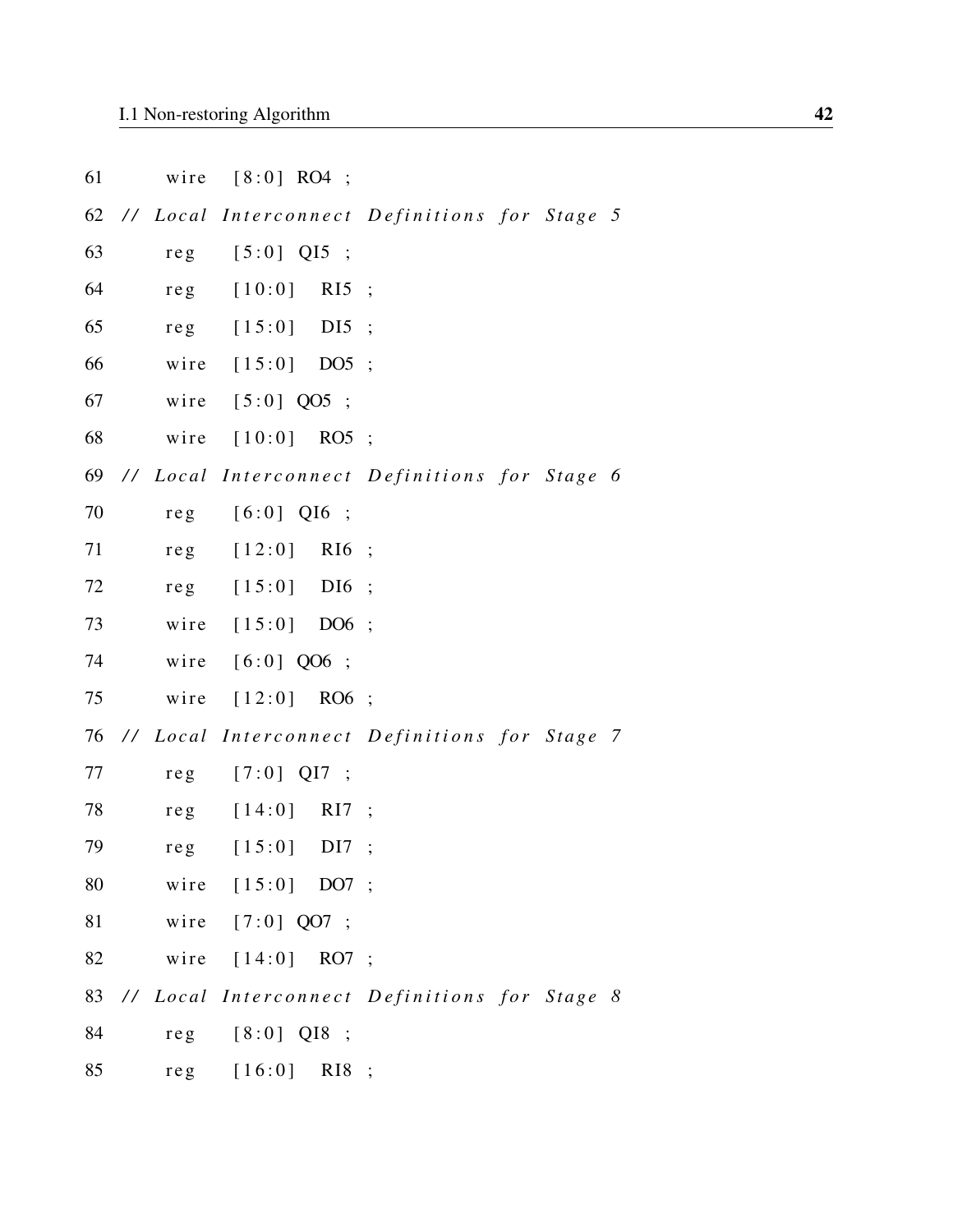| 86  | re <sub>g</sub> | [15:0]        | $DI8$ ;                                            |
|-----|-----------------|---------------|----------------------------------------------------|
| 87  | wire            | $[15:0]$ DO8; |                                                    |
| 88  | wire            | $[8:0]$ QO8 ; |                                                    |
| 89  | wire            | $[16:0]$ RO8; |                                                    |
| 90  |                 |               | // Local Interconnect Definitions for Stage 9      |
| 91  | $re$ g          | $[9:0]$ QI9;  |                                                    |
| 92  | $re$ g          | $[18:0]$      | $R19$ ;                                            |
| 93  | reg             | $[15:0]$      | DI9;                                               |
| 94  | wire            | $[15:0]$      | DO9;                                               |
| 95  | wire            | $[9:0]$ QO9 ; |                                                    |
| 96  | wire            | $[18:0]$ RO9; |                                                    |
| 97  |                 |               | // Local Interconnect Definitions for Stage 10     |
| 98  | re <sub>g</sub> | $[10:0]$      | Q <sub>I</sub> 10<br>$\ddots$                      |
| 99  | re <sub>g</sub> | $[20:0]$      | R <sub>I10</sub><br>$\ddot{\cdot}$                 |
| 100 | re <sub>g</sub> | $[15:0]$      | DI10<br>$\ddots$                                   |
| 101 | wire            | $[15:0]$      | DO <sub>10</sub><br>$\ddots$                       |
| 102 | wire            | $[10:0]$ QO10 | $\ddots$                                           |
| 103 | wire            | [20:0]        | RO10 ;                                             |
|     |                 |               | 104 // Local Interconnect Definitions for Stage 11 |
| 105 | reg             | [11:0]        | QI11<br>$\ddot{\cdot}$                             |
| 106 | reg             | $[22:0]$      | <b>RI11</b><br>$\vdots$                            |
| 107 | reg             | [15:0]        | DI11<br>$\cdot$                                    |
| 108 | wire            | [15:0]        | DO11<br>$\cdot$                                    |
| 109 | wire            | [11:0]        | QO11<br>$\cdot$                                    |
| 110 | wire            | [22:0]        | RO11<br>$\cdot$                                    |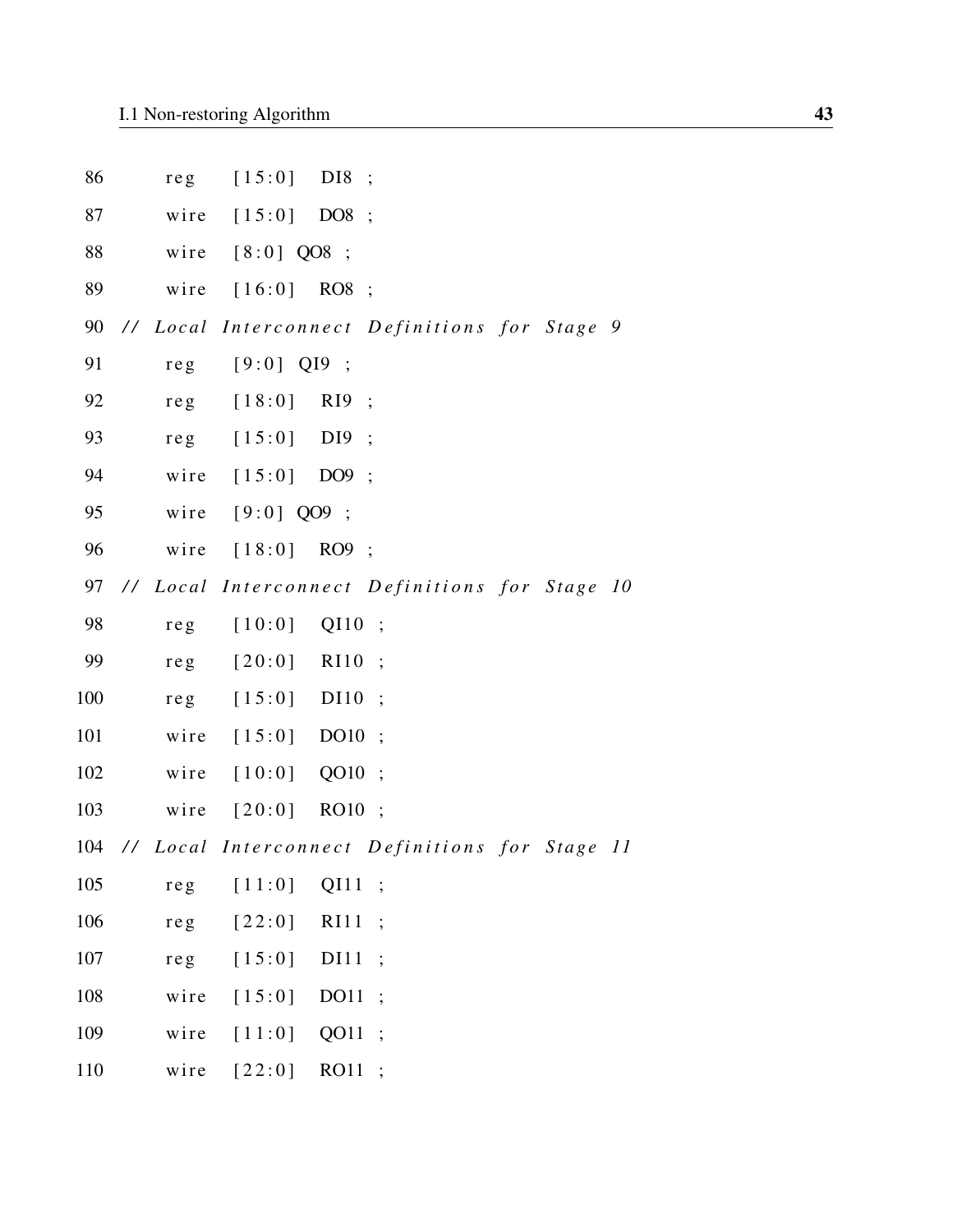| 111 |                 |                |                   | // Local Interconnect Definitions for Stage 12 |  |  |
|-----|-----------------|----------------|-------------------|------------------------------------------------|--|--|
| 112 | re <sub>g</sub> | [12:0]         | QI12 ;            |                                                |  |  |
| 113 | re <sub>g</sub> | $[24:0]$       | $RI12$ ;          |                                                |  |  |
| 114 | re <sub>g</sub> | $[15:0]$       | DI12              | $\ddots$                                       |  |  |
| 115 | wire            | $[15:0]$       | DO12              | $\ddots$                                       |  |  |
| 116 | wire            | $[12:0]$       | QO12 ;            |                                                |  |  |
| 117 | wire            | [24:0]         | RO12 ;            |                                                |  |  |
| 118 |                 |                |                   | // Local Interconnect Definitions for Stage 13 |  |  |
| 119 | re <sub>g</sub> | [13:0]         | QI13 ;            |                                                |  |  |
| 120 | $re$ g          | $[26:0]$       | RI13 ;            |                                                |  |  |
| 121 | re <sub>g</sub> | $[15:0]$       | DI13 ;            |                                                |  |  |
| 122 | wire            | $[15:0]$       | DO13 ;            |                                                |  |  |
| 123 | wire            | [13:0]         | QO13 ;            |                                                |  |  |
| 124 | wire            | $[26:0]$       | RO13 ;            |                                                |  |  |
| 125 |                 |                |                   | // Local Interconnect Definitions for Stage 14 |  |  |
| 126 | $re$ g          | $[14:0]$       | $QI14$ ;          |                                                |  |  |
| 127 | re <sub>g</sub> | $[28:0]$       | R <sub>I</sub> 14 | $\ddots$                                       |  |  |
| 128 | reg             | [15:0]         | DI14              | $\ddot{\cdot}$                                 |  |  |
| 129 | wire            | $[15:0]$       | DO14              | $\cdot$                                        |  |  |
| 130 |                 | wire $[14:0]$  | QO14 ;            |                                                |  |  |
| 131 | wire            | [28:0]         | RO14 ;            |                                                |  |  |
| 132 |                 |                |                   | // Local Interconnect Definitions for Stage 15 |  |  |
| 133 | re <sub>g</sub> | [15:0]         | $QI15$ ;          |                                                |  |  |
| 134 | $re$ g          | [30:0]         | RI15              | $\ddot{\cdot}$                                 |  |  |
| 135 | reg             | $[15:0]$ DI15; |                   |                                                |  |  |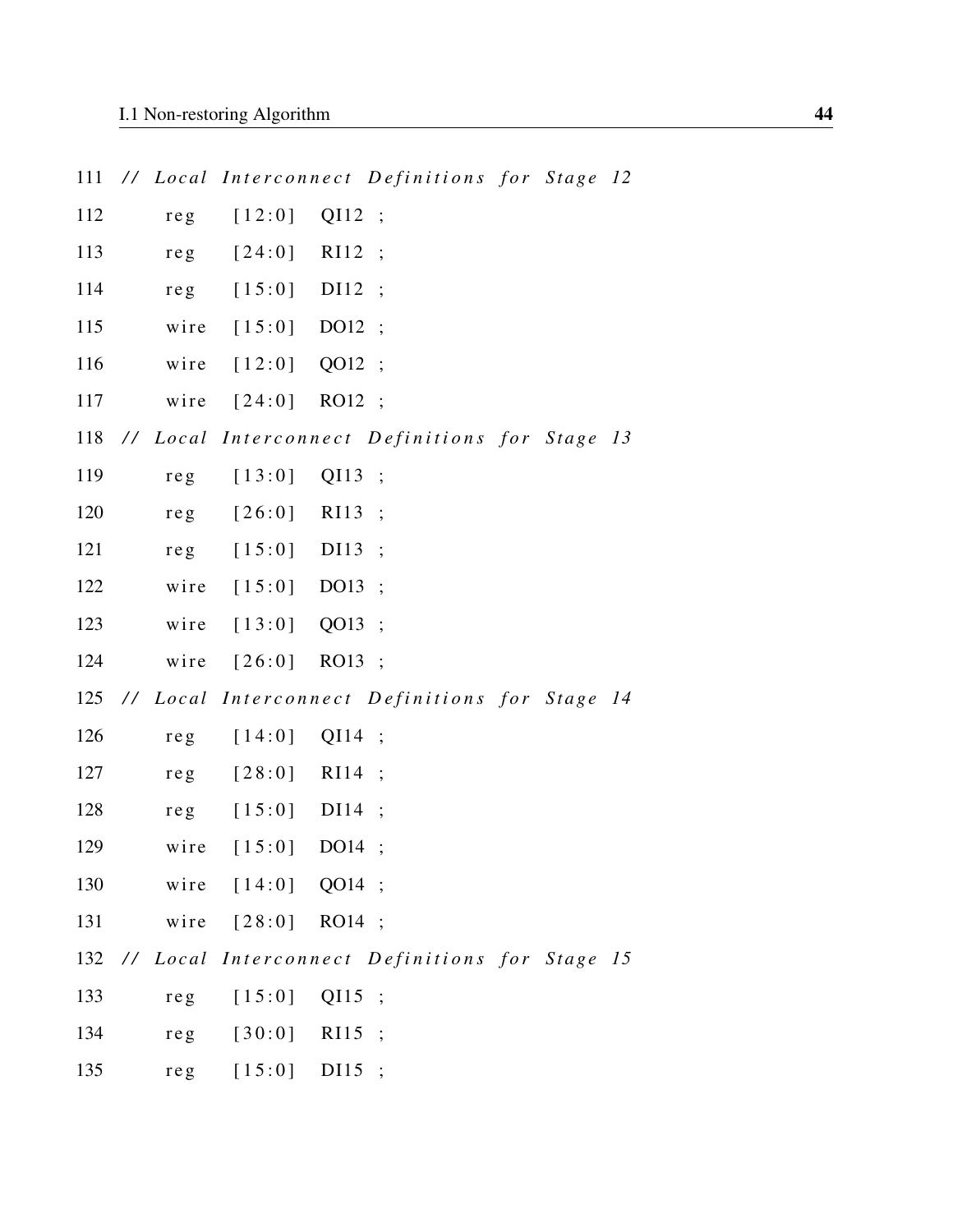| 136 | wire            | [15:0]                  | DO15             | $\ddot{\phantom{1}}$                           |  |  |
|-----|-----------------|-------------------------|------------------|------------------------------------------------|--|--|
| 137 | wire            | [15:0]                  | QO15             |                                                |  |  |
| 138 | wire            | $[30:0]$ RO15;          |                  |                                                |  |  |
| 139 |                 |                         |                  | // Local Interconnect Definitions for Stage 16 |  |  |
| 140 | re <sub>g</sub> | [16:0]                  | QI16             | $\cdot$                                        |  |  |
| 141 | re <sub>g</sub> | [32:0]                  | R <sub>I16</sub> | $\ddots$                                       |  |  |
| 142 | re <sub>g</sub> | [15:0]                  | DI16             | $\ddots$                                       |  |  |
| 143 | wire            | [15:0]                  | DO16             | $\ddots$                                       |  |  |
| 144 | wire            | [16:0]                  | QO16 ;           |                                                |  |  |
| 145 | wire            | $[32:0]$ RO16;          |                  |                                                |  |  |
| 146 |                 |                         |                  | // Local Interconnect Definitions for Stage 17 |  |  |
| 147 | re <sub>g</sub> | [17:0]                  | QI17             | $\ddots$                                       |  |  |
| 148 | re <sub>g</sub> | [34:0]                  | R117             | $\ddots$                                       |  |  |
| 149 | re <sub>g</sub> | [15:0]                  | DI17             | $\ddots$                                       |  |  |
| 150 | wire            | $[15:0]$                | DO17 ;           |                                                |  |  |
| 151 | wire            | [17:0]                  | QO17 ;           |                                                |  |  |
| 152 | wire            | $[34:0]$                | RO17 ;           |                                                |  |  |
| 153 |                 |                         |                  | // Local Interconnect Definitions for Stage 18 |  |  |
| 154 |                 | reg [18:0] QI18         |                  | $\cdot$                                        |  |  |
| 155 | re <sub>g</sub> | [36:0]                  | RI18             | $\ddot{\cdot}$                                 |  |  |
| 156 | reg             | [15:0]                  | DI18             | $\ddot{\cdot}$                                 |  |  |
| 157 | wire            | [15:0]                  | DO18             |                                                |  |  |
| 158 | wire            | [18:0]                  | QO18             | $\ddots$                                       |  |  |
| 159 | wire            | [36:0]                  | RO18 ;           |                                                |  |  |
| 160 |                 | SqrtStage #(1) Stage1 ( |                  |                                                |  |  |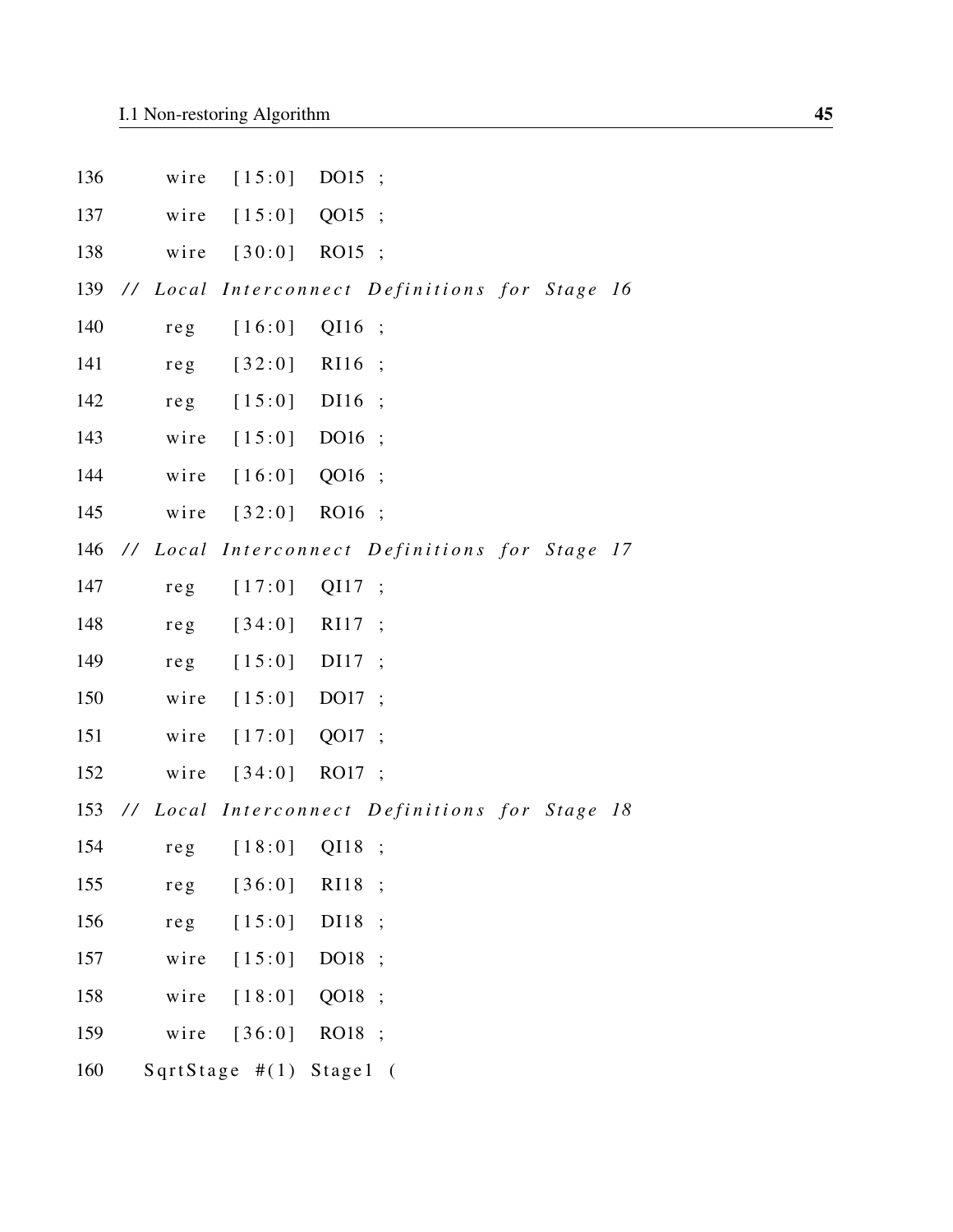| 161 | $. DI(DI1)$ ,              |
|-----|----------------------------|
| 162 | $. QI(QI1)$ ,              |
| 163 | $.RI(RI1)$ ,               |
| 164 | $.$ DO(DO1),               |
| 165 | $. QO(QO1)$ ,              |
| 166 | $\text{RO}(RO1)$ );        |
| 167 | SqrtStage #(2) Stage2 (    |
| 168 | $. DI(DI2)$ ,              |
| 169 | $. QI(QI2)$ ,              |
| 170 | $.RI(RI2)$ ,               |
| 171 | $.$ DO(DO2),               |
| 172 | $. QO(QO2)$ ,              |
| 173 | $\text{RO}(RO2)$ );        |
| 174 | SqrtStage $\#(3)$ Stage3 ( |
| 175 | $. DI(DI3)$ ,              |
| 176 | $. QI(QI3)$ ,              |
| 177 | $.RI(RI3)$ ,               |
| 178 | $. DO(DO3)$ ,              |
| 179 | $. QO(QO3)$ ,              |
| 180 | $\text{RO}(RO3)$ );        |
| 181 | SqrtStage #(4) Stage4 (    |
| 182 | $. DI(DI4)$ ,              |
| 183 | $. QI(QI4)$ ,              |
| 184 | $.RI(RI4)$ ,               |
| 185 | $.$ $DO(DO4)$ ,            |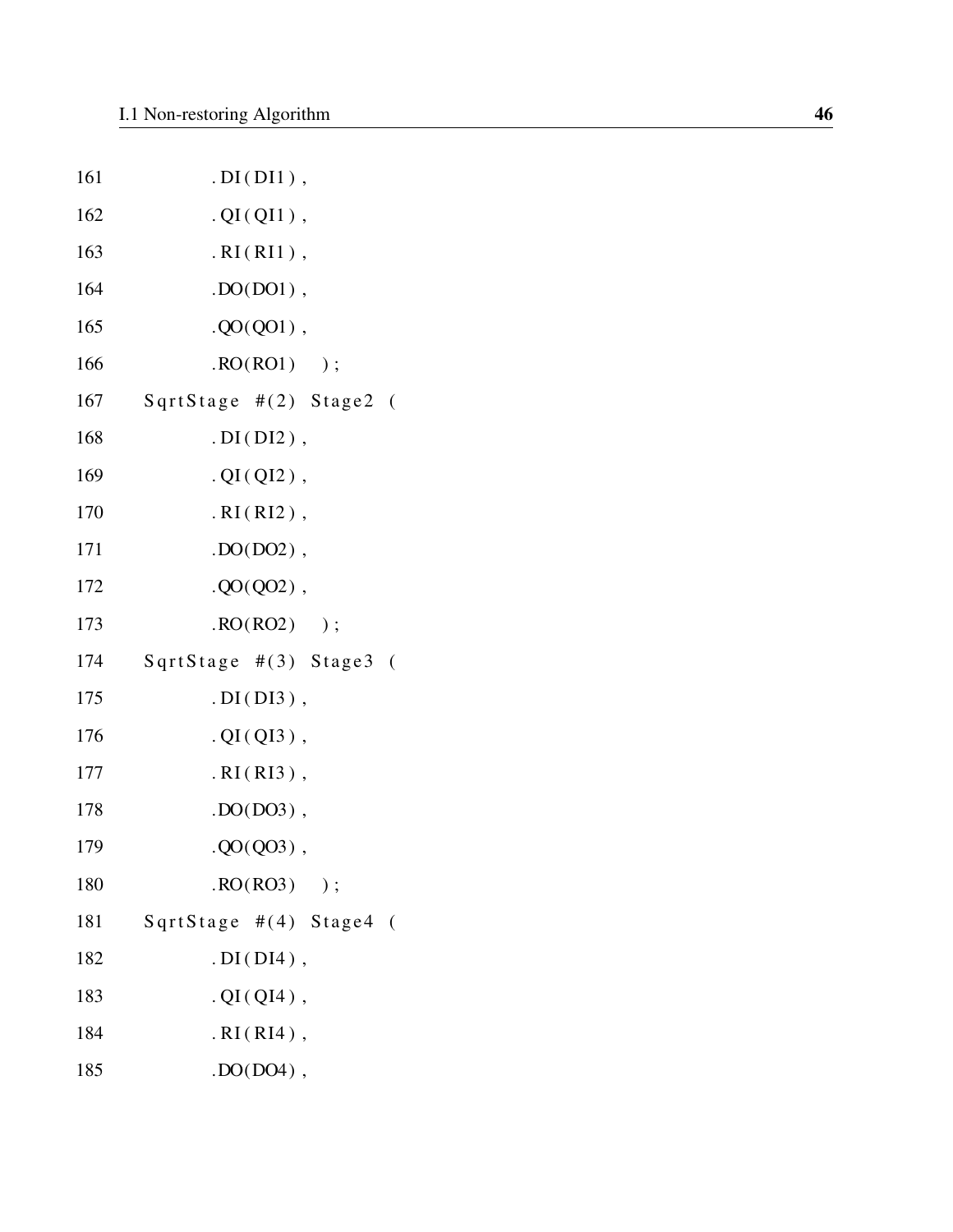| 186 | $. QO(QO4)$ ,              |  |
|-----|----------------------------|--|
| 187 | $\text{RO}(RO4)$ );        |  |
| 188 | SqrtStage #(5) Stage5 (    |  |
| 189 | $. DI(DI5)$ ,              |  |
| 190 | $. QI(QI5)$ ,              |  |
| 191 | $.RI(RI5)$ ,               |  |
| 192 | $.$ DO(DO5),               |  |
| 193 | $. QO(QO5)$ ,              |  |
| 194 | $\text{RO}(RO5)$ );        |  |
| 195 | SqrtStage #(6) Stage6 (    |  |
| 196 | $. DI(DI6)$ ,              |  |
| 197 | $. QI(QI6)$ ,              |  |
| 198 | $.RI(RI6)$ ,               |  |
| 199 | $.$ DO(DO6),               |  |
| 200 | $. QO(QO6)$ ,              |  |
| 201 | $\text{RO}(RO6)$ );        |  |
| 202 | SqrtStage #(7) Stage7 (    |  |
| 203 | $. DI(DI7)$ ,              |  |
| 204 | $. QI(QI7)$ ,              |  |
| 205 | $.RI(RI7)$ ,               |  |
| 206 | $.$ DO(DO7),               |  |
| 207 | $. QO(QO7)$ ,              |  |
| 208 | $\text{RO}(\text{RO7})$ ); |  |
| 209 | SqrtStage #(8) Stage8 (    |  |
| 210 | $.$ DI(DI8),               |  |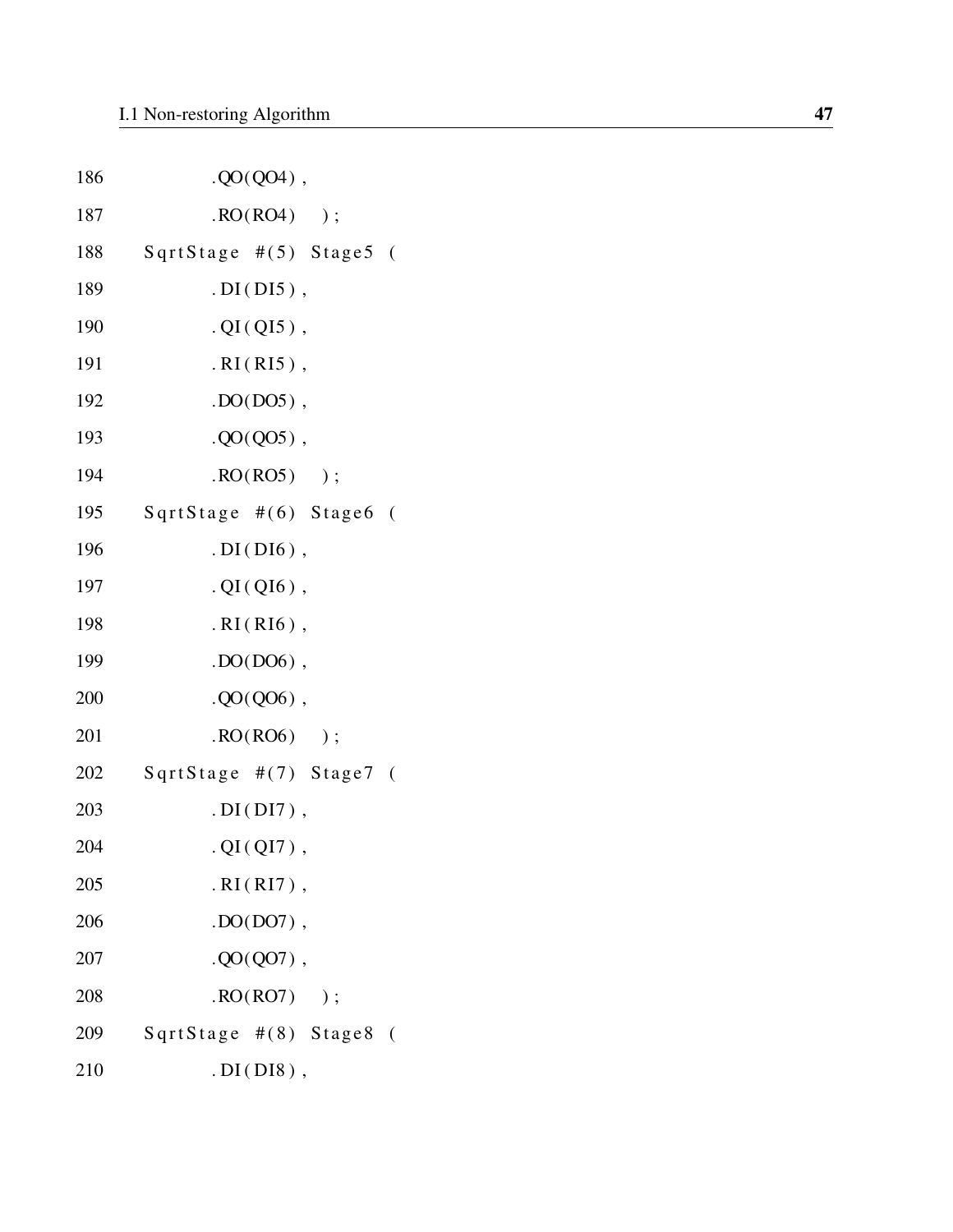| 211 | $. QI(QI8)$ ,             |
|-----|---------------------------|
| 212 | $.RI(RI8)$ ,              |
| 213 | $. DO(D08)$ ,             |
| 214 | $. QO(QO8)$ ,             |
| 215 | $\text{RO}(RO8)$ );       |
| 216 | SqrtStage #(9) Stage9 (   |
| 217 | $. DI(DI9)$ ,             |
| 218 | $. QI(QI9)$ ,             |
| 219 | $.RI(RI9)$ ,              |
| 220 | $.$ DO(DO9),              |
| 221 | $. QO(QO9)$ ,             |
| 222 | $\cdot$ RO(RO9) );        |
| 223 | SqrtStage #(10) Stage10 ( |
| 224 | $. DI(DI10)$ ,            |
| 225 | $. QI(QI10)$ ,            |
| 226 | $.RI(RI10)$ ,             |
| 227 | $DO(D010)$ ,              |
| 228 | $. QO(QO10)$ ,            |
| 229 | RO(RO10)<br>$)$ ;         |
| 230 | SqrtStage #(11) Stage11 ( |
| 231 | $. DI(DI11)$ ,            |
| 232 | $. QI(QI11)$ ,            |
| 233 | .RI(RI11),                |
| 234 | $.$ DO $($ DO $11)$ ,     |
| 235 | $. QO(QO11)$ ,            |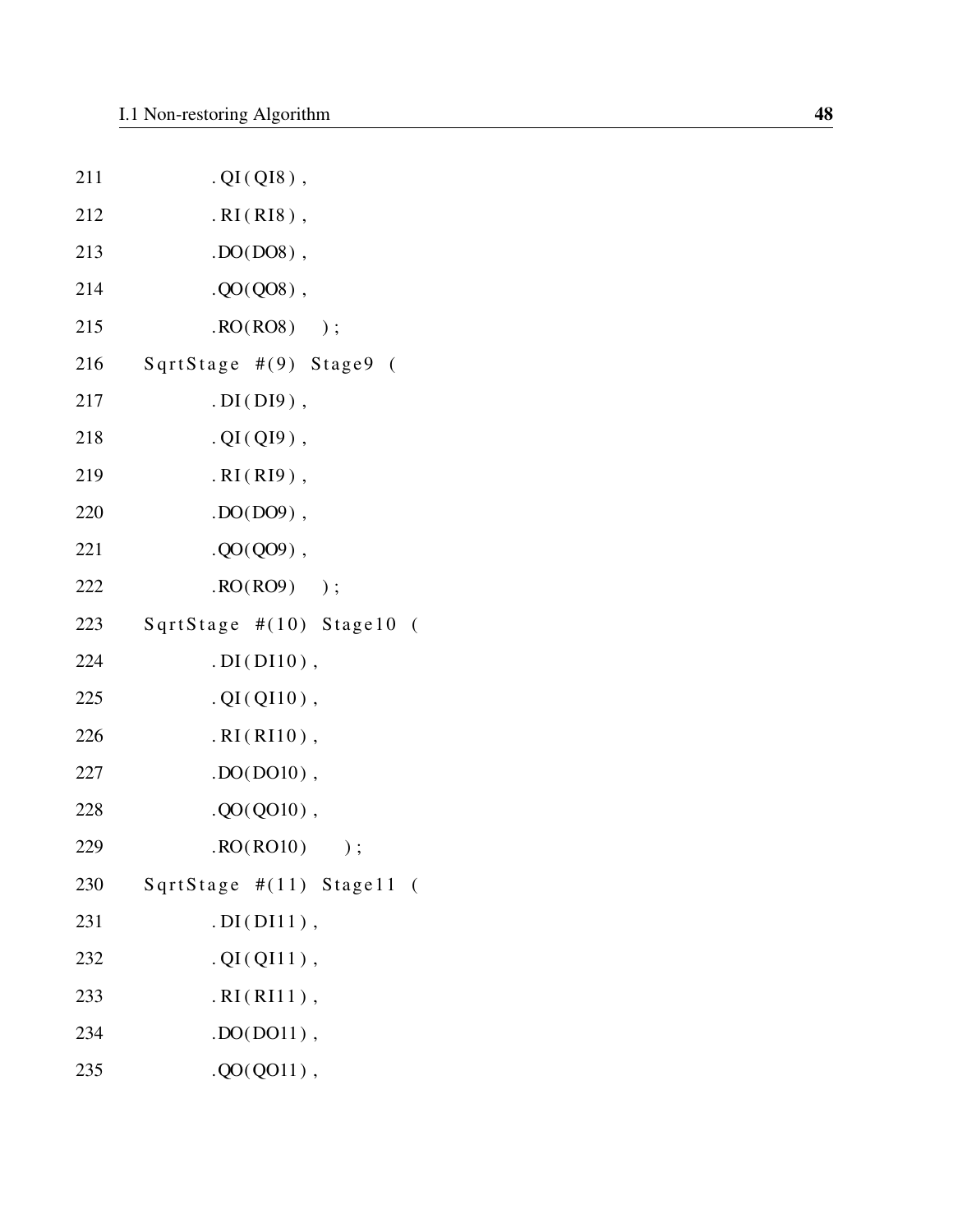| 236 | RO(RO11)<br>$)$ ;         |
|-----|---------------------------|
| 237 | SqrtStage #(12) Stage12 ( |
| 238 | $. DI(DI12)$ ,            |
| 239 | $. QI(QI12)$ ,            |
| 240 | $.RI(RI12)$ ,             |
| 241 | $DO(D012)$ ,              |
| 242 | $. QO(QO12)$ ,            |
| 243 | RO(RO12)<br>$)$ ;         |
| 244 | SqrtStage #(13) Stage13 ( |
| 245 | $. DI(DI13)$ ,            |
| 246 | $. QI(QI13)$ ,            |
| 247 | $.RI(RI13)$ ,             |
| 248 | $.$ DO(DO13),             |
| 249 | $. QO(QO13)$ ,            |
| 250 | RO(RO13)<br>$)$ ;         |
| 251 | SqrtStage #(14) Stage14 ( |
| 252 | $. DI(DI14)$ ,            |
| 253 | $. QI(QI14)$ ,            |
| 254 | $.RI(RI14)$ ,             |
| 255 | $.$ DO(DO14),             |
| 256 | $. QO(QO14)$ ,            |
| 257 | RO(RO14)<br>$)$ ;         |
| 258 | SqrtStage #(15) Stage15 ( |
| 259 | $.DI(DI15)$ ,             |
| 260 | $. QI(QI15)$ ,            |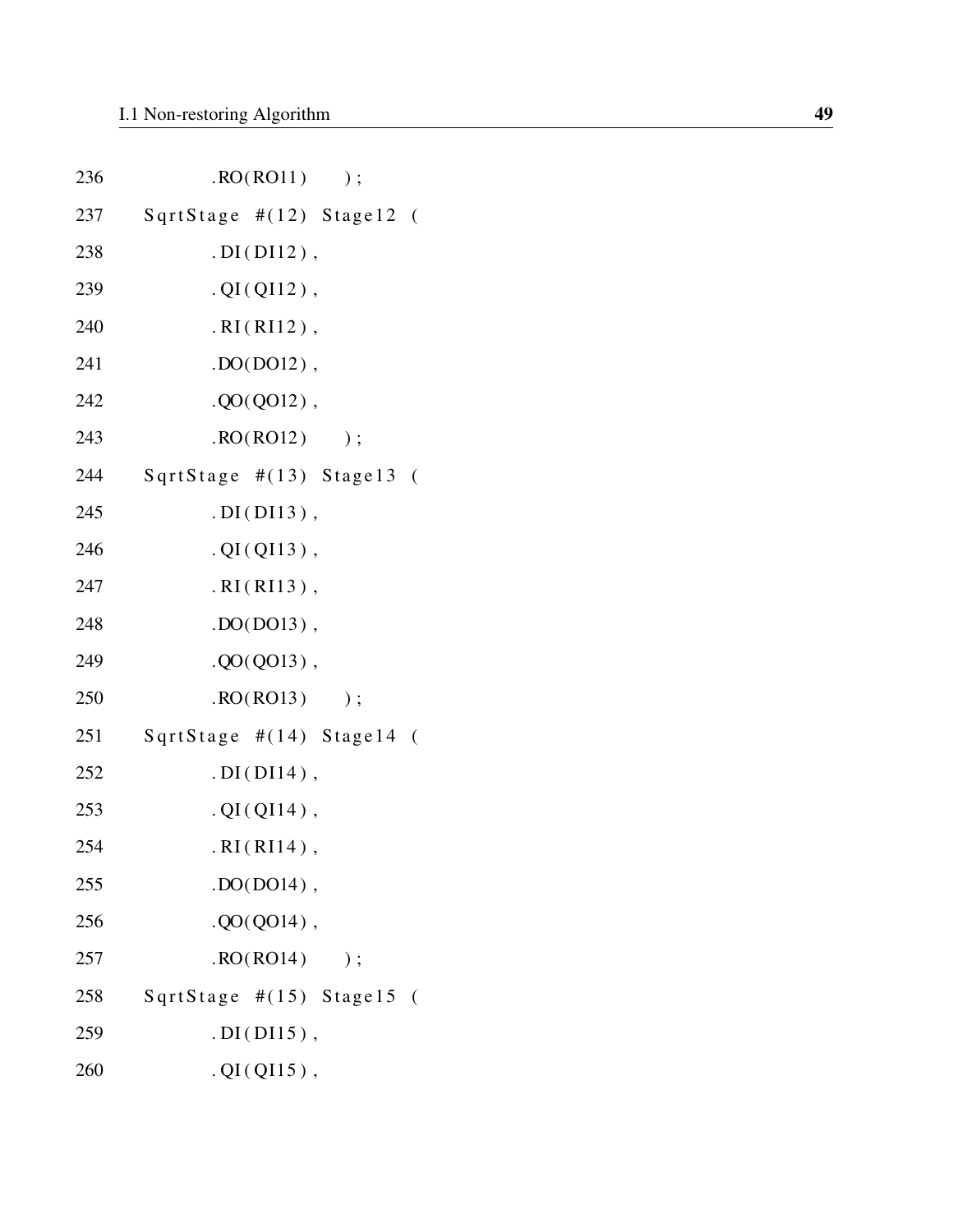| 261 | $.RI(RI15)$ ,               |
|-----|-----------------------------|
| 262 | $.$ $DO(D015)$ ,            |
| 263 | $. QO(Q015)$ ,              |
| 264 | $\text{RO}(\text{RO15})$ ); |
| 265 | SqrtStage #(16) Stage16 (   |
| 266 | $. DI(DI16)$ ,              |
| 267 | $. QI(QI16)$ ,              |
| 268 | $.RI(RI16)$ ,               |
| 269 | $DO(DO16)$ ,                |
| 270 | $. QO(QO16)$ ,              |
| 271 | $\text{RO}(\text{RO16})$ ); |
| 272 | SqrtStage #(17) Stage17 (   |
| 273 | $. DI(DI17)$ ,              |
| 274 | $. QI(QI17)$ ,              |
| 275 | $.RI(RI17)$ ,               |
| 276 | $DO(D017)$ ,                |
| 277 | $. QO(Q017)$ ,              |
| 278 | RO(RO17)<br>$)$ ;           |
| 279 | SqrtStage #(18) Stage18 (   |
| 280 | $. DI(DI18)$ ,              |
| 281 | $. QI(QI18)$ ,              |
| 282 | $.RI(RI18)$ ,               |
| 283 | $. DO(DO18)$ ,              |
| 284 | $. QO(QO18)$ ,              |
| 285 | RO(RO18)<br>$)$ ;           |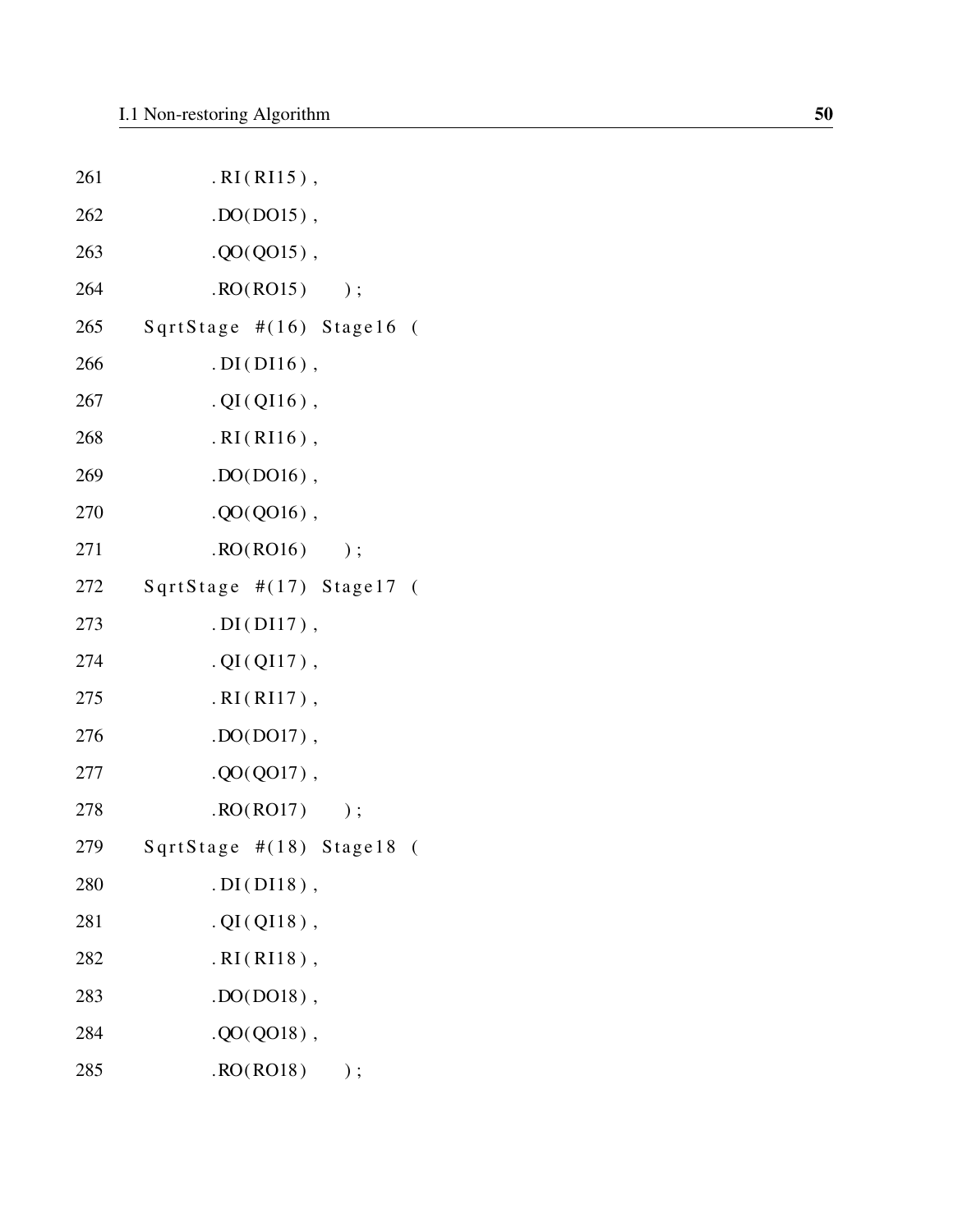| 286 | always @ (posedge clk, posedge reset) begin |
|-----|---------------------------------------------|
| 287 | $if (reset == 1'b1) begin$                  |
| 288 | DataOut $\leq 0$ ;                          |
| 289 | $QI1 \leq 'b0;$                             |
| 290 | $R11 \leq 'b0$ ;                            |
| 291 | $D11 \leq 'b0;$                             |
| 292 | $DI2 \leq 'b0;$                             |
| 293 | $QI2 \leq$ 'b0; // Quotient Input           |
| 294 | $R12 \leq 'b0$ ; //Remainder Input          |
| 295 | $QI3 \leq 'b0$ ;                            |
| 296 | $R13 \leq 'b0;$                             |
| 297 | $DI3 \leq 'b0;$                             |
| 298 | $QI4 \leq 'b0;$                             |
| 299 | $R14 \leq 'b0;$                             |
| 300 | $DI4 \leq 'b0;$                             |
| 301 | $QI5 \leq 'b0;$                             |
| 302 | $R15 \leq 'b0;$                             |
| 303 | $DI5 \leq 'b0;$                             |
| 304 | $QI6 \leq Yb0$ ;                            |
| 305 | $R16 \leq 'b0$ ;                            |
| 306 | $DI6 \leq 'b0;$                             |
| 307 | $QI7 \leq 'b0;$                             |
| 308 | $R17 \leq 'b0;$                             |
| 309 | $DI7 \leq 'b0$ ;                            |
| 310 | $QI8 \leq 'b0;$                             |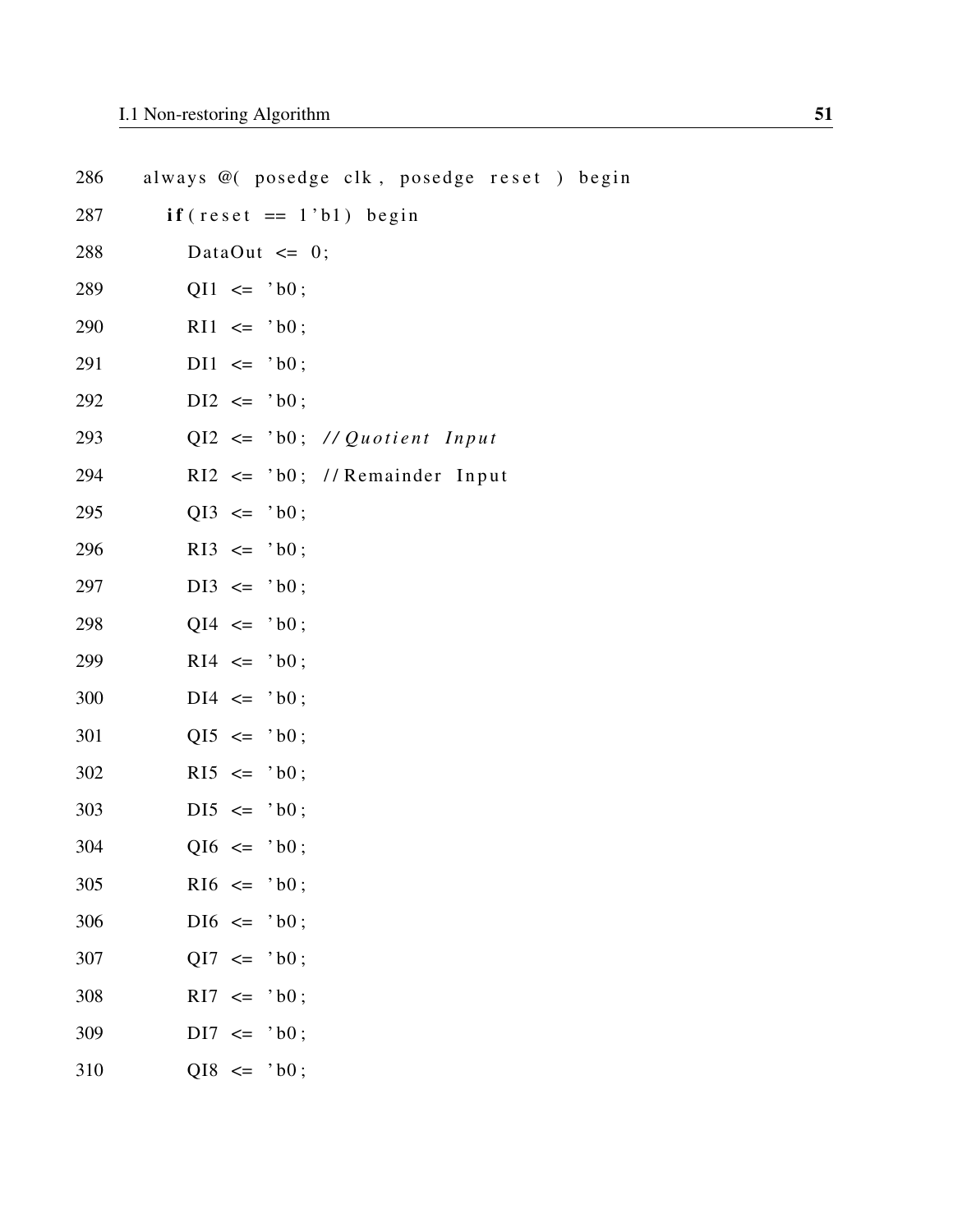| 311 | $'$ b $0$ :<br>$R18 \leq$         |
|-----|-----------------------------------|
| 312 | $DIS \leq 'b0$ ;                  |
| 313 | $QI9 \leq 'b0$ ;                  |
| 314 | $R19 \leq$<br>$'$ b0;             |
| 315 | $'$ b $0$ ;<br>$DI9 \leq$         |
| 316 | $QI10 \leq 'b0;$                  |
| 317 | $R110 \leq$<br>$'$ b $0$ ;        |
| 318 | $'$ b $0$ ;<br>$DI10 \leq$        |
| 319 | $QI11 \leq$<br>$'$ b0;            |
| 320 | $R111 \leq$<br>$'$ b $0$ ;        |
| 321 | $'$ b0;<br>$DI11 \leq$            |
| 322 | $QI12 \leq$<br>$'$ b $0$ ;        |
| 323 | $R112 \leq$<br>$'$ b $0$ ;        |
| 324 | $DI12 \leq$<br>$'$ b $0$ ;        |
| 325 | $QI13 \leq$<br>$'$ b $0$ ;        |
| 326 | $R113 \leq$<br>$'$ b $0$ ;        |
| 327 | $DI13 \leq$<br>$'$ b0;            |
| 328 | $QI14 \leq$<br>$'$ b0;            |
| 329 | $R114 \leq$<br>$'$ b0;            |
| 330 | $DI14 \leq$<br>$^{\circ}$ bO ;    |
| 331 | $QI15 \leq$<br>$^{\circ}$ bO ;    |
| 332 | $R115 \leq$<br>$^{\circ}$ b $0$ ; |
| 333 | $DI15 \leq$<br>$\cdot$ b0 :       |
| 334 | $Q116 \leq$<br>$^{\circ}$ bO ;    |
| 335 | $R116 \leq$<br>$^{\circ}$ bO ;    |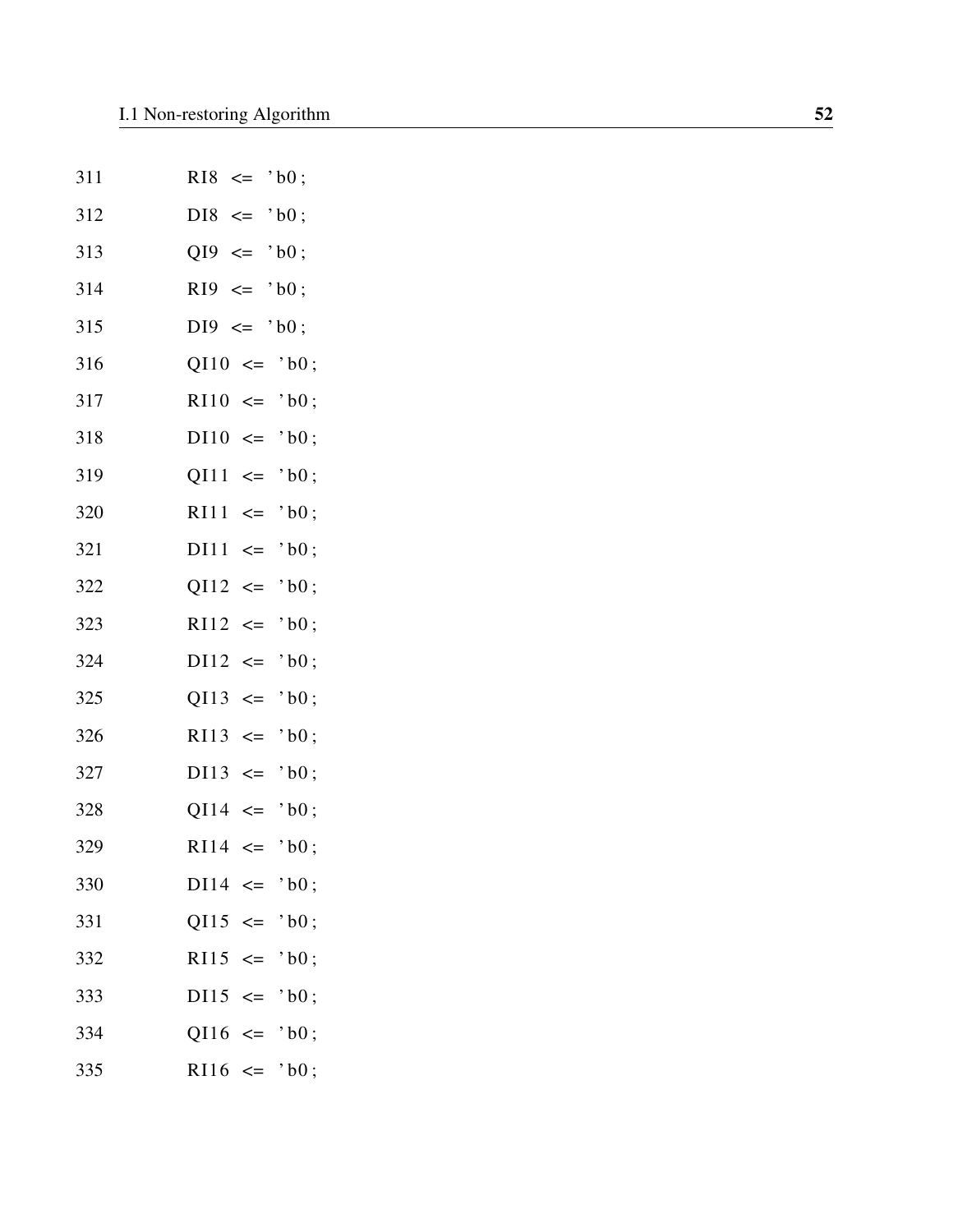| 336 | $D116 \leq 'b0;$           |
|-----|----------------------------|
| 337 | $QI17 \leq 'b0;$           |
| 338 | $R117 \leq 'b0;$           |
| 339 | $D117 \leq 'b0;$           |
| 340 | $QI18 \leq 'b0;$           |
| 341 | $R118 \le 'b0;$            |
| 342 | $D118 \le 'b0;$            |
| 343 | end else begin             |
| 344 | $QI1 \leq 1$ bo ;          |
| 345 | $R11 \leq 2$ bo ;          |
| 346 | $DI1 \leq Dataln$ ;        |
| 347 | // Data Handoff to Stage 2 |
| 348 | $QI2 \le QO1$ ;            |
| 349 | $R12 \leq R01$ ;           |
| 350 | $DI2 \leq DO1$ ;           |
| 351 | // Data Handoff to Stage 3 |
| 352 | $QI3 \le QO2$ ;            |
| 353 | $R13 \leq R02$ ;           |
| 354 | $DI3 \leq DO2$             |
| 355 | // Data Handoff to Stage 4 |
| 356 | $QI4 \le QO3$ ;            |
| 357 | $R14 \leq R03$ ;           |
| 358 | $DI4 \leq DO3$ ;           |
| 359 | // Data Handoff to Stage 5 |
| 360 | $QI5 \le QO4$ ;            |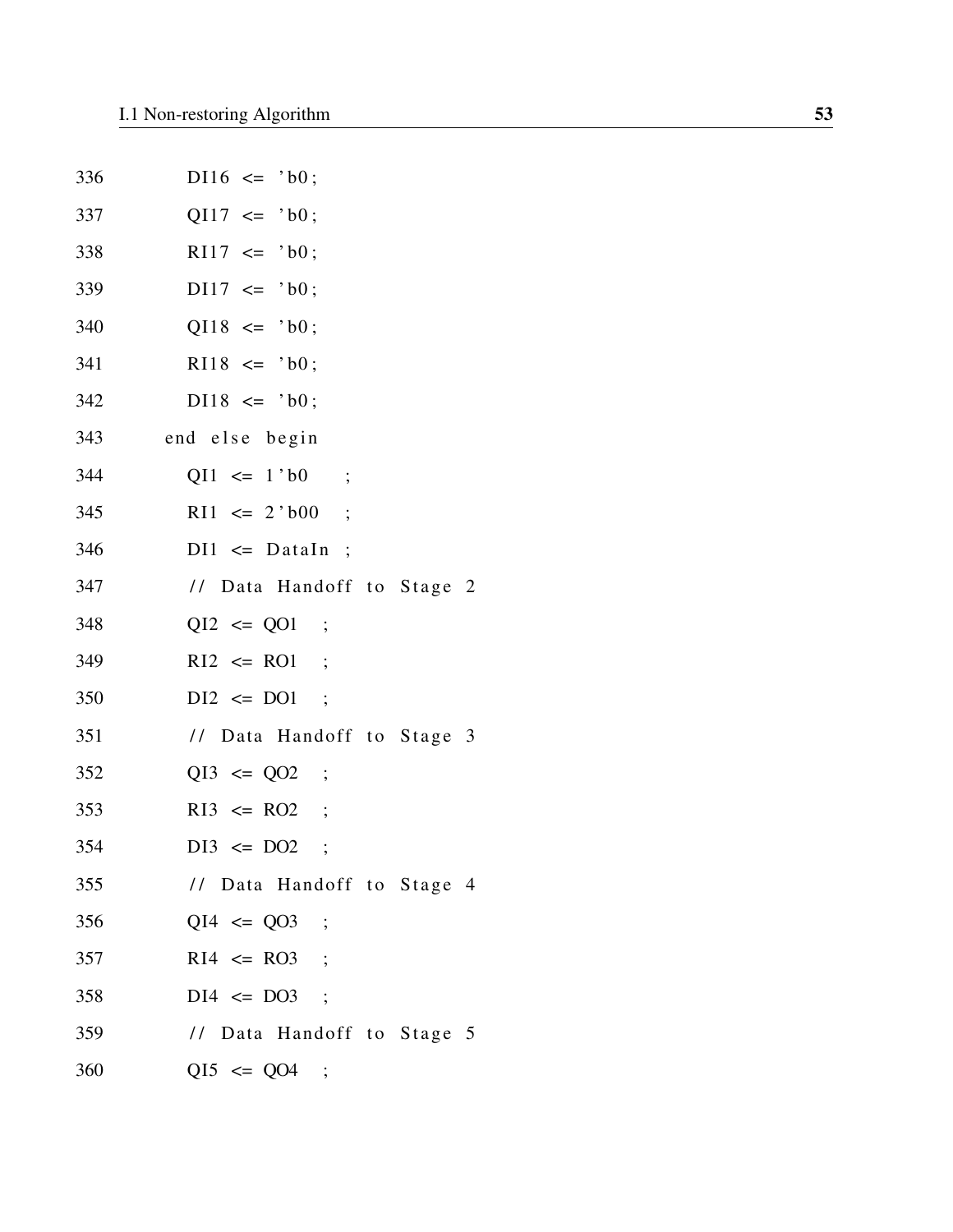| 361 | $R15 \le R04$ ;             |
|-----|-----------------------------|
| 362 | $DI5 \le DO4$ ;             |
| 363 | // Data Handoff to Stage 6  |
| 364 | $QI6 \le QO5$ ;             |
| 365 | $R16 \leq R05$ ;            |
| 366 | $DI6 \leq DO5$ ;            |
| 367 | // Data Handoff to Stage 7  |
| 368 | $QI7 \le Q06$ ;             |
| 369 | $R17 \leq R06$ ;            |
| 370 | $DI7 \leq DO6$ ;            |
| 371 | // Data Handoff to Stage 8  |
| 372 | $QI8 \le QO7$ ;             |
| 373 | $R18 \le R07$ ;             |
| 374 | $DIS \le DO7 ;$             |
| 375 | // Data Handoff to Stage 9  |
| 376 | $QI9 \le Q08$ ;             |
| 377 | $R19 \leq R08$ ;            |
| 378 | $DI9 \leq DO8$ ;            |
| 379 | // Data Handoff to Stage 10 |
| 380 | $QI10 \le QO9$ ;            |
| 381 | $R110 \leq R09$ ;           |
| 382 | $D110 \leq DO9$ ;           |
| 383 | // Data Handoff to Stage 11 |
| 384 | $QI11 \le QO10$ ;           |
| 385 | $R111 \le R010$ ;           |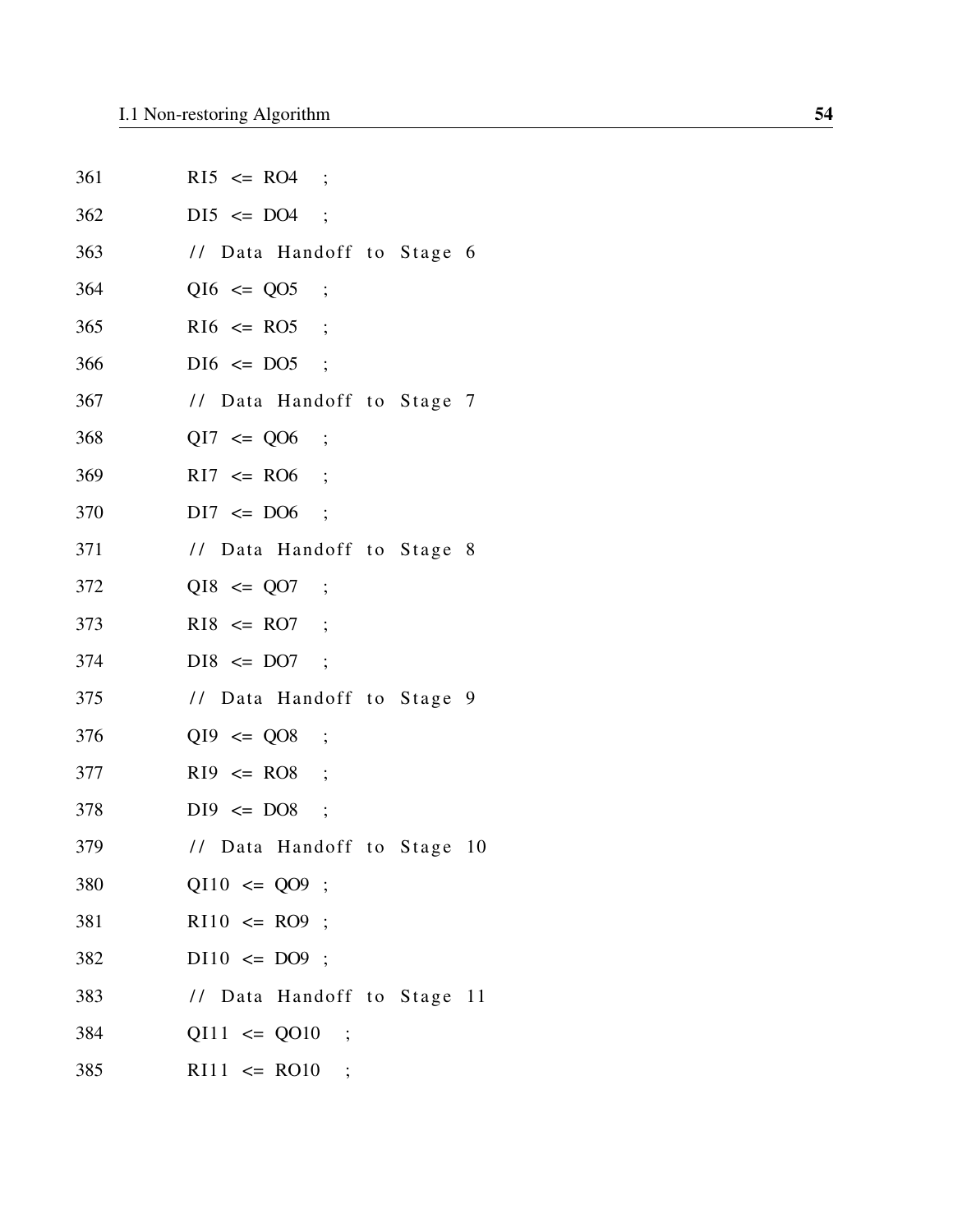| 386 | $D111 \le D010$ ;           |
|-----|-----------------------------|
| 387 | // Data Handoff to Stage 12 |
| 388 | $QI12 \le QO11$ ;           |
| 389 | $R112 \leq R011$ ;          |
| 390 | $D112 \le D011$ ;           |
| 391 | // Data Handoff to Stage 13 |
| 392 | $QI13 \le QO12$ ;           |
| 393 | $R113 \leq R012$ ;          |
| 394 | $D113 \le D012$ ;           |
| 395 | // Data Handoff to Stage 14 |
| 396 | $QI14 \le QO13$ ;           |
| 397 | $R114 \leq R013$ ;          |
| 398 | $DI14 \leq DO13$ ;          |
| 399 | // Data Handoff to Stage 15 |
| 400 | $QI15 \le QO14$ ;           |
| 401 | $R115 \leq R014$ ;          |
| 402 | $D115 \le D014$ ;           |
| 403 | // Data Handoff to Stage 16 |
| 404 | $QI16 \le QO15$ ;           |
| 405 | $R116 \leq R015$ ;          |
| 406 | $DI16 \leq DO15$ ;          |
| 407 | // Data Handoff to Stage 17 |
| 408 | $QI17 \le QO16$ ;           |
| 409 | $R117 \leq R016$ ;          |
| 410 | $DI17 \leq DO16$            |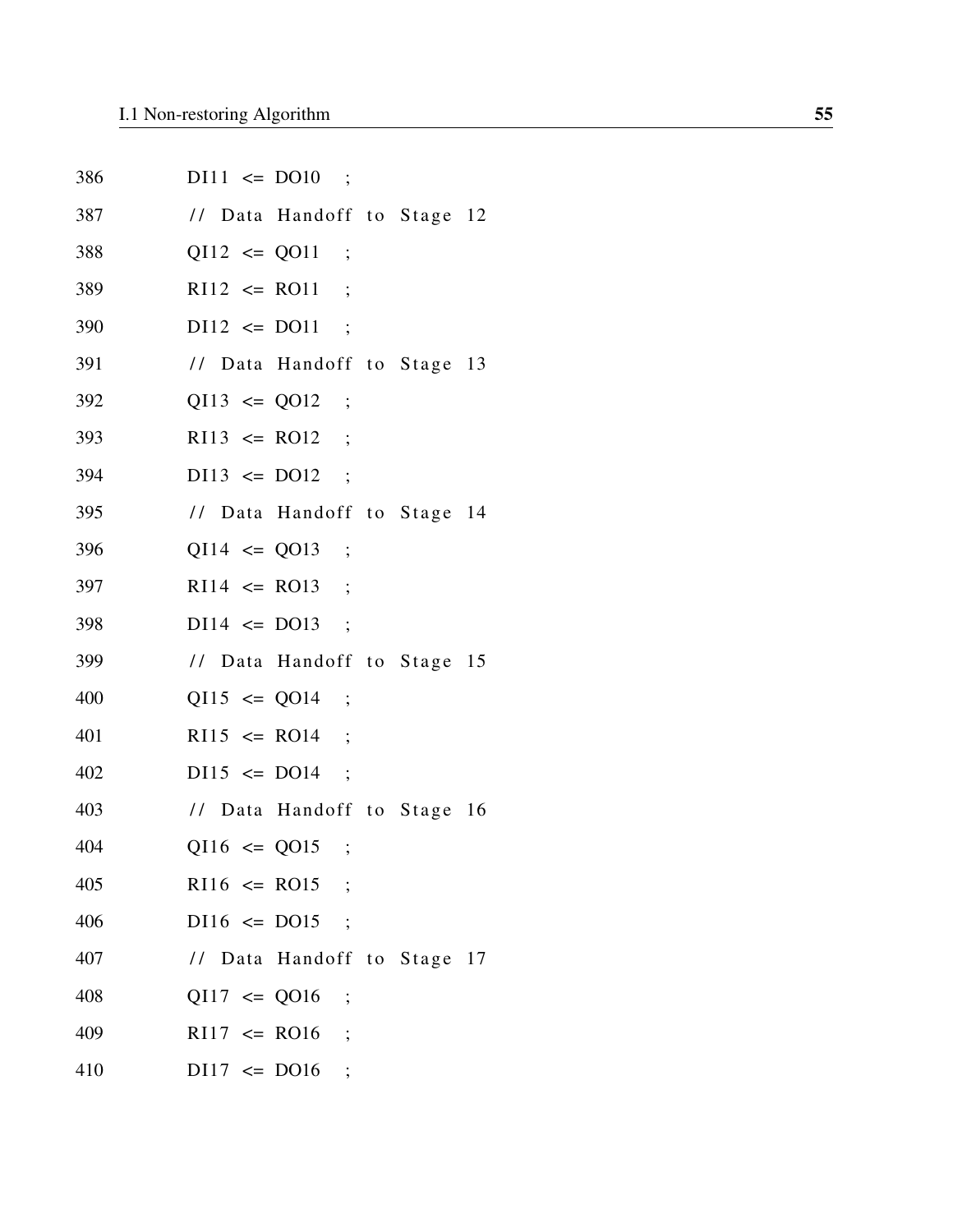| 411 |                           | // Data Handoff to Stage 18 |  |  |
|-----|---------------------------|-----------------------------|--|--|
| 412 | $QI18 \le QO17$ ;         |                             |  |  |
| 413 | $R118 \leq R017$ ;        |                             |  |  |
| 414 | $D118 \leq D017$ ;        |                             |  |  |
| 415 |                           | DataOut = $QO18$ ;          |  |  |
| 416 | end                       |                             |  |  |
|     | 417 end                   |                             |  |  |
|     | 418 endmodule // SQRTNRST |                             |  |  |
|     |                           |                             |  |  |

### I.1.3 Environment

```
1 / *
2 * Description: Parent class which contains the
3 * instances of the test bench component.
4 *
5 * Author : Vyoma Sharma
6 *
7 *
8 * /
9 class environment;
10 driver drvr;
11 scoreboard sb;
12 monitor mntr;
13 function new (virtual intf intfvalDUT, virtual intf
        int f v a l M o d e l ;
14 sb = new();
```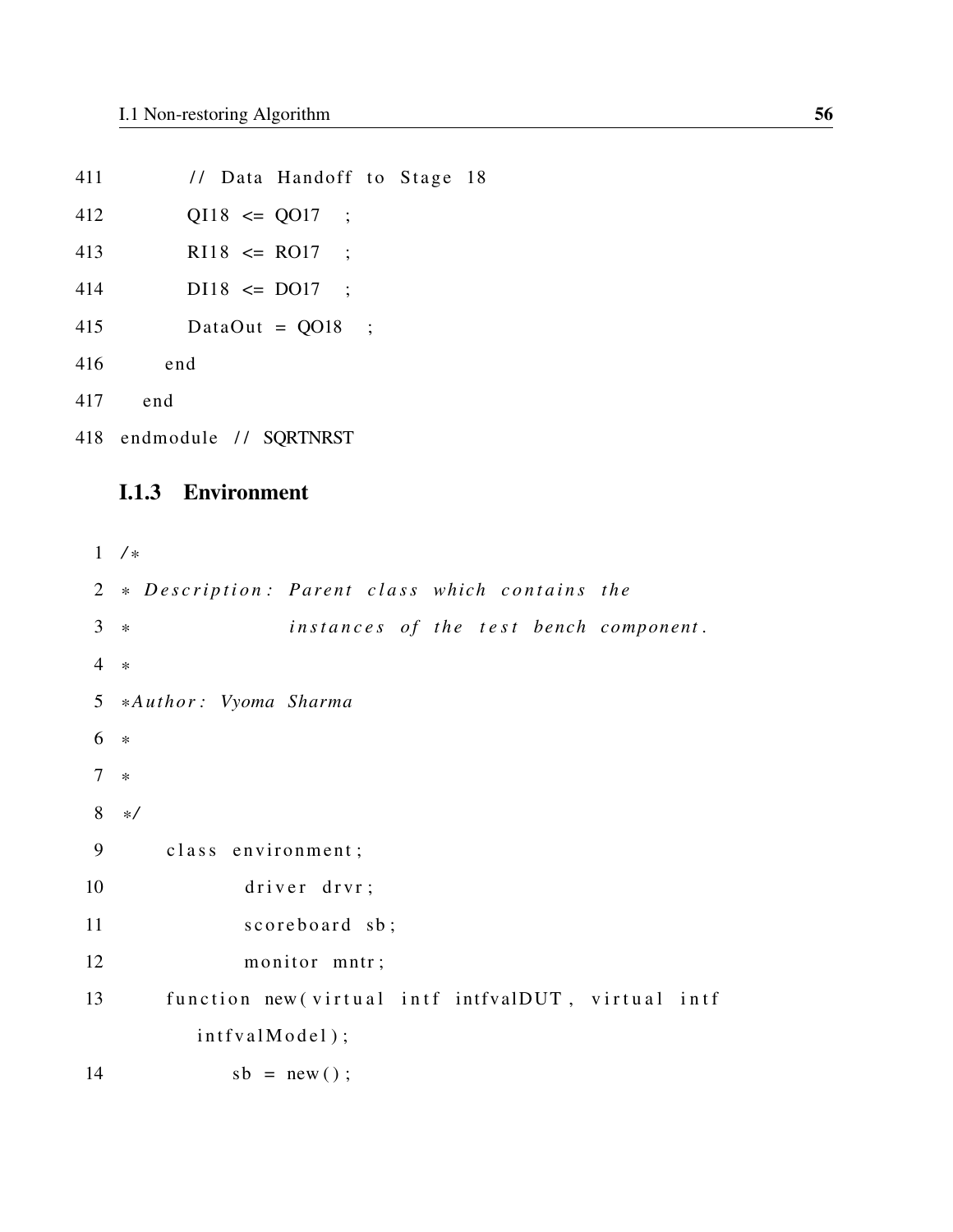| 15 | $drvr = new(intfvalDUT, intfvalModel, sb);$ |
|----|---------------------------------------------|
| 16 | $mntr = new(intfvalDUT, intfvalModel, sb);$ |
| 17 | fork                                        |
| 18 | $m$ ntr.check $()$ ;                        |
| 19 | $m$ ntr.cov_check $()$ ;                    |
| 20 | join_none                                   |
| 21 | endfunction                                 |
| 22 |                                             |
| 23 | endclass                                    |
|    |                                             |

### I.1.4 Driver

1 */ \**

```
2 *Description: Driver reads the random variable
3 *from the stimulus and gives it to the model.
4 *It reads the value from stimulus and writes
5 * the data in DUT based on clock.
6 *
7 * Author : Vyoma Sharma
8 *
9 * /
10
11 class driver;
12
13 stimulus sti;
14 scoreboard sb;
```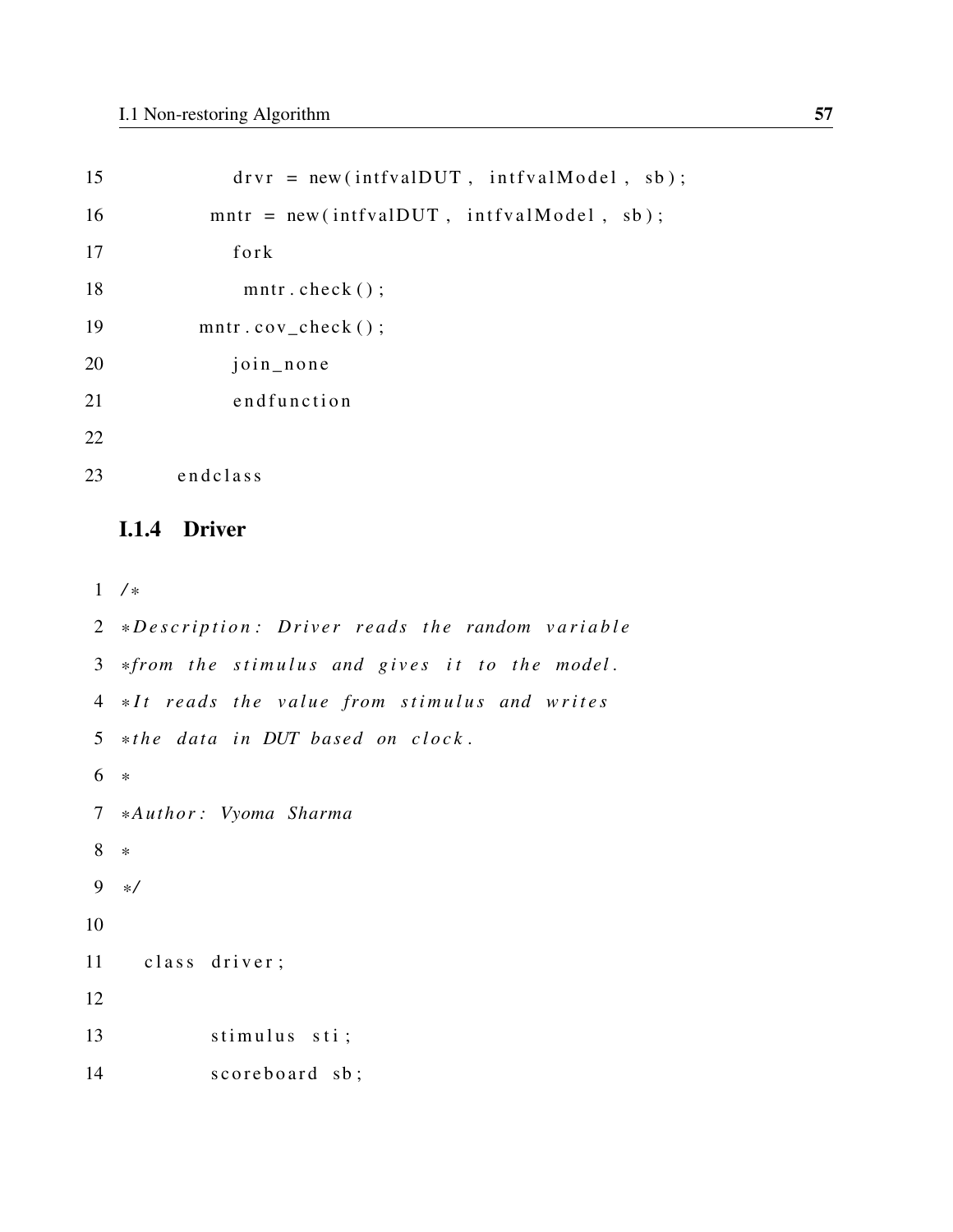```
15 virtual intf intf_DUT;
16
17 virtual intf intf_model;
18
19 function new;
20 input virtual intf intf_DUT;
21 input virtual intf intf_model;
22 input scoreboard sb;
23 begin
24 this . intf_DUT = intf_DUT;
25 this . intf_model = intf_model;
26 this sb = sb;
27 this \text{st } i = \text{new}(x);
28 end
29
30 end function
31
32 task reset ();
33
34 intf_DUT. DataIn = 0;
35 intf_model.DataIn = 0;
36 @ (negedge intf_DUT.clk);
37 intf_DUT . r e s e t = 0;
38 intf_model.reset = 0;
39 @ (negedge intf_DUT.clk);
```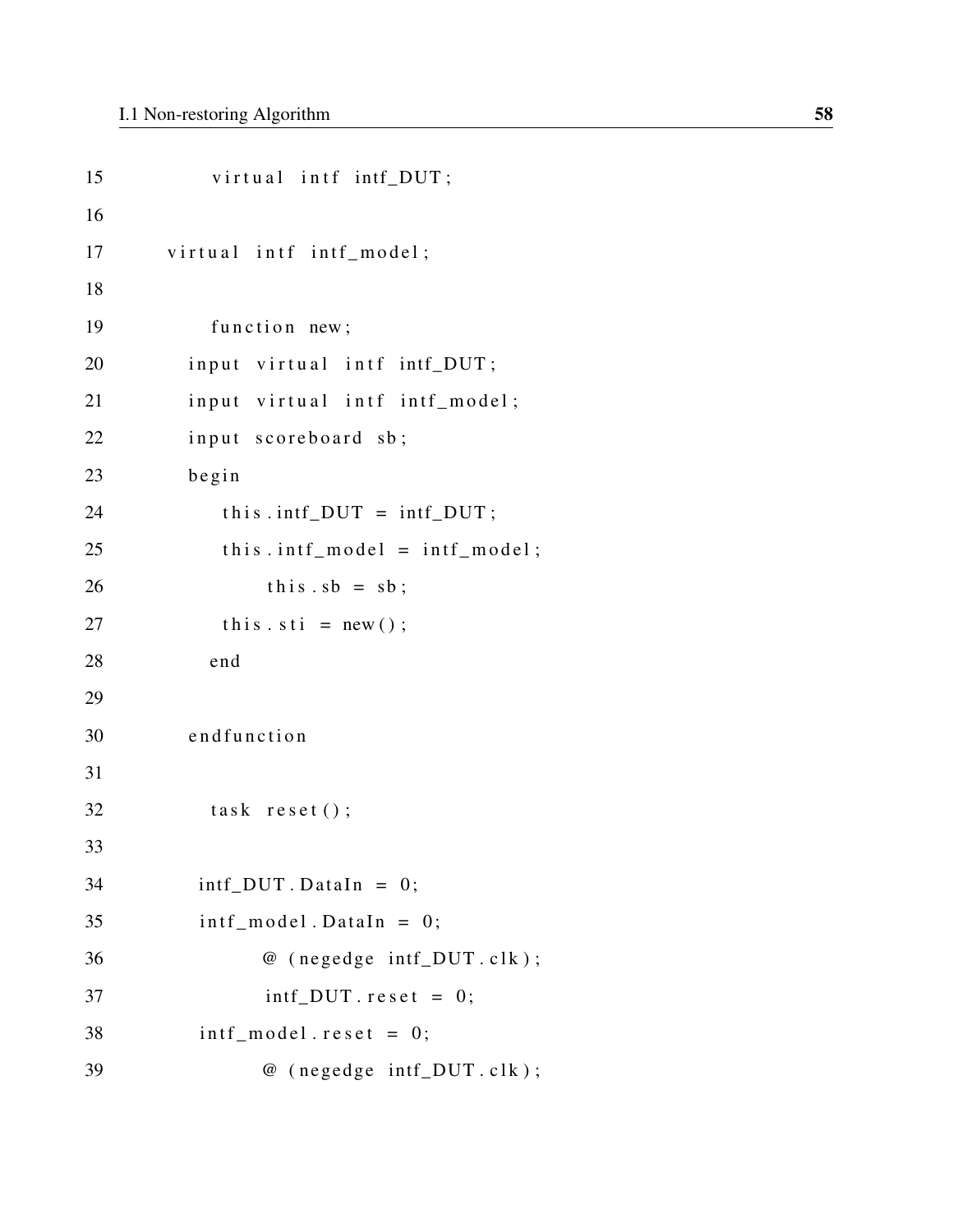| 40 | $int_D U T. \, reset = 1;$            |
|----|---------------------------------------|
| 41 | $int_{model}$ . $reset = 1$ ;         |
| 42 | @ (negedge intf_DUT.clk);             |
| 43 | $int_D U T. \text{reset} = 0;$        |
| 44 | $int_{model}$ . reset = 0;            |
| 45 |                                       |
| 46 | $end$ task                            |
| 47 |                                       |
| 48 | task drive (input integer iteration); |
| 49 | int loc;                              |
| 50 | repeat (iteration) begin              |
| 51 | $loc = sti.randomize()$ ;             |
| 52 | $@(negedge\; intf_DUT. \,clk);$       |
| 53 | $int_DUT$ . DataIn = sti. data;       |
| 54 | $int_{model}$ . DataIn = sti. data;   |
| 55 |                                       |
| 56 | end                                   |
| 57 |                                       |
| 58 | $end$ task                            |
| 59 | endclass                              |

## I.1.5 Model

1 */ \** 2 *\** 3 \*File Name: hdlsrc\model\model.v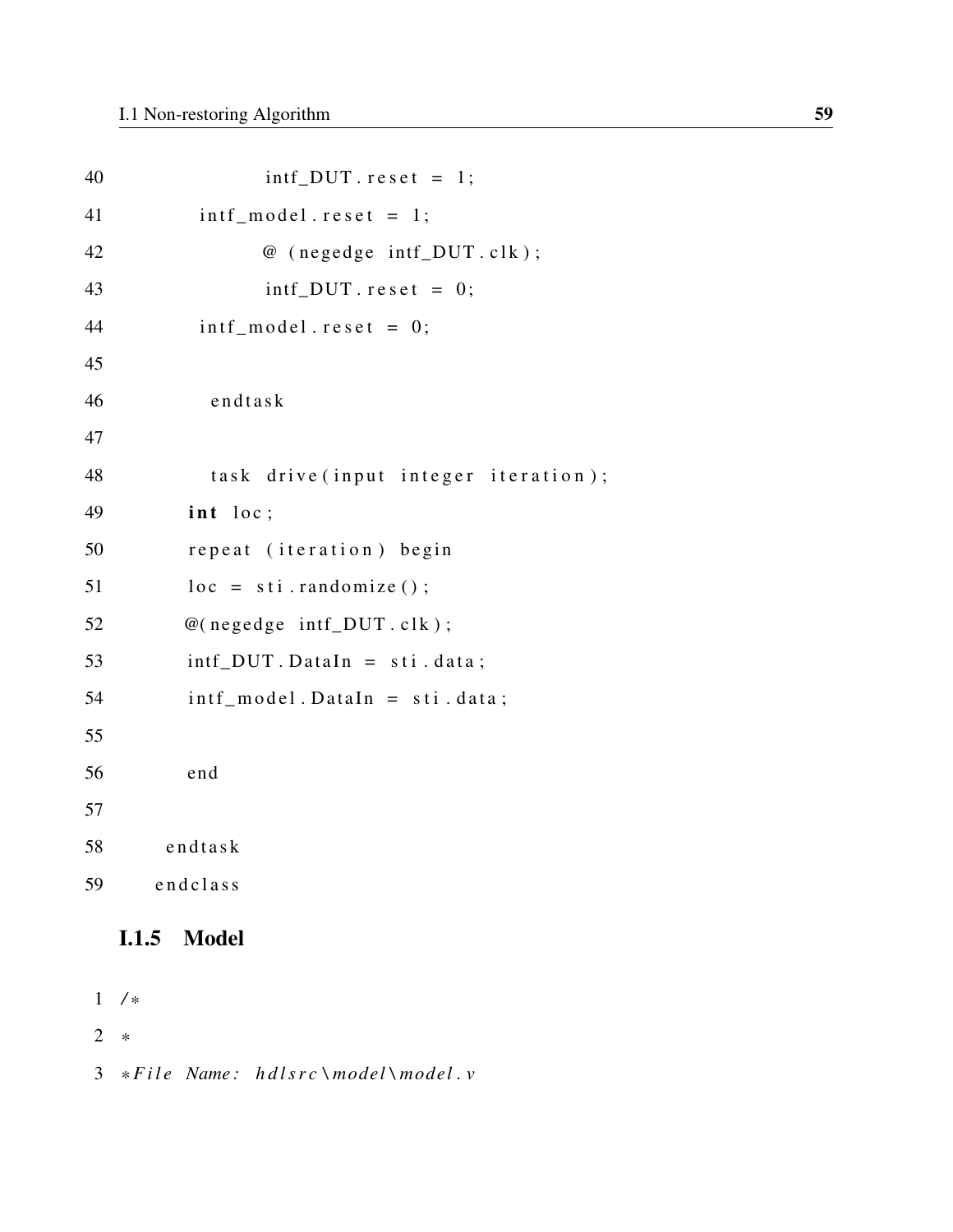| 4       | $\ast$                                                                                                                           |
|---------|----------------------------------------------------------------------------------------------------------------------------------|
| 5       | * Generated by MATLAB 9.2 and HDL Coder 3.10                                                                                     |
| 6       | $\ast$                                                                                                                           |
| $\tau$  | $\ast$                                                                                                                           |
| 8       | $* -$                                                                                                                            |
| 9       | * - Rate and Clocking Details                                                                                                    |
| 10      | <u> 1989 - Johann John Stone, mars et al. 1989 - John Stone, mars et al. 1989 - John Stone, mars et al. 1989 - Joh</u><br>$\ast$ |
| 11      | * Model base rate: 0.2                                                                                                           |
| 12      | * Target subsystem base rate: 0.2                                                                                                |
| 13      | $\ast$                                                                                                                           |
| 14      |                                                                                                                                  |
| 15      |                                                                                                                                  |
| 16      | $\ast$                                                                                                                           |
| 17      | * Module: model                                                                                                                  |
| 18      | * Source Path: model                                                                                                             |
| 19      | * Hierarchy Level: 0                                                                                                             |
| 20      | $\ast$                                                                                                                           |
| $21 */$ |                                                                                                                                  |
| 22      | module model                                                                                                                     |
| 23      | (c1k,                                                                                                                            |
| 24      | reset,                                                                                                                           |
| 25      | DataIn,                                                                                                                          |
| 26      | DataOut);                                                                                                                        |
| 27      | input<br>c1k;                                                                                                                    |
| 28      | input<br>reset;                                                                                                                  |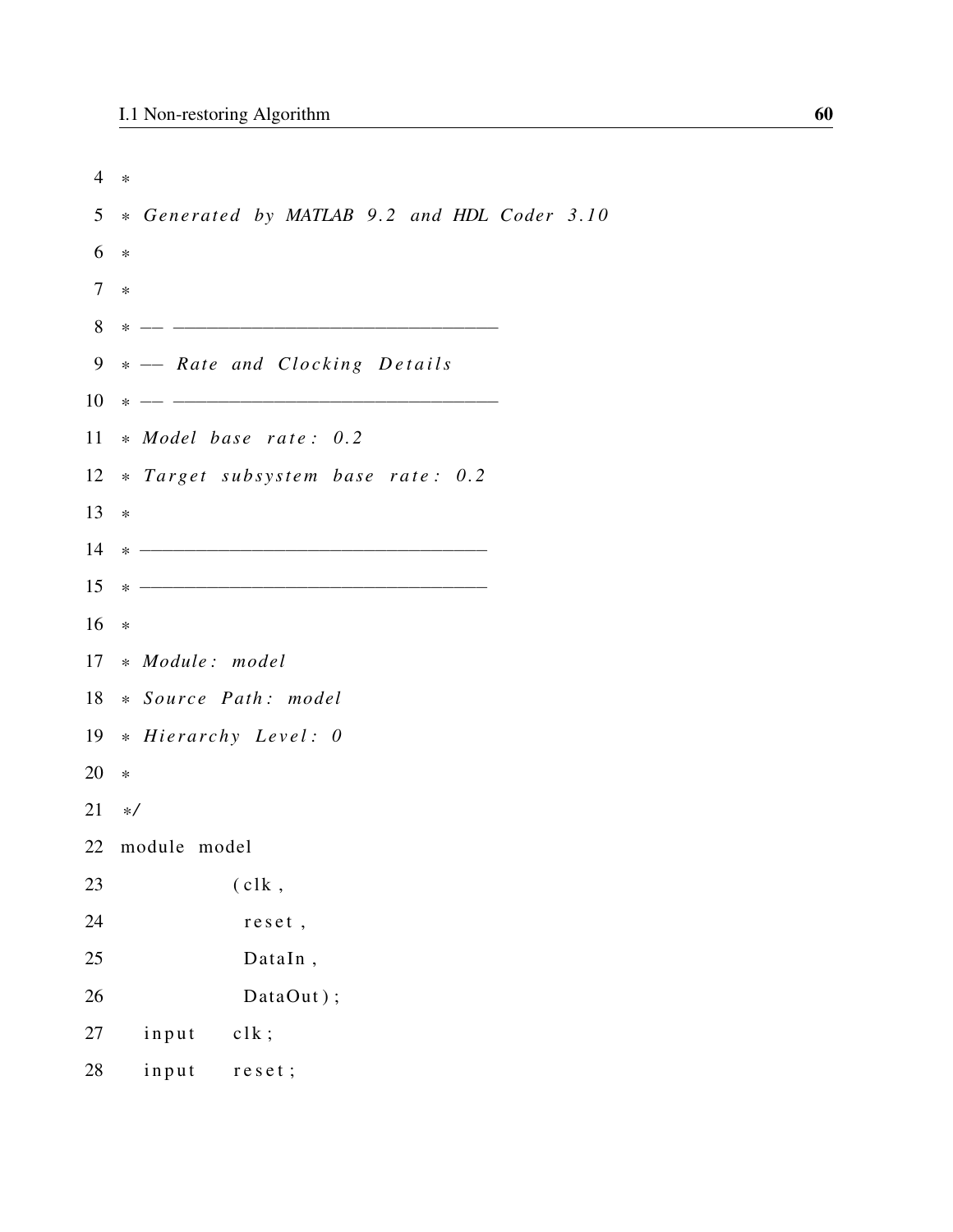| 29 | input [15:0] DataIn; // uint16                    |
|----|---------------------------------------------------|
| 30 | output [18:0] DataOut; // ufix19_En10             |
| 31 | reg [15:0] Delay_reg [0:18]; // ufix16 [18]       |
| 32 | wire [15:0] Delay_reg_next [0:18]; // ufix16 [18] |
| 33 | wire $[15:0]$ Delay_out1; // uint16               |
| 34 | wire $[18:0]$ Sqrt_out1; // ufix19_En10           |
| 35 | always @(posedge clk or posedge reset)            |
| 36 | begin : Delay_process                             |
| 37 | if $(reset == 1'b1)$ begin                        |
| 38 | Delay_reg[0] $\leq$ 16'b0000000000000000;         |
| 39 | Delay_reg[1] $\leq$ 16'b000000000000000;          |
| 40 | Delay_reg [2] $\leq$ 16'b0000000000000000;        |
| 41 | Delay_reg [3] $\leq$ 16'b0000000000000000;        |
| 42 | Delay_reg [4] $\leq$ 16'b0000000000000000;        |
| 43 | Delay_reg [5] $\leq$ 16'b0000000000000000;        |
| 44 | Delay_reg [6] $\leq 16' b000000000000000;$        |
| 45 | Delay_reg[7] $\leq 16' b000000000000000;$         |
| 46 | Delay_reg [8] $\leq$ 16'b0000000000000000;        |
| 47 | Delay_reg [9] $\leq 16'$ b0000000000000000;       |
| 48 | Delay_reg[10] $\leq$ 16'b000000000000000;         |
| 49 | Delay_reg[11] $\leq$ 16'b000000000000000;         |
| 50 | Delay_reg [12] $\leq$ 16'b0000000000000000;       |
| 51 | Delay_reg [13] $\leq$ 16'b0000000000000000;       |
| 52 | Delay_reg [14] $\leq$ 16'b0000000000000000;       |
| 53 | Delay_reg[15] $\leq$ 16'b0000000000000000;        |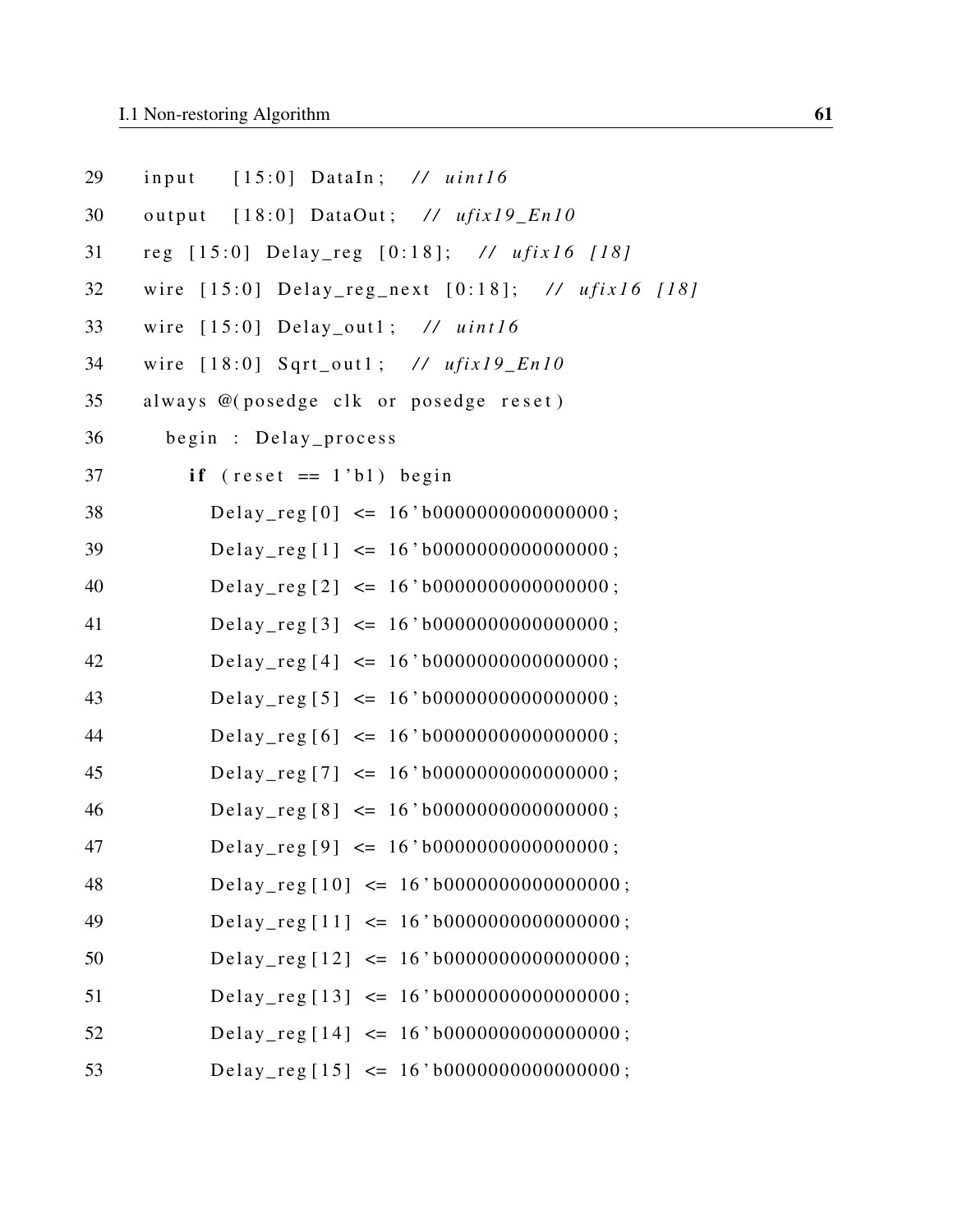| 54 | Delay_reg[16] $\leq$ 16'b000000000000000;     |
|----|-----------------------------------------------|
| 55 | Delay_reg [17] $\leq$ 16'b0000000000000000;   |
| 56 | Delay_reg [18] $\leq$ 16'b0000000000000000;   |
| 57 | end                                           |
| 58 | else begin                                    |
| 59 | Delay_reg[0] $\leq$ Delay_reg_next[0];        |
| 60 | $Delay_{reg}[1] \leq Delay_{reg\_next}[1];$   |
| 61 | $Delay_{reg}[2] \leq Delay_{reg\_next}[2];$   |
| 62 | Delay_reg[3] $\leq$ Delay_reg_next[3];        |
| 63 | Delay_reg $[4] \le$ Delay_reg_next $[4]$ ;    |
| 64 | Delay_reg $[5] \le$ Delay_reg_next $[5]$ ;    |
| 65 | Delay_reg[6] $\leq$ Delay_reg_next[6];        |
| 66 | Delay_reg[7] $\leq$ Delay_reg_next[7];        |
| 67 | $Delay_{reg}[8] \leq Delay_{reg\_next}[8];$   |
| 68 | $Delay_{reg}[9] \leq Delay_{reg\_next}[9];$   |
| 69 | Delay_reg[10] $\leq$ Delay_reg_next[10];      |
| 70 | Delay_reg[11] $\leq$ Delay_reg_next[11];      |
| 71 | $Delay_{reg}[12] \leq Delay_{reg\_next}[12];$ |
| 72 | Delay_reg $[13] \le$ Delay_reg_next $[13]$ ;  |
| 73 | $Delay_{reg}[14] \leq Delay_{reg\_next}[14];$ |
| 74 | Delay_reg[15] $\leq$ Delay_reg_next[15];      |
| 75 | Delay_reg[16] $\leq$ Delay_reg_next[16];      |
| 76 | Delay_reg[17] $\leq$ Delay_reg_next[17];      |
| 77 | Delay_reg[18] $\leq$ Delay_reg_next[18];      |
| 78 | end                                           |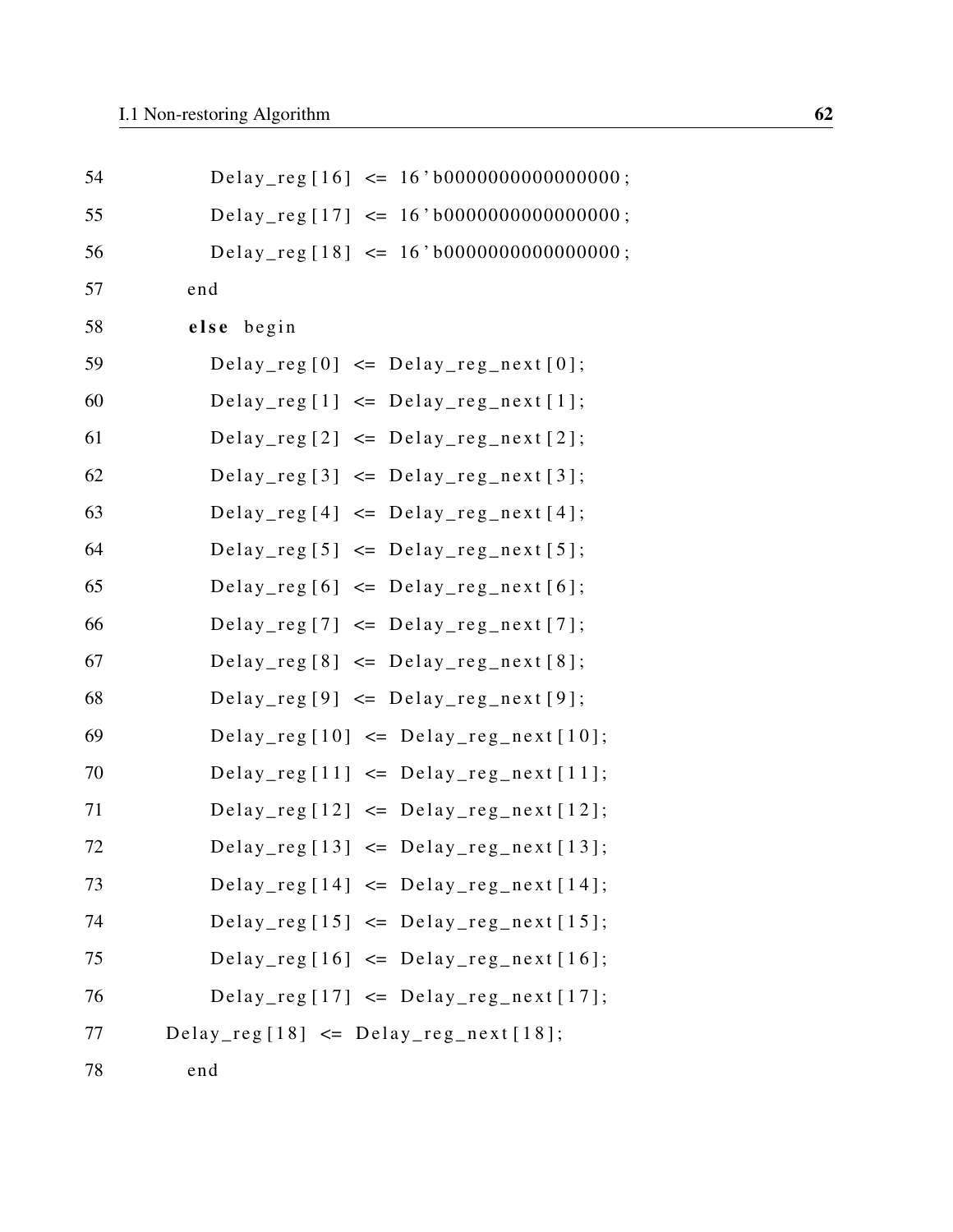| 79  | end                     |                                                      |
|-----|-------------------------|------------------------------------------------------|
| 80  |                         | assign Delay_out1 = Delay_reg[18];                   |
| 81  |                         | $assign$ Delay_reg_next[0] = DataIn;                 |
| 82  | $\frac{a}{\sin \theta}$ | $Delay_{reg\_next}[1] = Delay_{reg}[0];$             |
| 83  |                         | $assign$ $Delay_{reg\_next[2]}$ = $Delay_{reg[1]}$ ; |
| 84  |                         | $assign$ $Delay_{reg\_next[3]}$ = $Delay_{reg[2]}$ ; |
| 85  | $\frac{a s}{i g n}$     | $Delay_{reg\_next[4]} = Delay_{reg[3]}$ ;            |
| 86  | $\frac{a s}{i g n}$     | $Delay_{reg\_next[5]} = Delay_{reg[4]}$ ;            |
| 87  |                         | $assign$ Delay_reg_next[6] = Delay_reg[5];           |
| 88  |                         | $assign$ Delay_reg_next $[7]$ = Delay_reg $[6]$ ;    |
| 89  |                         | $assign$ $Delay_{reg\_next[8]}$ = $Delay_{reg[7]}$ ; |
| 90  |                         | $assign$ Delay_reg_next[9] = Delay_reg[8];           |
| 91  |                         | $assign$ Delay_reg_next $[10]$ = Delay_reg $[9]$ ;   |
| 92  |                         | assign $Delay_{reg\_next[11]} = Delay_{reg[10]}$ ;   |
| 93  |                         | assign $Delay_{reg\_next}[12] = Delay_{reg}[11];$    |
| 94  |                         | $assign$ Delay_reg_next $[13]$ = Delay_reg $[12]$ ;  |
| 95  | $a$ ssign               | $Delay_{reg\_next[14]} = Delay_{reg[13]};$           |
| 96  |                         | assign $Delay_{reg\_next[15]} = Delay_{reg[14]};$    |
| 97  |                         | assign $Delay_{reg\_next}[16] = Delay_{reg}[15];$    |
| 98  |                         | assign $Delay_{reg\_next[17]} = Delay_{reg[16]};$    |
| 99  |                         | assign $Delay_{reg\_next[18]} = Delay_{reg[17]};$    |
| 100 |                         | Sqrt u_Sqrt (.din(Delay_out1), // uint16             |
| 101 |                         | $.dout(Sqrt_out1)$ // $ufix19_En10$                  |
| 102 |                         | );                                                   |
| 103 |                         | assign DataOut = $Sqrt_out1$ ;                       |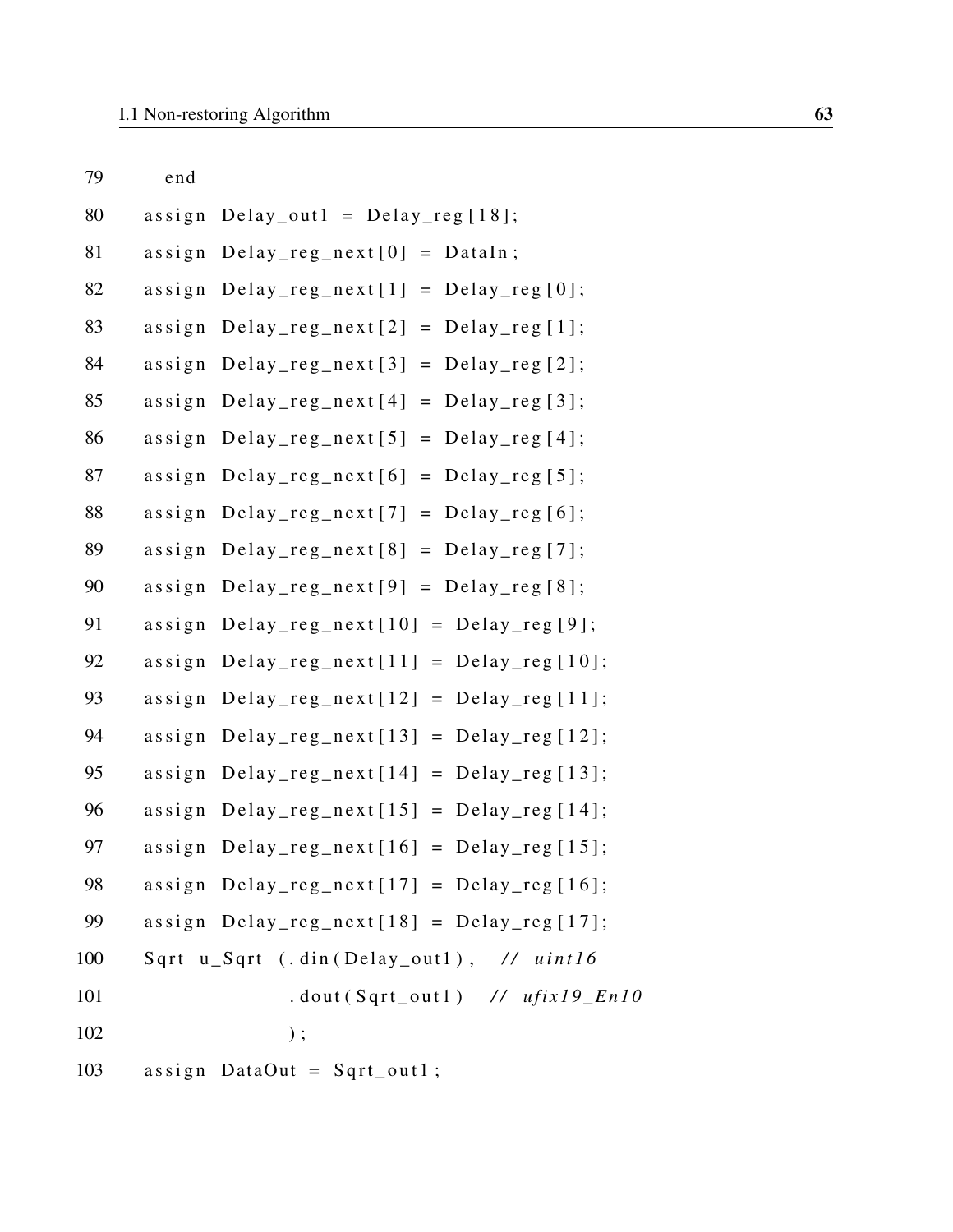104 endmodule */ / model*

#### I.1.6 Monitor

```
1 / *
2 * Description: Monitor checks the result from
3 * DUT with the values in scoreboard.
4 *
5 * Author : Vyoma Sharma
6 *
7 * /
8 class monitor;
9 int err count;
10 int count;
11 scoreboard sb;
12 virtual intf intf_DUT;
13 virtual intf intf_model;
14
15 covergroup inputcov@ (negedge intf_DUT.clk);
16 Inputdata: coverpoint intf_DUT. DataIn { option. auto_bin_max =
      65536;}
17 endgroup
18 function new (virtual intf intf_DUT, virtual intf intf_model,
       scoreboard sb);19 begin
20 this . intf_DUT = intf_DUT;
```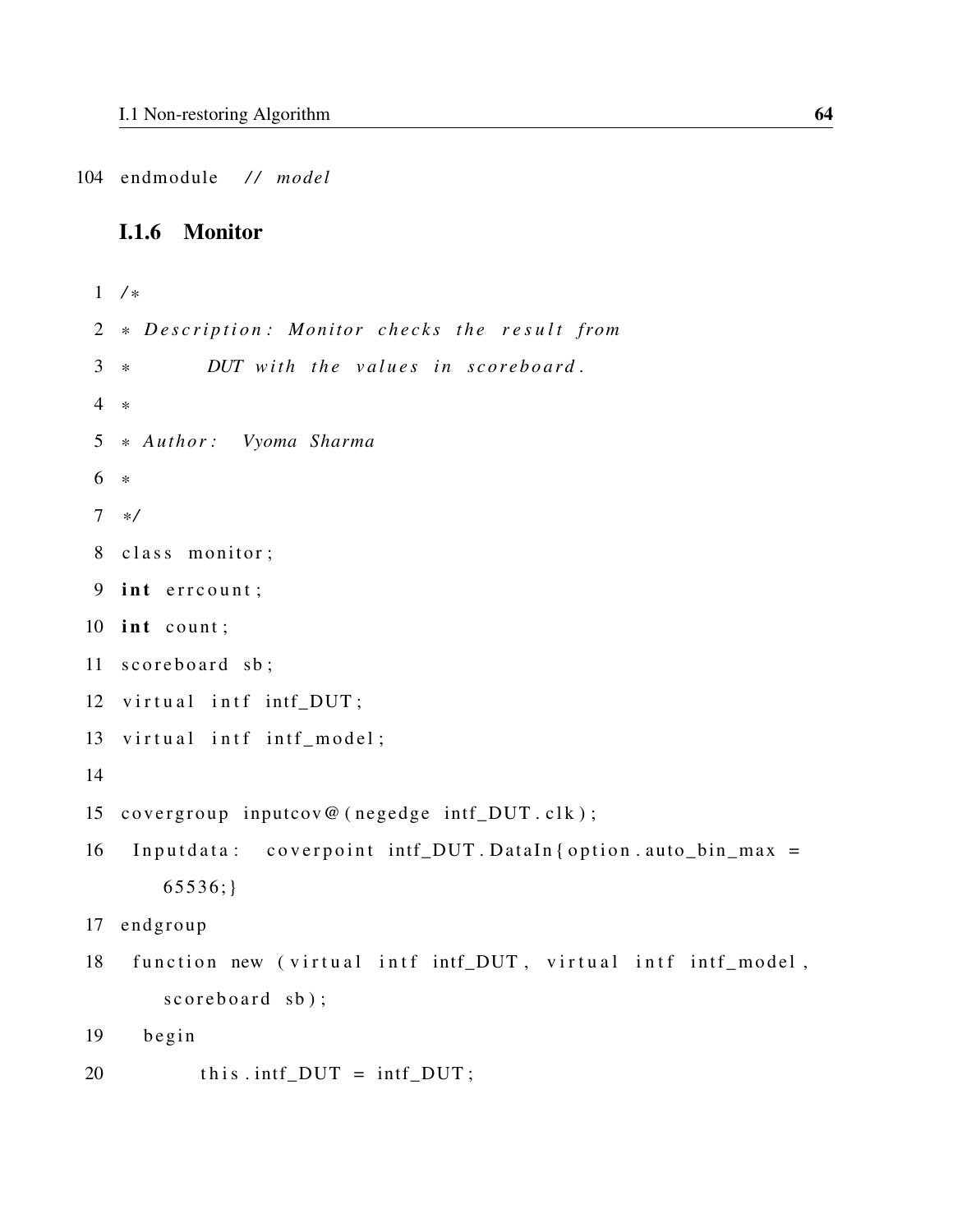```
21 this . intf_model = intf_model;
22 this . input cov = new();
23 this sb = sb;
24 err count = 0;
25 count = 1;
26 end
27 end function
28 task check();
29 forever @ (posedge intf_DUT.clk) begin
30 if (intf_model. DataOut === intf_DUT. DataOut) begin
31 end else begin
32 $display (" * ERROR * %t : Expected value : %h Actual value :
33 %h", $time, intf_model.DataOut, intf_DUT.DataOut);
34 err count = err count + 1;
35 end
36 end
37 endtask
38
39 task cov_check(); begin
40 while (1) begin
41 @ (posedge intf_DUT.clk) begin
42 if (((count++)\%32767) == 0) begin
43 if (inputcov.get_coverage () = =100) begin
44 showcoverage ();
45 $stop;
```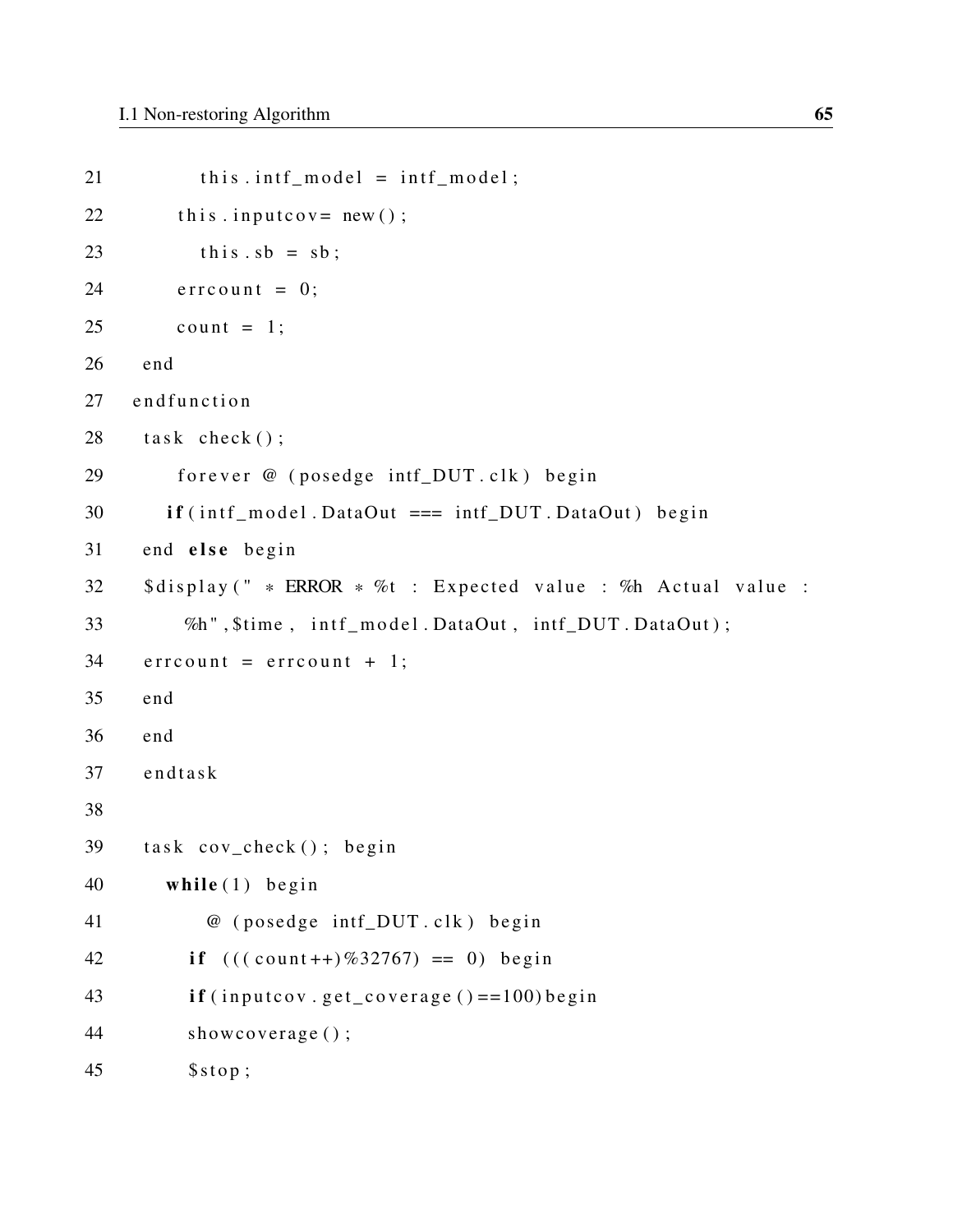46 end 47 end 48 end 49 end 50 end 51 endtask 52  $53$  task showcoverage (); 54 \$ display ("COVERAGE REPORT"); 55 \$display ("DUT input coverage:%f", inputcov.get\_coverage()); 56 \$display ("Detected Error Count:% f", errcount); 57 \$ d i s p l a y ( "–––––––––––––––––" ) ; 58 endtask 59 end class

# I.1.7 Test Bench

1 */ \** 2 \*Description: Interface controls the 3 \* *execution of the system* 4 *\* Author : Vyoma Sharma* 5 *\** 6 *\* /* 7 program testbench (intf intf\_DUT, intf intf\_model); 8 9 environment env;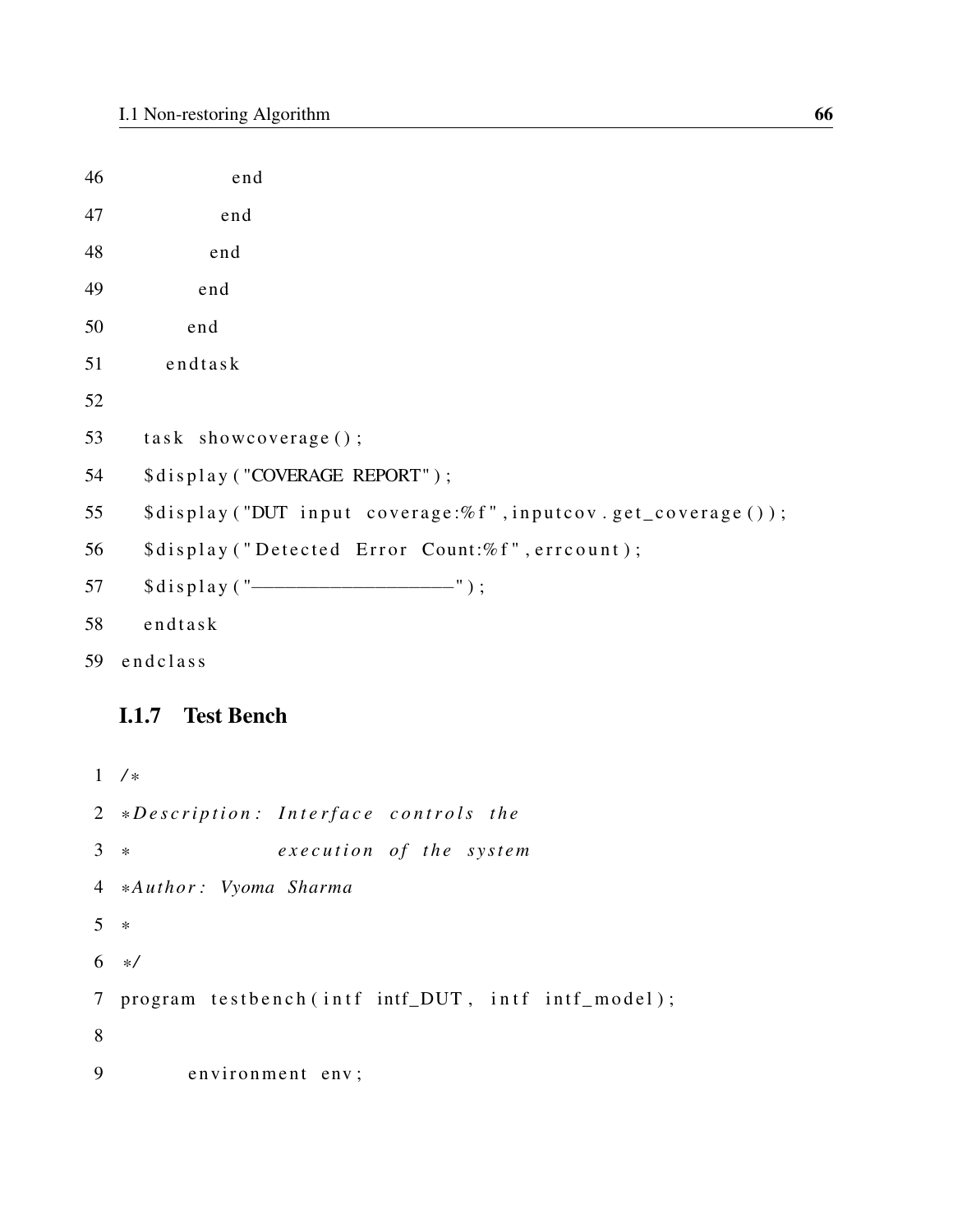```
10
11 initial begin
12
13 env = new (intf_DUT, intf_model);
14
15 env. drvr. reset ();
16
17 env. drvr. drive (1000000000);
18 end
19 endprogram
```
# I.2 Restoring Algorithm

# I.2.1 Restoring Algorithm Operation

```
1 / *
2 *
3 *Description: Restoring Algorithm implementation
4 * f o r Square−r o o t c o m p u t a t i o n f o r a s i n g l e s t a g e
5 *
6 * Author : Vyoma Sharma
7 *
8 * /
9
10 module SqrtStage (DI, QI, RI, DO, QO, RO);
11
```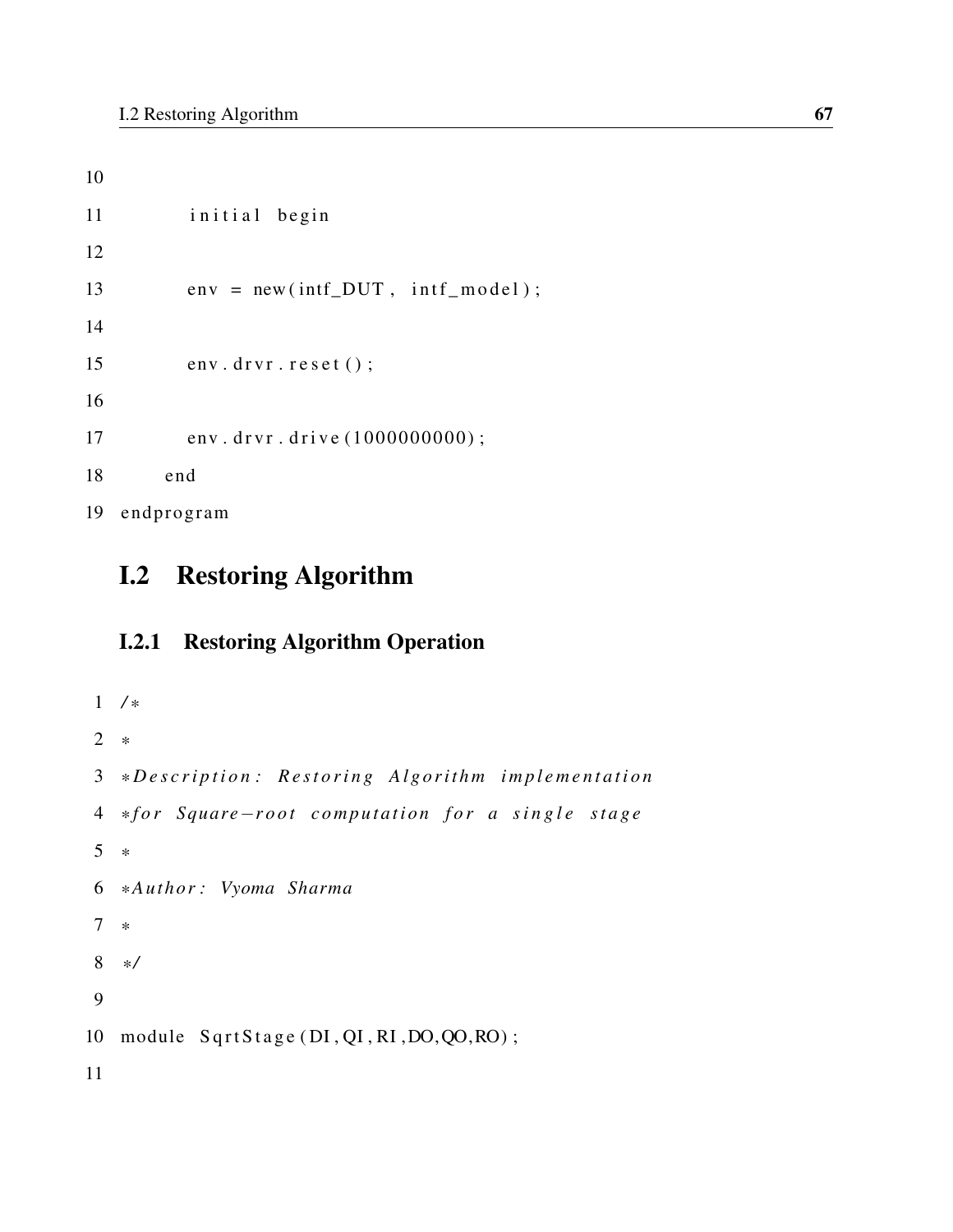```
12 parameter StageNum = 20;
13
14 input wire [15:0] DI;
15 input wire [StageNum:0] QI;
16 input wire [2*StageNum:0] RI;17 output wire [15:0] DO;
18 output wire [StageNum:0] QO;
19 output wire [2*StageNum:0] RO;
20
21 wire condition;
22 wire [2 * StageNum:0] rRestd;
23 wire [StageNum:0] qRestd;
24
25 // Restoring Operation
26 assign condition = RI >> (2 * StageNum - 2);
27 assign qRestd = condition ? \{QI[StageNum:1], 1'b0\}: QI;
28 assign rRestd = condition ? RI + \{qRestd, 1'bl\}: RI;
29
30 // Rest of algorithm for unconditional subtract for qn = 1'bl
31 assign DO = \{DI[13:0], 2'b00\};32 assign RO = {rRestd, DI[15:14]} - {qRestd, 2'b01};33 assign OO = \{qRestd, 1'b1\};34 endmodule // SQRTRST
```
#### I.2.2 Non-Restoring Algorithm with Pipeline architecture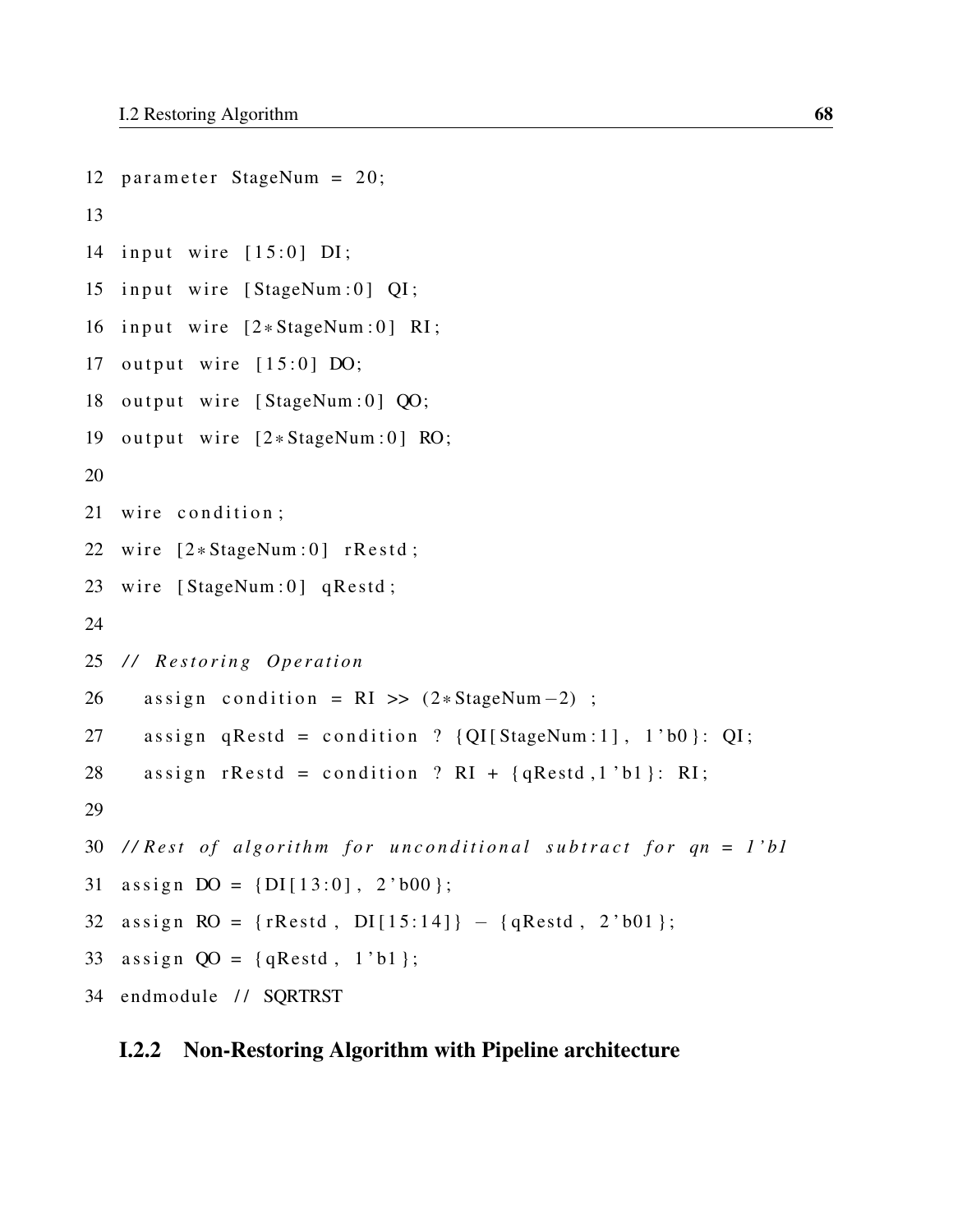```
1 / *
2 *
3 *Description: Restoring Algorithm implementation
4 * f o r Square−r o o t c o m p u t a t i o n w i t h p i p e l i n e a r c h i t e c t u r e
5 *
6 * Author : Vyoma Sharma
7 *
8 * /
9 'define tscale 'timescale 1ns/1ns
10 module SQRTRST (
11 clk,
12 reset,
13 DataIn ,
14 DataOut ,
15 test_mode ,
16 \quad \text{scan} \_\text{in} ,
17 scan_en ,
18 scan\_out019 );
20 input
21 reset, // system reset
22 clk; // system clock
23 input
24 scan_in0, // test scan mode data input
25 scan_en, // test scan mode enable
```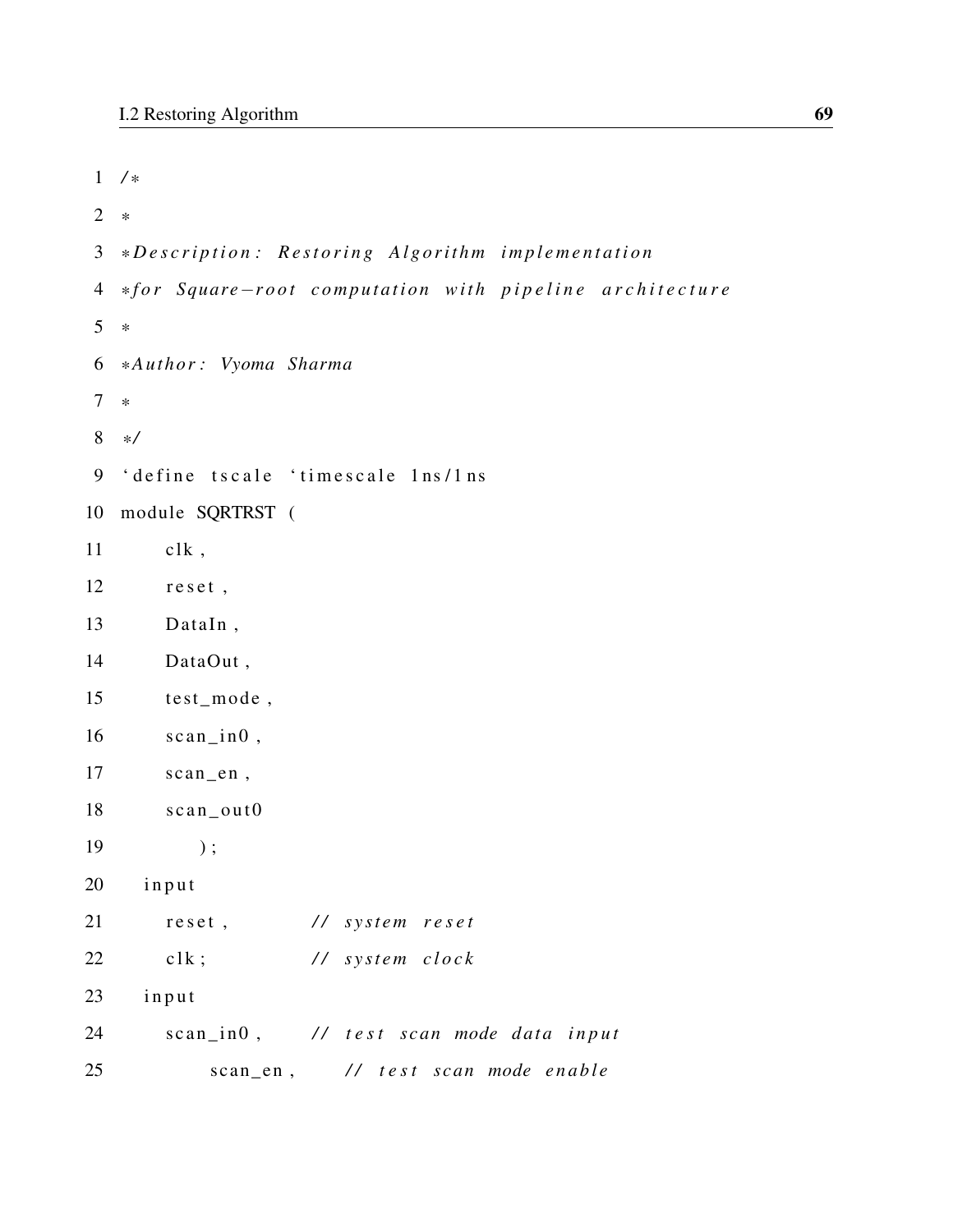| 26 |                                                  | test_mode; // test mode select |         |  |                                          |
|----|--------------------------------------------------|--------------------------------|---------|--|------------------------------------------|
| 27 | output                                           |                                |         |  |                                          |
| 28 |                                                  |                                |         |  | scan_out0; // test scan mode data output |
| 29 | input                                            |                                |         |  |                                          |
| 30 |                                                  | wire $[15:0]$ DataIn;          |         |  |                                          |
| 31 | output                                           |                                |         |  |                                          |
| 32 |                                                  | reg $[18:0]$ DataOut;          |         |  |                                          |
| 33 | // Local Interconnect Definitions for Stage 1    |                                |         |  |                                          |
| 34 |                                                  | $reg$ $[1:0]$                  | $QI1$ ; |  |                                          |
| 35 |                                                  | $reg$ $[2:0]$                  | RI1;    |  |                                          |
| 36 |                                                  | reg [15:0] DII;                |         |  |                                          |
| 37 | wire                                             | $[15:0]$ DO1;                  |         |  |                                          |
| 38 | wire                                             | $[1:0]$                        | QO1;    |  |                                          |
| 39 | wire                                             | $[2:0]$ RO1;                   |         |  |                                          |
| 40 | // Local Interconnect Definitions for Stage 2    |                                |         |  |                                          |
| 41 | $re$ g                                           | $[2:0]$ QI2;                   |         |  |                                          |
| 42 | reg                                              | $[4:0]$ RI2;                   |         |  |                                          |
| 43 |                                                  | $reg$ [15:0] DI2;              |         |  |                                          |
| 44 |                                                  | wire $[15:0]$ DO2;             |         |  |                                          |
|    | 45 wire [2:0] QO2;                               |                                |         |  |                                          |
|    | 46                                               | wire $[4:0]$ RO2;              |         |  |                                          |
|    | 47 // Local Interconnect Definitions for Stage 3 |                                |         |  |                                          |
| 48 |                                                  | $reg$ [3:0] QI3;               |         |  |                                          |
| 49 |                                                  | $reg$ [6:0] RI3;               |         |  |                                          |
| 50 |                                                  | $reg [15:0]$ DI3;              |         |  |                                          |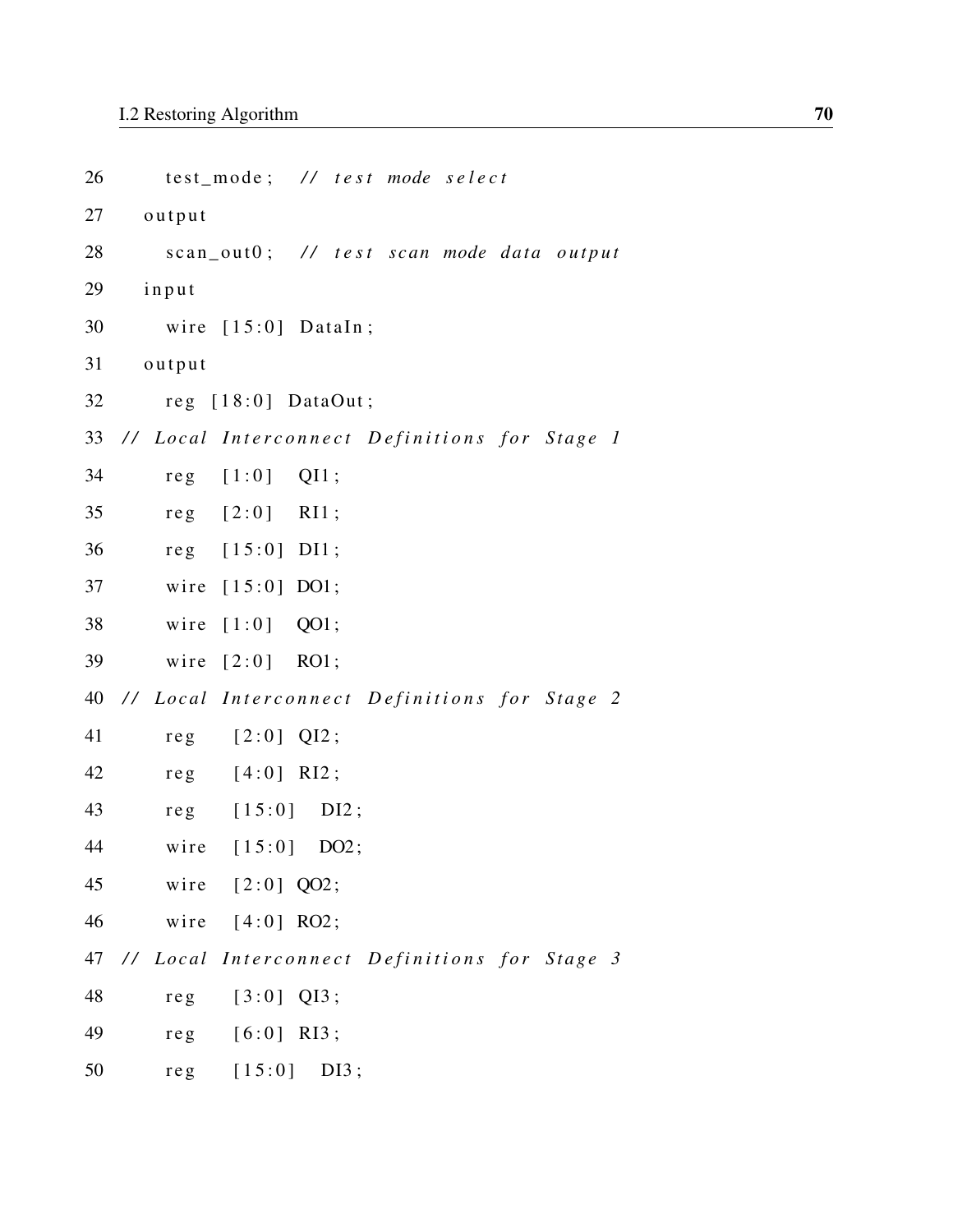| 51     |                 | wire $[15:0]$ DO3;                               |
|--------|-----------------|--------------------------------------------------|
| 52     |                 | wire $[3:0]$ QO3;                                |
| 53     |                 | wire $[6:0]$ RO3;                                |
| 54     |                 | // Local Interconnect Definitions for Stage 4    |
| 55     | re <sub>g</sub> | $[4:0]$ QI4;                                     |
| 56     | re <sub>g</sub> | $[8:0]$ RI4;                                     |
| 57     |                 | $reg$ $[15:0]$<br>$DI4$ ;                        |
| 58     |                 | wire $[15:0]$ DO4;                               |
| 59     |                 | wire $[4:0]$<br>QO4;                             |
| 60     |                 | wire $[8:0]$ RO4;                                |
| 61     |                 | // Local Interconnect Definitions for Stage 5    |
| 62     | re <sub>g</sub> | $[5:0]$ QI5;                                     |
| 63     | re <sub>g</sub> | $[10:0]$ RI5;                                    |
| 64     |                 | reg [15:0] DI5 ;                                 |
| 65     |                 | wire [15:0] DO5 ;                                |
| 66     |                 | wire [5:0] QO5 ;                                 |
| 67     |                 | wire [10:0] RO5 ;                                |
|        |                 | 68 // Local Interconnect Definitions for Stage 6 |
| 69     |                 | $reg$ $[6:0]$<br>$QI6$ ;                         |
| 70     |                 | $reg$ $[12:0]$<br>$R16$ ;                        |
| 71     |                 | $reg$ $[15:0]$<br>$DI6$ ;                        |
| $72\,$ |                 | wire [15:0] DO6 ;                                |
| 73     | wire            | [6:0]<br>QO6 ;                                   |
| 74     |                 | wire [12:0] RO6 ;                                |
|        |                 |                                                  |

75 // Local Interconnect Definitions for Stage 7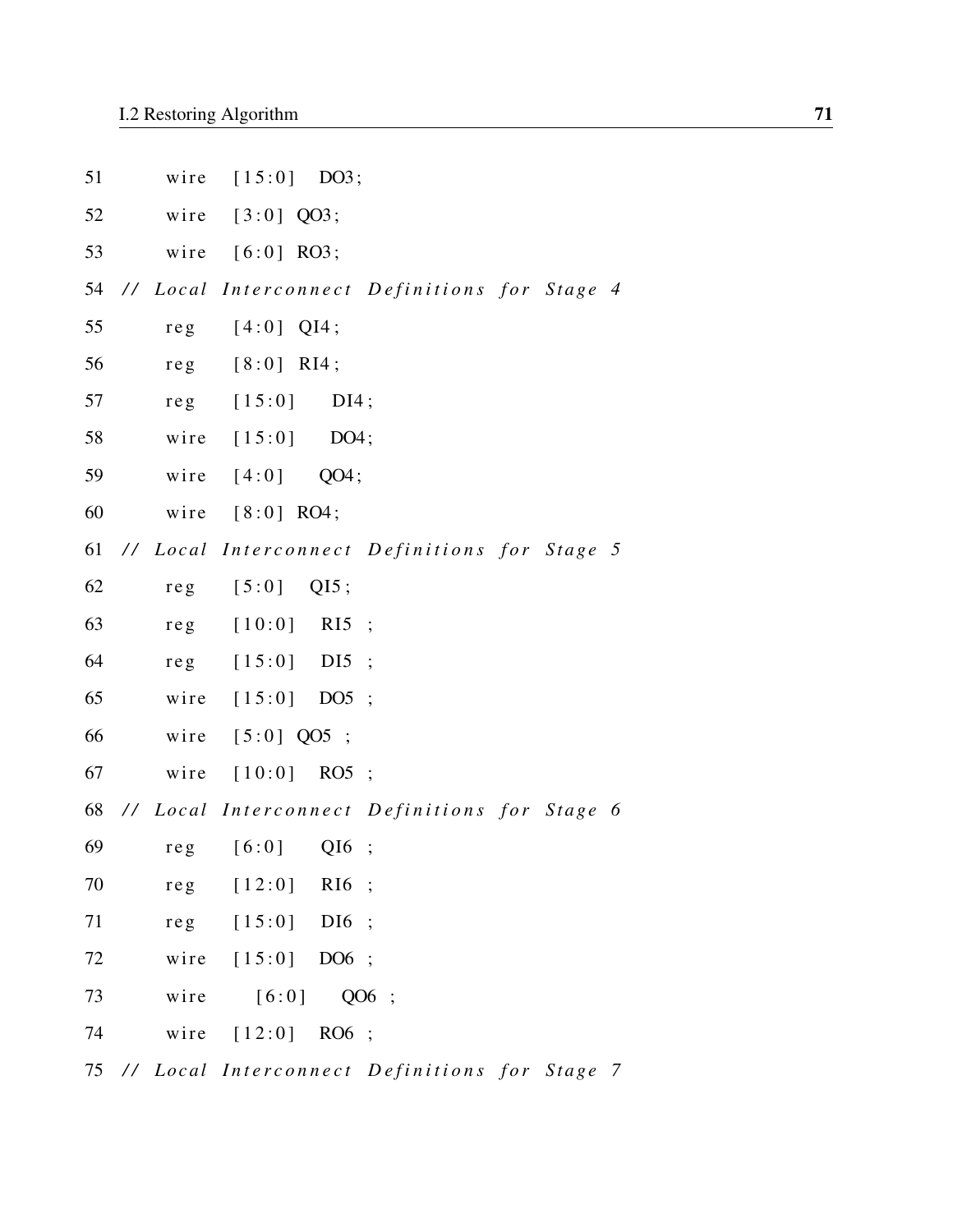| 76  | reg             | $[7:0]$<br>QI7<br>$\ddots$                     |  |
|-----|-----------------|------------------------------------------------|--|
| 77  | reg             | [14:0]<br>RI7<br>$\ddots$                      |  |
| 78  | reg             | [15:0]<br>DI <sub>7</sub><br>$\ddots$          |  |
| 79  | wire            | [15:0]<br>DO7;                                 |  |
| 80  | wire            | $[7:0]$ QO7 ;                                  |  |
| 81  | wire            | [14:0]<br>$RO7$ ;                              |  |
| 82  |                 | // Local Interconnect Definitions for Stage 8  |  |
| 83  | reg             | $[8:0]$ QI8 ;                                  |  |
| 84  | re <sub>g</sub> | [16:0]<br>R <sub>I8</sub><br>$\ddots$          |  |
| 85  | re <sub>g</sub> | [15:0]<br>D <sub>I</sub> 8<br>$\ddots$         |  |
| 86  | wire            | [15:0]<br>DO8;                                 |  |
| 87  | wire            | $[8:0]$ QO8 ;                                  |  |
| 88  | wire            | [16:0]<br>$RO8$ ;                              |  |
| 89  |                 | // Local Interconnect Definitions for Stage 9  |  |
| 90  | reg             | $[9:0]$ Q19<br>$\ddots$                        |  |
| 91  | reg             | [18:0]<br>R <sub>I9</sub><br>$\cdot$           |  |
| 92  | re <sub>g</sub> | [15:0]<br>D <sub>I9</sub><br>$\cdot$ ;         |  |
| 93  | wire            | [15:0]<br>DO9;                                 |  |
| 94  | wire            | $[9:0]$ QO9 ;                                  |  |
| 95  | wire            | $[18:0]$<br>RO9 ;                              |  |
| 96  |                 | // Local Interconnect Definitions for Stage 10 |  |
| 97  | re <sub>g</sub> | QI10<br>[10:0]<br>$\ddot{\cdot}$               |  |
| 98  | $re$ g          | [20:0]<br>R <sub>10</sub><br>$\ddot{\cdot}$    |  |
| 99  | reg             | [15:0]<br>DI10<br>$\ddot{\cdot}$               |  |
| 100 | wire            | $[15:0]$ DO10;                                 |  |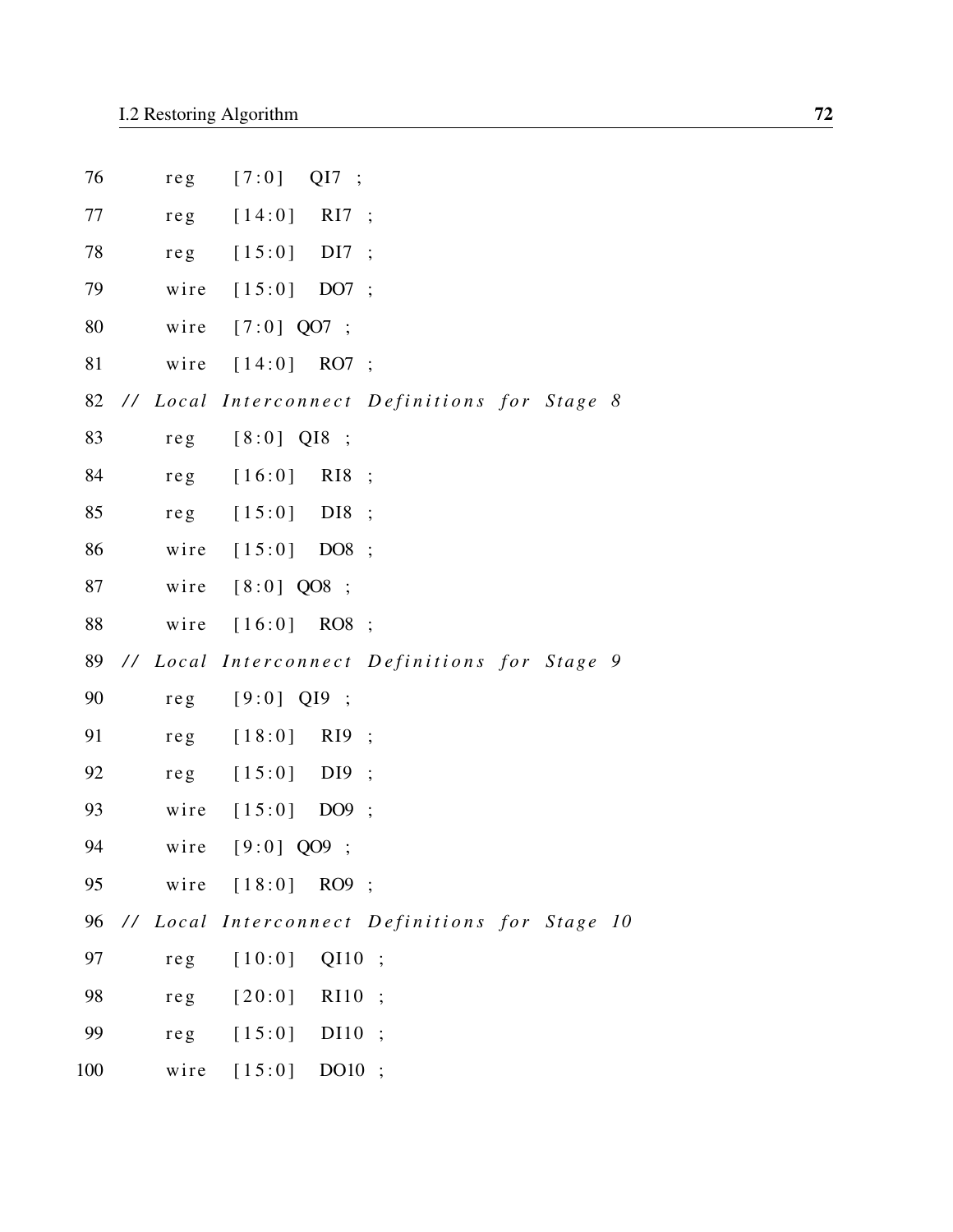| 101 | wire            | [10:0]             | $QO10$ ;         |                                                    |  |  |
|-----|-----------------|--------------------|------------------|----------------------------------------------------|--|--|
| 102 | wire            | $[20:0]$ RO10;     |                  |                                                    |  |  |
| 103 |                 |                    |                  | // Local Interconnect Definitions for Stage 11     |  |  |
| 104 | re <sub>g</sub> | [11:0]             | QI11             | $\ddots$                                           |  |  |
| 105 | re <sub>g</sub> | $[22:0]$           | R <sub>111</sub> | $\ddots$                                           |  |  |
| 106 | re <sub>g</sub> | $[15:0]$ DI11      |                  | $\ddots$                                           |  |  |
| 107 | wire            | $[15:0]$ DO11      |                  | $\cdot$                                            |  |  |
| 108 | wire            | [11:0]             | QO11 ;           |                                                    |  |  |
| 109 | wire            | $[22:0]$ RO11;     |                  |                                                    |  |  |
|     |                 |                    |                  | 110 // Local Interconnect Definitions for Stage 12 |  |  |
| 111 | re <sub>g</sub> | $[12:0]$           | QI12             | $\cdot$ ;                                          |  |  |
| 112 | re <sub>g</sub> | $[24:0]$           | R <sub>12</sub>  | $\cdot$                                            |  |  |
| 113 | reg             | $[15:0]$ DI12      |                  | $\cdot$                                            |  |  |
| 114 | wire            | $[15:0]$ DO12;     |                  |                                                    |  |  |
| 115 | wire            | $[12:0]$           | QO12 ;           |                                                    |  |  |
| 116 | wire            | $[24:0]$ RO12;     |                  |                                                    |  |  |
|     |                 |                    |                  | 117 // Local Interconnect Definitions for Stage 13 |  |  |
| 118 | re <sub>g</sub> | $[13:0]$ QI13 ;    |                  |                                                    |  |  |
| 119 | $re$ g          | $[26:0]$ RI13      |                  | $\cdot$                                            |  |  |
| 120 |                 | $reg [15:0]$ DI13; |                  |                                                    |  |  |
| 121 |                 | wire [15:0] DO13 ; |                  |                                                    |  |  |
| 122 |                 | wire [13:0] QO13 ; |                  |                                                    |  |  |
| 123 |                 | wire [26:0] RO13;  |                  |                                                    |  |  |
|     |                 |                    |                  | 124 // Local Interconnect Definitions for Stage 14 |  |  |
| 125 |                 | reg [14:0] QI14 ;  |                  |                                                    |  |  |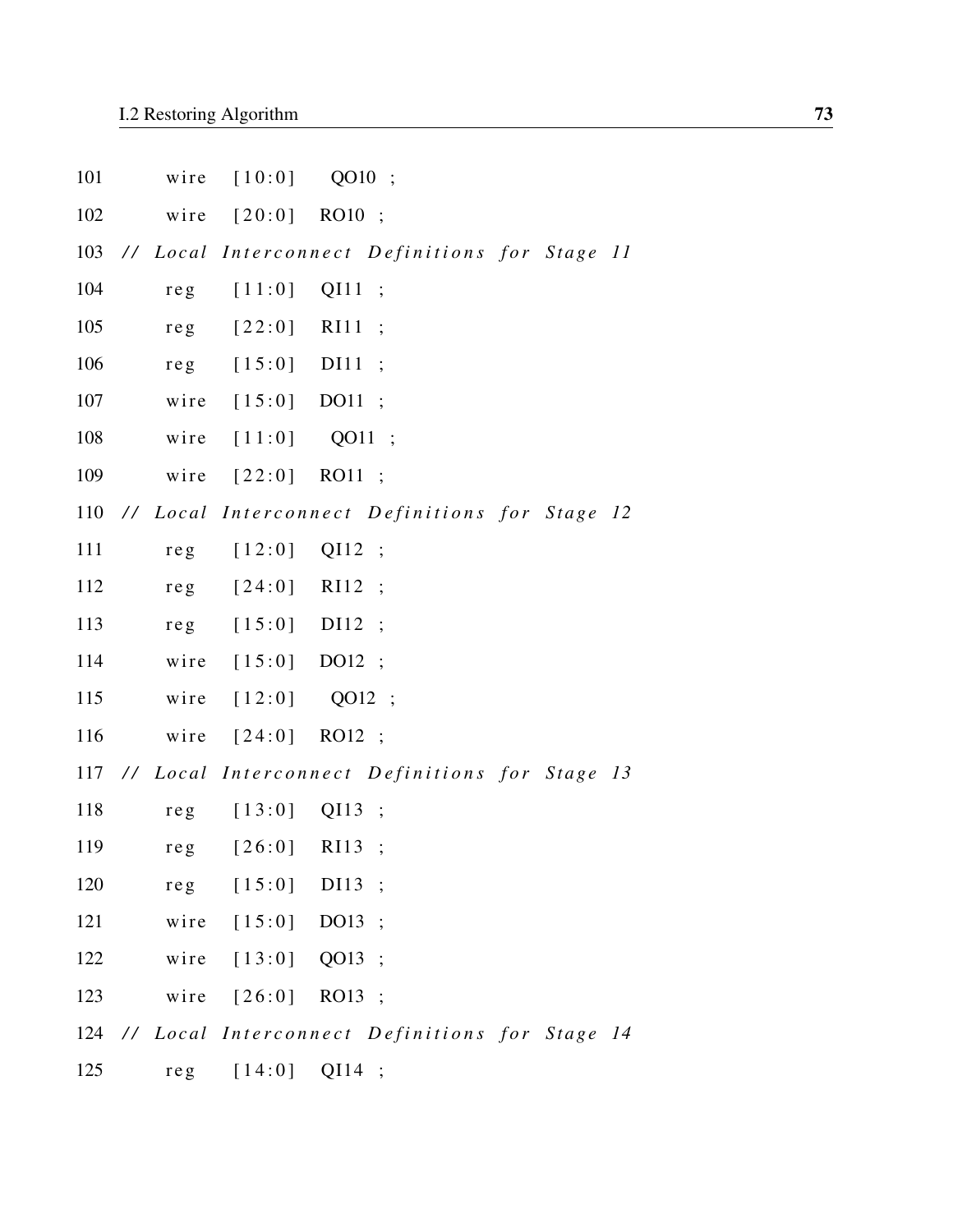| 126 | re <sub>g</sub> | [28:0]         | R <sub>I</sub> 14                                  |  |
|-----|-----------------|----------------|----------------------------------------------------|--|
| 127 | re <sub>g</sub> | [15:0]         | DI14<br>$\ddot{\phantom{1}}$                       |  |
| 128 | wire            | [15:0]         | DO14                                               |  |
| 129 | wire            | [14:0]         | QO14                                               |  |
| 130 | wire            | $[28:0]$       | RO14 ;                                             |  |
| 131 |                 |                | // Local Interconnect Definitions for Stage 15     |  |
| 132 | re <sub>g</sub> | [15:0]         | QI15<br>$\cdot$                                    |  |
| 133 | re <sub>g</sub> | [30:0]         | R <sub>I15</sub><br>$\cdot$                        |  |
| 134 | re <sub>g</sub> | [15:0]         | DI15<br>$\cdot$                                    |  |
| 135 | wire            | [15:0]         | $DO15$ ;                                           |  |
| 136 | wire            | [15:0]         | QO15 ;                                             |  |
| 137 | wire            | [30:0]         | RO15 ;                                             |  |
| 138 |                 |                | // Local Interconnect Definitions for Stage 16     |  |
| 139 | $re$ g          | [16:0]         | $QI16$ ;                                           |  |
| 140 | re <sub>g</sub> | [32:0]         | R <sub>I16</sub><br>$\ddots$                       |  |
| 141 | re <sub>g</sub> | [15:0]         | DI16<br>$\ddots$                                   |  |
| 142 | wire            | [15:0]         | DO16<br>$\ddot{\cdot}$                             |  |
| 143 | wire            | [16:0]         | QO16<br>$\ddot{\cdot}$                             |  |
| 144 | wire            | $[32:0]$       | <b>RO16</b><br>$\ddot{\cdot}$                      |  |
|     |                 |                | 145 // Local Interconnect Definitions for Stage 17 |  |
| 146 |                 | $reg$ $[17:0]$ | QI17 ;                                             |  |
| 147 |                 | reg $[34:0]$   | RI17 ;                                             |  |
| 148 |                 | $reg$ [15:0]   | DI17 ;                                             |  |
| 149 |                 | wire $[15:0]$  | DO17 ;                                             |  |
| 150 |                 | wire [17:0]    | QO17 ;                                             |  |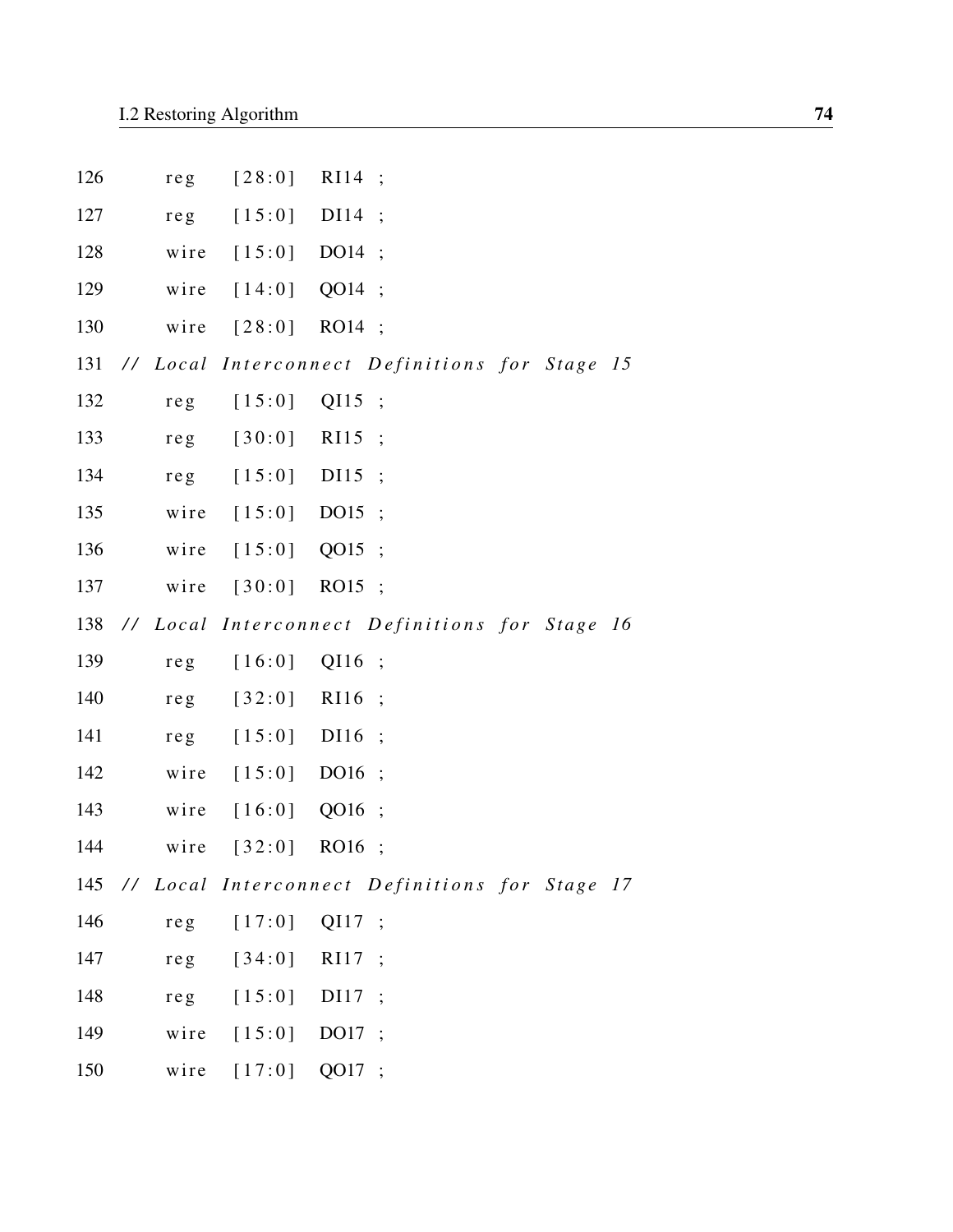| 151 | wire [34:0] RO17 ;                        |                 |  |
|-----|-------------------------------------------|-----------------|--|
|     | 152 // Local Interconnect Definitions for |                 |  |
| 153 | reg $[18:0]$                              | QI18 ;          |  |
| 154 | reg [36:0] RI18 ;                         |                 |  |
| 155 | reg [15:0] DI18 ;                         |                 |  |
| 156 | wire [15:0] DO18;                         |                 |  |
| 157 | wire [18:0] QO18 ;                        |                 |  |
| 158 | wire                                      | $[36:0]$ RO18 ; |  |
| 159 | SqrtStage $\#(1)$ Stage1 (                |                 |  |
| 160 | $.DI(DI1)$ ,                              |                 |  |
| 161 | $. QI(QI1)$ ,                             |                 |  |
| 162 | $.RI(RI1)$ ,                              |                 |  |
| 163 | $.$ DO(DO1),                              |                 |  |
| 164 | $. QO(QO1)$ ,                             |                 |  |
| 165 | $\text{RO}(RO1)$ );                       |                 |  |
| 166 | SqrtStage $\#(2)$ Stage2 (                |                 |  |
| 167 | $.DI(DI2)$ ,                              |                 |  |
| 168 | $. QI(QI2)$ ,                             |                 |  |
| 169 | $.RI(RI2)$ ,                              |                 |  |
| 170 | $.$ DO(DO2),                              |                 |  |
| 171 | $. QO(QO2)$ ,                             |                 |  |
| 172 | $\text{RO}(RO2)$ );                       |                 |  |
| 173 | SqrtStage #(3) Stage3 (                   |                 |  |
| 174 | $. DI(DI3)$ ,                             |                 |  |
| 175 | $. QI(QI3)$ ,                             |                 |  |

 $Stage 18$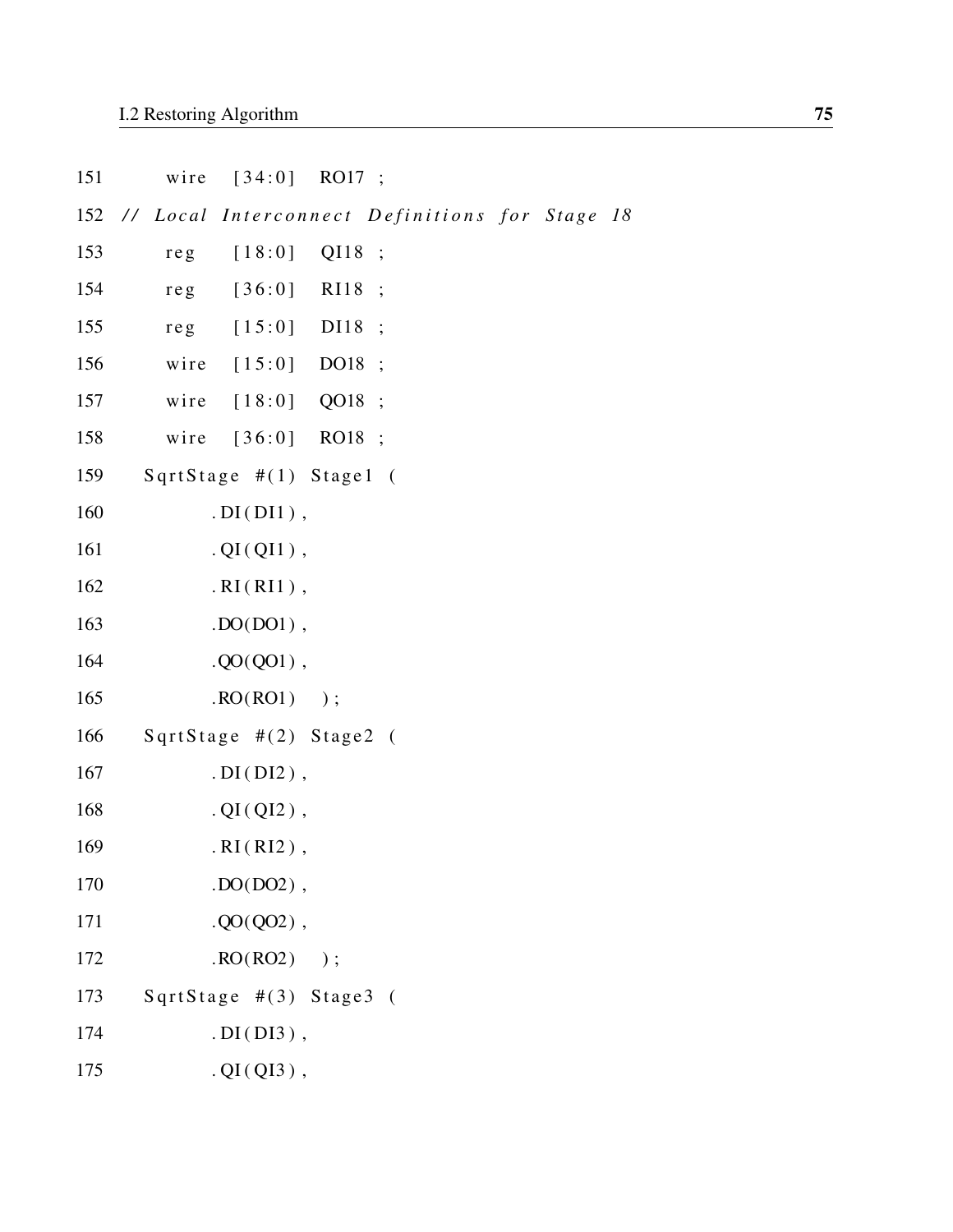| 176 | $.RI(RI3)$ ,              |
|-----|---------------------------|
| 177 | $.$ DO(DO3),              |
| 178 | $. QO(QO3)$ ,             |
| 179 | $\text{RO}(RO3)$ );       |
| 180 | SqrtStage $#(4)$ Stage4 ( |
| 181 | $. DI(DI4)$ ,             |
| 182 | $. QI(QI4)$ ,             |
| 183 | $.RI(RI4)$ ,              |
| 184 | $. DO(DO4)$ ,             |
| 185 | $. QO(QO4)$ ,             |
| 186 | $\text{RO}(RO4)$ );       |
| 187 | SqrtStage #(5) Stage5 (   |
| 188 | $. DI(DI5)$ ,             |
| 189 | $. QI(QI5)$ ,             |
| 190 | $.RI(RI5)$ ,              |
| 191 | $.$ DO(DO5),              |
| 192 | $. QO(QO5)$ ,             |
| 193 | $\text{RO}(RO5)$ );       |
| 194 | SqrtStage #(6) Stage6 (   |
| 195 | $. DI(DI6)$ ,             |
| 196 | $. QI(QI6)$ ,             |
| 197 | $.RI(RI6)$ ,              |
| 198 | $.$ DO(DO6),              |
| 199 | $. QO(QO6)$ ,             |
| 200 | RO(RO6)<br>$)$ ;          |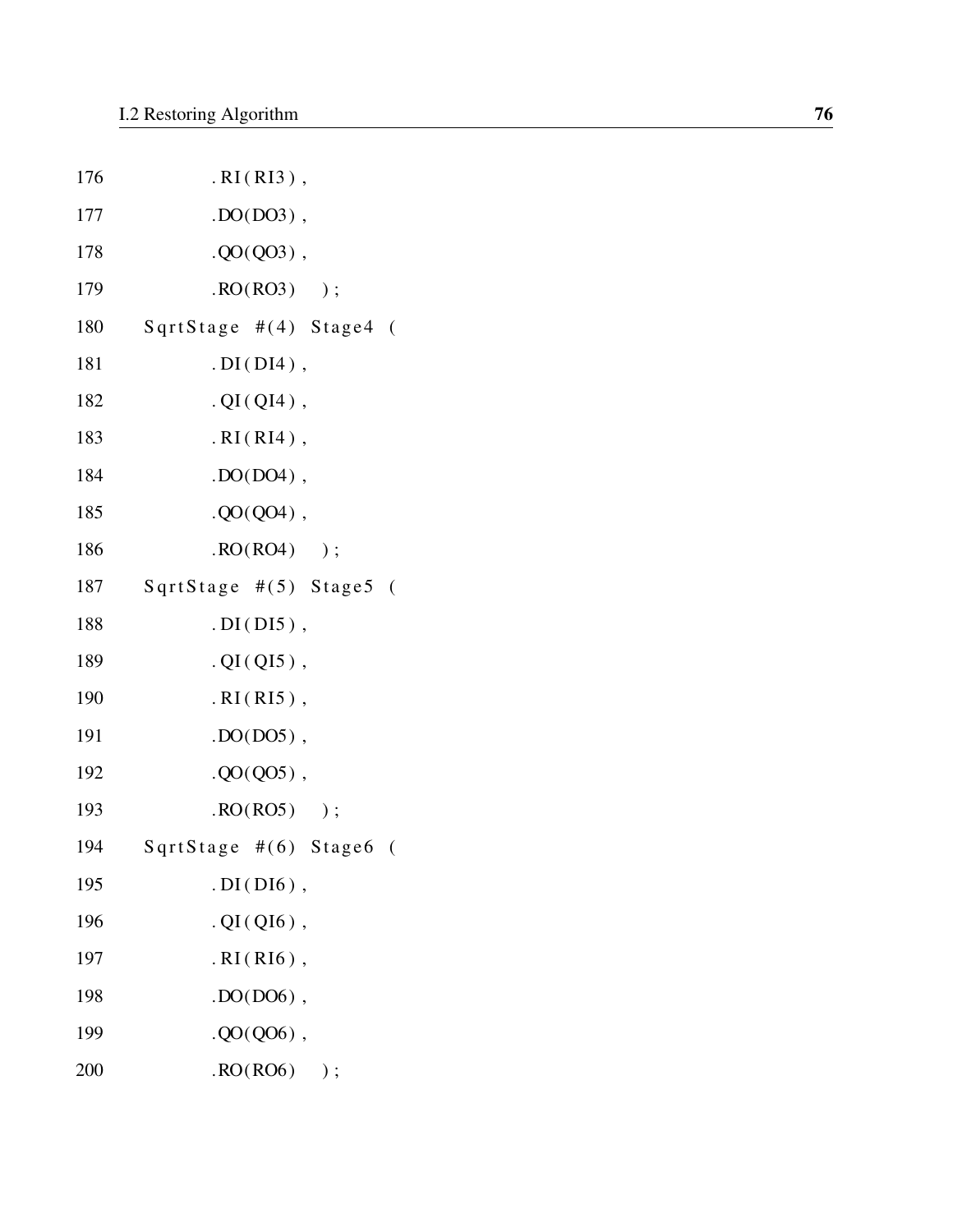|     | 201 SqrtStage #(7) Stage7 ( |
|-----|-----------------------------|
| 202 | $. DI(DI)$ ,                |
| 203 | $. QI(QI7)$ ,               |
| 204 | $.RI(RI7)$ ,                |
| 205 | $. DO(DO7)$ ,               |
| 206 | $. QO(QO7)$ ,               |
| 207 | $\text{RO}(RO7)$ );         |
| 208 | SqrtStage #(8) Stage8 (     |
| 209 | $. DI(DI8)$ ,               |
| 210 | $. QI(QI8)$ ,               |
| 211 | $.RI(RI8)$ ,                |
| 212 | $. DO(D08)$ ,               |
| 213 | $. QO(QO8)$ ,               |
| 214 | $\text{RO}(RO8)$ );         |
| 215 | SqrtStage #(9) Stage9 (     |
| 216 | $.DI(DI9)$ ,                |
| 217 | $. QI(QI9)$ ,               |
| 218 | $.RI(RI9)$ ,                |
| 219 | $. DO(DO9)$ ,               |
| 220 | $. QO(QO9)$ ,               |
| 221 | $\cdot$ RO(RO9) );          |
| 222 | SqrtStage #(10) Stage10 (   |
| 223 | $. DI(DI10)$ ,              |
| 224 | $. QI(QI10)$ ,              |
| 225 | $.RI(RI10)$ ,               |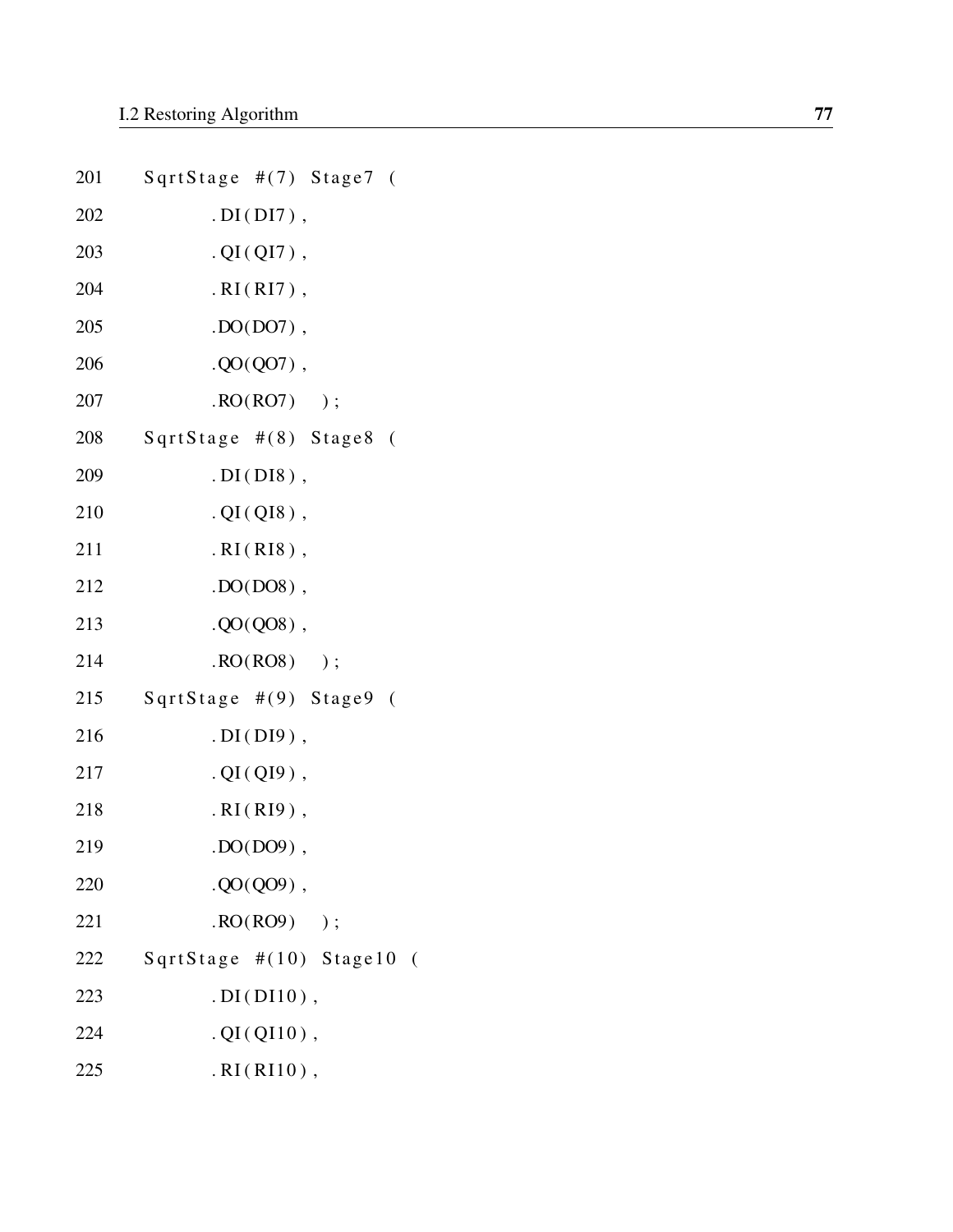| 226 | $DO(DO10)$ ,                 |
|-----|------------------------------|
| 227 | $. QO(QO10)$ ,               |
| 228 | $\text{RO}(\text{RO10})$ );  |
| 229 | SqrtStage #(11) Stage11 (    |
| 230 | $. DI(DI11)$ ,               |
| 231 | $. QI(QI11)$ ,               |
| 232 | .RI(RI11),                   |
| 233 | $DO(D011)$ ,                 |
| 234 | $. QO(QO11)$ ,               |
| 235 | $. RO(RO11)$ ;               |
| 236 | SqrtStage #(12) Stage12 (    |
| 237 | $.DI(DI12)$ ,                |
| 238 | $. QI(QI12)$ ,               |
| 239 | $.RI(RI12)$ ,                |
| 240 | $DO(D012)$ ,                 |
| 241 | $. QO(QO12)$ ,               |
| 242 | $\text{RO}(\text{RO12})$ );  |
| 243 | SqrtStage $\#(13)$ Stage13 ( |
| 244 | $. DI(DI13)$ ,               |
| 245 | $. QI(QI13)$ ,               |
| 246 | $.RI(RI13)$ ,                |
| 247 | $.$ DO(DO13),                |
| 248 | $. QO(QO13)$ ,               |
| 249 | RO(RO13)<br>);               |
| 250 | SqrtStage $\#(14)$ Stage14 ( |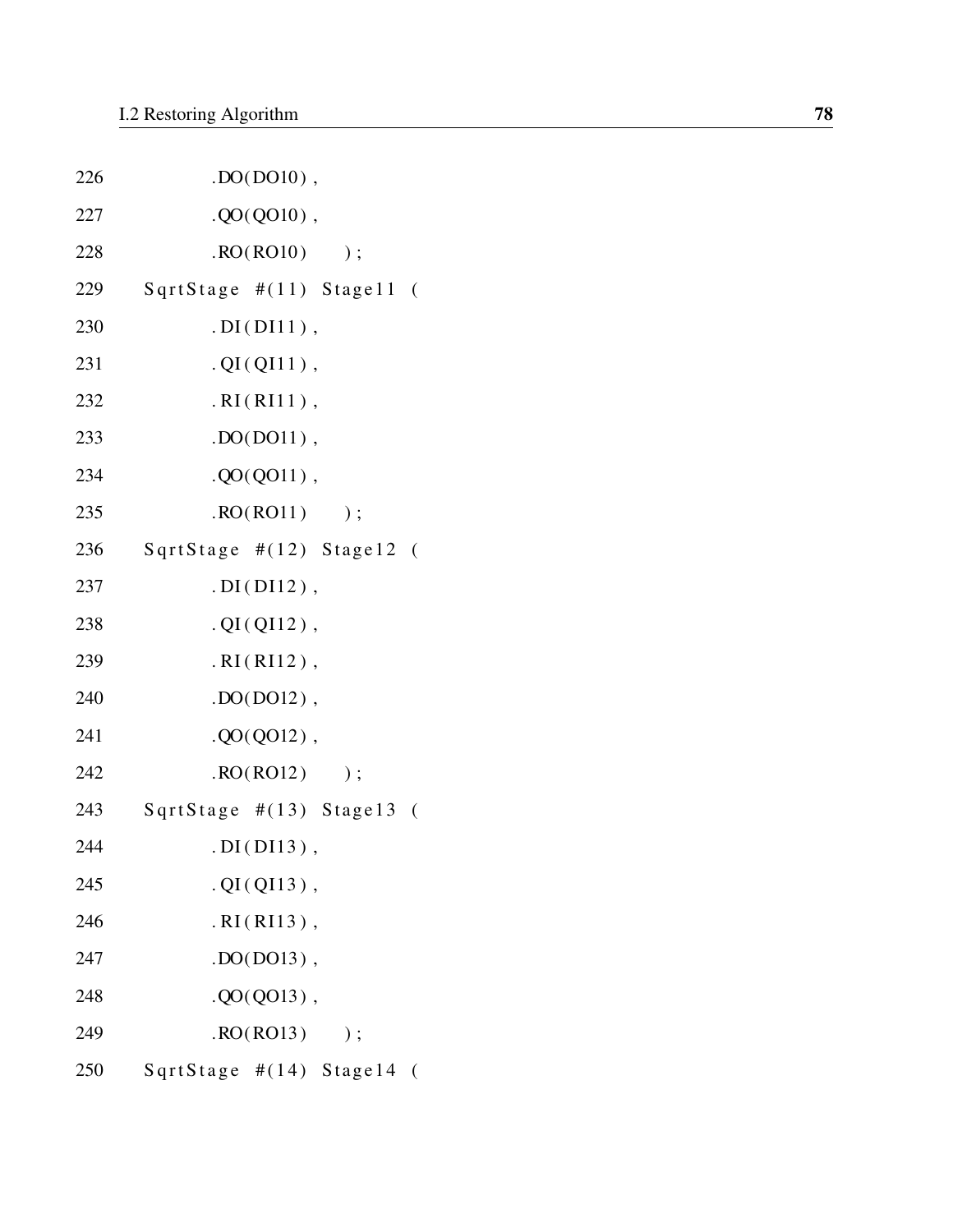| 251 | $. DI(DI14)$ ,               |
|-----|------------------------------|
| 252 | $. QI(QI14)$ ,               |
| 253 | $.RI(RI14)$ ,                |
| 254 | $DO(DO14)$ ,                 |
| 255 | $. QO(QO14)$ ,               |
| 256 | RO(RO14)<br>);               |
| 257 | SqrtStage $\#(15)$ Stage15 ( |
| 258 | $. DI(DI15)$ ,               |
| 259 | $. QI(QI15)$ ,               |
| 260 | $.RI(RI15)$ ,                |
| 261 | $.$ DO(DO15),                |
| 262 | $. QO(Q015)$ ,               |
| 263 | RO(RO15)<br>);               |
| 264 | SqrtStage $\#(16)$ Stage16 ( |
| 265 | $. DI(DI16)$ ,               |
| 266 | $. QI(QI16)$ ,               |
| 267 | $.RI(RI16)$ ,                |
| 268 | $DO(DO16)$ ,                 |
| 269 | $. QO(QO16)$ ,               |
| 270 | RO(RO16)<br>$)$ ;            |
| 271 | SqrtStage #(17) Stage17 (    |
| 272 | $. DI(DI17)$ ,               |
| 273 | $. QI(QI17)$ ,               |
| 274 | $.RI(RI17)$ ,                |
| 275 | $.$ DO(DO17),                |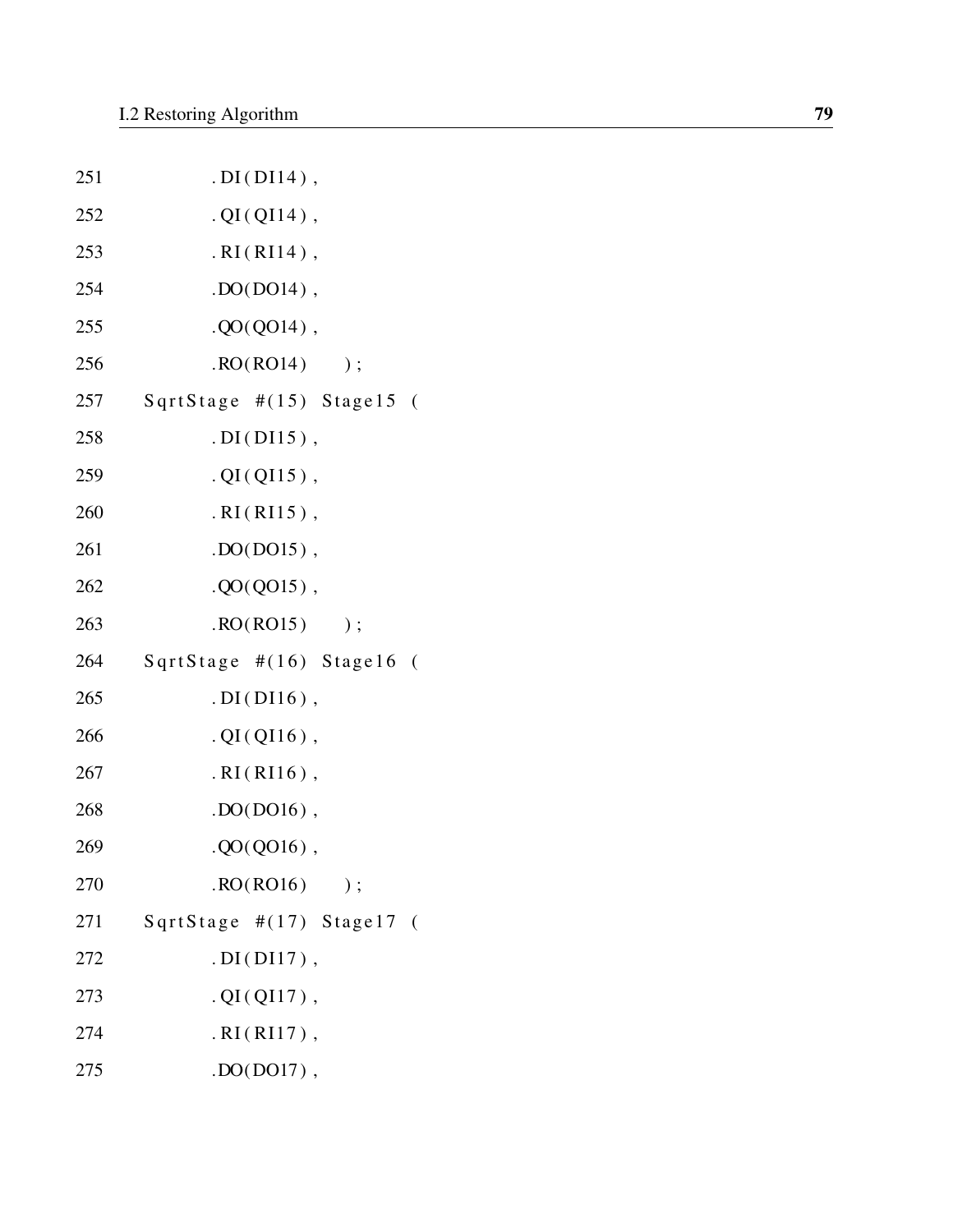| 276 | $. QO(Q017)$ ,                               |
|-----|----------------------------------------------|
| 277 | $\text{RO}(\text{RO17})$ );                  |
| 278 | SqrtStage $\#(18)$ Stage18 (                 |
| 279 | $. DI(DI18)$ ,                               |
| 280 | $. QI(QI18)$ ,                               |
| 281 | $.RI(RI18)$ ,                                |
| 282 | $.$ DO(DO18),                                |
| 283 | $. QO(QO18)$ ,                               |
| 284 | $\text{RO}(RO18)$ );                         |
| 285 | always @( posedge clk, posedge reset ) begin |
| 286 | $if (reset == 1'b1) begin$                   |
| 287 | DataOut $\leq 0$ ;                           |
| 288 | $QI1 \leq 'b0;$                              |
| 289 | $R11 \leq 'b0;$                              |
| 290 | $D11 \leq 'b0;$                              |
| 291 | $DI2 \leq 'b0;$                              |
| 292 | $QI2 \leq 'b0;$ // Quotient Input            |
| 293 | $R12 \leq 'b0$ ; //Remainder Input           |
| 294 | $QI3 \leq 'b0$ ;                             |
| 295 | $R13 \leq 'b0;$                              |
| 296 | $DI3 \leq 'b0;$                              |
| 297 | $QI4 \leq 'b0;$                              |
| 298 | $R14 \leq 'b0$ ;                             |
| 299 | $DI4 \leq 'b0;$                              |
| 300 | $QI5 \leq 'b0;$                              |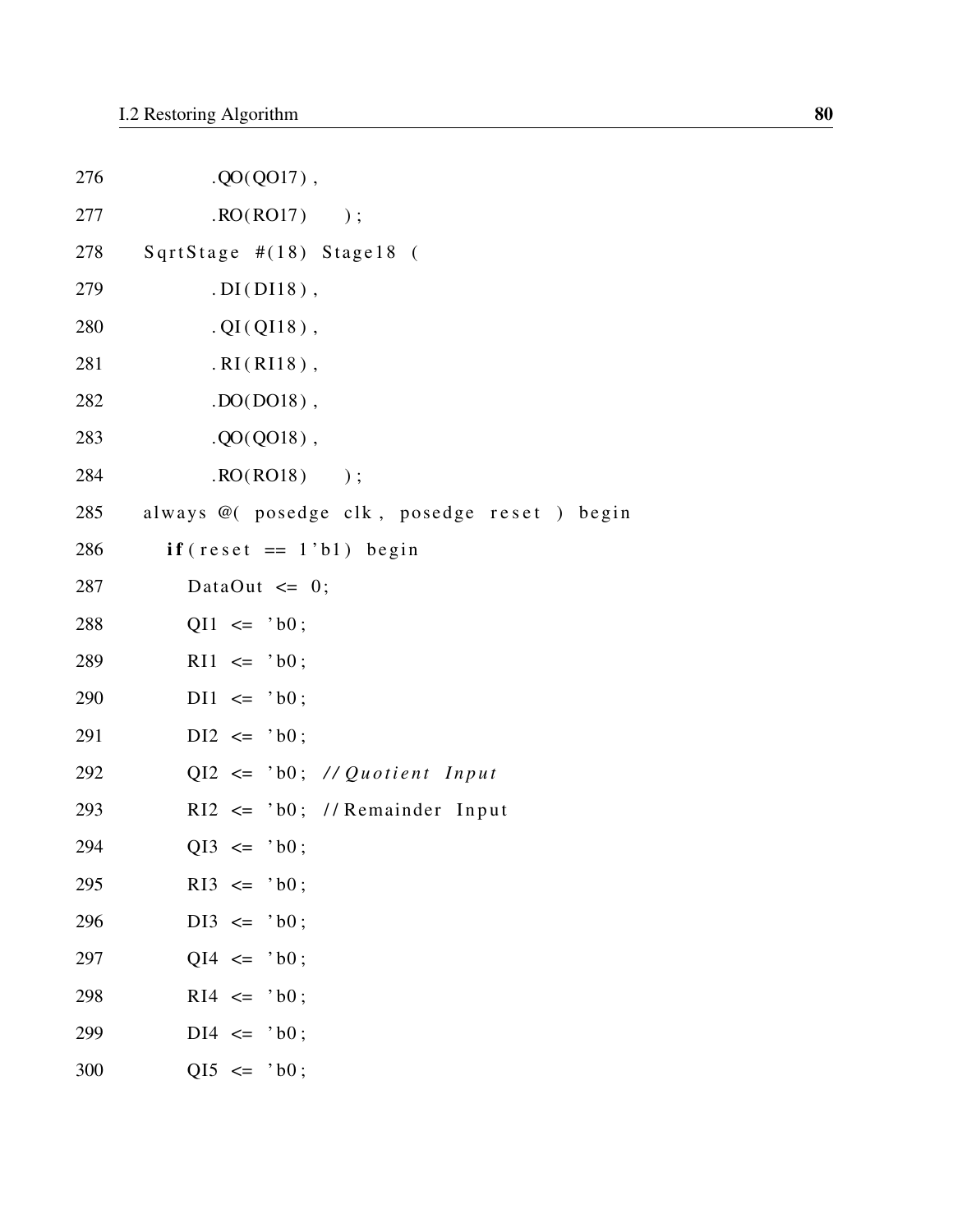| 301 | $R15 \leq$<br>$'$ b $0$ ;     |
|-----|-------------------------------|
| 302 | $DI5 \leq$<br>$'$ b $0$ ;     |
| 303 | $QI6 \leq$<br>$'$ b $0$ ;     |
| 304 | $R16 \leq$<br>$'$ b $0$ ;     |
| 305 | $DI6 \leq$<br>$'$ b $0$ ;     |
| 306 | $QI7 \leq$<br>$'$ b $0$ ;     |
| 307 | $RI7 \leq$<br>$'$ b0;         |
| 308 | $DI7 \leq$<br>$'$ b $0$ ;     |
| 309 | $QI8 \leq$<br>$'$ b $0$ ;     |
| 310 | $R18 \leq$<br>$'$ b $0$ ;     |
| 311 | $DI8 \leq$<br>$'$ b $0$ ;     |
| 312 | $QI9 \leq$<br>$'$ b $0$ ;     |
| 313 | $R19 \leq$<br>$'$ b $0$ ;     |
| 314 | $DI9 \leq$<br>$'$ b $0$ ;     |
| 315 | $QI10 \leq 'b0;$              |
| 316 | $R110 \le - ^{\circ}$ b0;     |
| 317 | $D110 \leq 'b0;$              |
| 318 | $QI11 \leq 'b0;$              |
| 319 | RI11<br>$'$ b $0$ ;<br>$\leq$ |
| 320 | $D111 \leq 'b0;$              |
| 321 | $QI12 \leq 'b0;$              |
| 322 | $R112 \le - ^{\circ}$ b0;     |
| 323 | $D112 \le - ^{\circ}$ b0;     |
| 324 | $QI13 \leq$<br>$'$ b $0$ ;    |
| 325 | RI13 $\leq$ 'b0;              |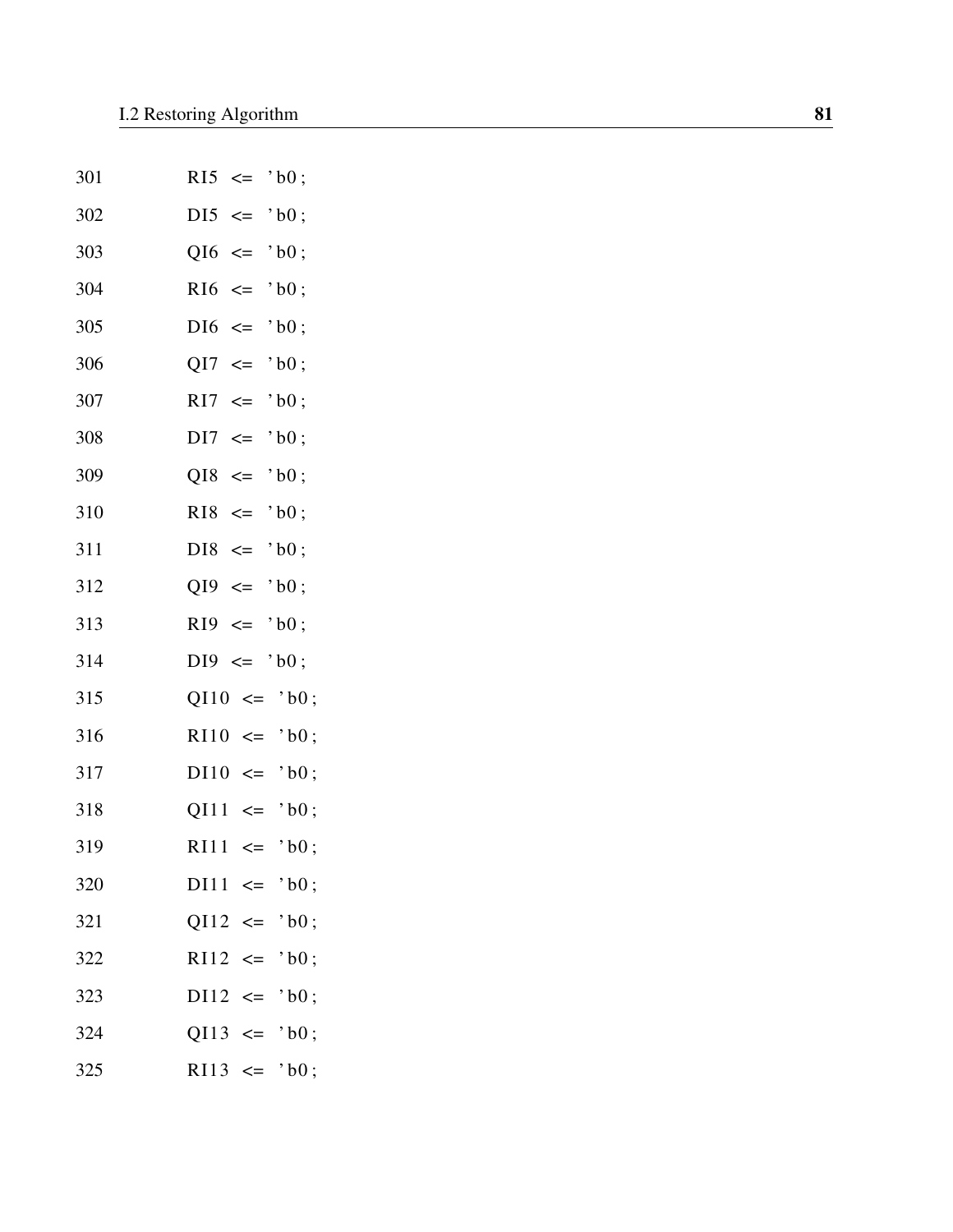| 326 | $D113 \leq 'b0;$           |  |
|-----|----------------------------|--|
| 327 | $QI14 \leq 'b0;$           |  |
| 328 | $R114 \leq 'b0;$           |  |
| 329 | $D114 \le 'b0;$            |  |
| 330 | $QI15 \leq 'b0;$           |  |
| 331 | $R115 \leq v 10;$          |  |
| 332 | $D115 \leq 'b0;$           |  |
| 333 | $Q116$ <= $'bb$ ;          |  |
| 334 | $R116 \le 'b0;$            |  |
| 335 | $D116 \le 'b0;$            |  |
| 336 | $QI17 \leq 'b0;$           |  |
| 337 | $R117 \le 'b0;$            |  |
| 338 | $D117 \leq 'b0;$           |  |
| 339 | $QI18 \leq 'b0;$           |  |
| 340 | $R118 \le 'b0;$            |  |
| 341 | $D118 \le y 10$ ;          |  |
| 342 | end else begin             |  |
| 343 | $QI1 \leq 1$ bo ;          |  |
| 344 | $R11 \le 2' b00$ ;         |  |
| 345 | $DI1 \leq Dataln$ ;        |  |
| 346 | // Data Handoff to Stage 2 |  |
| 347 | $QI2 \le QO1$ ;            |  |
| 348 | $R12 \leq R01$ ;           |  |
| 349 | $DI2 \leq DO1$ ;           |  |
| 350 | // Data Handoff to Stage 3 |  |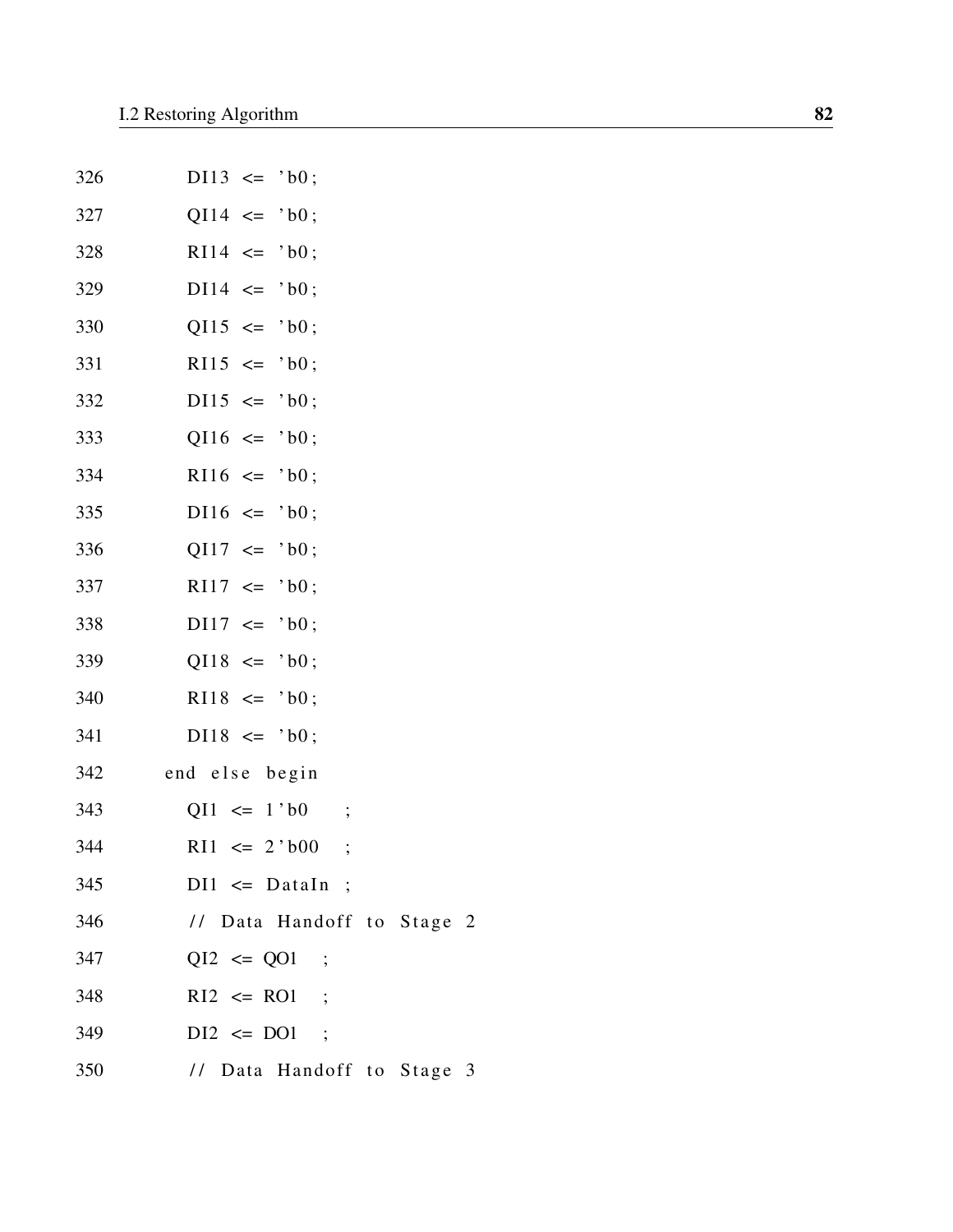| 351 | $QI3 \le QO2$ ;            |
|-----|----------------------------|
| 352 | $R13 \leq R02$ ;           |
| 353 | $DI3 \leq DO2$ ;           |
| 354 | // Data Handoff to Stage 4 |
| 355 | $QI4 \le QO3$ ;            |
| 356 | $R14 \leq R03$ ;           |
| 357 | $DI4 \leq DO3$ ;           |
| 358 | // Data Handoff to Stage 5 |
| 359 | $QI5 \le QO4$ ;            |
| 360 | $R15 \leq R04$ ;           |
| 361 | $DI5 \le DO4$ ;            |
| 362 | // Data Handoff to Stage 6 |
| 363 | $Q16 \le Q05$ ;            |
| 364 | $R16 \leq R05$ ;           |
| 365 | $DI6 \leq DO5$ ;           |
| 366 | // Data Handoff to Stage 7 |
| 367 | $QI7 \le Q06$ ;            |
| 368 | $R17 \leq R06$ ;           |
| 369 | $DI7 \le DO6$ ;            |
| 370 | // Data Handoff to Stage 8 |
| 371 | $QI8 \le QO7$ ;            |
| 372 | $R18 \leq R07$ ;           |
| 373 | $DIS \le DO7 ;$            |
| 374 | // Data Handoff to Stage 9 |
| 375 | $QI9 \le Q08$ ;            |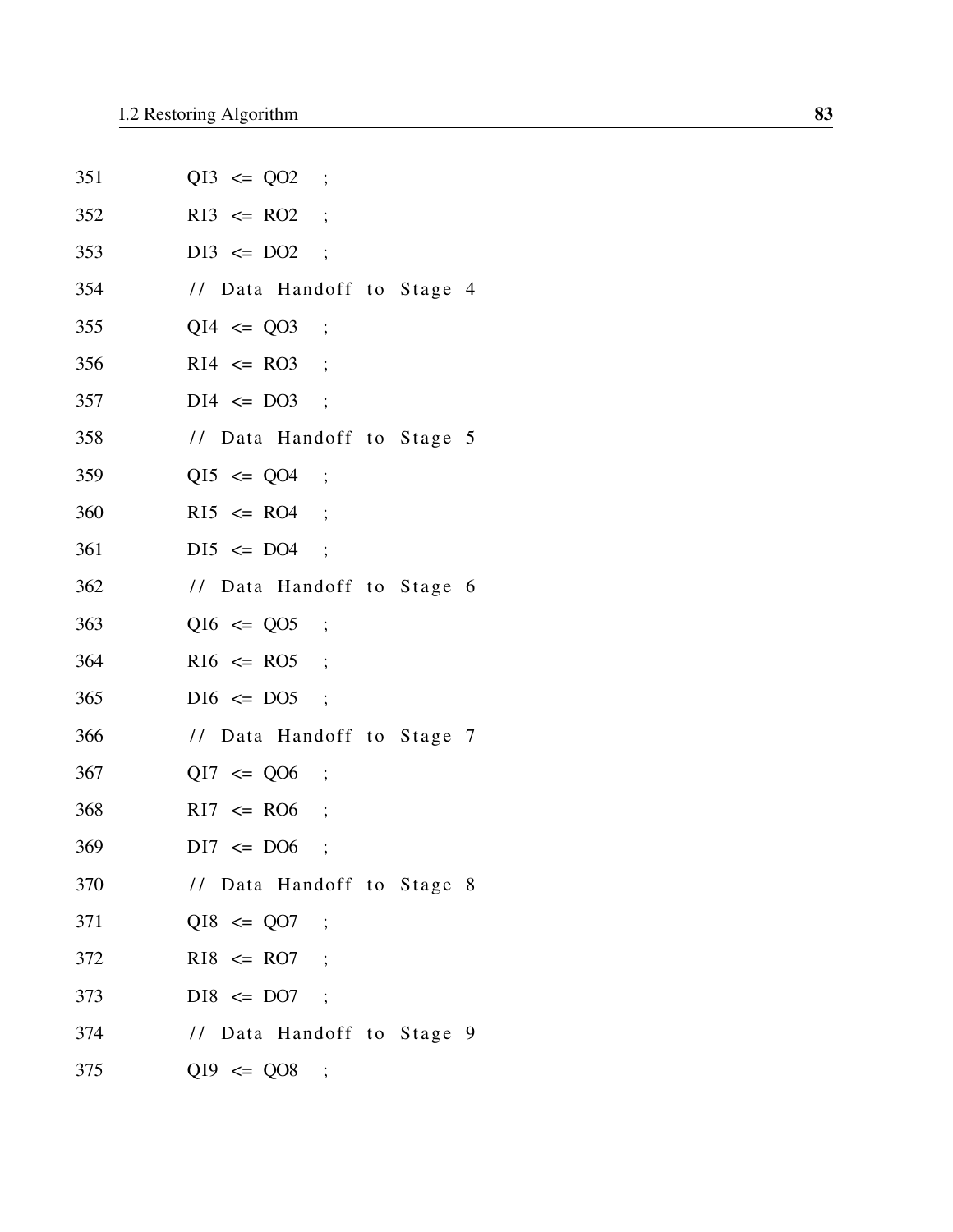| 376 | $R19 \leq R08$ ;            |
|-----|-----------------------------|
| 377 | $D19 \leq DO8$ ;            |
| 378 | // Data Handoff to Stage 10 |
| 379 | $QI10 \le QO9$ ;            |
| 380 | $R110 \leq R09$ ;           |
| 381 | $D110 \leq DO9$ ;           |
| 382 | // Data Handoff to Stage 11 |
| 383 | $QI11 \le QO10$ ;           |
| 384 | $R111 \le R010$ ;           |
| 385 | $D111 \le D010$ ;           |
| 386 | // Data Handoff to Stage 12 |
| 387 | $QI12 \le QO11$ ;           |
| 388 | $R112 \le R011$ ;           |
| 389 | $D112 \le D011$ ;           |
| 390 | // Data Handoff to Stage 13 |
| 391 | $QI13 \le QO12$ ;           |
| 392 | $R113 \leq R012$ ;          |
| 393 | $D113 \le D012$ ;           |
| 394 | // Data Handoff to Stage 14 |
| 395 | $QI14 \le QO13$ ;           |
| 396 | $R114 \leq R013$ ;          |
| 397 | $DI14 \leq DO13$ ;          |
| 398 | // Data Handoff to Stage 15 |
| 399 | $Q115 \le Q014$ ;           |
| 400 | $R115 \leq R014$ ;          |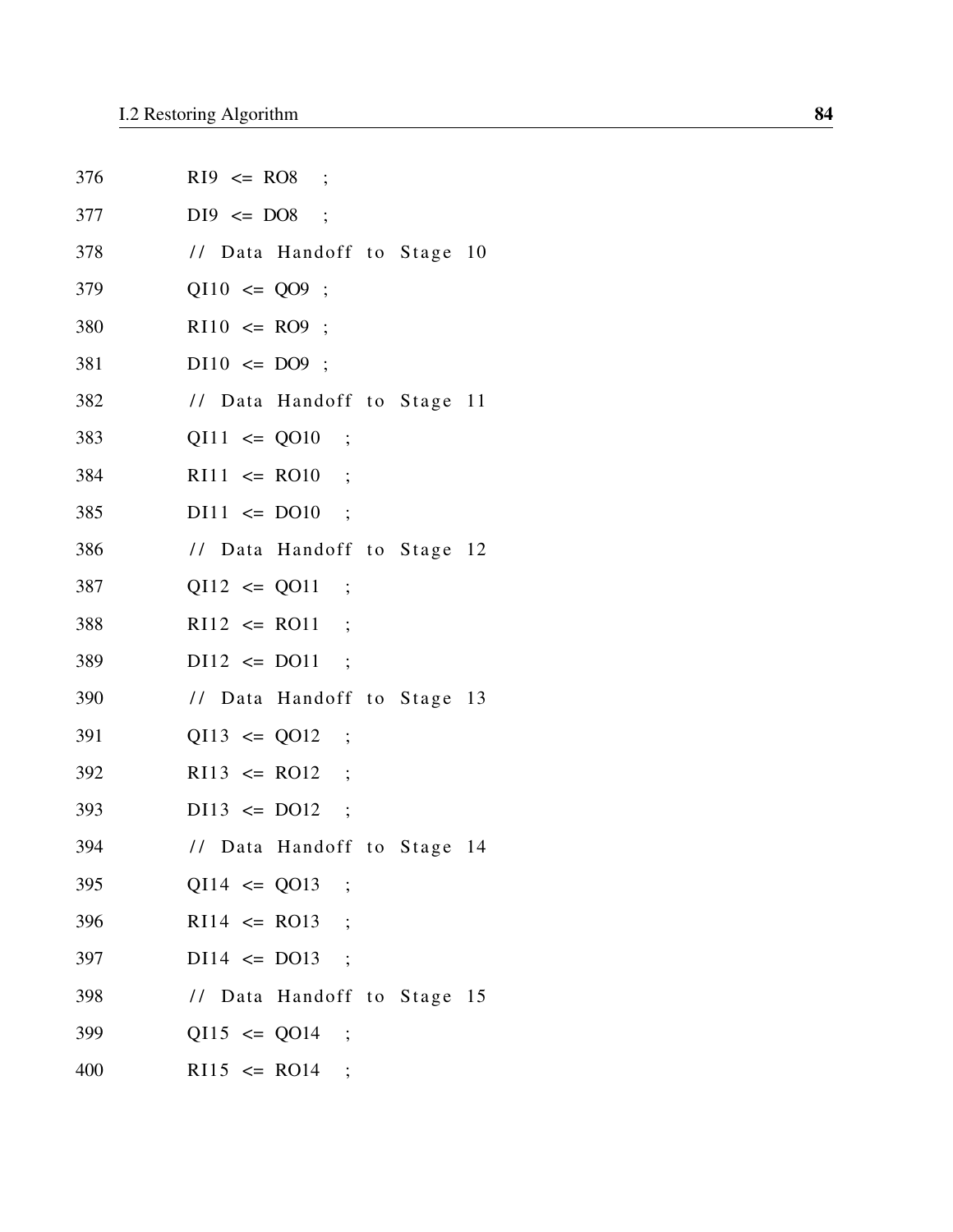| 401 | $D115 \le D014$ ;                               |
|-----|-------------------------------------------------|
| 402 | // Data Handoff to Stage 16                     |
| 403 | $QI16 \le QO15$ ;                               |
| 404 | $R116 \leq R015$ ;                              |
| 405 | $D116 \leq D015$ ;                              |
| 406 | // Data Handoff to Stage 17                     |
| 407 | $QI17 \le QO16$ ;                               |
| 408 | $R117 \leq R016$ ;                              |
| 409 | $D117 \le D016$ ;                               |
| 410 | // Data Handoff to Stage 18                     |
| 411 | $QI18 \le QO17$ ;                               |
| 412 | $R118 \leq R017$ ;                              |
| 413 | $D118 \leq D017$ ;                              |
| 414 | DataOut = $RO18[34]$ ? $QO18 - 1$ b1 : $QO18$ ; |
| 415 | end                                             |
| 416 | end                                             |
|     | 417 endmodule // SQRTNRST                       |

### I.2.3 Environment

```
1 / *
2 * Description: Parent class which contains the
3 * instances of the test bench component.
4 *
5 * Author : Vyoma Sharma
6 *
```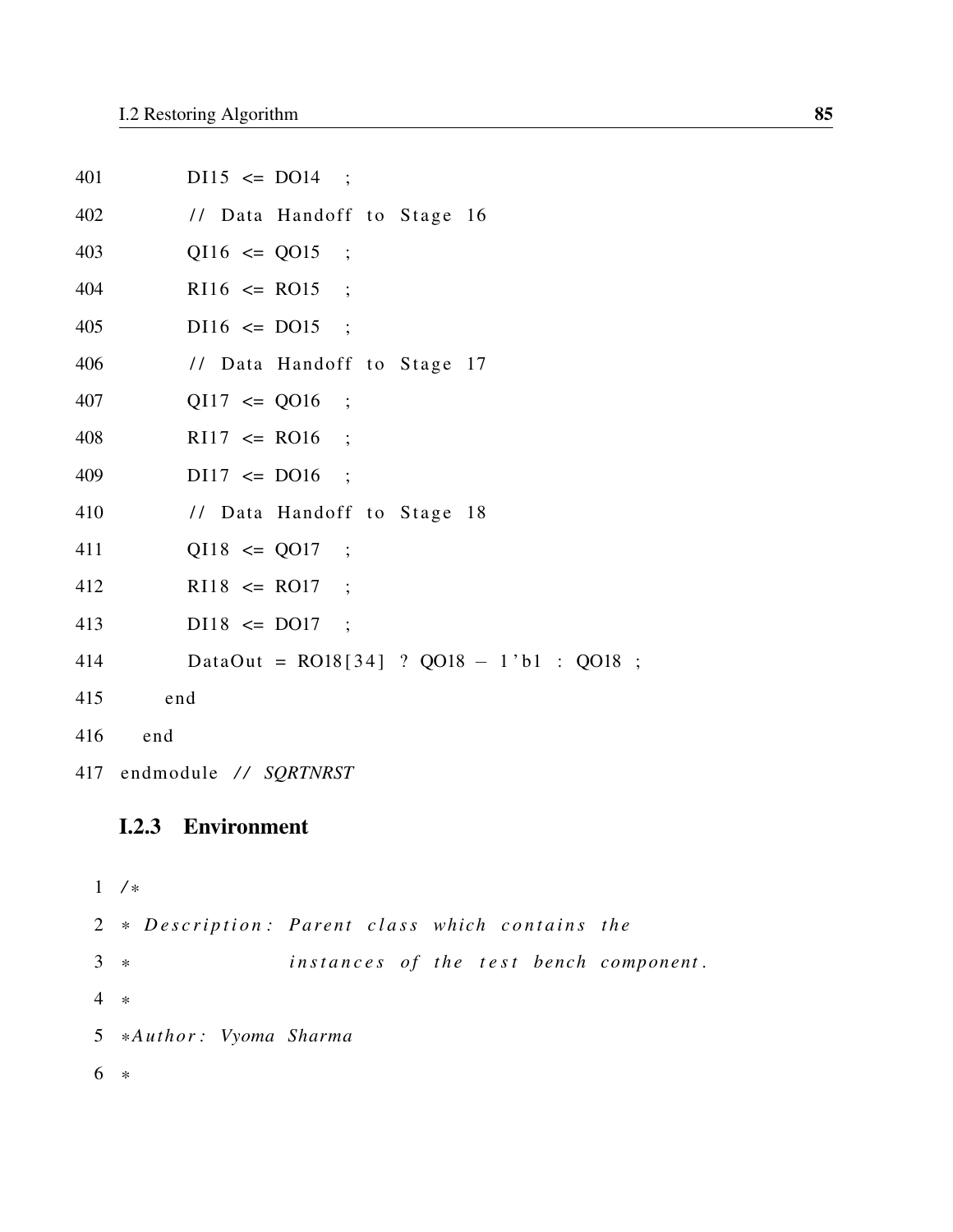```
7 *
8 * /
9 class environment;
10 d river d rvr;
11 scoreboard sb;
12 monitor mntr;
13 function new (virtual intf intfvalDUT, virtual intf
        int f v a l Model ;
14 sb = new ();
15 drvr = new (intfvalDUT, intfvalModel, sb);
16 mntr = new (intfvalDUT, intfvalModel, sb);
17 for k
18 mntr.check();
19 mntr.cov_check();
20 join_none
21 end function
22
23 end class
```
#### I.2.4 Driver

```
1 / *
```
2 \*Description: Driver reads the random variable 3 \*from the stimulus and gives it to the model. 4 \*It reads the value from stimulus and writes 5 \*the data in DUT based on clock.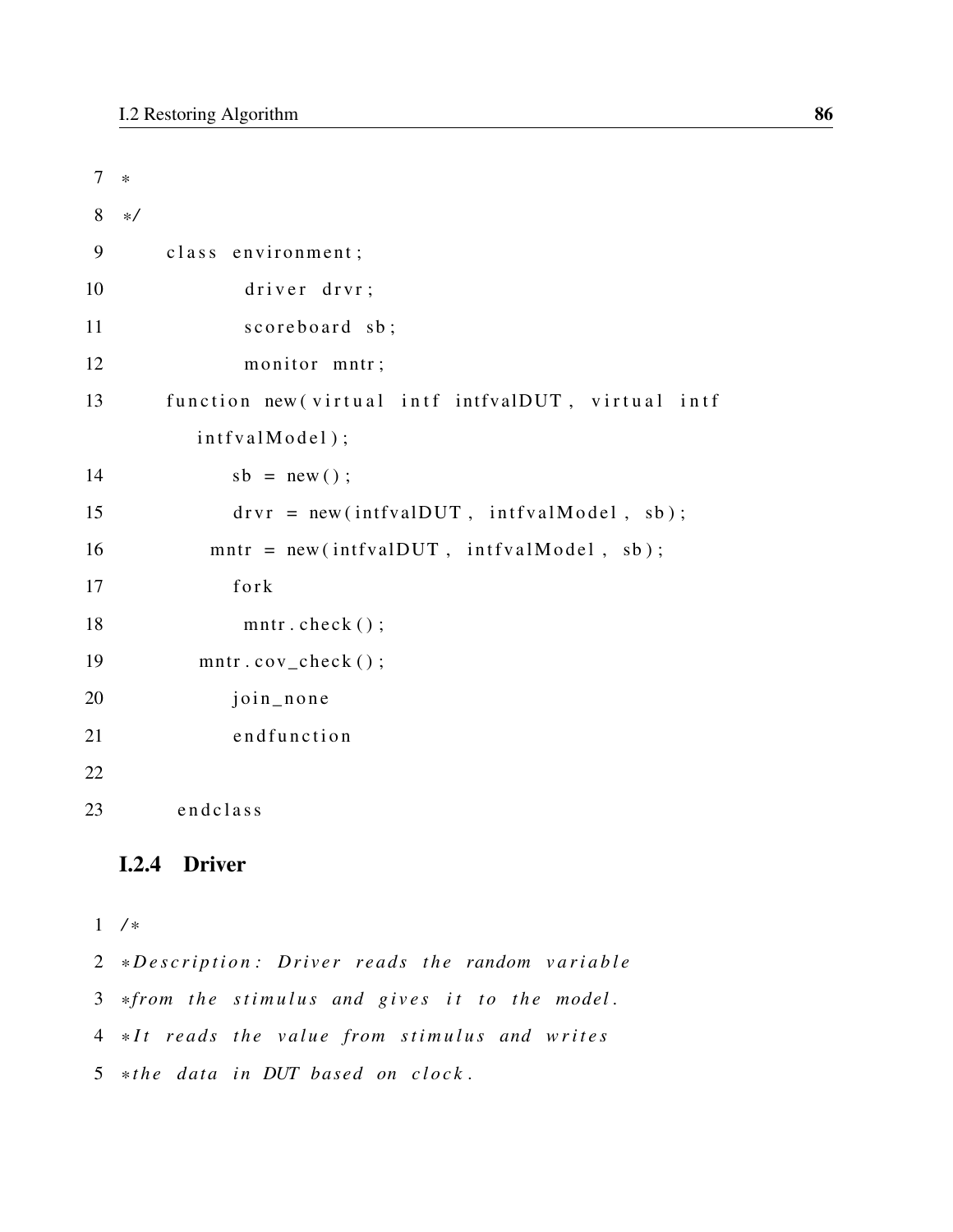```
6 *
7 * Author : Vyoma Sharma
8 *
9 * /
10
11 class driver;
12
13 stimulus sti;
14 scoreboard sb;
15 virtual intf intf_DUT;
16
17 virtual intf intf_model;
18
19 function new;
20 input virtual intf intf_DUT;
21 input virtual intf intf_model;
22 input scoreboard sb;
23 begin
24 this . intf_DUT = intf_DUT;
25 this . intf_model = intf_model;
26 this sb = sb;
27 this \text{st } i = \text{new}(x);
28 end
29
30 end function
```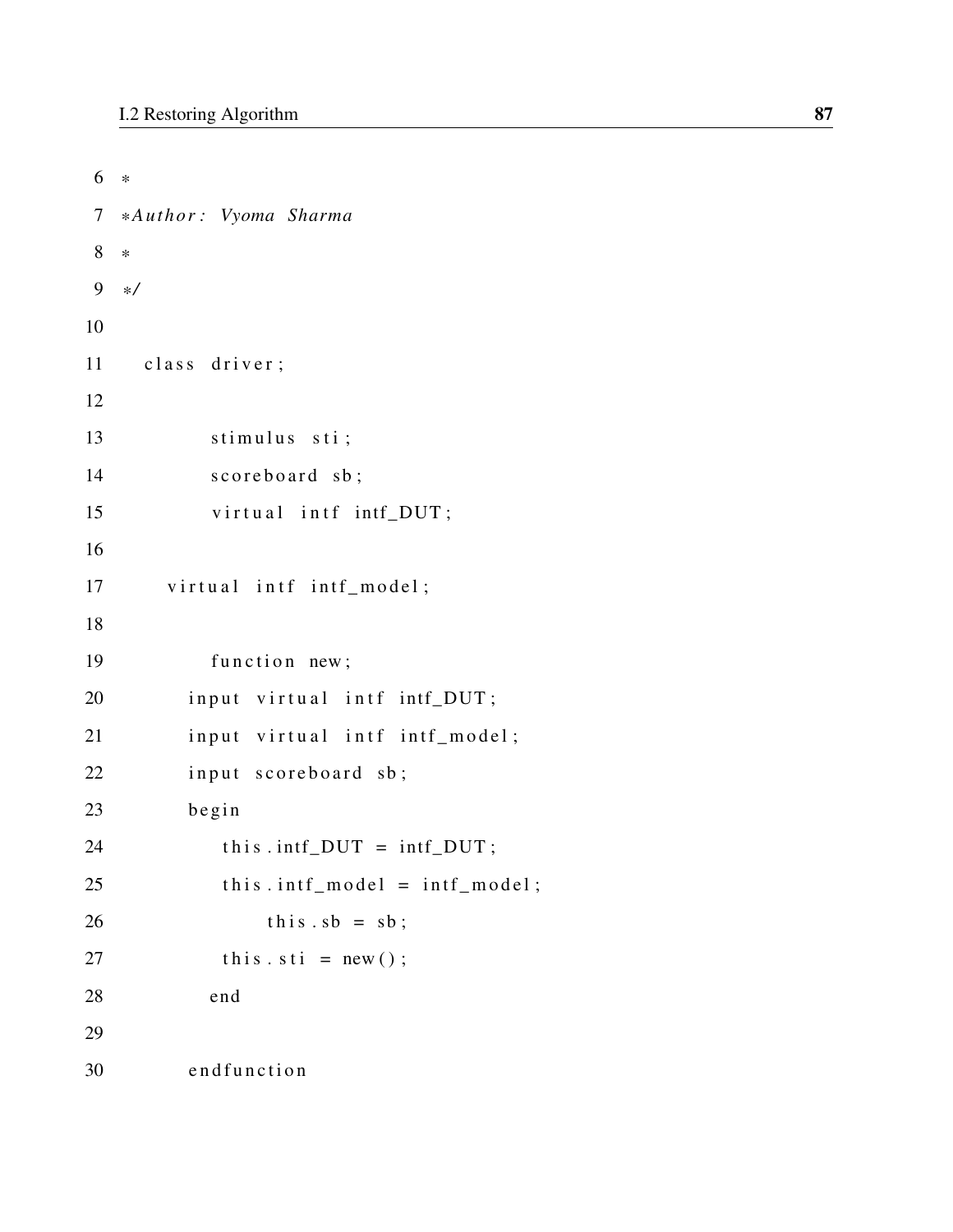```
31
32 task reset ();
33
34 intf_DUT. DataIn = 0;
35 intf_model.DataIn = 0;
36 @ (negedge intf_DUT.clk);
37 intf_DUT . r e s e t = 0;
38 intf model.reset = 0;
39 @ (negedge intf_DUT.clk);
40 int\_DUT \text{.} \text{reset} = 1;
41 intf_model.reset = 1;
42 @ (negedge intf_DUT.clk);
43 int\_DUT \text{. reset} = 0;
44 intf model.reset = 0;
45
46 endtask
47
48 task drive (input integer iteration);
49 int loc;
50 repeat (iteration) begin
51 \qquad \qquad loc = sti.randomize ();
52 \textcircled{e} (negedge intf_DUT.clk);
53 int_D U T. DataIn = sti. data;
54 intf_model. DataIn = sti. data;
55
```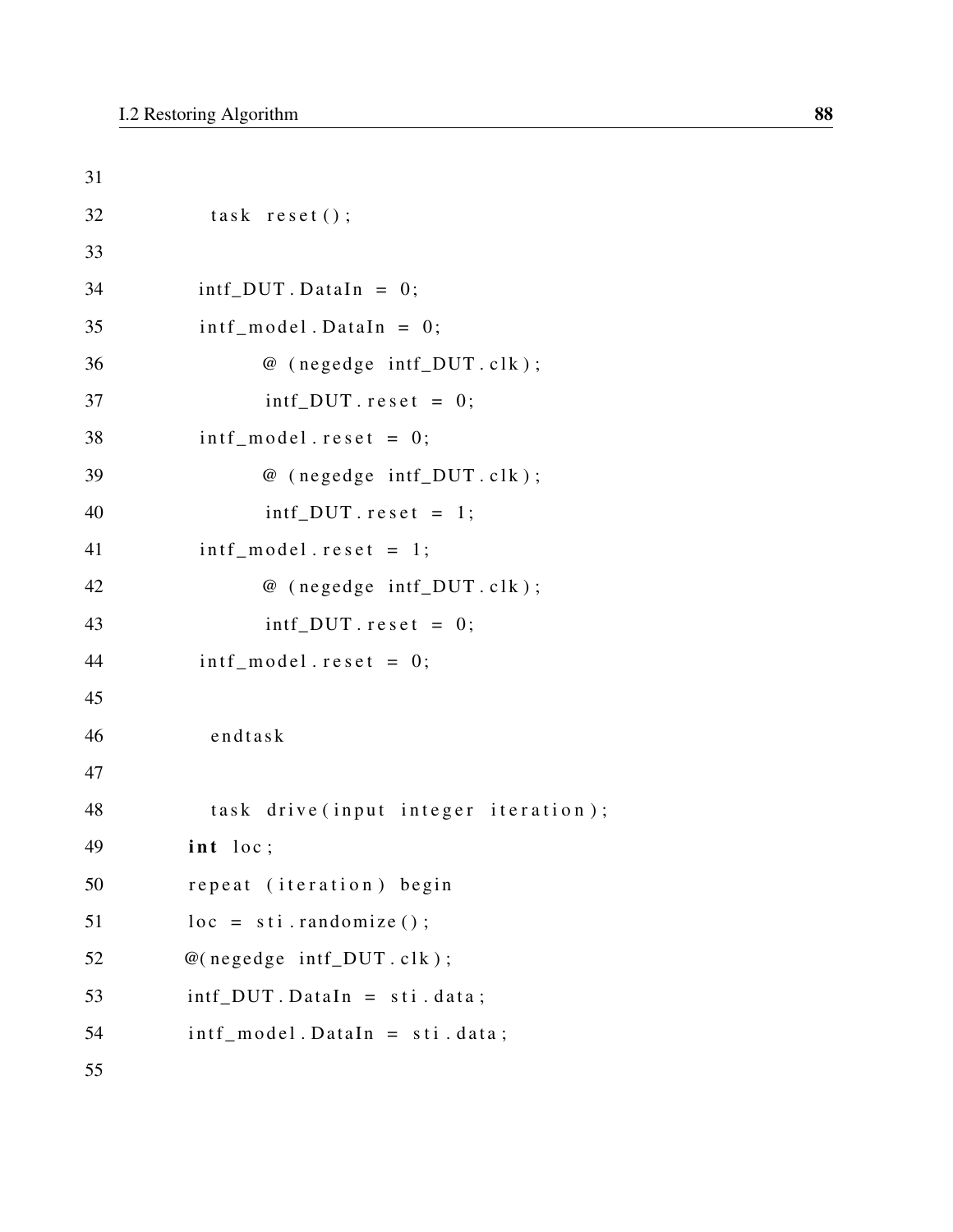56 end

57

- 58 endtask
- 59 end class

#### I.2.5 Model

1 */ \** 2 *\** 3 \* *File Name: hdlsrc* \model\model. v 4 *\** 5 *\* Generated by MATLAB 9 . 2 and HDL Coder 3 . 1 0* 6 *\** 7 *\** 8 *\** −− −−−−−−−−−−−−−−−−−−−−−−−−−−−−− 9 \* -- Rate and Clocking Details 10 *\** −− −−−−−−−−−−−−−−−−−−−−−−−−−−−−− 11 \* *Model base rate:* 0.2 12 \* *Target subsystem base rate:* 0.2 13 *\** 14 *\** −−−−−−−−−−−−−−−−−−−−−−−−−−−−−−− 15 *\** −−−−−−−−−−−−−−−−−−−−−−−−−−−−−−− 16 *\** 17 *\* Module : model* 18 *\* Source Path : model* 19 \* *Hierarchy Level: 0*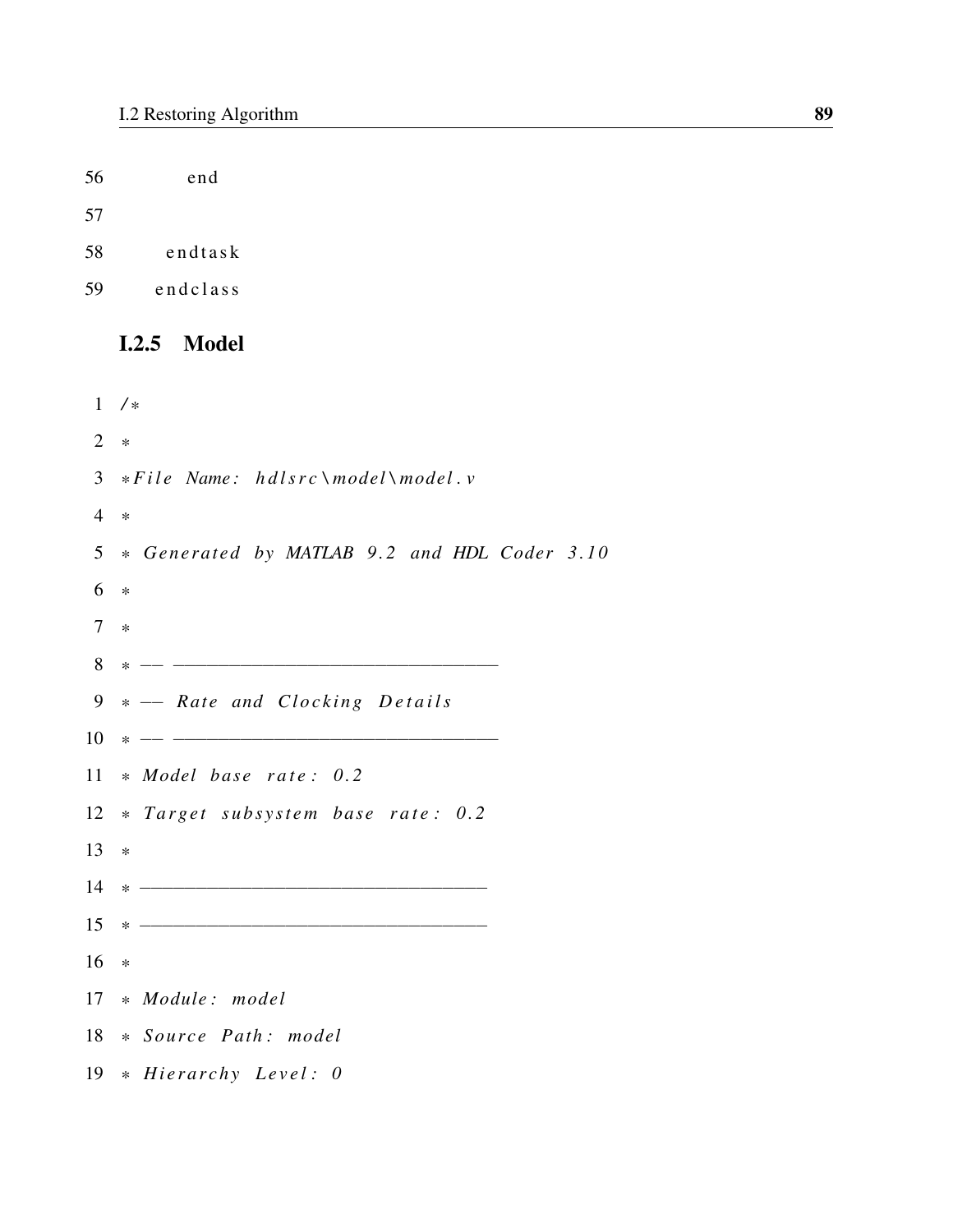| 20 | $\ast$                                                 |
|----|--------------------------------------------------------|
| 21 | $\ast/$                                                |
| 22 | module model                                           |
| 23 | c                                                      |
| 24 | reset,                                                 |
| 25 | DataIn,                                                |
| 26 | DataOut);                                              |
| 27 | input<br>clk;                                          |
| 28 | input<br>reset;                                        |
| 29 | $[15:0]$ DataIn; // uint16<br>input                    |
| 30 | output [18:0] DataOut; // ufix19_En10                  |
| 31 | reg [15:0] Delay_reg [0:18]; // ufix16 [18]            |
| 32 | wire $[15:0]$ Delay_reg_next $[0:18]$ ; // ufix16 [18] |
| 33 | wire $[15:0]$ Delay_out1; // uint16                    |
| 34 | wire $[18:0]$ Sqrt_out1; // ufix19_En10                |
| 35 | always @(posedge clk or posedge reset)                 |
| 36 | begin : Delay_process                                  |
| 37 | if $(reset == 1'b1)$ begin                             |
| 38 | Delay_reg $[0] \le 16$ 'b0000000000000000;             |
| 39 | Delay_reg [1] $\leq 16' b000000000000000;$             |
| 40 | Delay_reg $[2] \le 16$ 'b0000000000000000;             |
| 41 | Delay_reg [3] $\leq$ 16'b0000000000000000;             |
| 42 | Delay_reg [4] $\leq 16' b000000000000000;$             |
| 43 | Delay_reg [5] $\leq$ 16'b0000000000000000;             |
| 44 | Delay_reg[6] $\leq$ 16'b0000000000000000;              |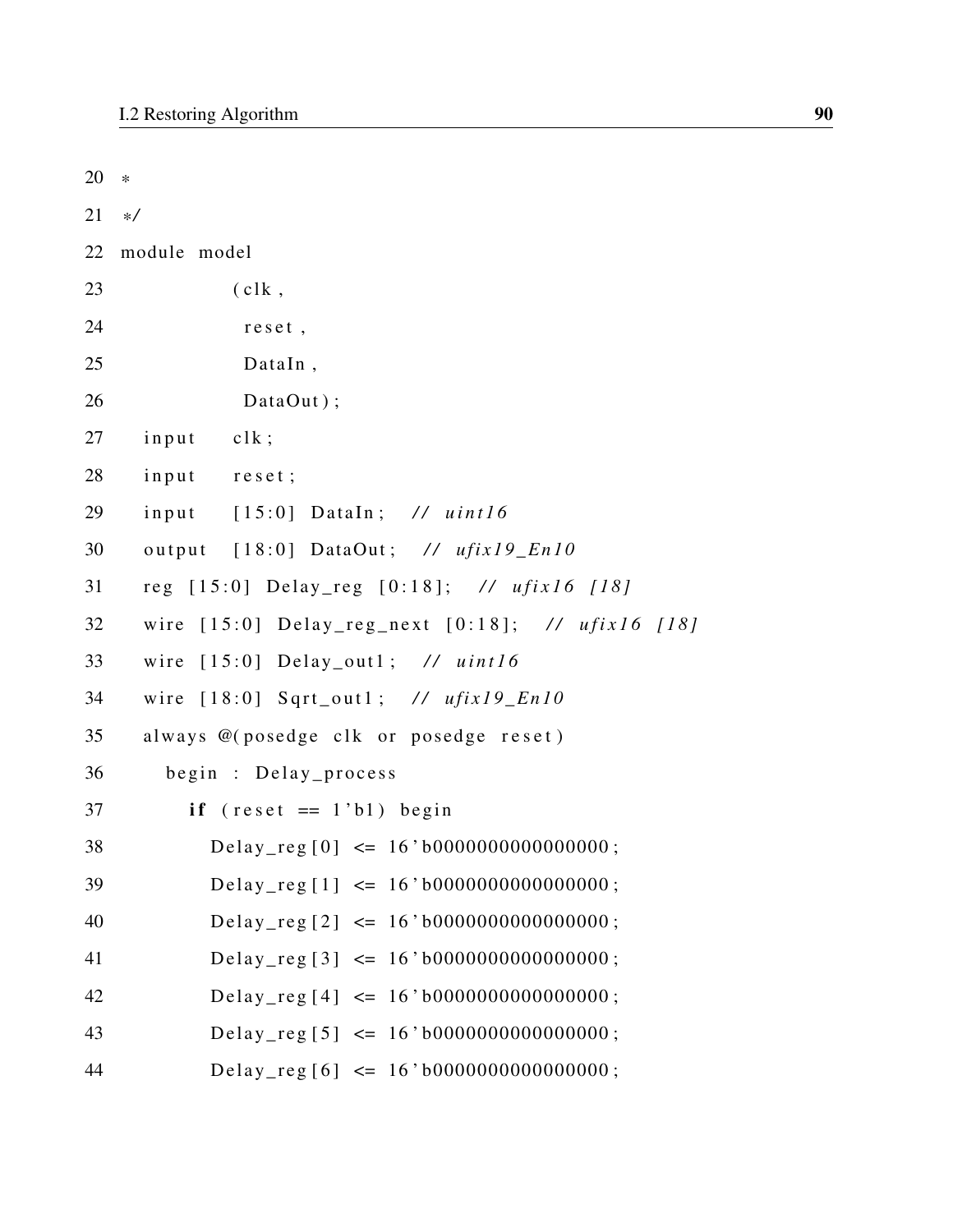| 45 | Delay_reg[7] $\leq 16' b000000000000000;$   |
|----|---------------------------------------------|
| 46 | Delay_reg[8] $\leq 16' b000000000000000;$   |
| 47 | Delay_reg [9] $\leq$ 16'b0000000000000000;  |
| 48 | Delay_reg[10] $\leq$ 16'b000000000000000;   |
| 49 | Delay_reg [11] $\leq$ 16'b0000000000000000; |
| 50 | Delay_reg [12] $\leq$ 16'b0000000000000000; |
| 51 | Delay_reg [13] $\leq$ 16'b000000000000000;  |
| 52 | Delay_reg[14] $\leq$ 16'b0000000000000000;  |
| 53 | Delay_reg [15] $\leq$ 16'b0000000000000000; |
| 54 | Delay_reg[16] $\leq 16'$ b0000000000000000; |
| 55 | Delay_reg [17] $\leq$ 16'b0000000000000000; |
| 56 | Delay_reg [18] $\leq$ 16'b0000000000000000; |
| 57 | end                                         |
| 58 | else begin                                  |
| 59 | Delay_reg[0] $\leq$ Delay_reg_next[0];      |
|    |                                             |
| 60 | $Delay_{reg}[1] \leq Delay_{reg\_next}[1];$ |
| 61 | $Delay_{reg}[2] \leq Delay_{reg\_next}[2];$ |
| 62 | $Delay_{reg}[3] \leq Delay_{reg\_next}[3];$ |
| 63 | $Delay_{reg}[4] \leq Delay_{reg\_next}[4];$ |
| 64 | $Delay_{reg}[5] \leq Delay_{reg\_next}[5];$ |
| 65 | Delay_reg[6] $\leq$ Delay_reg_next[6];      |
| 66 | Delay_reg[7] $\leq$ Delay_reg_next[7];      |
| 67 | $Delay_{reg}[8] \leq Delay_{reg\_next}[8];$ |
| 68 | $Delay_{reg}[9] \leq Delay_{reg\_next}[9];$ |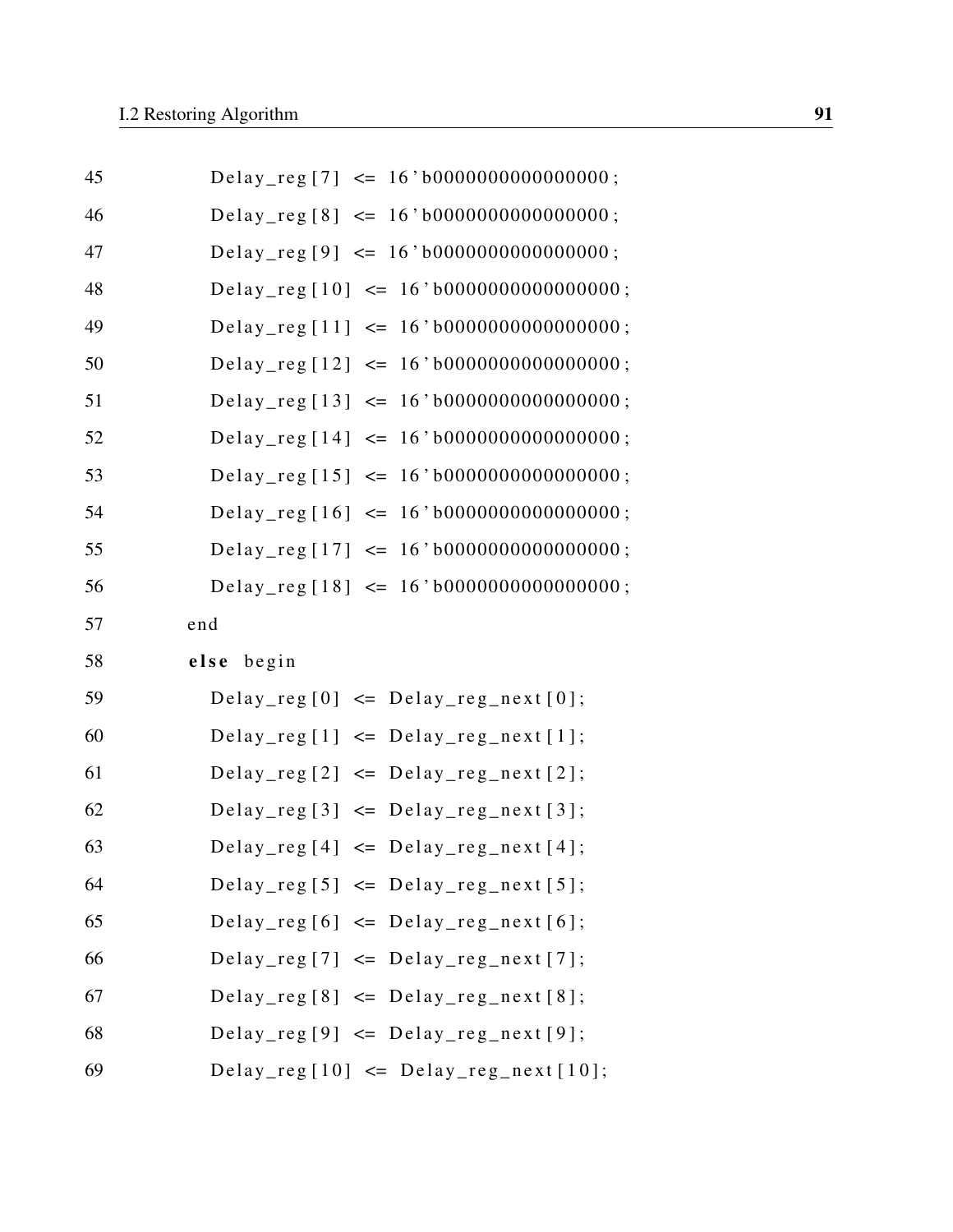| 70 | $Delay_{reg}[11] \leq Delay_{reg\_next}[11];$          |
|----|--------------------------------------------------------|
| 71 | Delay_reg[12] $\leq$ Delay_reg_next[12];               |
| 72 | Delay_reg[13] $\leq$ Delay_reg_next[13];               |
| 73 | Delay_reg[14] $\leq$ Delay_reg_next[14];               |
| 74 | Delay_reg[15] $\leq$ Delay_reg_next[15];               |
| 75 | Delay_reg[16] $\leq$ Delay_reg_next[16];               |
| 76 | Delay_reg[17] $\leq$ Delay_reg_next[17];               |
| 77 | Delay_reg[18] $\leq$ Delay_reg_next[18];               |
| 78 | end                                                    |
| 79 | end                                                    |
| 80 | $assign$ Delay_out1 = Delay_reg[18];                   |
| 81 | $Delay_{reg\_next[0]} = DataIn;$<br>$a$ ssign          |
| 82 | $Delay_{reg\_next[1]} = Delay_{reg[0]}$<br>$a$ ssign   |
| 83 | $Delay_{reg\_next[2]} = Delay_{reg[1]}$ ;<br>$a$ ssign |
| 84 | $Delay_{reg\_next[3]} = Delay_{reg[2]};$<br>assign     |
| 85 | $Delay_{reg\_next[4]} = Delay_{reg[3]}$ ;<br>$a$ ssign |
| 86 | $Delay_{reg\_next[5]} = Delay_{reg[4]};$<br>assign     |
| 87 | $Delay_{reg\_next[6]} = Delay_{reg[5]}$<br>$a$ ssign   |
| 88 | $Delay_{reg\_next}[7] = Delay_{reg}[6];$<br>$a$ ssign  |
| 89 | $assign$ $Delay_{reg\_next[8]}$ = $Delay_{reg[7]}$ ;   |
| 90 | $assign$ $Delay_{reg\_next[9]}$ = $Delay_{reg[8]}$ ;   |
| 91 | $assign$ Delay_reg_next $[10]$ = Delay_reg $[9]$ ;     |
| 92 | assign $Delay_{reg\_next}[11] = Delay_{reg}[10];$      |
| 93 | assign $Delay_{reg\_next}[12] = Delay_{reg}[11];$      |
| 94 | assign $Delay_{reg\_next}[13] = Delay_{reg}[12];$      |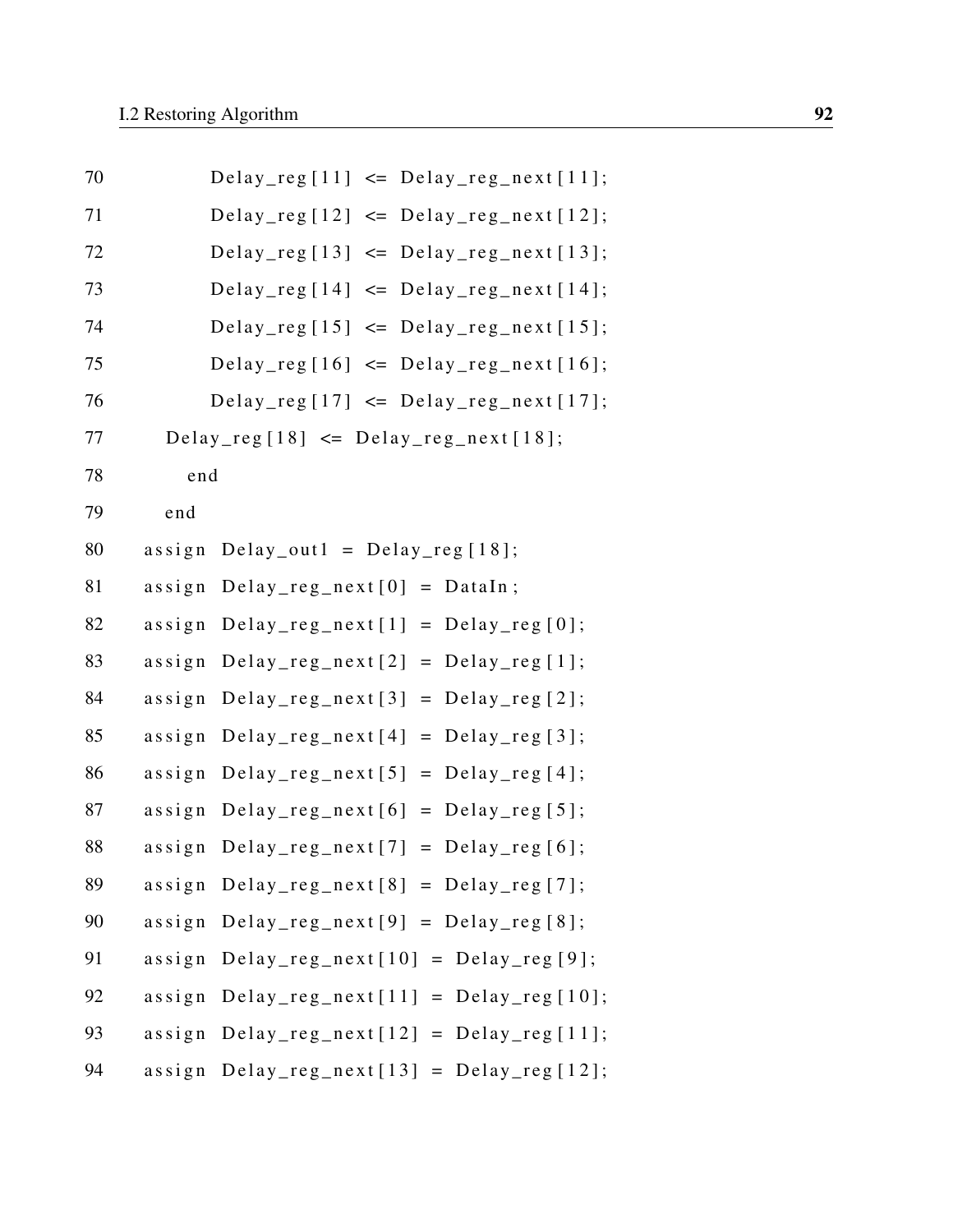```
95 assign Delay_reg_next[14] = Delay_reg[13];
96 assign Delay_reg_next [15] = Delay_reg [14];
97 assign Delay\_reg\_next[16] = Delay\_reg[15];98 assign Delay\_reg\_next[17] = Delay\_reg[16];99 assign Delay\_reg\_next[18] = Delay\_reg[17];100 Sqrt u_Sqrt (.din (Delay_out1), // uint16
101 . dout (Sqrt_out1) // ufix19_En10
102 );
103 assign DataOut = Sqrt_out1;
104 endmodule / / model
```
# I.2.6 Monitor

```
1 / *
2 *
3 * File Name: hdlsrc \model\model. v
4 *
5 * Generated by MATLAB 9 . 2 and HDL Coder 3 . 1 0
6 *
7 *
8 * −− −−−−−−−−−−−−−−−−−−−−−−−−−−−−−−−−−−−
9 * -- Rate and Clocking Details
10 * −− −−−−−−−−−−−−−−−−−−−−−−−−−−−−−−−−−−−
11 * Model base rate: 0.2
12 * Target subsystem base rate: 0.2
13 *
```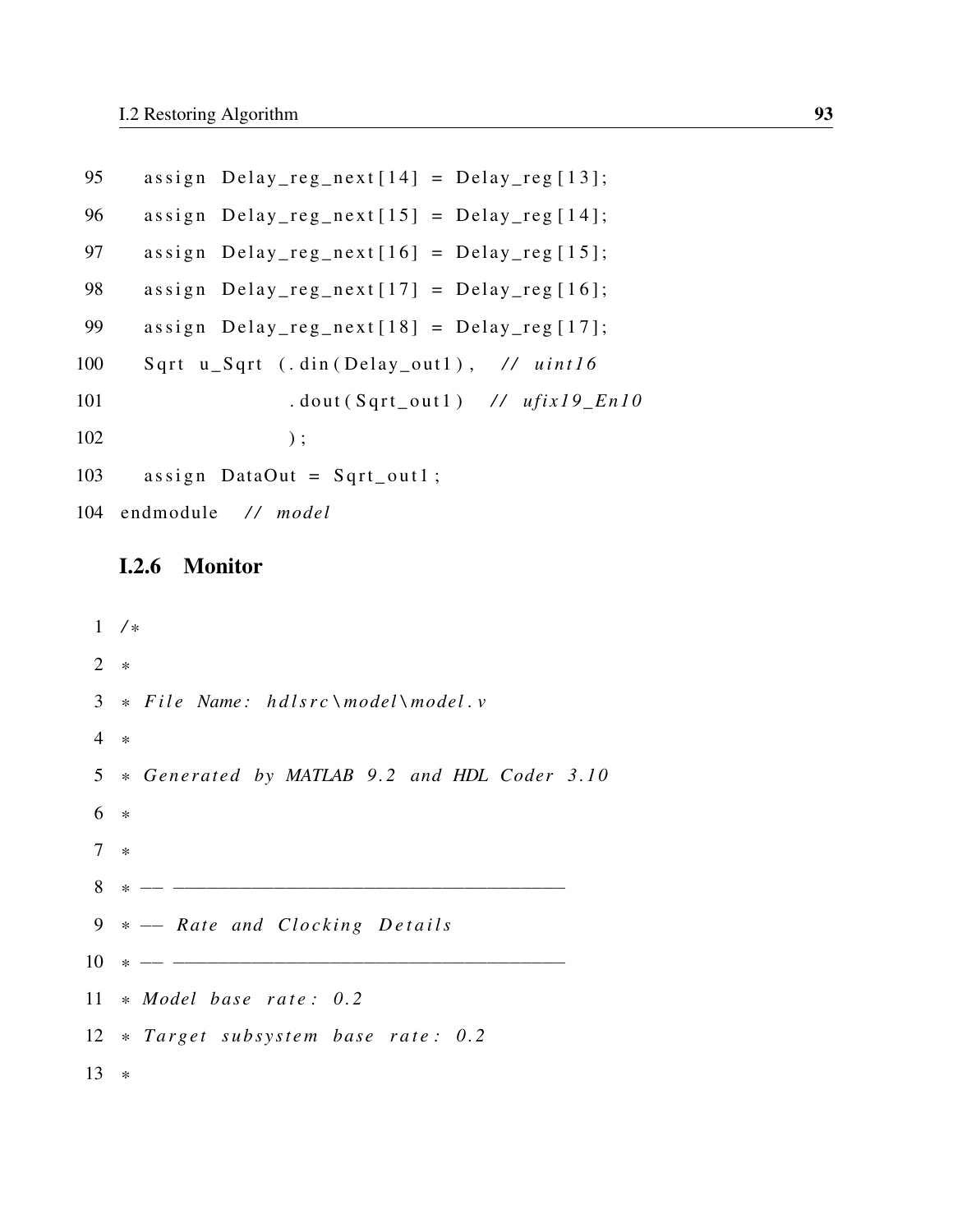| 14 |                                                          |
|----|----------------------------------------------------------|
| 15 |                                                          |
| 16 | $\ast$                                                   |
| 17 | * Module: model                                          |
| 18 | * Source Path: model                                     |
| 19 | * Hierarchy Level: 0                                     |
| 20 | $\ast$                                                   |
| 21 | $\ast/$                                                  |
| 22 | module model                                             |
| 23 | $(c1k$ ,                                                 |
| 24 | reset,                                                   |
| 25 | DataIn,                                                  |
| 26 | DataOut);                                                |
| 27 | input clk;                                               |
| 28 | input reset;                                             |
| 29 | input [15:0] DataIn; // uint16                           |
| 30 | output [18:0] DataOut; // ufix19_En10                    |
| 31 | reg [15:0] Delay_reg [0:18]; // ufix16 [18]              |
| 32 | wire $[15:0]$ Delay_reg_next $[0:18]$ ; // $ufix16$ [18] |
| 33 | wire $[15:0]$ Delay_out1; // uint16                      |
| 34 | wire $[18:0]$ Sqrt_out1; // ufix19_En10                  |
| 35 | always @(posedge clk or posedge reset)                   |
| 36 | begin : Delay_process                                    |
| 37 | if $(reset == 1'b1)$ begin                               |
| 38 | Delay_reg[0] $\leq 16' b000000000000000;$                |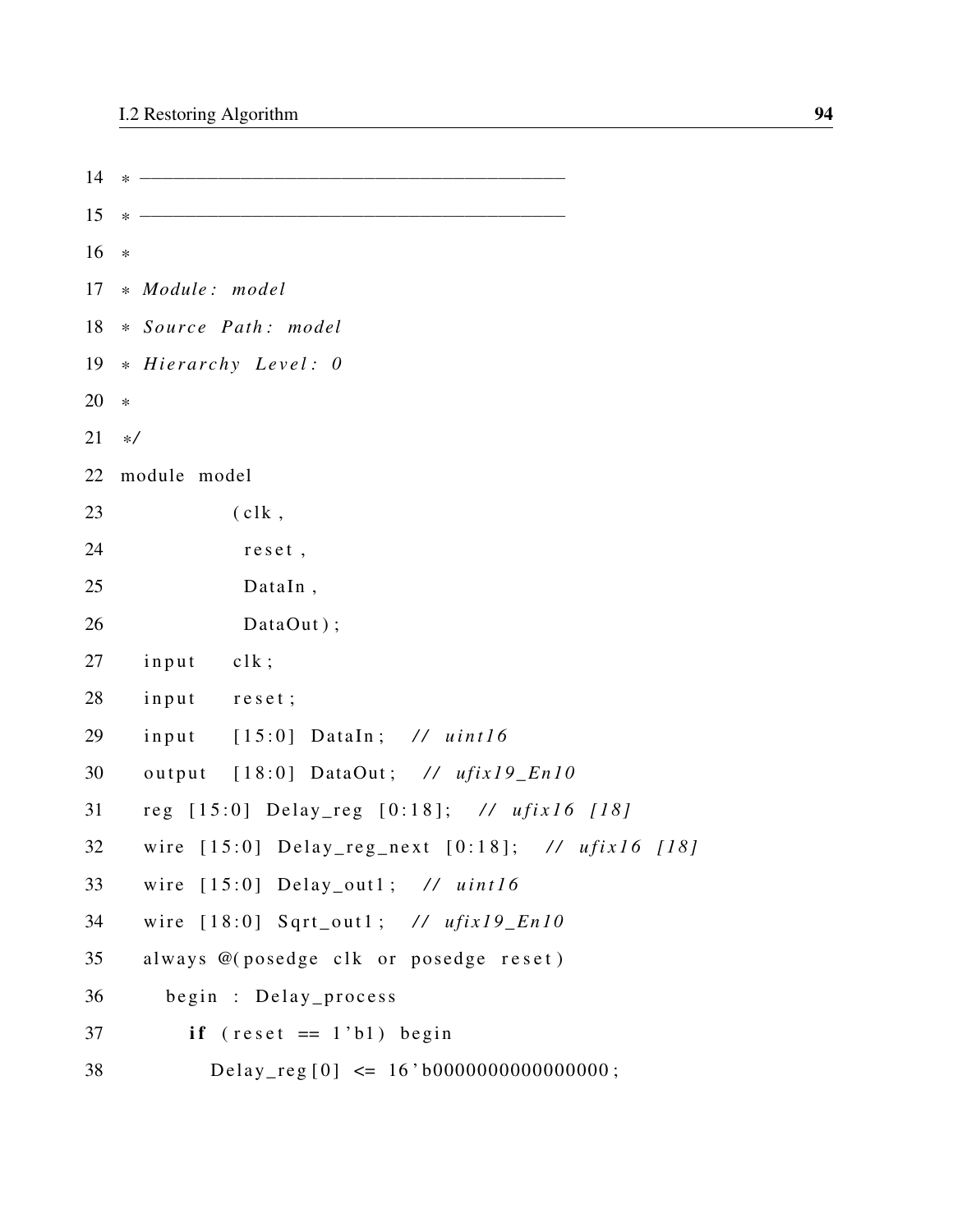| 39 | Delay_reg[1] $\leq$ 16'b0000000000000000;   |
|----|---------------------------------------------|
| 40 | Delay_reg [2] $\leq$ 16'b0000000000000000;  |
| 41 | Delay_reg [3] $\leq 16' b000000000000000;$  |
| 42 | Delay_reg [4] $\leq 16' b000000000000000;$  |
| 43 | Delay_reg [5] $\leq$ 16'b0000000000000000;  |
| 44 | Delay_reg[6] $\leq$ 16'b0000000000000000;   |
| 45 | Delay_reg[7] $\leq$ 16'b0000000000000000;   |
| 46 | Delay_reg [8] $\leq$ 16'b0000000000000000;  |
| 47 | Delay_reg [9] $\leq$ 16'b0000000000000000;  |
| 48 | Delay_reg[10] $\leq$ 16'b0000000000000000;  |
| 49 | Delay_reg[11] $\leq$ 16'b0000000000000000;  |
| 50 | Delay_reg[12] $\leq$ 16'b0000000000000000;  |
| 51 | Delay_reg [13] $\leq$ 16'b0000000000000000; |
| 52 | Delay_reg [14] $\leq 16' b000000000000000;$ |
| 53 | Delay_reg [15] $\leq 16' b000000000000000;$ |
| 54 | Delay_reg[16] $\leq 16'$ b0000000000000000; |
| 55 | Delay_reg[17] $\leq 16'$ b0000000000000000; |
| 56 | Delay_reg [18] $\leq$ 16'b000000000000000;  |
| 57 | end                                         |
| 58 | else begin                                  |
| 59 | Delay_reg[0] $\leq$ Delay_reg_next[0];      |
| 60 | $Delay_{reg}[1] \leq Delay_{reg\_next}[1];$ |
| 61 | $Delay_{reg}[2] \leq Delay_{reg\_next}[2];$ |
| 62 | $Delay_{reg}[3] \leq Delay_{reg\_next}[3];$ |
| 63 | Delay_reg[4] $\leq$ Delay_reg_next[4];      |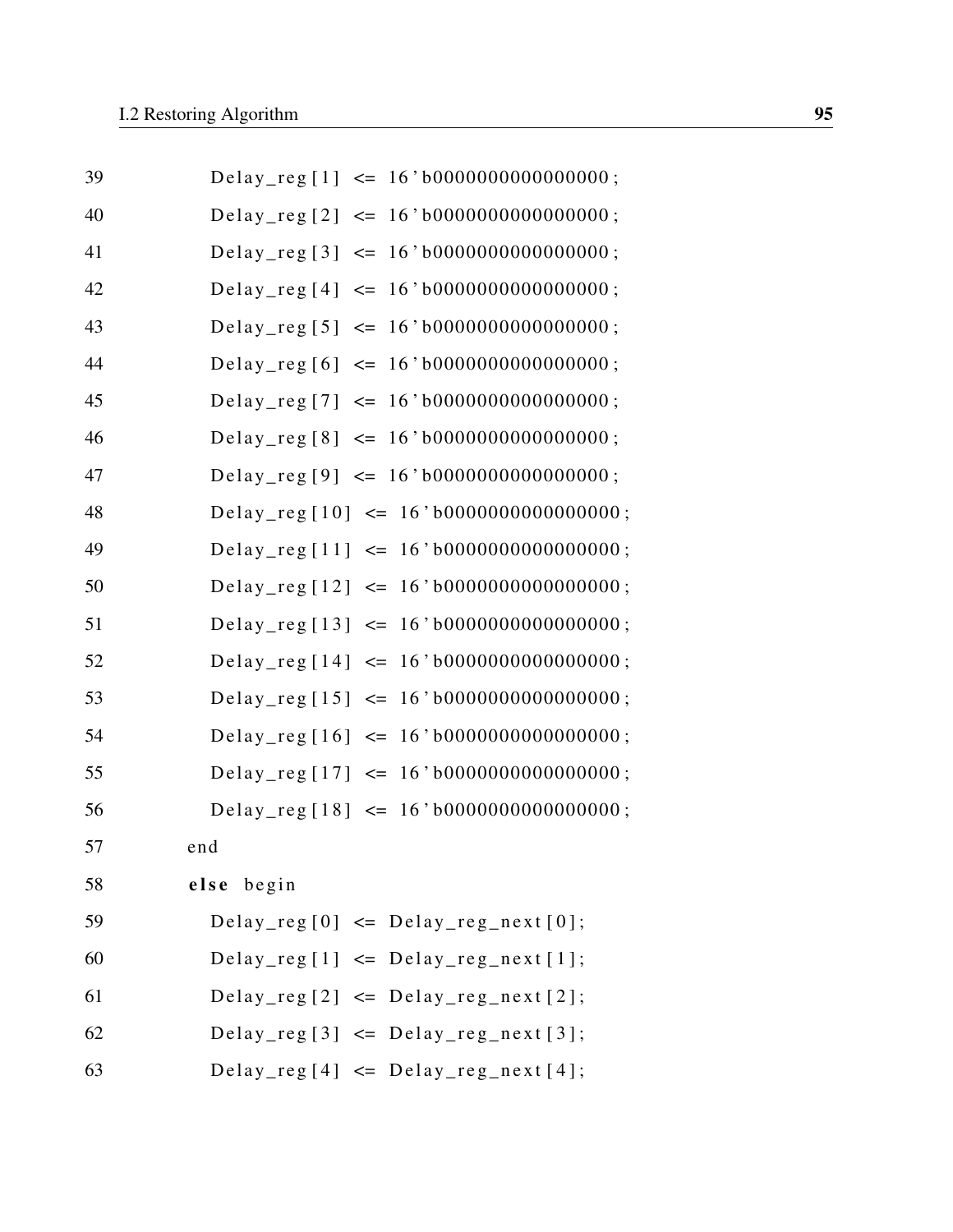| 64 | $Delay_{reg}[5] \leq Delay_{reg\_next}[5];$             |  |
|----|---------------------------------------------------------|--|
| 65 | $Delay_{reg}[6] \leq Delay_{reg\_next}[6];$             |  |
| 66 | Delay_reg[7] $\leq$ Delay_reg_next[7];                  |  |
| 67 | $Delay_{reg}[8] \leq Delay_{reg\_next}[8];$             |  |
| 68 | $Delay_{reg}[9] \leq Delay_{reg\_next}[9];$             |  |
| 69 | Delay_reg[10] $\leq$ Delay_reg_next[10];                |  |
| 70 | Delay_reg[11] $\leq$ Delay_reg_next[11];                |  |
| 71 | Delay_reg[12] $\leq$ Delay_reg_next[12];                |  |
| 72 | Delay_reg[13] $\leq$ Delay_reg_next[13];                |  |
| 73 | Delay_reg[14] $\leq$ Delay_reg_next[14];                |  |
| 74 | Delay_reg[15] $\leq$ Delay_reg_next[15];                |  |
| 75 | Delay_reg[16] $\leq$ Delay_reg_next[16];                |  |
| 76 | Delay_reg[17] $\leq$ Delay_reg_next[17];                |  |
| 77 | $Delay_{reg}[18] \leq Delay_{reg\_next}[18];$           |  |
| 78 | end                                                     |  |
| 79 | end                                                     |  |
| 80 | $Delay_out1 = Delay_reg[18];$<br>assign                 |  |
| 81 | $\text{Delay\_reg\_next}[0] = \text{DataIn};$<br>assign |  |
| 82 | $assign$ $Delay_{reg\_next[1]}$ = $Delay_{reg[0]}$ ;    |  |
| 83 | assign $Delay_{reg\_next}[2] = Delay_{reg}[1];$         |  |
| 84 | $assign$ $Delay_{reg\_next[3]}$ = $Delay_{reg[2]}$ ;    |  |
| 85 | assign $Delay_{reg\_next[4]} = Delay_{reg[3]};$         |  |
| 86 | assign $Delay_{reg\_next}[5] = Delay_{reg}[4];$         |  |
| 87 | assign $Delay_{reg\_next[6]} = Delay_{reg[5]};$         |  |
| 88 | assign $Delay_{reg\_next}[7] = Delay_{reg}[6];$         |  |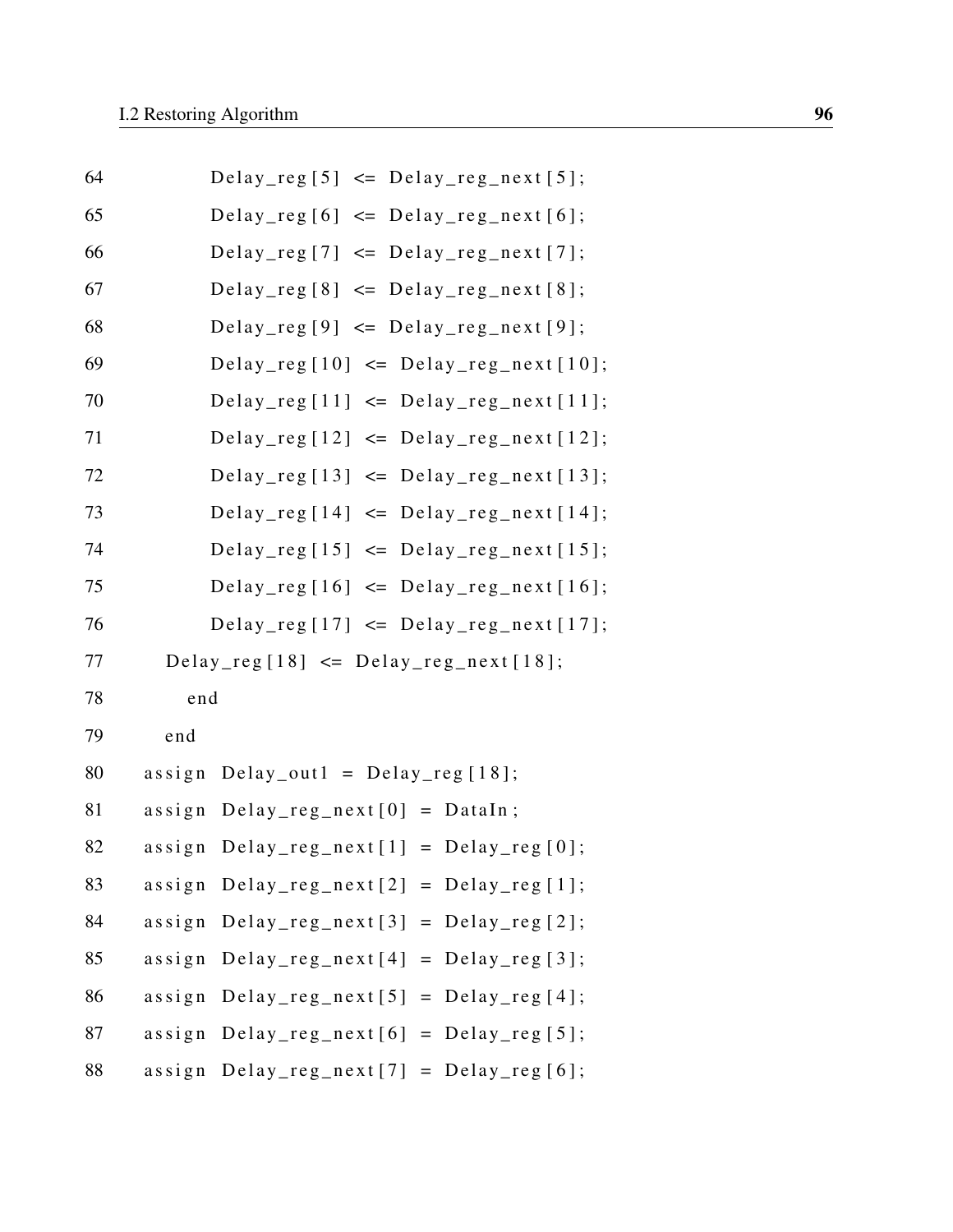```
89 assign Delay_reg_next[8] = Delay_reg[7];
90 assign Delay_reg_next [9] = Delay_reg [8];
91 assign Delay_reg_next [10] = Delay_reg [9];
92 assign Delay_reg_next [11] = Delay_reg [10];
93 assign Delay\_reg\_next[12] = Delay\_reg[11];94 assign Delay_reg_next[13] = Delay_reg[12];
95 assign Delay_reg_next [14] = Delay_reg [13];
96 assign Delay reg next [15] = Delay reg [14];
97 assign Delay\_reg\_next[16] = Delay\_reg[15];98 assign Delay\_reg\_next[17] = Delay\_reg[16];99 assign Delay_reg_next [18] = Delay_reg [17];
100 S q rt u _ S q rt (. d in ( D e l a y _ o u t 1) , // u in t 16
101 . dout (Sqrt_out1) // ufix19_En10
102 );
103 assign DataOut = Sqrt_out1;
104 endmodule / / model
```
#### I.2.7 Test Bench

1 */ \** 2 \*Description: Interface controls the 3 \* *execution of the system* 4 *\* Author : Vyoma Sharma* 5 *\** 6 *\* /* 7 program testbench (intf intf\_DUT, intf intf\_model);